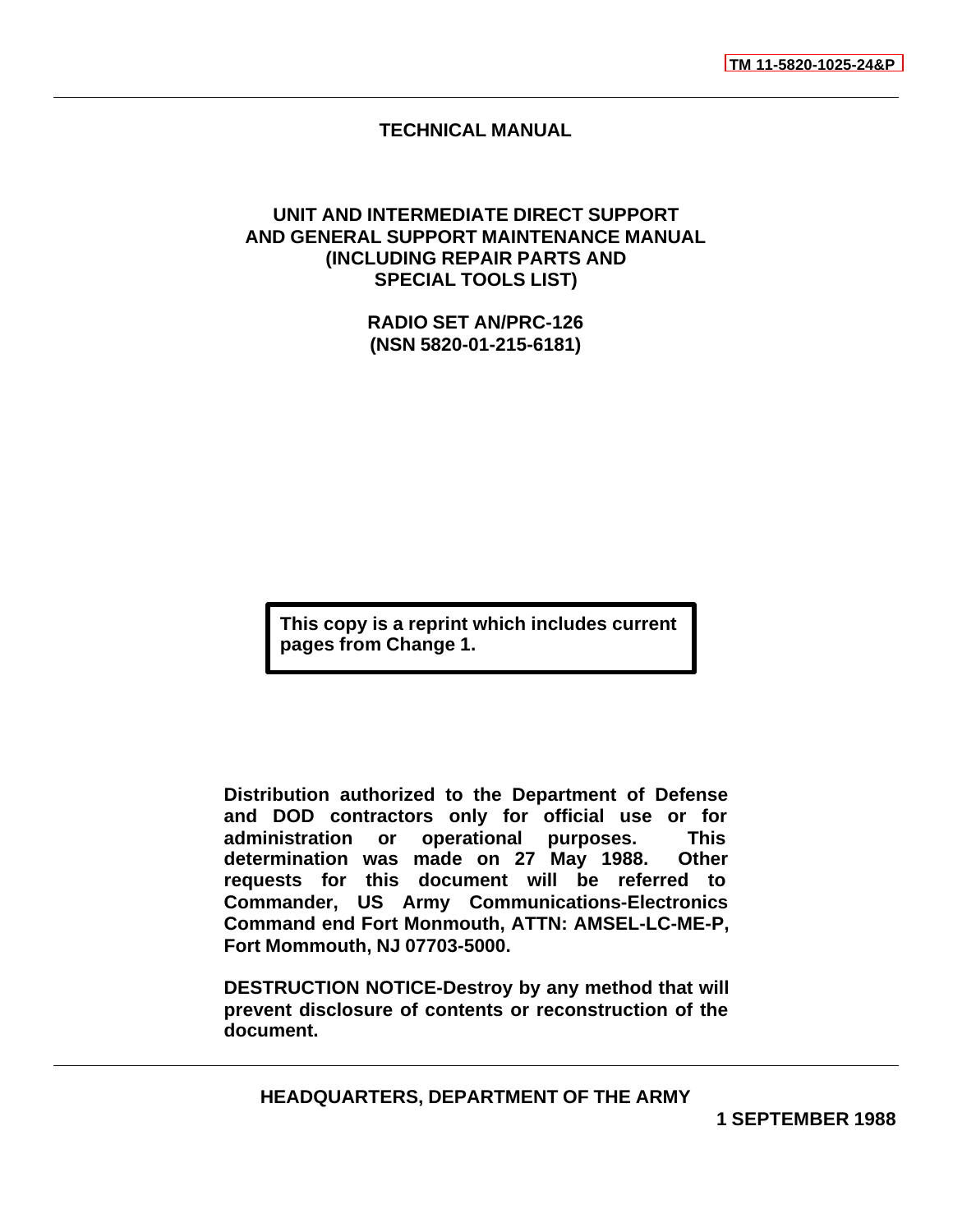Change **HEADQUARTERS,** DEPARTMENT OF THE ARMY No. 1 Washington, DC, 1 April 1993

> **Unit, Direct Support, and General Support Maintenance Manual (Including Repair Parts and Special Tools List) for RADIO SET AN/PRC-1 26 (NSN 5820-01-215-6181) (EIC: GAM)**

TM 11-5820-1025-24&P, dated 1 September 1988, is changed as follows:

1. Title of the manual is changed as shown above.

2. Remove old pages and insert new pages as indicated below. New or changed material is indicated by a vertical bar in the margin of the page. Added or revised illustrations are indicated by a vertical bar adjacent to the illustration caption. Changes to the illustrations are indicated by miniature pointing hands.

| Remove pages        | Insert pages        |
|---------------------|---------------------|
| i through iv        | <i>i</i> through iv |
| 2-3 and 2-4         | 2-3 and 2-4         |
| 5-1 and 5-2         | 5-1 and 5-2         |
| 5-13 and 5-14       | 5-13 and 5-14       |
| B-3 through B-6     | B-3 through B-6     |
| C-1-1 through C-3-1 | C-1-1 through C-4-1 |
| C-I-1 through C-I-3 | C-I-1 through C-I-3 |
| $D-1$ and $D-2$     | $D-1$ and $D-2$     |
|                     |                     |

Distribution authorized to the Department of Defense and DOD contractors only for official use or for administrative or operational purposes. This determination was made on 15 September 1988. Other requests for this document will be referred to Commander, U.S. Army Communications-Electronics Command and Fort Monmouth, ATTN. AMSEL-LC-LM-LT, Fort Monmouth, New Jersey 07703-5007.

DESTRUCTION NOTICE Destroy by any method that will prevent disclosure of the contents or reconstruction of the document.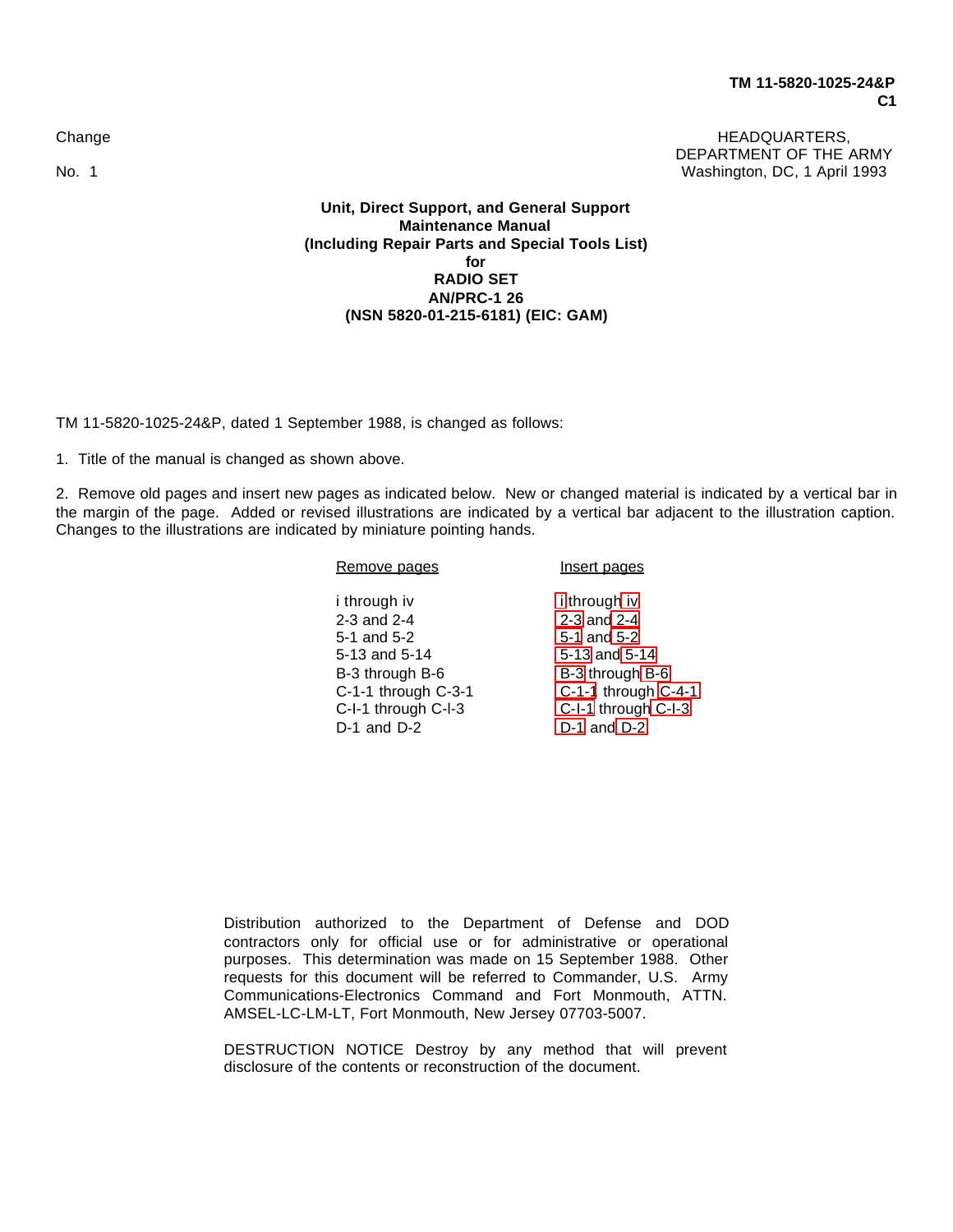By Order of the Secretary of the Army:

**GORDON R. SULLIVAN** *General, United States Army Chief of Staff*

Official:

mitte of daults

**MILTON H. HAMILTON** *Administrative Assistant to the Secretary of the Army*

Distribution:

To be distributed in accordance with DA Form 12-51-E, block 1189, requirements for TM 11-5820-1025-24&P.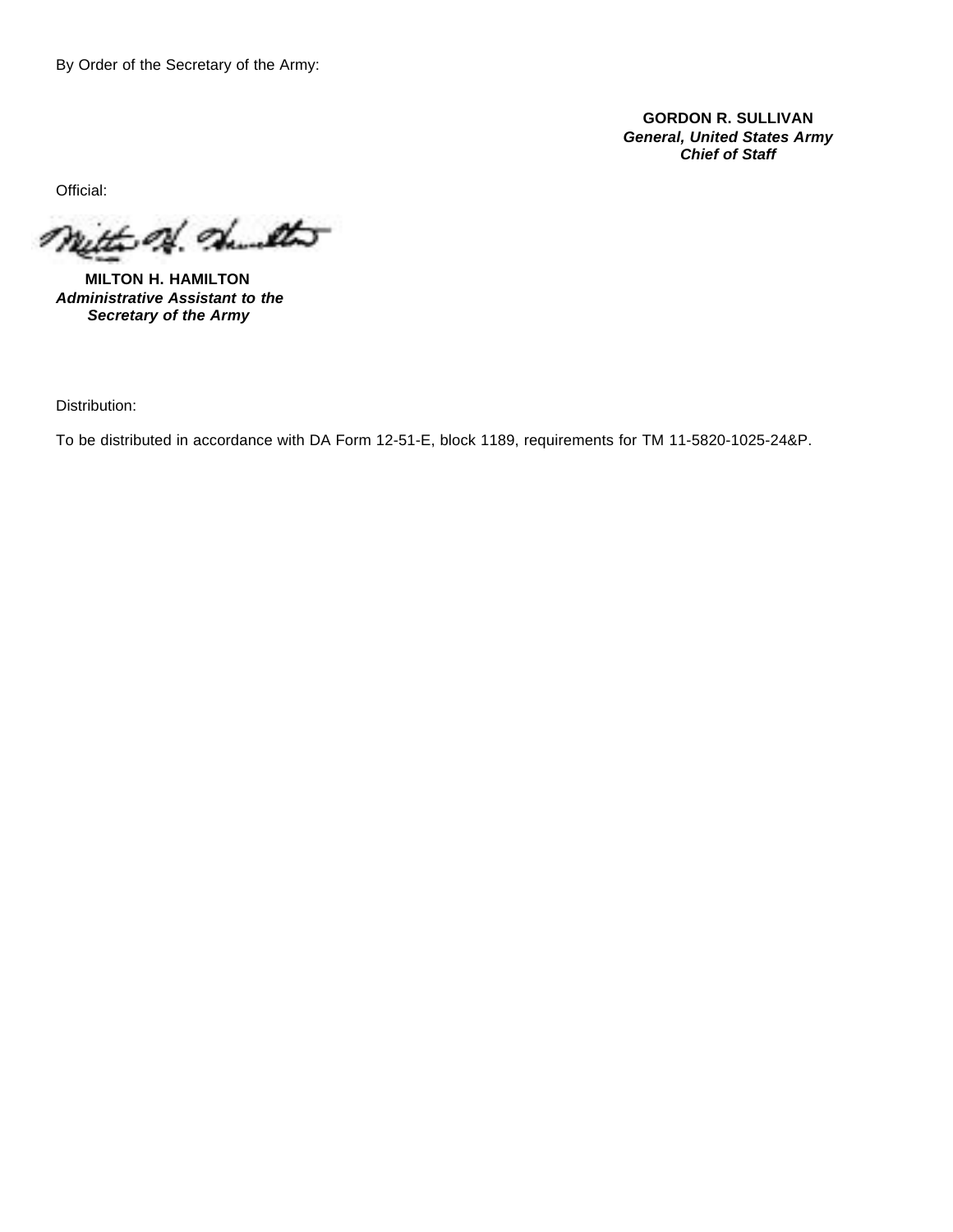





**SAFETY STEPS TO FOLLOW IF SOMEONE IS THE VICTIM OF ELECTRICAL SHOCK**



**DO NOT TRY TO PULL OR GRAB THE INDIVIDUAL**



**IF POSSIBLE, TURN OFF THE ELECTRICAL POWER**



**IF YOU CANNOT TURN OFF THE ELECTRICAL POWER, PULL, PUSH, OR LIFT THE PERSON TO SAFETY USING A DRY WOODEN POLE OR A DRY ROPE OR SOME OTHER INSULATING MATERIAL**



**SEND FOR HELP AS SOON AS POSSIBLE**



**AFTER THE INJURED PERSON IS FREE OF CONTACT WITH THE SOURCE OF ELECTRICAL SHOCK, MOVE THE PERSON A SHORT DISTANCE AWAY AND IMMEDIATELY START ARTIFICIAL RESUSCITATION**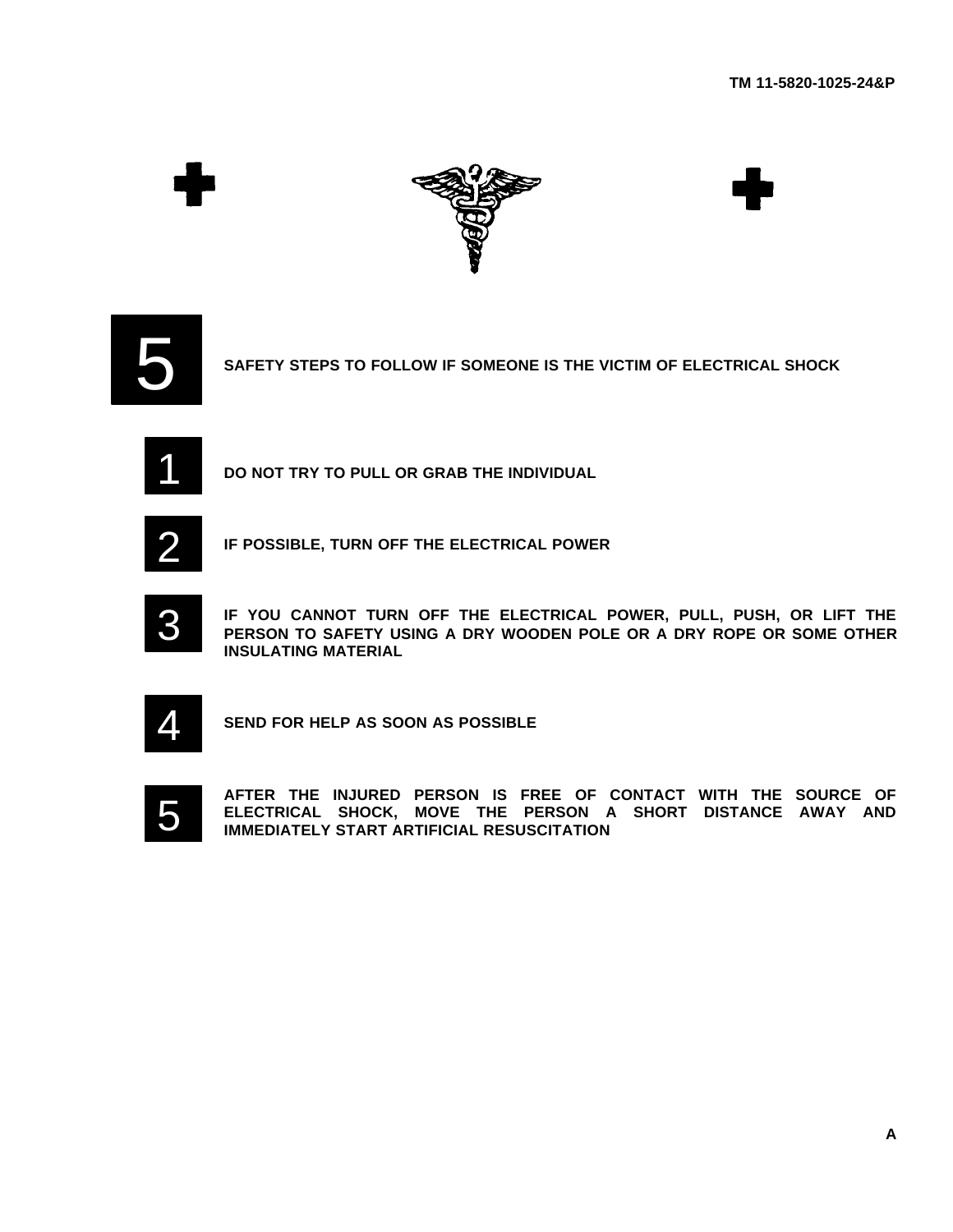#### **CAUTION**

**THIS EQUIPMENT CONTAINS PARTS**

**SENSITIVE TO DAMAGE**

**BY ELECTROSTATIC DISCHARGE (ESD).**

**USE ESD PRECAUTIONARY PROCEDURES**

**WHEN TOUCHING, REMOVING OR INSERTING**

**PRINTED CIRCUIT BOARDS.**

#### GENERAL HANDLING PROCEDURES FOR ESDS ITEMS

GROUND ALL ELECTRICAL TOOLS AREAS. AND TEST EQUIPMENT.

USE WRIST GROUND STRAPS OR PERIODICALLY CHECK CONTINUITY AND MANUAL GROUNDING PROCEDURES. RESISTANCE OF GROUNDING SYSTEM. KEEP ESDS ITEMS IN PROTECTIVE USE ONLY METALIZED SOLDER SUCKERS. COVERING WHEN NOT IN USE. HANDLES ESDS ITEMS ONLY IN PROTECTED

#### MANUAL GROUNDING PROCEDURE

DOWN. DOWN. ITEM TO GROUND BEFORE OPENING. TOUCH GROUND PRIOR TO REMOVING TOUCH GROUND PRIOR TO INSERTING ESDS ITEMS. THE SUBSECTION OF THE REPLACEMENT ESDS ITEMS.

MAKE CERTAIN EQUIPMENT IS POWERED TOUCH PACKAGE OF REPLACEMENT ESDS

### ESD PROTECTIVE PACKAGING AND LABELING

INTIMATE COVERING OF ANTISTATIC MATERIAL WITH AN OUTER WRAP OF EITHER TYPE 1 ALUMINIZED MATERIAL OR CONDUCTIVE PLASTIC FILM

OR

HYBRID LAMINATED BAGS HAVING AN INTERIOR OF ANTISTATIC MATERIAL WITH AN OUTER LAYER OF METALIZED MATERIAL.

LABEL WITH SENSITIVE ELECTRONIC SYMBOL AND CAUTION NOTE, AS ABOVE.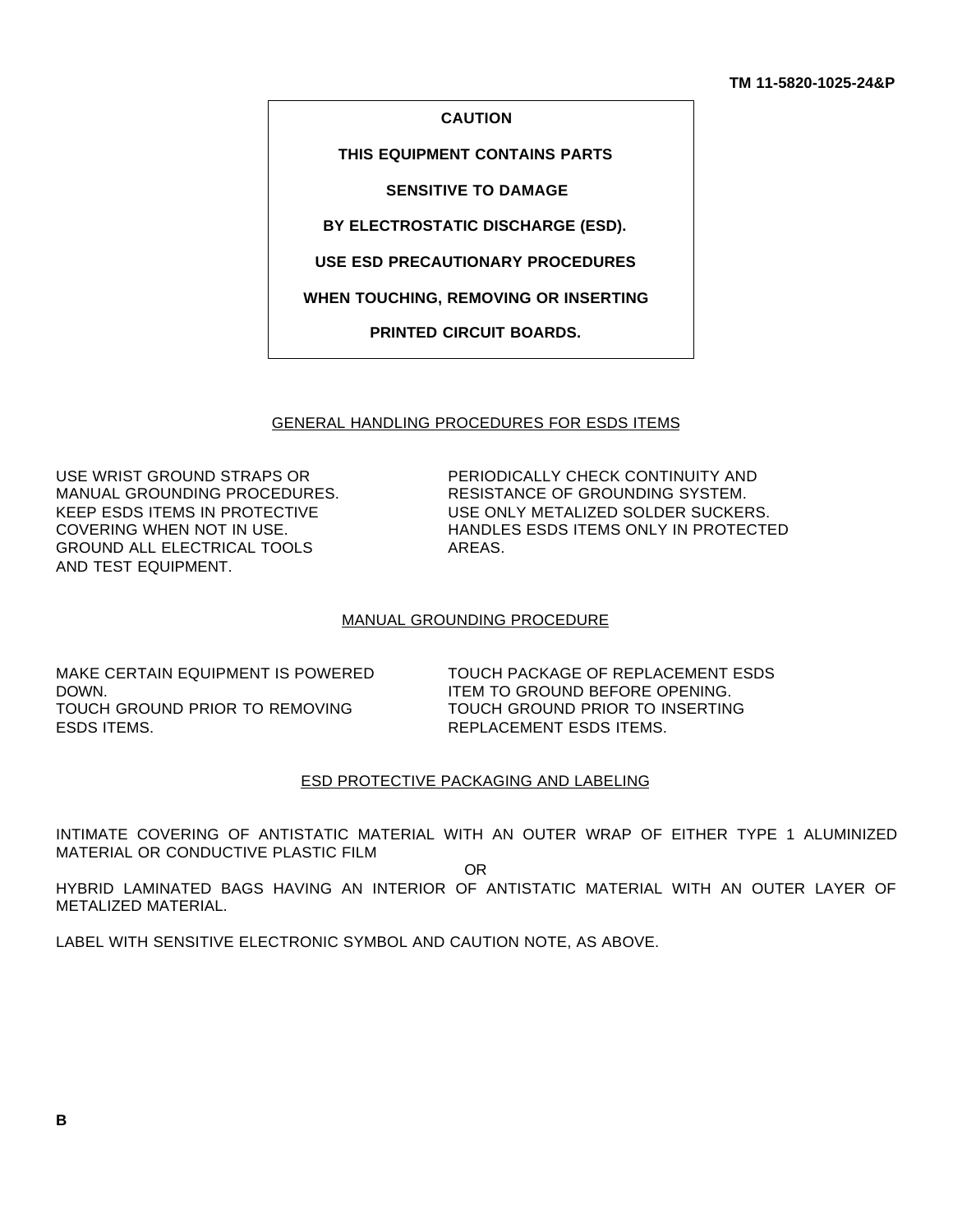### **WARNING**

**A lithium-sulfur dioxide (Li-SO2) battery used with the AN/PRC-126 contains pressurized sulfur dioxide (SO2) gas. The gas is toxic, and the battery MUST NOT be abused in any way which may cause the battery to rupture.**

#### **WARNING**

**DO NOT heat, short circuit, crush, puncture, mutilate, or disassemble batteries.**

### **WARNING**

**DO NOT USE any battery which shows signs of damage, such as bulging, swelling disfigurement, brown liquid in the plastic wrap, a swollen plastic wrap, etc.**

### **WARNING**

#### **DO NOT test Li-SO2 batteries for capacity.**

#### **WARNING**

### **DO NOT recharge Li-SO2 batteries.**

### **WARNING**

**DO NOT use water to extinguish Li-SO2 battery fires if a shock hazard exists due to high voltage electrical equipment in the immediate vicinity (i.e., greater than 30 volts, alternating current (ac) or direct current (dc)).**

### **WARNING**

**If the battery compartment becomes hot to the touch, if you hear a hissing sound (i.e., battery venting), or smell irritating sulfur dioxide gas, IMMEDIATELY Turn Off the equipment. Remove the equipment to a well ventilated area or leave the area.**

### **WARNING**

**DO NOT use a Halon type fire extinguisher on a lithium battery fire.**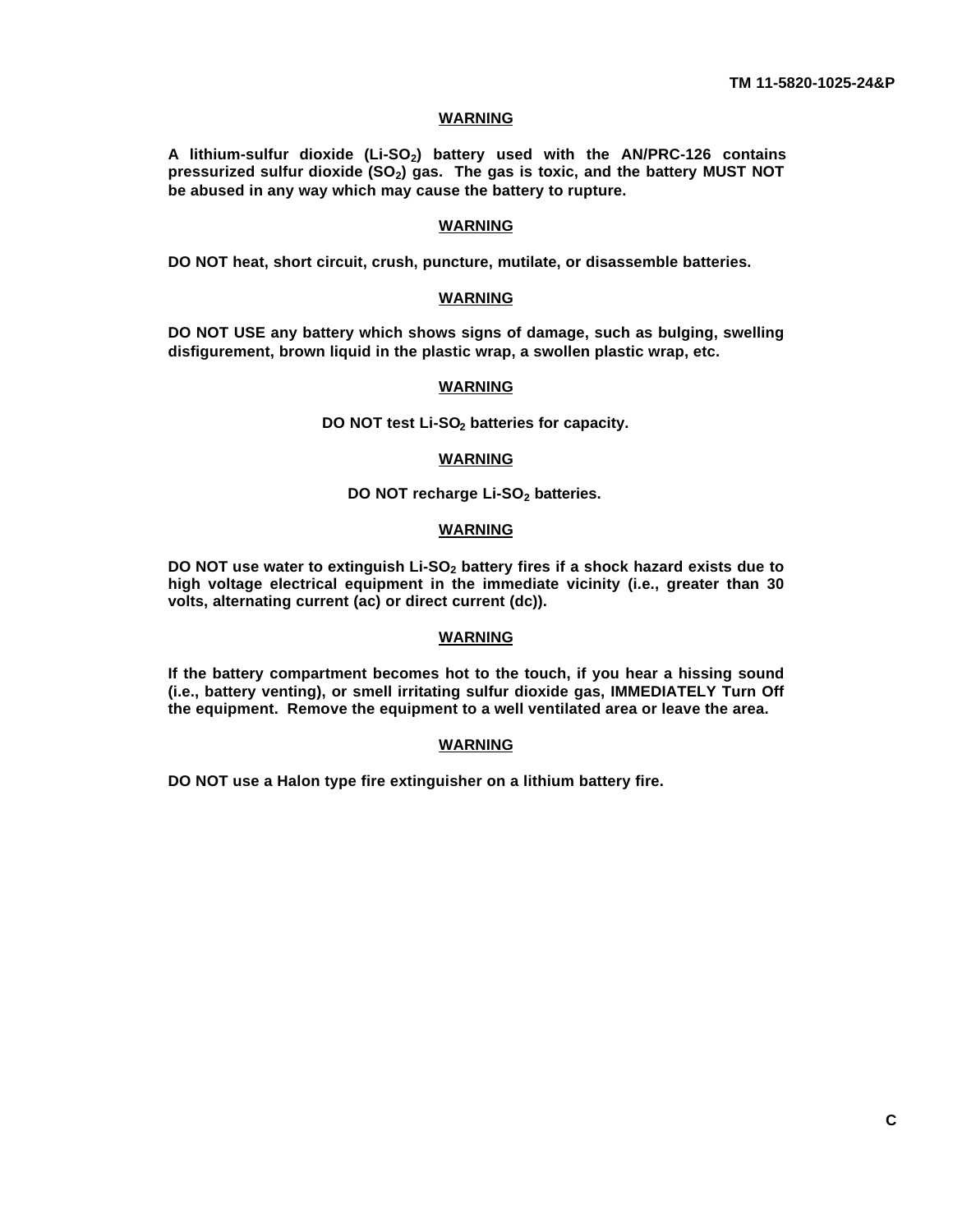### **WARNING**

**In the event of a fire, near a lithium battery(ies), rapid cooling of the battery(ies) is important. Use a carbon dioxide (CO2) extinguisher. Control of the equipment fire, and cooling, may prevent the battery from venting and potentially exposing lithium metal. In the event that lithium metal becomes involved in fire, the use of a graphite based Class D fire extinguisher is recommended, such as Lith-X or MET-L-X.**

#### **WARNING**

**DO NOT store lithium batteries with other hazardous materials and keep them away from open flame or heat.**

### **WARNING**

**Adequate ventilation should be provided while using TRICHLOROTRIFLUOROETHANE. Avoid prolonged breathing of vapor. Do not use solvent near heat or open flame; the products of decomposition are toxic and irritating. Since TRICHLOROTRIFLUOROETHANE dissolves natural oils, avoid prolonged contact with skin. When necessary, use gloves which the solvent cannot penetrate. If the solvent is taken internally, consult a physician immediately.**

### **CAUTION**

**DO NOT store batteries in unused equipment for more than 30 days.**

### **CAUTION**

### **Do not paint the ANT or AUDIO connectors.**

### **CAUTION**

**Remove any corrosion within the battery case prior to installing a new battery.**

**In order to prevent water seepage make sure battery case, latches and rubber gasket are not damaged. Make sure battery case and module cover are properly aligned before fastening latches.**

### **CAUTION**

**If burned or charred spots are observed, do not attempt to fault isolate by installing a known good spare module. Installing a good module may cause it to be damaged also.**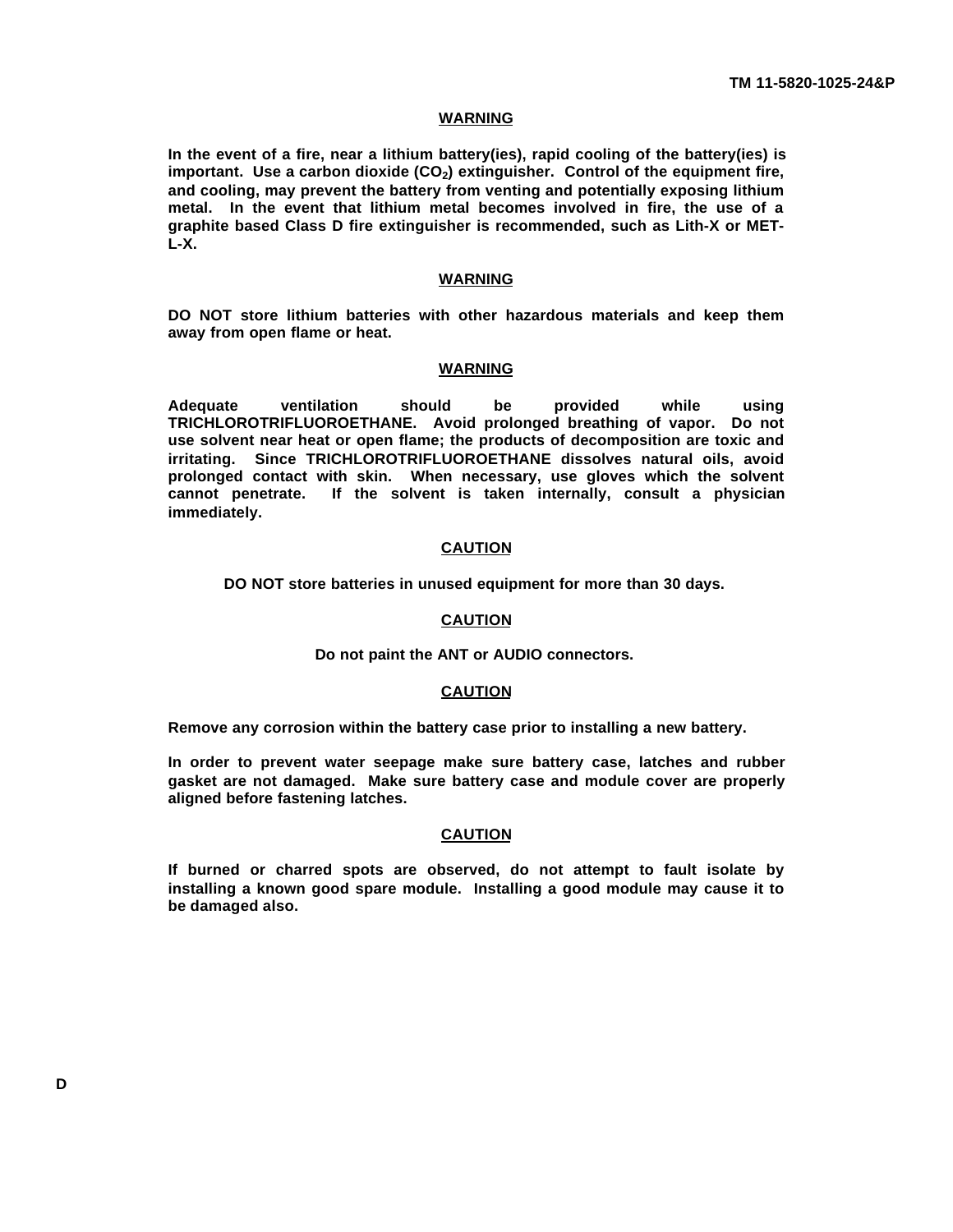### **CAUTION**

**To prevent damage to ohmmeter, set OFF/VOL to OFF before making any continuity or resistance checks.**

# **CAUTION**

**The Synth/AF and RF/IF modules are subject to damage by static electricity. Observe precautions for handling electrostatic sensitive devices (ESD).**

### **CAUTION**

**The Synth/AF and RF/IF modules contain electrostatic sensitive devices.**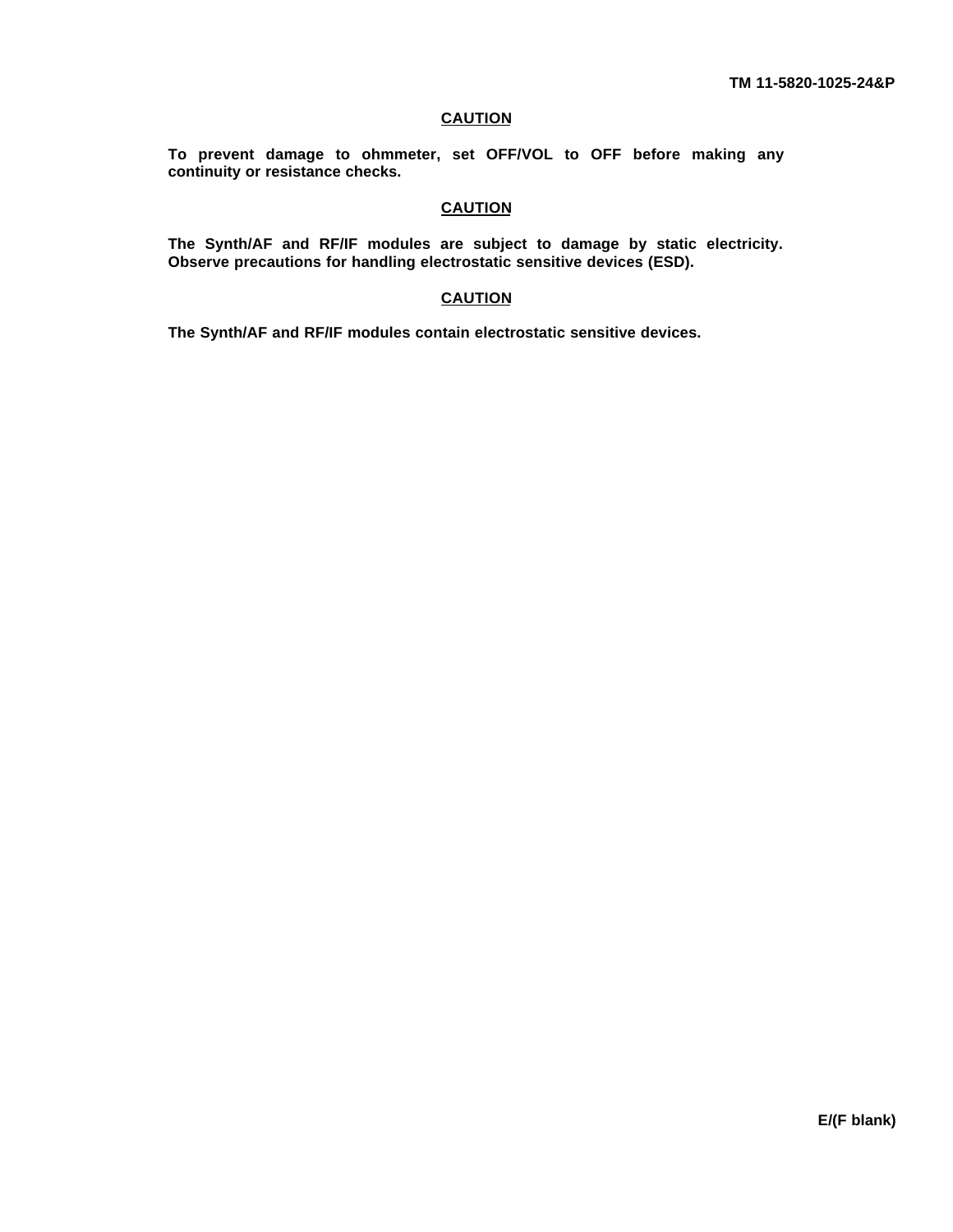This manual includes copyright material reproduced by permission of Magnavox Government and Industrial Electronics Company, 1313 Production Road, Fort Wayne, Indiana 46808.

TECHNICAL MANUAL **HEADQUARTERS DEPARTMENT OF THE ARMY** NO. 11-5820-1025-24&P Washington, DC, 1 September 1988

### **UNIT AND INTERMEDIATE DIRECT SUPPORT AND GENERAL SUPPORT MAINTENANCE MANUAL (INCLUDING REPAIR PARTS AND SPECIAL TOOLS LIST) FOR RADIO SET AN/PRC-126 (NSN 5820-01-215-6181)**

# **REPORTING ERRORS AND RECOMMENDING IMPROVEMENTS**

You can help improve this manual. If you find any mistakes or if you know of a way to improve the procedures, please let us know. Mail your letter, DA Form 2028 (Recommended Changes to Publications and Blank Forms), or DA Form 2028-2 located in the back of this manual direct to: Commander, US Army Communications Electronics Command and Fort Monmouth, ATTN: AMSEL-LC-MEPS, Fort Monmouth, New Jersey 07703-5000.

<span id="page-8-0"></span>A reply will be furnished direct to you.

This manual is an authentication of the manufacturer's commercial literature which, through usage, has been found to cover the data required to maintain this equipment. Since the manual was not prepared in accordance with military specifications, the format has not been structured to consider levels of maintenance.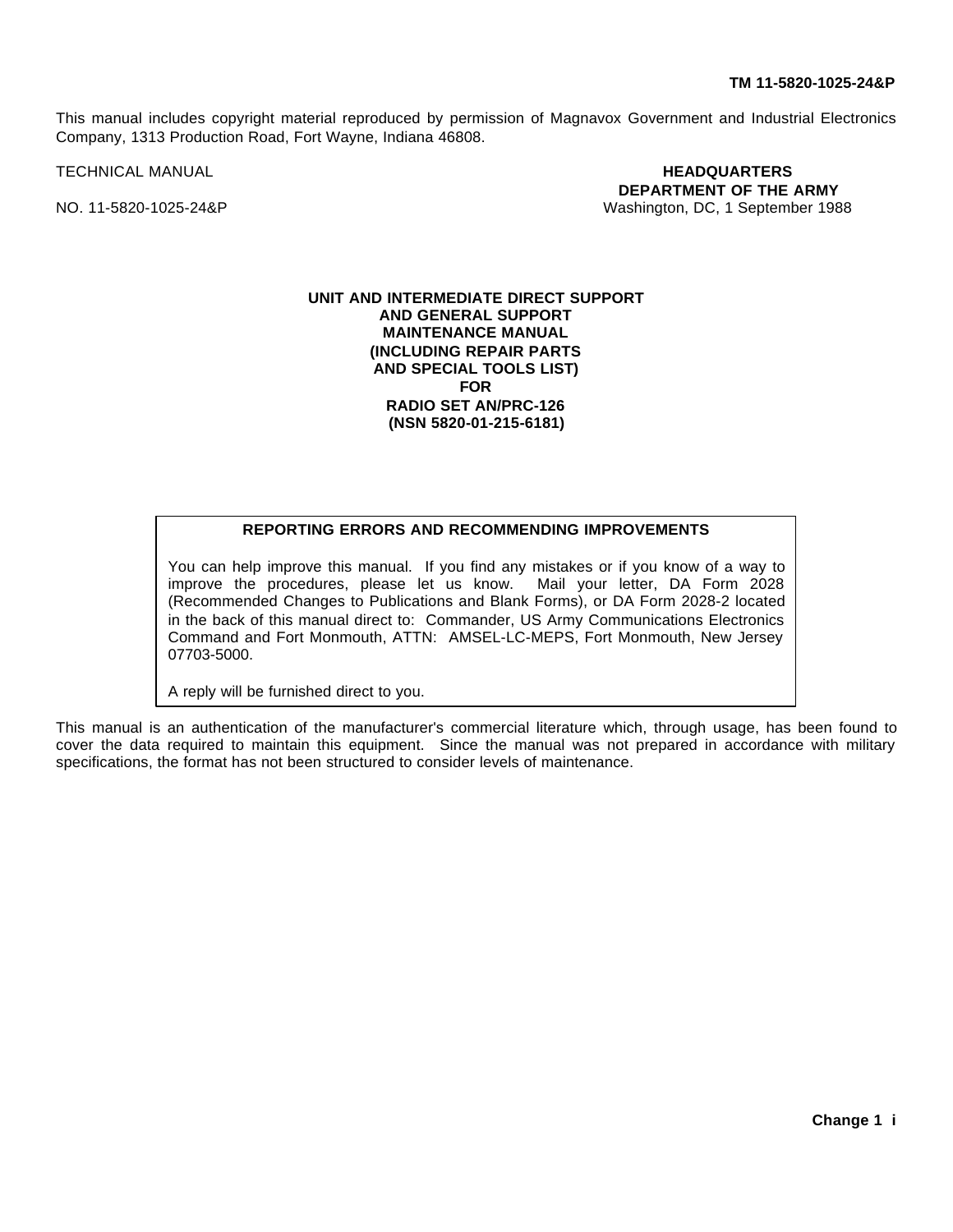# <span id="page-9-0"></span>Table of Contents

| Sect/Para           |                     | Title                                           | Page    | Illus/<br>Fig. |
|---------------------|---------------------|-------------------------------------------------|---------|----------------|
| <b>SECTION O</b>    |                     |                                                 | $0 - 1$ |                |
|                     | $0-1.$<br>$0-2.$    | Consolidated Index of Army Publications         | $0 - 1$ |                |
|                     |                     |                                                 | $0 - 1$ |                |
|                     | $0 - 3$<br>$0 - 4.$ | <b>Reporting Equipment Improvement</b>          | $0 - 1$ |                |
|                     |                     |                                                 | $0 - 1$ |                |
|                     | $0 - 5.$            |                                                 | $0 - 1$ |                |
|                     | $0 - 6.$            |                                                 | $0 - 1$ |                |
| SECTION I.          |                     |                                                 | $1 - 1$ |                |
|                     | $1 - 1$             |                                                 | $1 - 1$ |                |
|                     | $1 - 2.$            |                                                 | $1 - 1$ |                |
|                     | $1-3.$              |                                                 | $1 - 2$ |                |
|                     |                     |                                                 |         |                |
| SECTION II.         |                     |                                                 | $2 - 1$ |                |
|                     | $2 - 1.$            |                                                 | $2 - 1$ |                |
|                     | $2 - 2.$            |                                                 | $2 - 1$ |                |
|                     | $2 - 3.$            |                                                 | $2 - 1$ |                |
|                     | $2 - 4.$            |                                                 | $2 - 3$ |                |
|                     |                     |                                                 |         |                |
| <b>SECTION III.</b> |                     |                                                 | $3 - 1$ |                |
|                     | $3-1.$              |                                                 | $3 - 1$ |                |
|                     | $3-2.$              |                                                 | $3 - 1$ |                |
|                     | $3-3.$              |                                                 | $3 - 1$ |                |
|                     | $3-4.$              | Unit Preventive Maintenance Checks and Services | $3-5$   |                |
|                     |                     |                                                 |         |                |
| SECTION IV.         |                     |                                                 | 4-1     |                |
|                     | $4 - 1.$            |                                                 | $4 - 1$ |                |
|                     | $4 - 2.$            |                                                 | $4 - 1$ |                |
|                     | $4-3.$              |                                                 | $4 - 1$ |                |
|                     | $4 - 4$ .           |                                                 | $4 - 2$ |                |
|                     |                     |                                                 |         |                |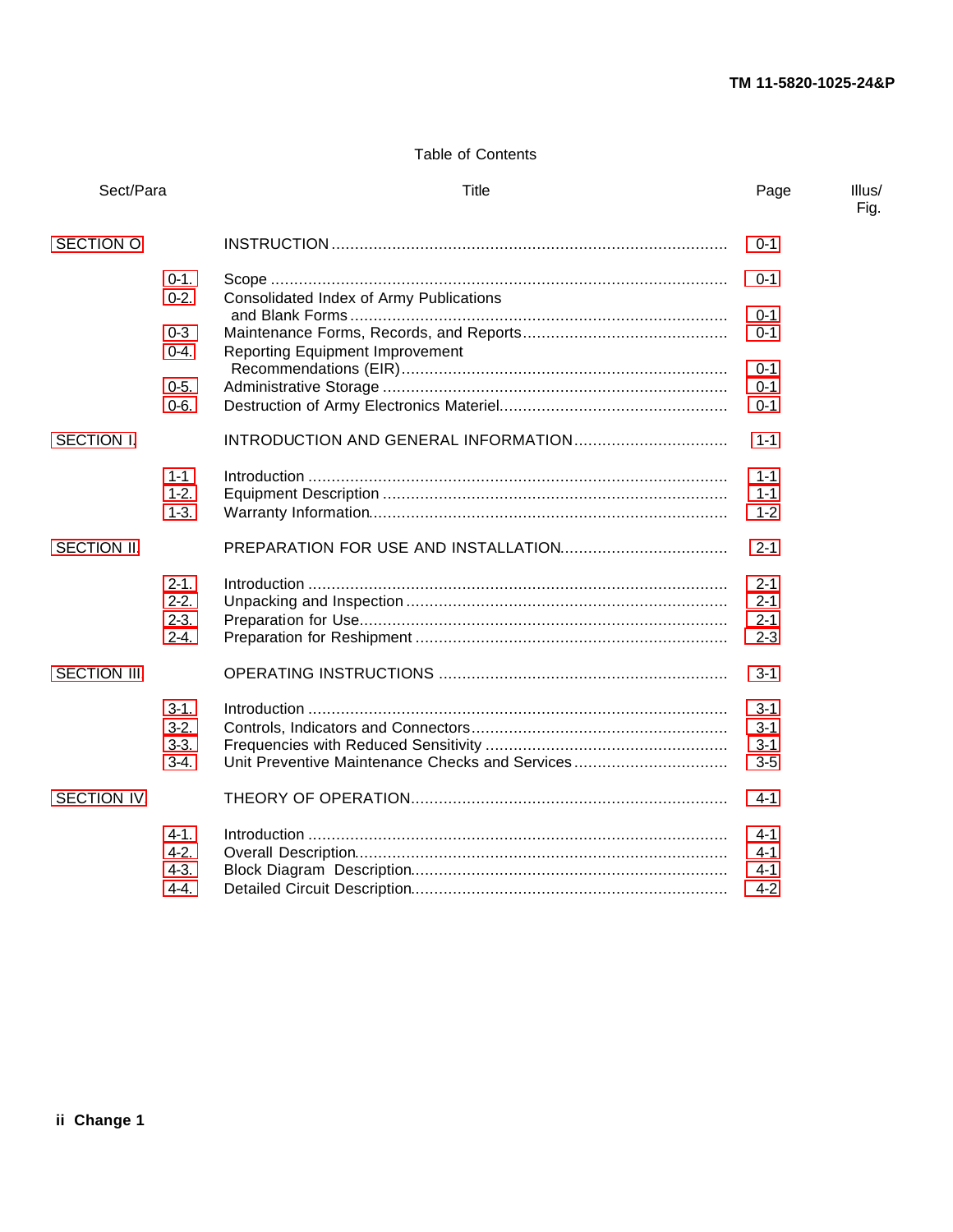Table of Contents - Cont.

| Sect/Para                                 |                                                                                                          | Title                                                                                                               | Page                                                                                                             | Illus/<br>Fig.          |
|-------------------------------------------|----------------------------------------------------------------------------------------------------------|---------------------------------------------------------------------------------------------------------------------|------------------------------------------------------------------------------------------------------------------|-------------------------|
| SECTION V.                                |                                                                                                          |                                                                                                                     | $5-1$                                                                                                            |                         |
|                                           | $5 - 1$<br>$5-2$<br>$5 - 3$<br>$5 - 4$<br>$5 - 5$<br>$5-6.$<br>$5 - 7$ .<br>$5 - 8$<br>$5-9.$<br>$5-10.$ |                                                                                                                     | $5 - 1$<br>$5 - 1$<br>$5 - 1$<br>$5 - 2$<br>$5 - 12$<br>$5 - 13$<br>$5 - 15$<br>$5 - 16$<br>$5 - 17$<br>$5 - 17$ |                         |
| <b>APPENDIX A</b>                         |                                                                                                          |                                                                                                                     | $A-1$                                                                                                            |                         |
| B                                         |                                                                                                          |                                                                                                                     | $B-1$                                                                                                            |                         |
| <b>SECTION</b><br>Ι.<br>Ш.<br>III.<br>IV. |                                                                                                          | Maintenance Allocation Chart for Radio Set AN/PRC-126<br>Tools and Test Equipment Required for Radio Set AN/PRC-126 | $B-1$<br>$B-4$<br>$B-5$<br>$B-6$                                                                                 |                         |
| <b>APPENDIX C</b>                         |                                                                                                          |                                                                                                                     | $C-1$                                                                                                            |                         |
| <b>SECTION</b><br>- I.<br>II.             |                                                                                                          |                                                                                                                     | $C-1$<br>$C-1-1$                                                                                                 |                         |
| Group<br>00<br>01<br>0101<br>0102<br>0103 |                                                                                                          | Radio Frequency Module (No parts authorized)<br>Synthesizer Module (No parts authorized)                            | $C-1-1$<br>$C-2-1$<br>$C-3-1$                                                                                    | $C-1$<br>$C-2$<br>$C-3$ |
| <b>SECTION III.</b>                       |                                                                                                          | Special Tools List                                                                                                  |                                                                                                                  |                         |
| 40<br>Group                               |                                                                                                          |                                                                                                                     | $C-4-1$                                                                                                          | $C-4$                   |
| SECTION IV.                               |                                                                                                          | Cross-Reference Index                                                                                               |                                                                                                                  |                         |
|                                           |                                                                                                          |                                                                                                                     | $C-I-1$<br>$C-I-2$<br>$C-I-3$                                                                                    |                         |
| <b>APPENDIX D</b>                         |                                                                                                          | EXPENDABLE/DURABLE SUPPLIES AND MATERIALS LIST                                                                      | $D-1$                                                                                                            |                         |
| <b>SECTION</b><br>Ι.<br>II.               |                                                                                                          | Expendable/Durable Supplies and Materials List                                                                      | $D-1$<br>$D-2$                                                                                                   |                         |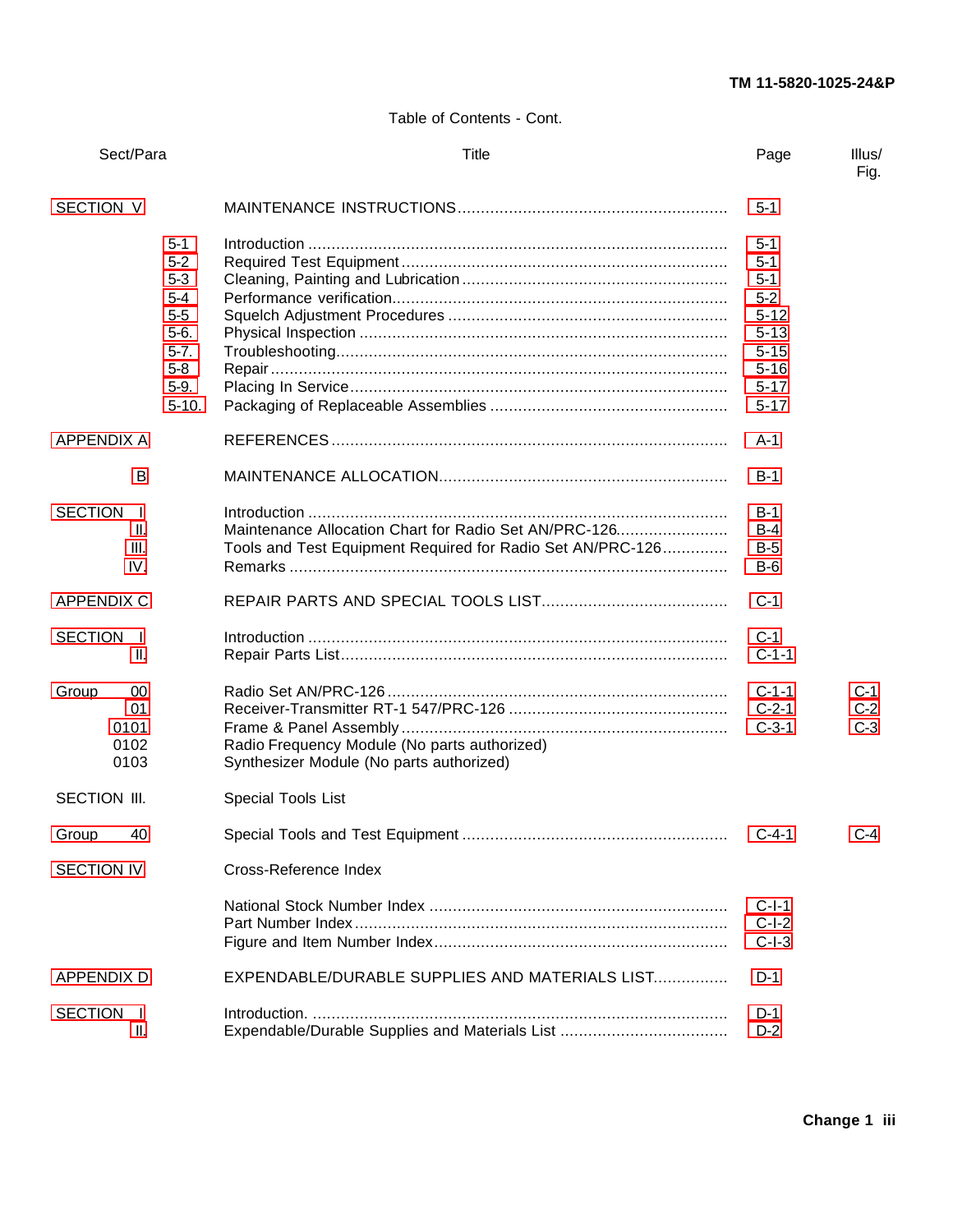## List of Illustrations

| Number                                             | Title | Page                                                   |
|----------------------------------------------------|-------|--------------------------------------------------------|
| $1 - 1$                                            |       | $1 - 0$                                                |
| $2 - 1$<br>$2 - 2$ .                               |       | $2 - 4$<br>$2 - 5$                                     |
| $3 - 1$                                            |       | $3-2$                                                  |
| $4 - 1$<br>$4-2.$<br>$4-3.$<br>$4 - 4$<br>$4 - 5.$ |       | $4 - 2$<br>$4 - 2$<br>$4 - 13$<br>$4 - 14$<br>$4 - 15$ |
| $5-1.$<br>$5 - 2$<br>$5-3$<br>$5 - 4$              |       | $5 - 3$<br>$5 - 3$<br>$5 - 12$<br>$5 - 15$             |
| $5 - 5$                                            |       | $5 - 18$                                               |

## List of Tables

<span id="page-11-0"></span>

| Number            | Title | Page           |
|-------------------|-------|----------------|
| $1 - 1$           |       | 1-2            |
| $3-1.$<br>$3 - 2$ |       | $3-5$          |
| $5-1.$<br>$5-2.$  |       | 5-4<br>$5 - 5$ |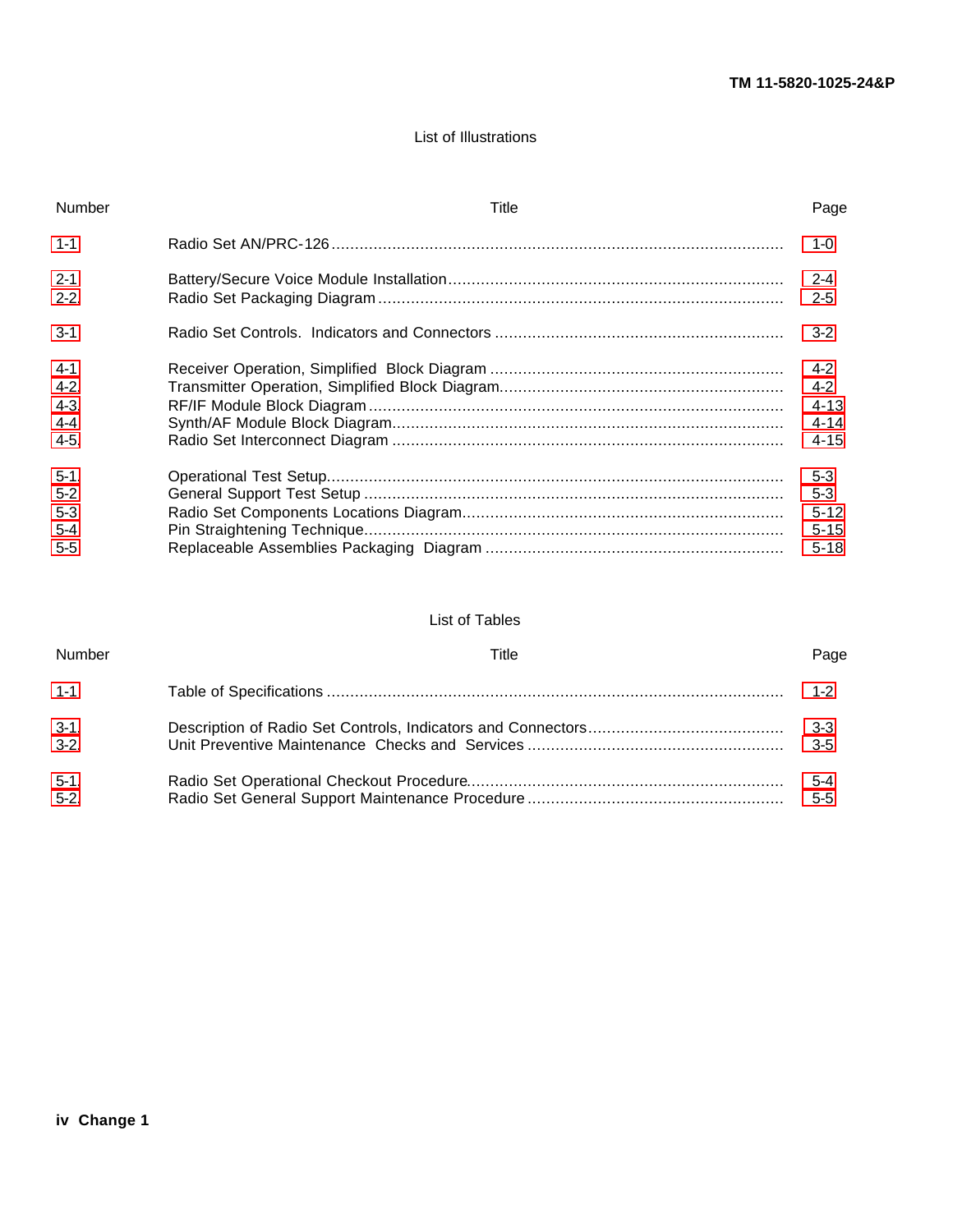### <span id="page-12-0"></span>SECTION O

### **INSTRUCTIONS**

### <span id="page-12-1"></span>0-1 SCOPE.

<span id="page-12-2"></span>This manual contains maintenance instructions for the Radio Set AN/PRC-126. Throughout this manual the nomenclatured item may also be referred to as either the Radio Set or the AN/PRC-126.

#### 0-2 CONSOLIDATED INDEX OF ARMY PUBLICATIONS AND BLANK FORMS.

<span id="page-12-3"></span>Refer to the latest issue of DA Pam 25-30 to determine whether there are new additions, changes, or additional publications pertaining to this equipment.

### 0-3 MAINTENANCE FORMS, RECORDS, AND REPORTS.

- a. Report of Maintenance and Unsatisfactory Equipment. Department of the Army forms and procedures used for equipment maintenance will be those prescribed by DA Pam 738-750 as contained in Maintenance Management Update.
- b. Report of Packaging and Handling Deficiencies. Fill out and forward SF 364 Report of Discrepancy (ROD) as prescribed In AR 735-11-2/DLAR 4140.55/NAVMATINST 4355.73B/ARC 400-54/MCO 4430.3H.
- <span id="page-12-4"></span>c. Discrepancy in Shipment Report (DISREP) (SF 361). Fill out and forward Discrepancy in Shipment Report (DISREP) (SF 361) as prescribed in AR 5538/NAVSUPINST 4610.33C/AFR 75-18/MCO P4610.19D/DLAR 4500.15.

### 0-4 REPORTING EQUIPMENT IMPROVEMENT RECOMMENDATIONS (EIR).

<span id="page-12-5"></span>If your Radio Set needs improvement, let us know. Send us an EIR. You, the user, are the only one who can tell us what you don't like about the design. Put it on an SF 368 (Quality Deficiency Report). Mail it to Commander, US Army Communications-Electronics Command and Fort Monmouth, ATTN: AMSEL-PA-MA-D, Fort Monmouth, New Jersey 07703-5000. We'll send you a reply.

### 0-5 ADMINISTRATIVE STORAGE.

<span id="page-12-6"></span>Administrative storage of equipment issued to and used by Army activities will have preventive maintenance performed in accordance with PMCS charts before storing. When removing the equipment from administrative storage the PMCS should be performed to assure operational readiness.

#### 0-6 DESTRUCTION OF ARMY ELECTRONICS MATERIEL.

<span id="page-12-7"></span>Destruction of Army electronic materiel to prevent enemy use shall be in accordance with TM 750-244-2.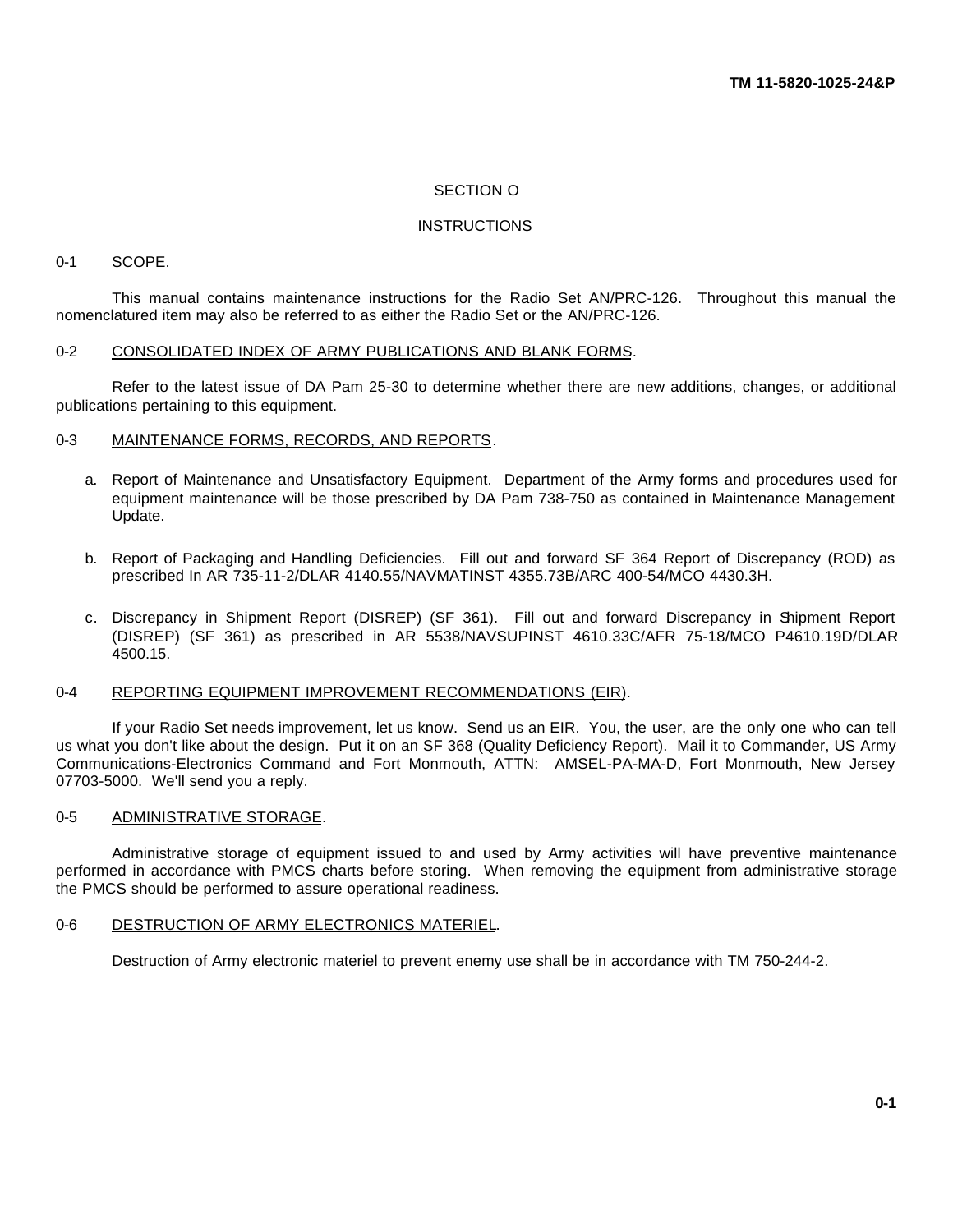

<span id="page-13-1"></span><span id="page-13-0"></span>*Figure 1-1. Radio Set AN/PRC-126*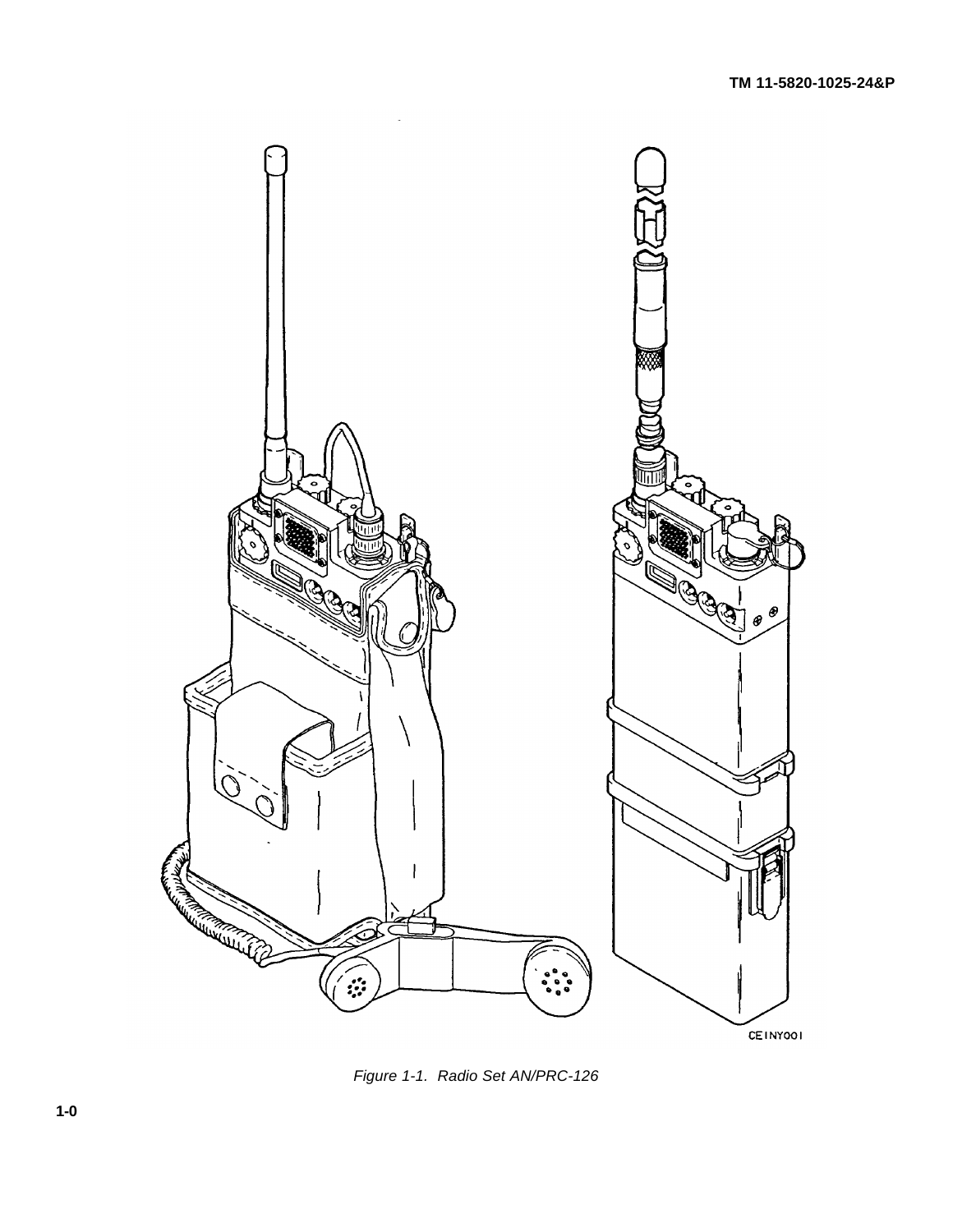### <span id="page-14-0"></span>**SECTION I**

## **INTRODUCTION AND GENERAL INFORMATION**

### <span id="page-14-1"></span>1-1 INTRODUCTION.

<span id="page-14-2"></span>This manual contains instructions for maintenance of Radio Set AN/PRC-126. General theory of operation and a repair parts and special tools list for the radio set are also included as part of this manual.

### 1-2 EQUIPMENT DESCRIPTION.

1-2.1 Purpose of Equipment. The radio set is a hand-held receiver-transmitter that provides short range, ground-toground voice communications in the 30 MHz to 88 MHz band.

1-2.2 Characteristics, Capabilities and Features. The physical and electrical characteristics of the radio set are given in [table 1-1.](#page-15-2) Special capabilities and features of the radio set are as follows:

- a. Preset Frequency Channel Capability The radio set is able to be externally programmed with ten (10) preset frequency channels anywhere in the frequency range.
- b. Warning Tones The radio set generates two separate warning tones; one indicates the battery is nearing its end of life and the other indicates a mismatch of the antenna and the operating frequency.
- c. Antenna Matching Switch This thumbwheel switch selects the proper antenna matching network for the selected operating frequency. The antenna warning tone is enabled if the switch position is incorrect. In addition, the "50" position of the switch bypasses the antenna matching networks and provides a direct 50 ohm output for test use or any 50 external antenna.
- d. Liquid Crystal Display A lighted fi ve-digit display to indicate frequency, operational mode, and programming information.
- <span id="page-14-3"></span>e. COMSEC Operation Provides 16 kb VINSON compatible secure voice operation by simple attachment of the KYV-2A NSA approved COMSEC device between the radio set and battery.

1-2.3 List of Major Components. [Figure 1-1](#page-13-0) shows the major components of the radio set. The radio set consists of: the Receiver Transmitter (RT) unit, which contains the two modules, battery case and all necessary operating controls and connectors; the two antennas, the carrying bag, and handset. The unused antenna or both can be stored in the carrying bag. The battery snaps onto mating connectors on the bottom of the RT unit as shown in [figure 2-1.](#page-19-1) The battery case then retains the battery and is held on by two latches. A spare battery can be stored in the carrying bag.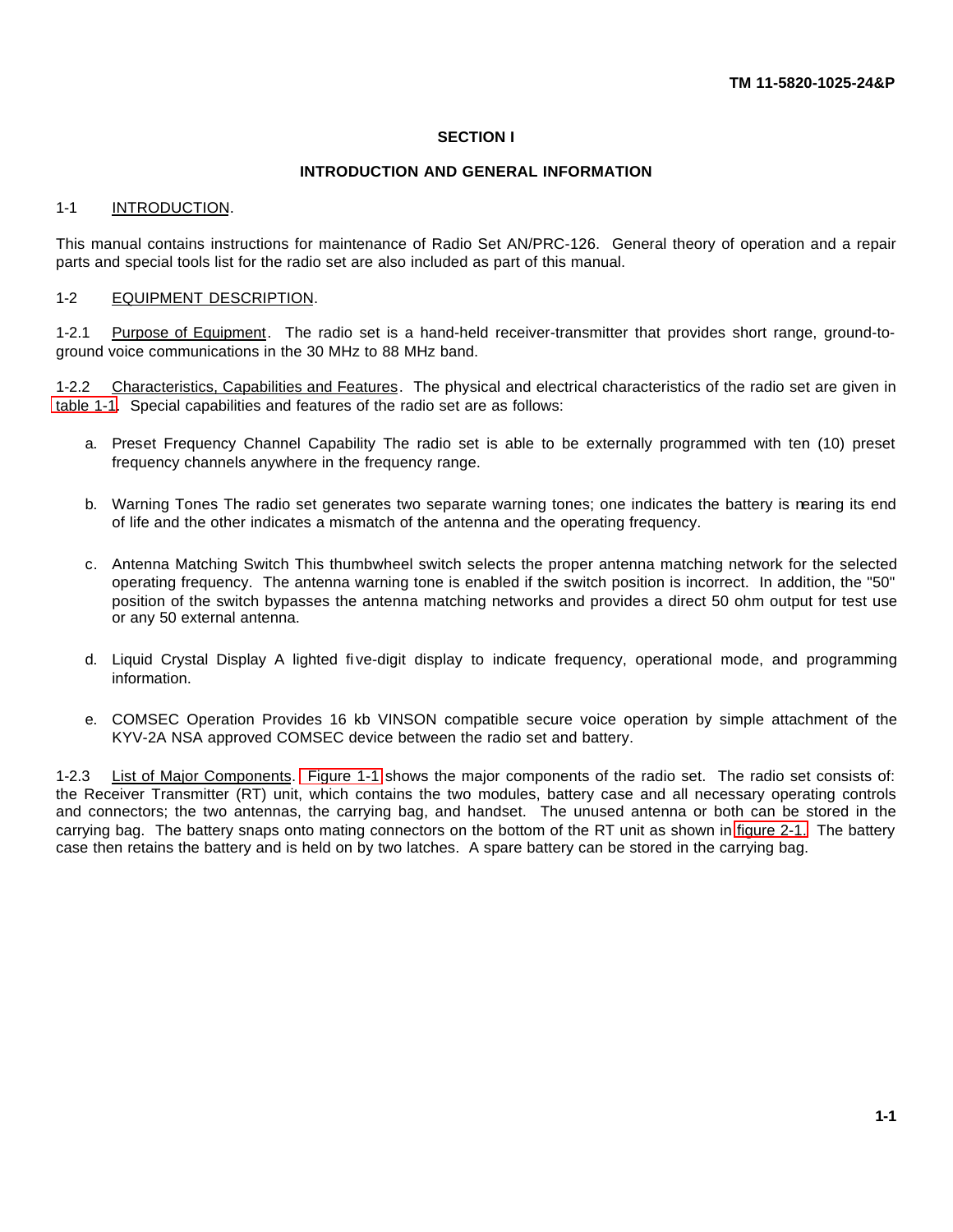### <span id="page-15-0"></span>1-3 WARRANTY INFORMATION

The AN/PRC-126 Radio Set is warranted by Magnavox Government and Industrial Electronics Company for 24 months after shipment or 90 days after deployment, whichever comes first.

# <span id="page-15-2"></span>*Table 1-1. Table of Specifications*

### GENERAL CHARACTERISTICS

| x 1.52 in (38.6 mm)                  |
|--------------------------------------|
|                                      |
| intervals when battery voltage drops |
| below preset level                   |
|                                      |
| selected frequency and ANT match     |
| switch position do not agree         |
|                                      |
|                                      |

# TRANSMITTER CHARACTERISTICS

| (2nd harmonic 40 dB) |
|----------------------|
|                      |
|                      |

# RECEIVER CHARACTERISTICS

<span id="page-15-1"></span>\*SINAD = Signal + Noise + Distortion Noise + Distortion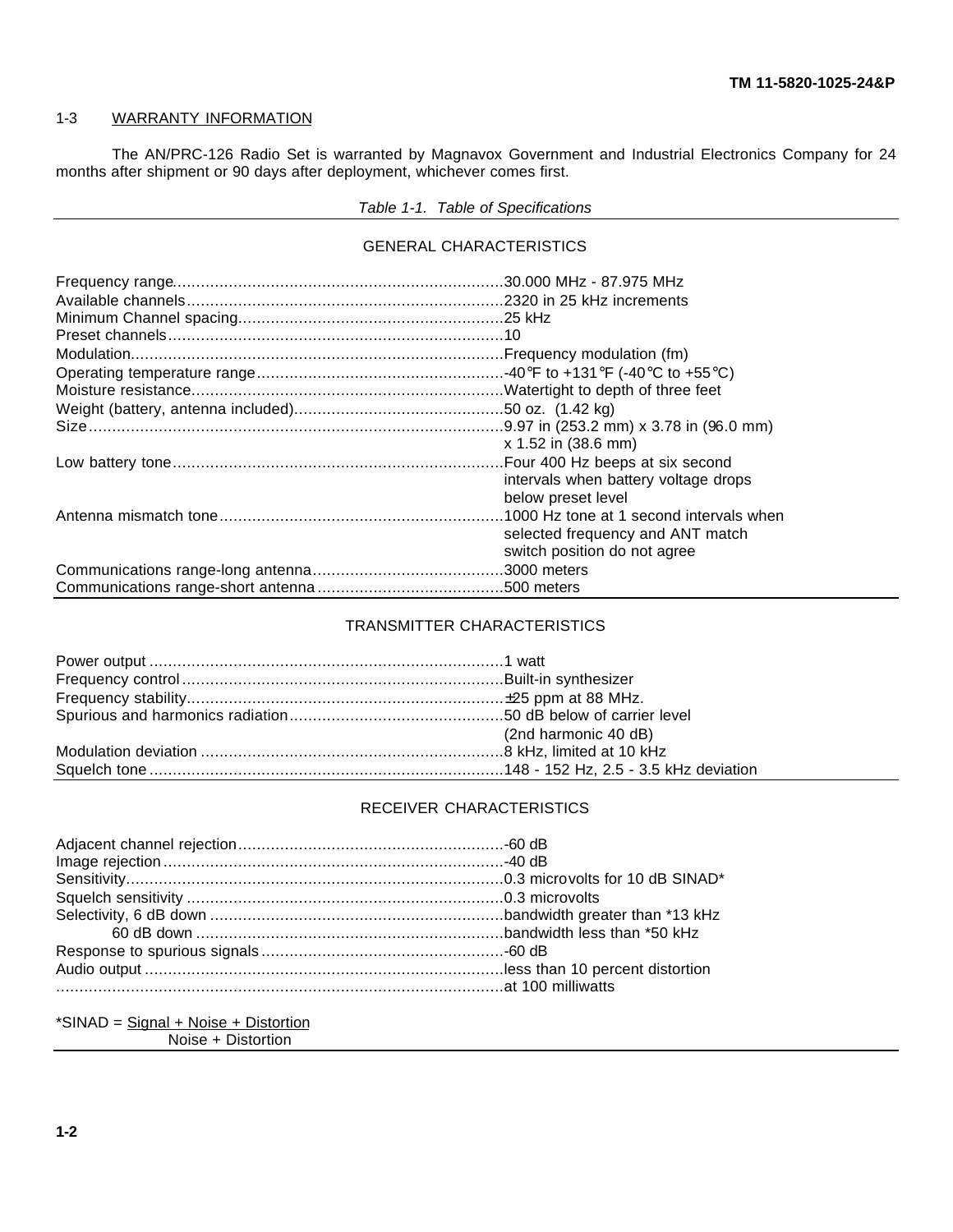# <span id="page-16-0"></span>SECTION II

### PREPARATION FOR USE AND INSTALLATION

### <span id="page-16-1"></span>2-1 INTRODUCTION.

<span id="page-16-2"></span>This section contains: instructions to prepare the radio set for use, installation instructions and instructions to prepare the radio set for storage or shipment.

### 2-2 UNPACKING AND INSPECTION.

This radio set was carefully inspected both mechanically and electrically before shipment. It should be physically free of mars or scratches and in perfect electrical order. Upon receipt, inspect the radio set as follows:

- a. During unpacking, inspect the radio set for physical damage that may have occurred during shipment. If the equipment has been damaged, report the damage on SF 364, Report of Discrepancies (ROD).
- <span id="page-16-3"></span>b. Check the radio and supplied accessories against the packing slip to ensure the shipment is complete.
- c. Test the electrical performance of the radio set using the procedures outlined in [Section V](#page-42-1) of this manual.

### 2-3 PREPARATION FOR USE.

Perform the following installation procedures as required to prepare the radio set for use.

2-3.1 Antenna Installation. Install the antenna on the radio set ANT connector by turning it fully clockwise (finger tighten only).

2-3.2 Handset Installation. To operate the radio set with a standard handset, line up the keyway (groove) of the handset connector with the keyway of the AUDIO connector and press down firmly. Lock the connector by turning it fully clockwise. When this is done, the internal SPKR/MIC is disconnected.

2-3.3 Battery Installation. To install a battery in the radio set, refer to [figure 2-1](#page-19-1) and perform the following steps:

### <span id="page-16-4"></span>**WARNING**

**A lithium-sulfur dioxide (Li-SO2) battery used with the AN/PRC-126 contains pressurized sulfur dioxide (SO2) gas. The gas is toxic, and the battery MUST NOT be abused in any way which may cause the battery to rupture.**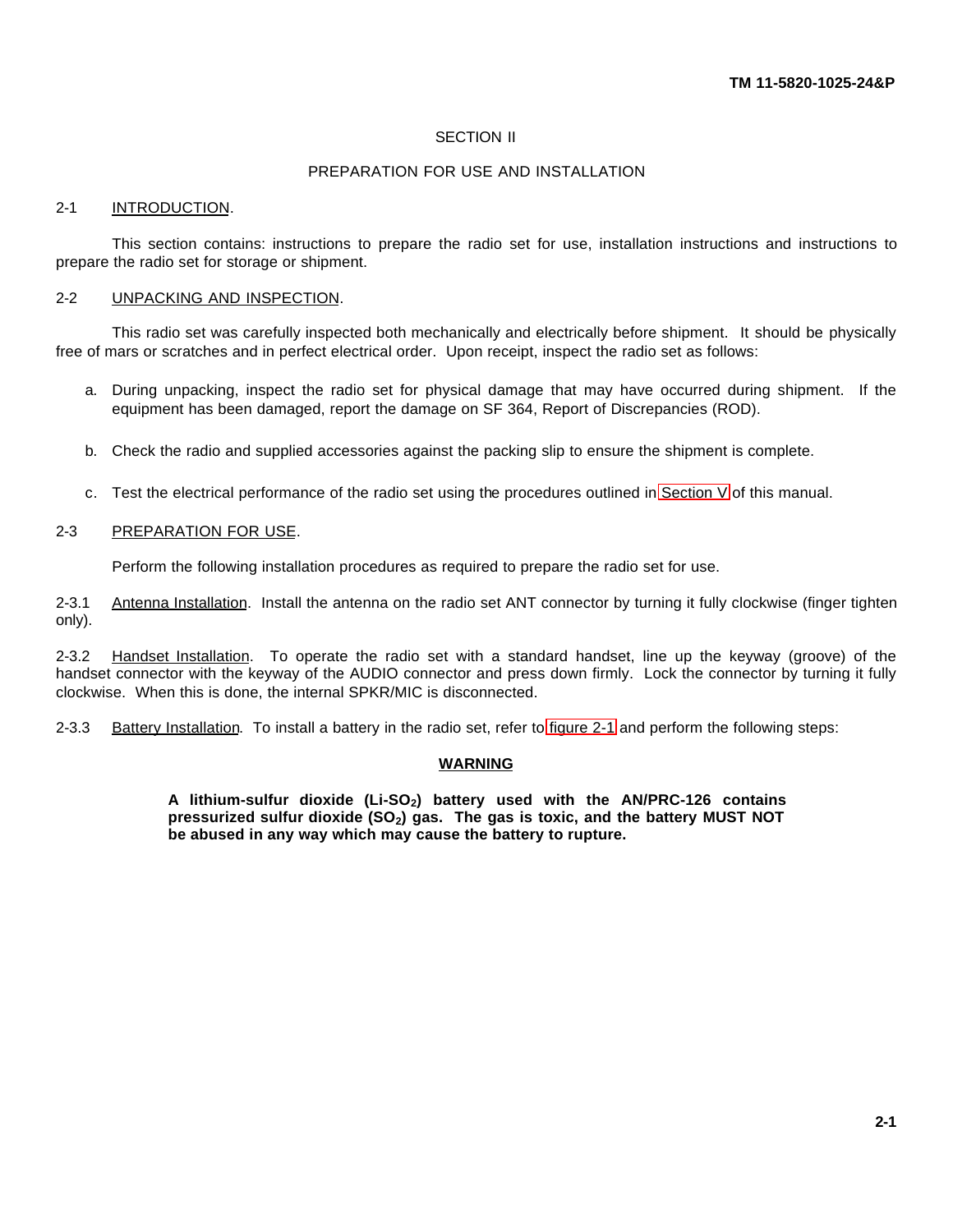#### **WARNING**

**DO NOT heat, short circuit, crush, puncture, mutilate, or disassemble batteries.**

### **WARNING**

**DO NOT USE any battery which shows signs of damage, such as bulging, swelling disfigurement, brown liquid in the plastic wrap, a swollen plastic wrap, etc.**

#### **WARNING**

**DO NOT test Li-SO2 batteries for capacity.**

#### **WARNING**

**DO NOT recharge Li-SO2 batteries.**

#### **WARNING**

**DO NOT use water to extinguish Li-SO2 battery fires if a Shock hazard exists due to high voltage electrical equipment in the immediate vicinity (i.e., greater than 30 volts, alternating current (ac) or direct current (dc)).**

### **WARNING**

**If the battery compartment becomes hot to the touch, if you hear a hissing sound (i.e., battery venting), or smell irritating sulfur dioxide gas, IMMEDIATELY Turn Off the equipment. Remove the equipment to a well ventilated area or leave the area.**

## **WARNING**

**DO NOT use a Halon type fire extinguisher on a lithium battery fire.**

### **WARNING**

**In the event of a fire, near a lithium battery(ies), rapid cooling of the battery(ies) is important. Use a carbon dioxide (CO2) extinguisher. Control of the equipment fire, and cooling, may prevent the battery from venting and potentially exposing lithium metal. In the event that lithium metal becomes involved in fire, the use of a graphite based Class D fire extinguisher is recommended, such as Lith-X or MET-L-X.**

#### **WARNING**

**DO NOT store lithium batteries with other hazardous materials and keep them away from open flame or heat.**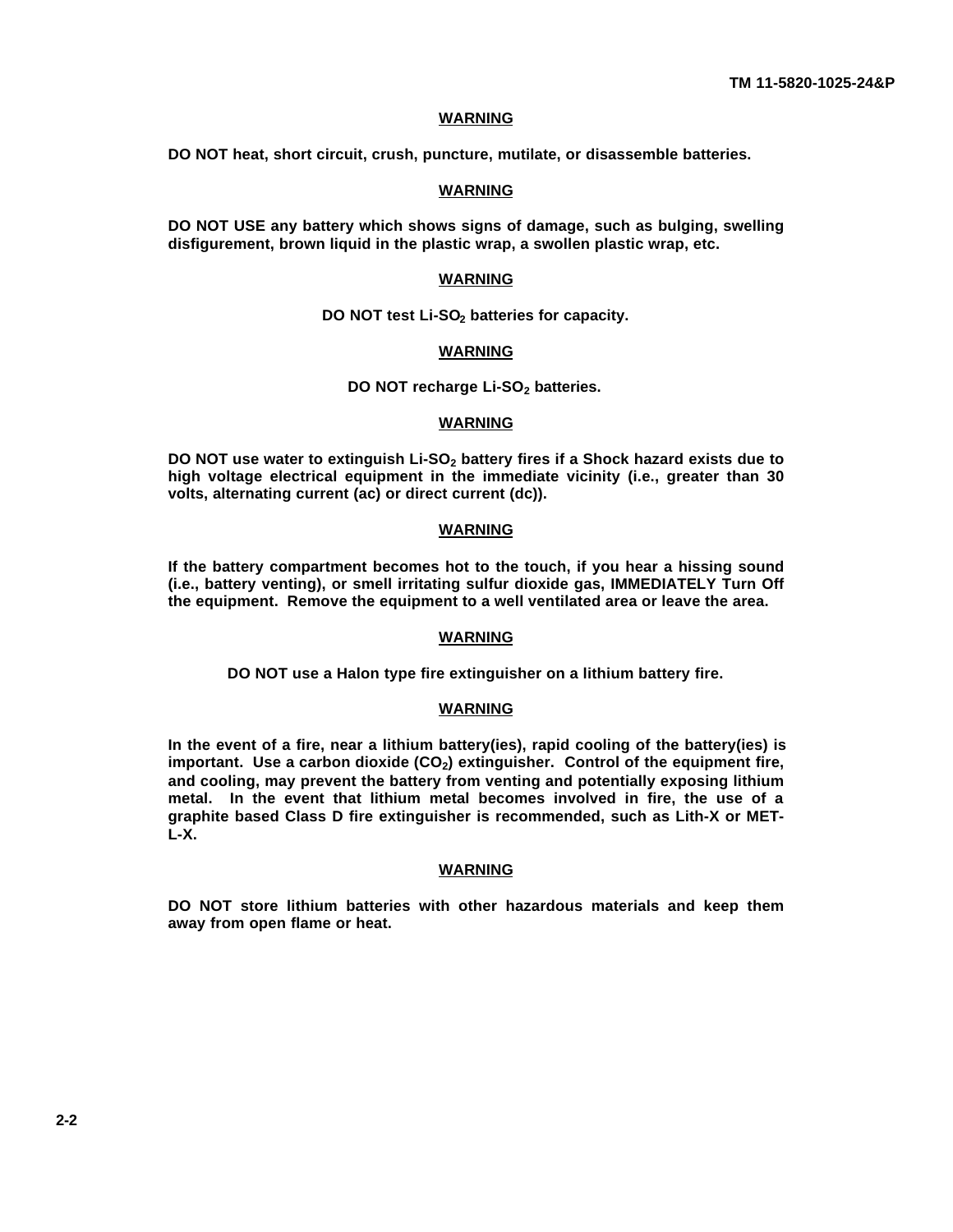### **CAUTION**

### **DO NOT store batteries in unused equipment for more than 30 days.**

a. Unfasten latches on battery case; remove battery case and old battery (if installed) (Handle case carefully as damaged case will not seal properly). Refer to Property Disposal Officer for instructions on disposal of old batteries

### **CAUTION**

### **Ensure the Secure Voice Module (SVM) shorting plug (located next to the battery terminal connector in the RT unit) is Installed and in good condition. The radio set will not work unless the shorting plug or an SVM Is installed.**

- b. Apply a thin coating of silicone grease to the rubber seal on bottom of RT. Apply a thin coat of silicone grease to seal between 'Module Cover' and 'Frame and Panel'. Apply a thin coating of silicone grease to the four 'O-rings' located underneath the four screws on the sides of the Receiver-Transmitter (see [figure](#page-19-1) [2-1\)](#page-19-1).
- c. Plug battery into mating connector on RT unit.
- d. Replace battery case and secure with two latches.

2.3 4 Secure Voice Module Installation. Secure voice operation may be utilized on the radio set by connecting the SVM to the bottom of the RT unit. To Install the SVM to the radio set, refer to [figure 2-1](#page-19-1) and perform the following steps:

- a. Unfasten latches on battery case and remove the battery case and battery.
- b. Unplug the SVM shorting plug and store in cavity provided in bottom of module case.
- c. Apply a thin coat of silicone grease when needed to the rubber seal on bottom of RT.
- d. Install SVM onto bottom of RT unit, ensuring connectors are properly aligned. Secure SVM to RT unit with two screws on bottom of SVM.
- e. Apply a thin coat of silicone grease to the rubber seal on bottom of SVM.
- f. Plug battery into mating connector on bottom of SVM.
- <span id="page-18-0"></span>g. Replace battery case and secure with two latches.

### <span id="page-18-1"></span>2-4 PREPARATION FOR RESHIPMENT.

2-4.1 Repackaging for Storage or Shipment. Refer to [figure 2-2](#page-20-0) to prepare the radio set for preferred storage or shipment. Markings shall be applied in specified area (item 8 [figure 2-2\)](#page-20-0) and in accordance with requirements When items are to be stored for prolonged periods. bagged desiccant and a humidity indicator card (items 2 and 3[, figure 2-2\)](#page-20-0) can be included for moisture protection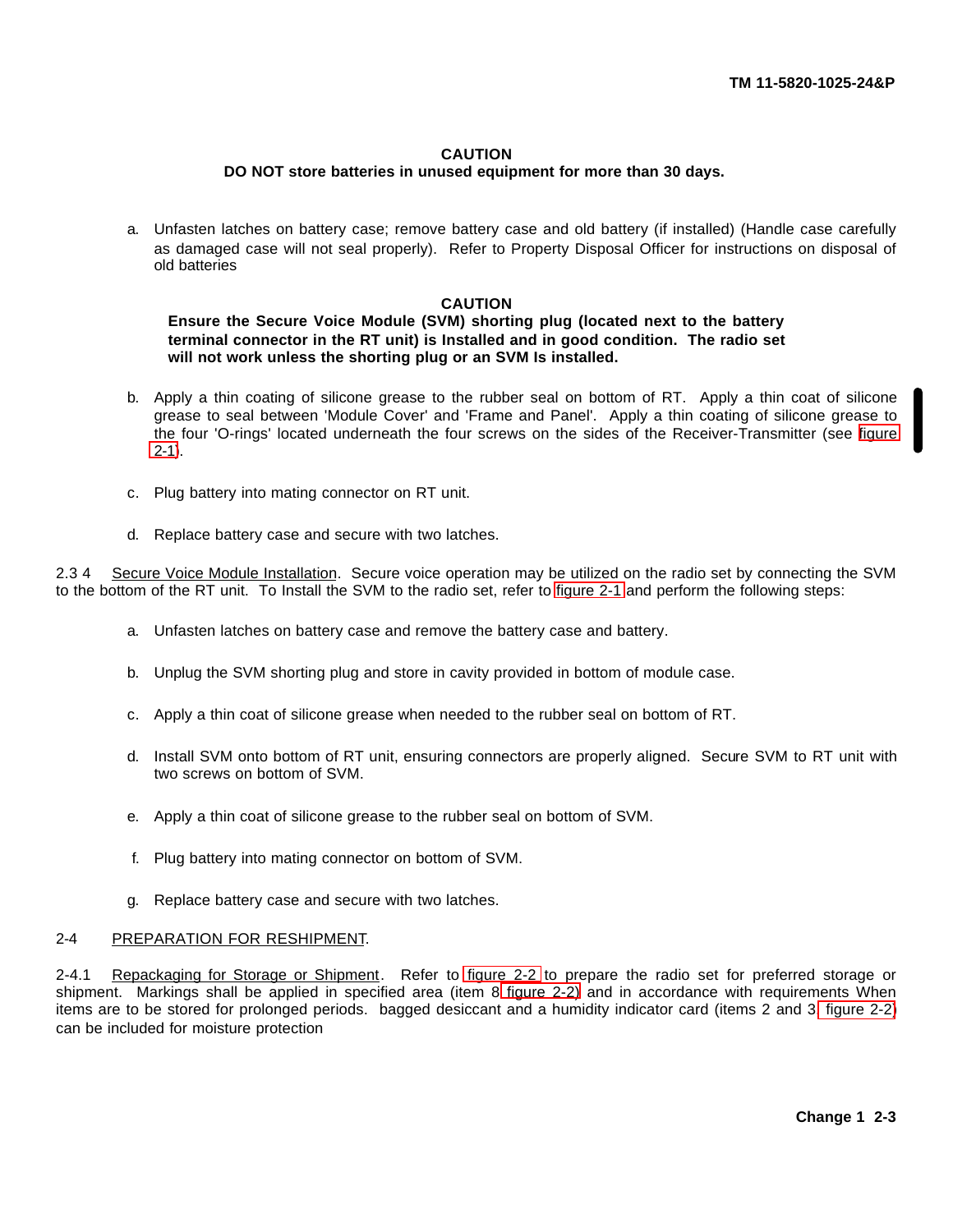<span id="page-19-1"></span><span id="page-19-0"></span>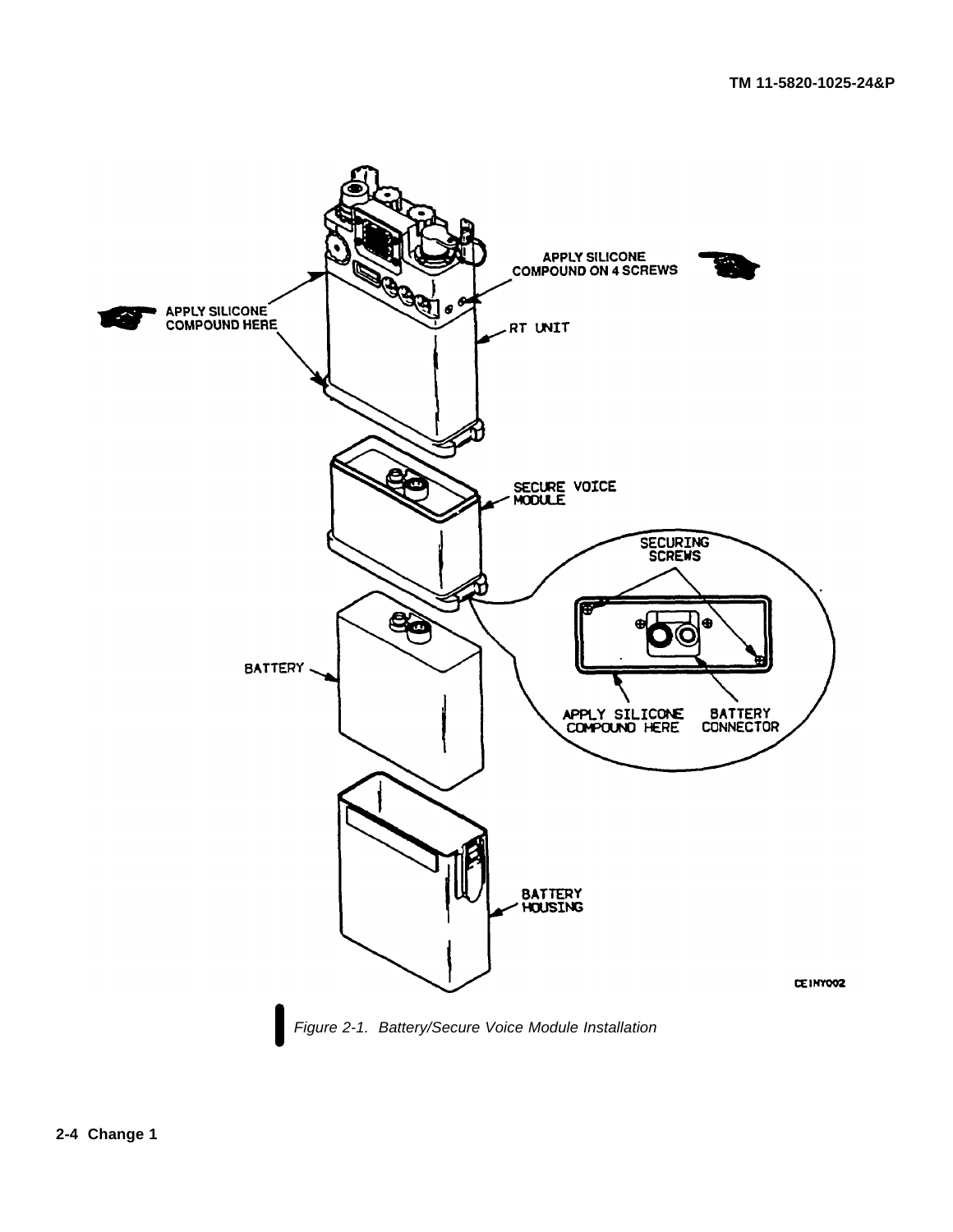

<span id="page-20-1"></span>CEINY003

<span id="page-20-0"></span>*Figure 2-2. Radio Set Packaging Diagram*

**2-5/(2-6 blank)**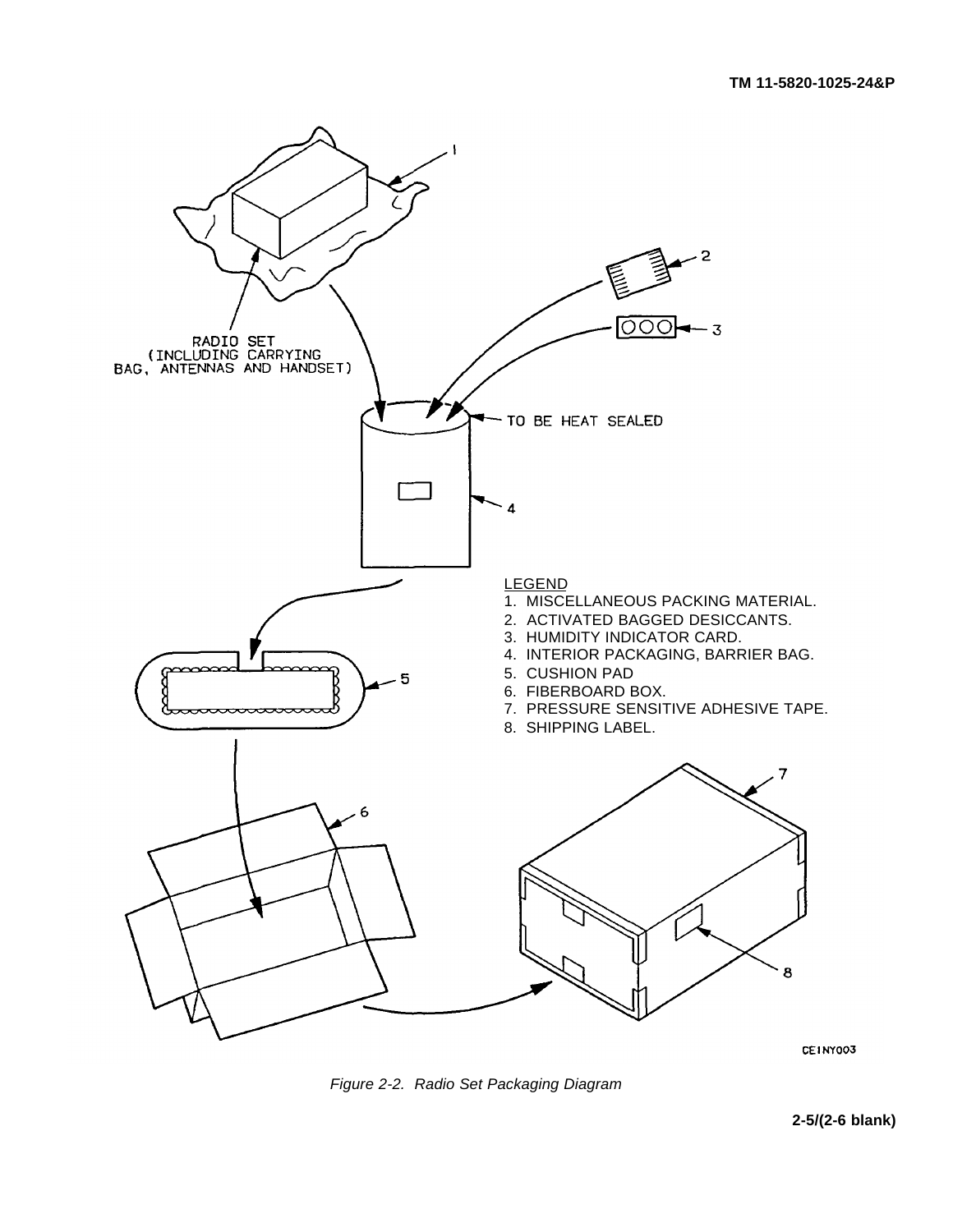### <span id="page-21-0"></span>**SECTION III**

# OPERATING INSTRUCTIONS

### <span id="page-21-2"></span><span id="page-21-1"></span>3-1 INTRODUCTION.

For instructions on operation of this radio set refer to [TM 11-5820-1025-10.](#page-0-0)

#### 3-2 CONTROLS, INDICATORS AND CONNECTORS.

Each operating control, indicator and connector on the radio set is identified in [figure 3-1](#page-22-0) and described in [table](#page-23-0)

# <span id="page-21-3"></span>[3-1.](#page-23-0)

# 3-3 FREQUENCIES WITH REDUCED SENSITIVITY.

The following frequencies have receiver sensitivity reduction. If they are selected during testing in [Section V,](#page-42-1) erroneous readings may result.

| $32000*$ | 44800 * | 85525 | 85625   |
|----------|---------|-------|---------|
| 43700    | 57600 * | 85550 | 85650   |
| 43725    | 65550 * | 85575 | 85675   |
| 44625    | 65575 * | 85600 | 87425 * |

<span id="page-21-4"></span>\* Frequencies with receiver sensitivity reduction below service condition limits. -- Potential Degraded Channels.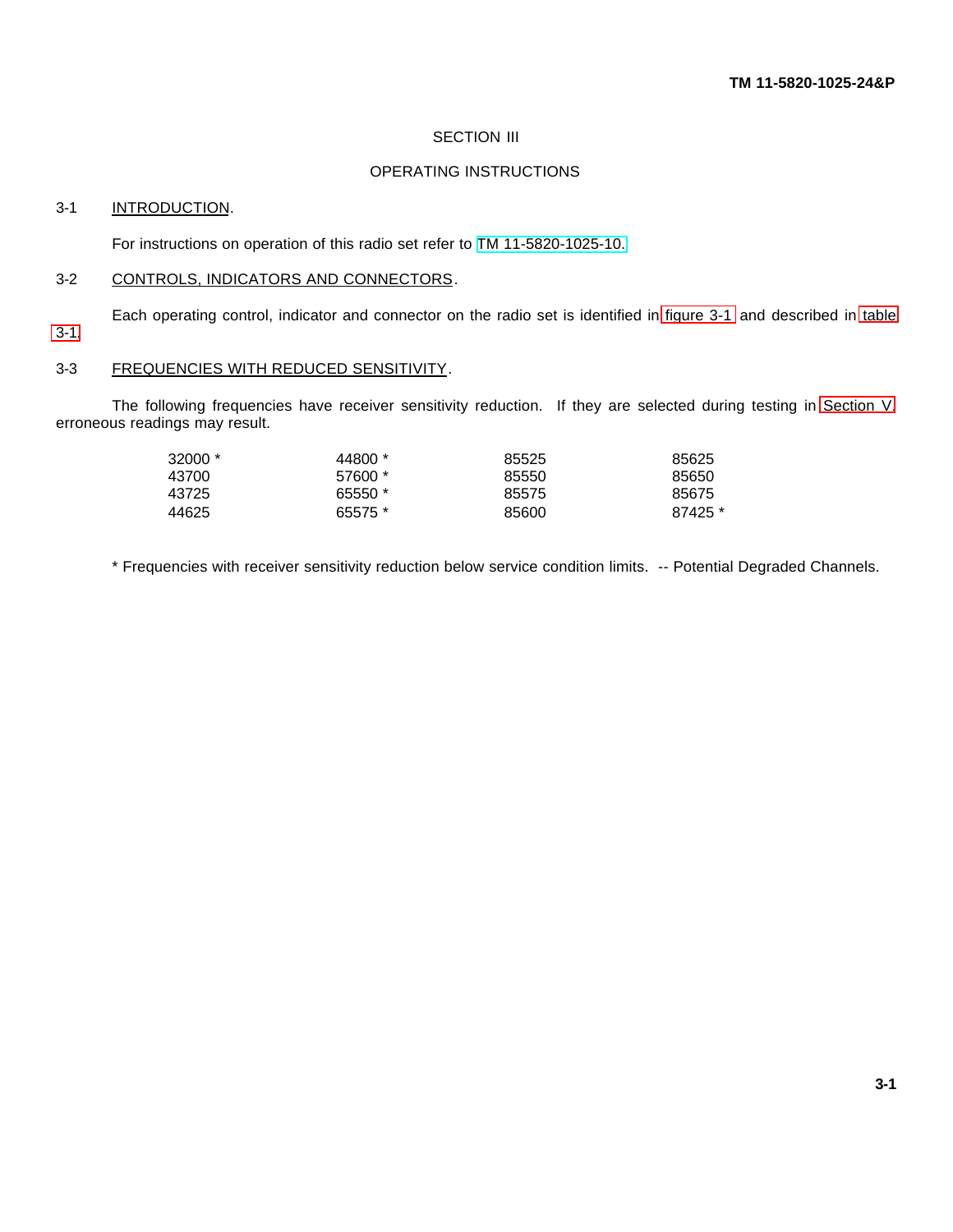

CEINY004

<span id="page-22-1"></span><span id="page-22-0"></span>*Figure 3-1. Radio Set Controls, Indicators and Connectors*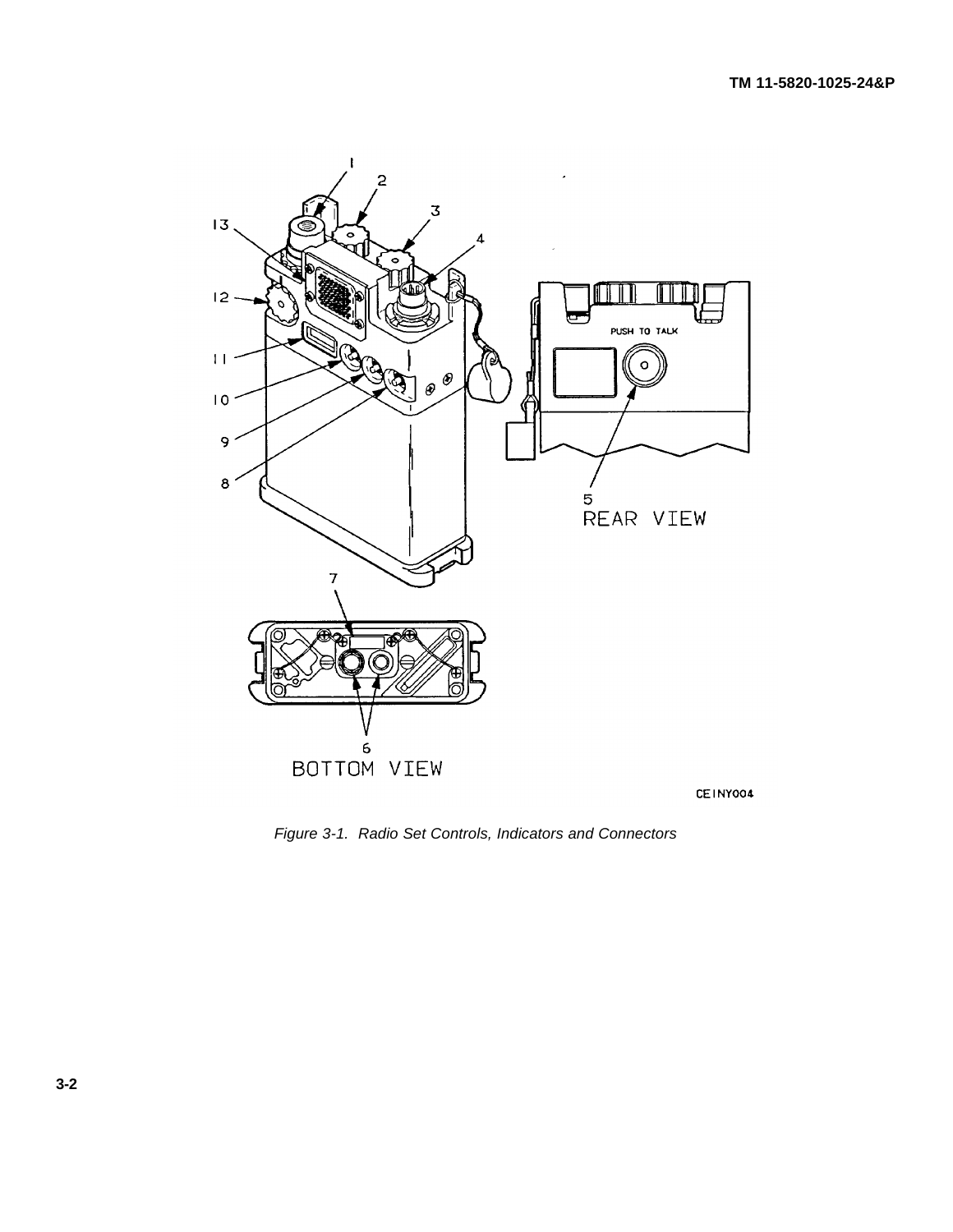<span id="page-23-1"></span><span id="page-23-0"></span>

| Name                                            | Index no. | Description                                                                                                                                                                                                                                                                                                                                                                                                                                                                                                                                                                                                                                                   |
|-------------------------------------------------|-----------|---------------------------------------------------------------------------------------------------------------------------------------------------------------------------------------------------------------------------------------------------------------------------------------------------------------------------------------------------------------------------------------------------------------------------------------------------------------------------------------------------------------------------------------------------------------------------------------------------------------------------------------------------------------|
| ANT connector (J4)                              | 1         | Connects antenna to radio set.                                                                                                                                                                                                                                                                                                                                                                                                                                                                                                                                                                                                                                |
| <b>CHAN</b> selector switch<br>(S3)             | 2         | Selects one of 10 preset operating channels. In<br>programming mode, selects channel to be loaded.                                                                                                                                                                                                                                                                                                                                                                                                                                                                                                                                                            |
| VOL/OFF switch (S2)                             | 3         | Turns radio set on (clockwise) or off (full<br>counterclockwise). Adjusts level of sound<br>heard in radio set or handset speaker.                                                                                                                                                                                                                                                                                                                                                                                                                                                                                                                            |
| AUDIO connector (J5)                            | 4         | Standard U-183/U style connector for use with<br>external handset, or frequency transfer cable.                                                                                                                                                                                                                                                                                                                                                                                                                                                                                                                                                               |
| PUSH TO TALK switch<br>(S1)                     | 5         | Enables radio set to transmit when pressed.                                                                                                                                                                                                                                                                                                                                                                                                                                                                                                                                                                                                                   |
| <b>Battery connectors</b>                       | 6         | Connects battery to radio set.                                                                                                                                                                                                                                                                                                                                                                                                                                                                                                                                                                                                                                |
| SVM connector (J1)<br>and shorting plug<br>(P1) | 7         | Provides interconnection between SVM and radio<br>set. Shorting plug allows radio set to operate<br>when SVM is not installed.                                                                                                                                                                                                                                                                                                                                                                                                                                                                                                                                |
| SQ DSBL switch (S4)                             | 8         | Pushbutton used to disable radio set receiver<br>squelch circuit (noise heard in speaker).                                                                                                                                                                                                                                                                                                                                                                                                                                                                                                                                                                    |
| INCR switch (S9)                                | 9         | Pushbutton used during programming mode to set<br>value of each digit in display. This switch is<br>also used when not in the programming mode to<br>momentarily disable the 150 Hz squelch tone<br>modulation while in transmit mode. This mode is<br>used only during maintenance checkout of the radio<br>set.                                                                                                                                                                                                                                                                                                                                             |
| SET switch (S8)                                 | 10        | Pushbutton used to initiate the programming mode,<br>step through digits in display and load new fre-<br>quency information. Programming mode is activa-<br>ted if SET button is pushed within 10 seconds of<br>radio turn on. Programming mode is deactivated<br>10 seconds after channel is programmed. If pro-<br>gramming of additional channels starts within 10<br>seconds of completion of previous channel's pro-<br>gramming, radio does not need to be turned off<br>and on to retain activation of the programming<br>mode.<br>This switch is also used at night to momentarily<br>light the display during normal (non-programming)<br>operation. |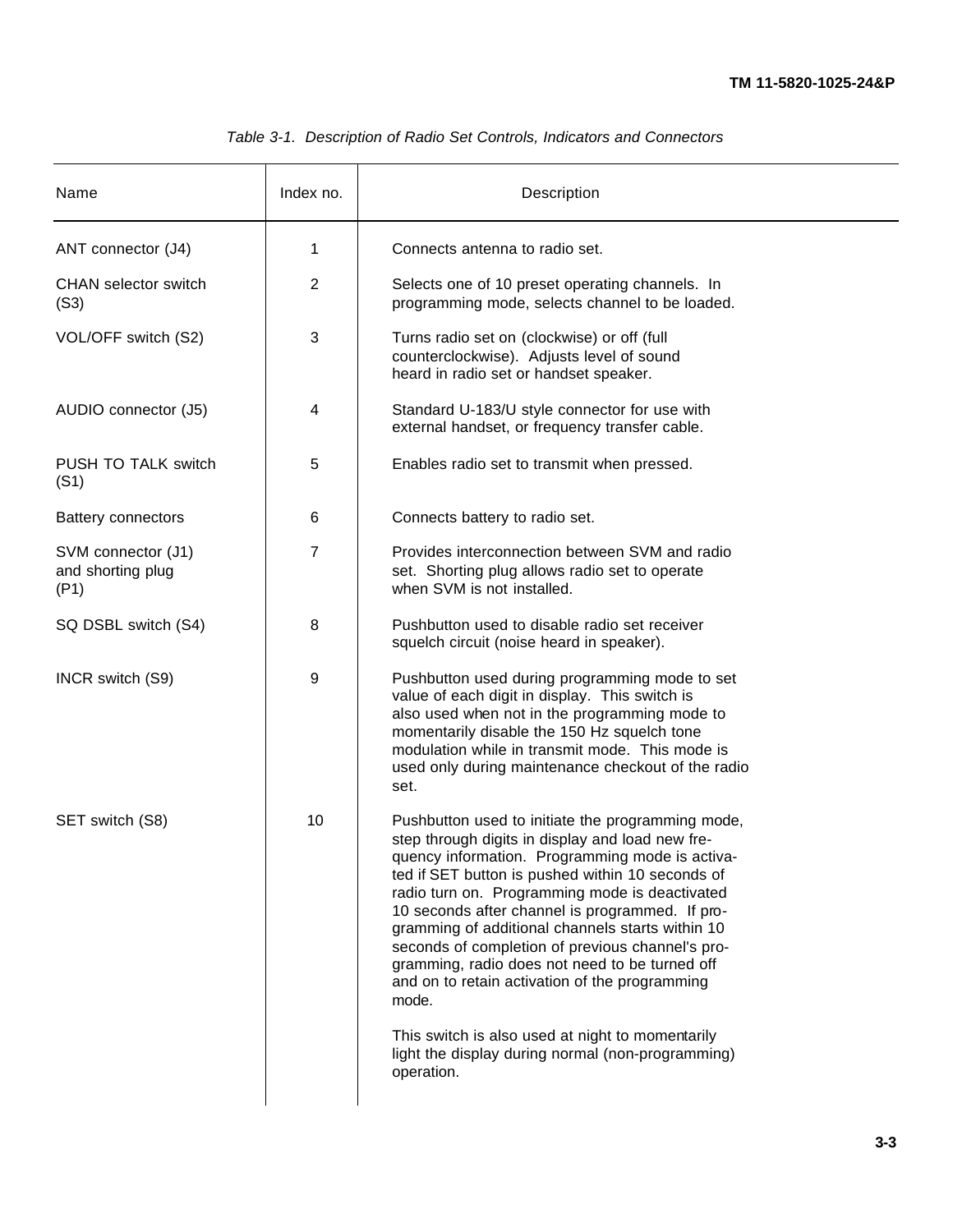| Table 3-1. Description of Radio Set Controls, Indicators and Connectors-CONT |
|------------------------------------------------------------------------------|
|------------------------------------------------------------------------------|

| Name                     | Index no.         | Description                                                                                                                                                                                                                                                                                                                                                                                                                                                                                                                                                                                                                                                                                                                                                                                   |  |
|--------------------------|-------------------|-----------------------------------------------------------------------------------------------------------------------------------------------------------------------------------------------------------------------------------------------------------------------------------------------------------------------------------------------------------------------------------------------------------------------------------------------------------------------------------------------------------------------------------------------------------------------------------------------------------------------------------------------------------------------------------------------------------------------------------------------------------------------------------------------|--|
| FREQ display (DS1)       | 11                | Five-digit liquid crystal display (LCD) used to<br>indicate the selected preset channel frequency.<br>Display may be lighted during normal (non pro-<br>gramming mode by pushing the SET button. During<br>the programming mode the display is continuously<br>lit. Other indications are as follows:<br>"LOAD" - In program mode, indicates data previ-<br>ously displayed is now loaded in the selected<br>preset channel memory location.                                                                                                                                                                                                                                                                                                                                                  |  |
| ANT match switch<br>(S5) | $12 \overline{ }$ | Selects proper antenna matching network for<br>the operating frequency selected or bypasses<br>antenna matching networks to provide a direct 50<br>ohm output. Warning tone sounds in speaker if<br>match is incorrect. Corresponding frequencies<br>for each switch position are as follows:<br>$A = 30.000 - 35.975$<br>$B = 36.000 - 45.975$<br>$C = 46.000 - 53.975$<br>$D = 54.000 - 63.975$<br>$E = 64.000 - 87.975$<br>$50 = 50$ ohms output<br><b>NOTE</b><br>A DC path to ground of 2000 ohms or<br>less must be provided between the<br>antenna terminal and ground when<br>transmitting or receiving in the 50<br>ohm output position. If the antenna<br>does not provide this DC path, an<br>external DC path must be provided with<br>an RF impedance greater than 1000<br>ohms. |  |
|                          |                   |                                                                                                                                                                                                                                                                                                                                                                                                                                                                                                                                                                                                                                                                                                                                                                                               |  |
| Speaker/Microphone       | 13                | Functions as built-in speaker (receive) and<br>microphone (transmit) when external handset is<br>not connected.                                                                                                                                                                                                                                                                                                                                                                                                                                                                                                                                                                                                                                                                               |  |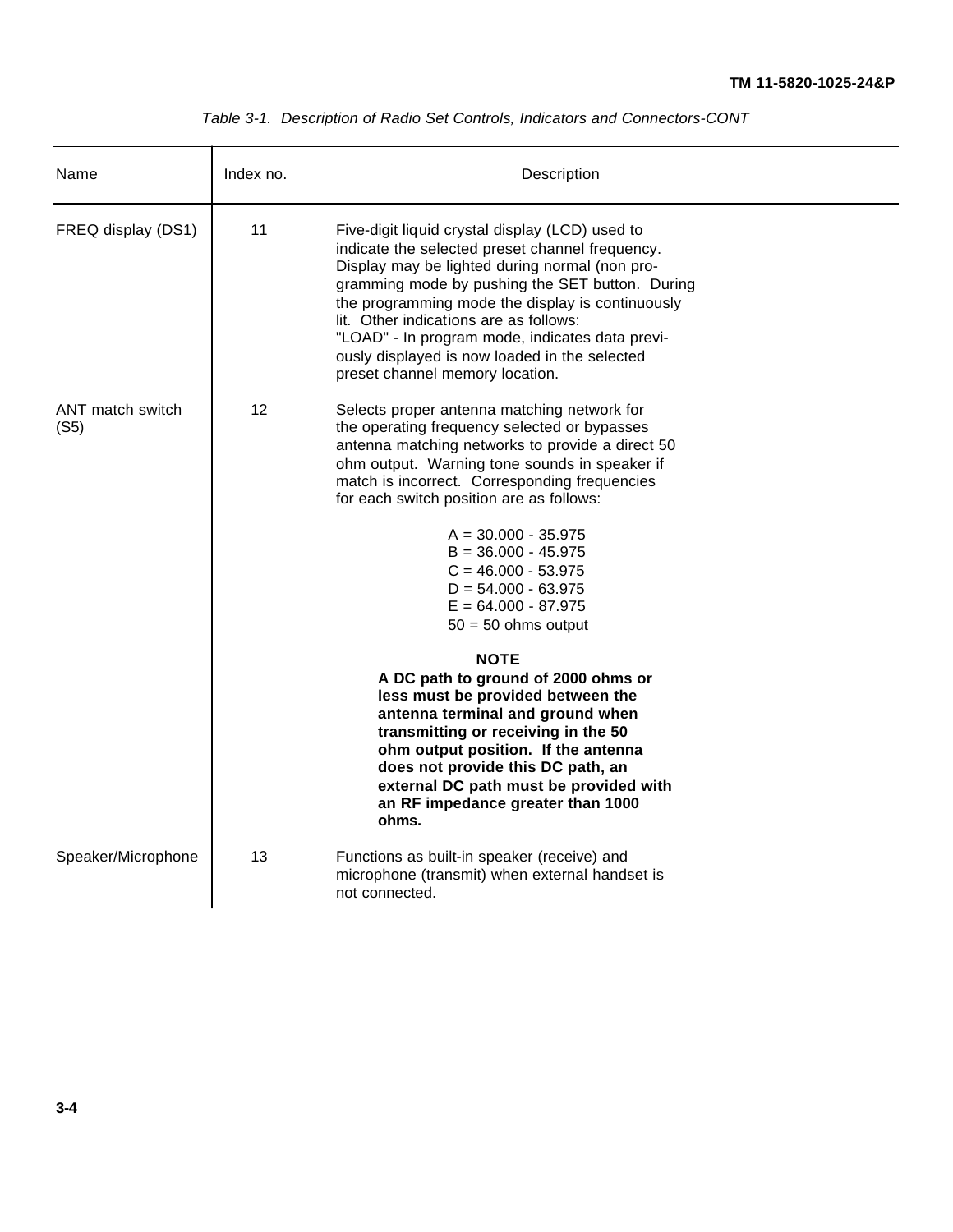# <span id="page-25-0"></span>3-4 UNIT PREVENTIVE MAINTENANCE CHECKS AND SERVICES.

To ensure the radio set is always ready for operation, it must be inspected so that defects may be discovered and corrected before they result in serious damage or failure. [Table 3-2](#page-25-2) describes the operator's preventive maintenance checks for the radio set and includes what items should be checked, how to check them and at what intervals, (W) weekly or (M) monthly, the checks are to be made. Routine checks like cleaning, checking for frayed cables, stowing items not in use, covering unused receptacles and checking for loose nuts and bolts are not listed as checks. They are things that you should do anytime you see they must be done.

| M - Monthly<br>W - Weekly |          |                       |                                                                                                                                |                                                                                                        |  |
|---------------------------|----------|-----------------------|--------------------------------------------------------------------------------------------------------------------------------|--------------------------------------------------------------------------------------------------------|--|
|                           | Interval | Item to               | Procedures                                                                                                                     | Equipment is                                                                                           |  |
|                           |          | be                    | check for and have repaired                                                                                                    | not ready/                                                                                             |  |
| W                         | M        | inspected             | or adjusted as necessary                                                                                                       | available if:                                                                                          |  |
| $\ast$                    | $^\ast$  | Antenna               | Check that antenna is not broken<br>and is mated with ANT connector<br>on radio set. ANT match switch<br>is in proper position | Antenna broken, antenna<br>missing, antenna will<br>not mate with the ANT<br>connector.                |  |
| $\star$                   |          | Operating<br>Controls | Check that control knobs are not<br>missing or loose on shaft and that<br>they operate smoothly without<br>binding.            | Operating control knobs<br>are missing or binding.                                                     |  |
|                           |          | Handset               | Check that handset connector mates<br>properly with AUDIO connector on<br>radio set. Check condition of<br>handset.            | Handset connector will<br>not mate with AUDIO con-<br>nector. Handset case<br>cracked or frayed cable. |  |
|                           | $\star$  | <b>Batteries</b>      | With radio set turned on - check<br>for low battery alarm.<br>not available.                                                   | Battery alarm sounds<br>and replacement battery is                                                     |  |
| $\star$                   | $\star$  | <b>Display</b>        | With radio set turned on - check<br>for frequency on FREQ display.                                                             | Frequency not present<br>on FREQ display.                                                              |  |
|                           | $\star$  | Operation             | With radio set turned on - set<br>radio set to an assigned channel,<br>communicate with a distant radio<br>set or station.     | You can not make proper<br>contact with distant<br>station or radio set.                               |  |
|                           | $\star$  | Radio Set             | Check the following for damage:<br>case, fasteners, knobs, connectors,<br>display.                                             | Damage to items that<br>may cause the radio set<br>not to perform properly.                            |  |

### <span id="page-25-2"></span><span id="page-25-1"></span>*Table 3-2. Unit Preventive Maintenance Checks and Services*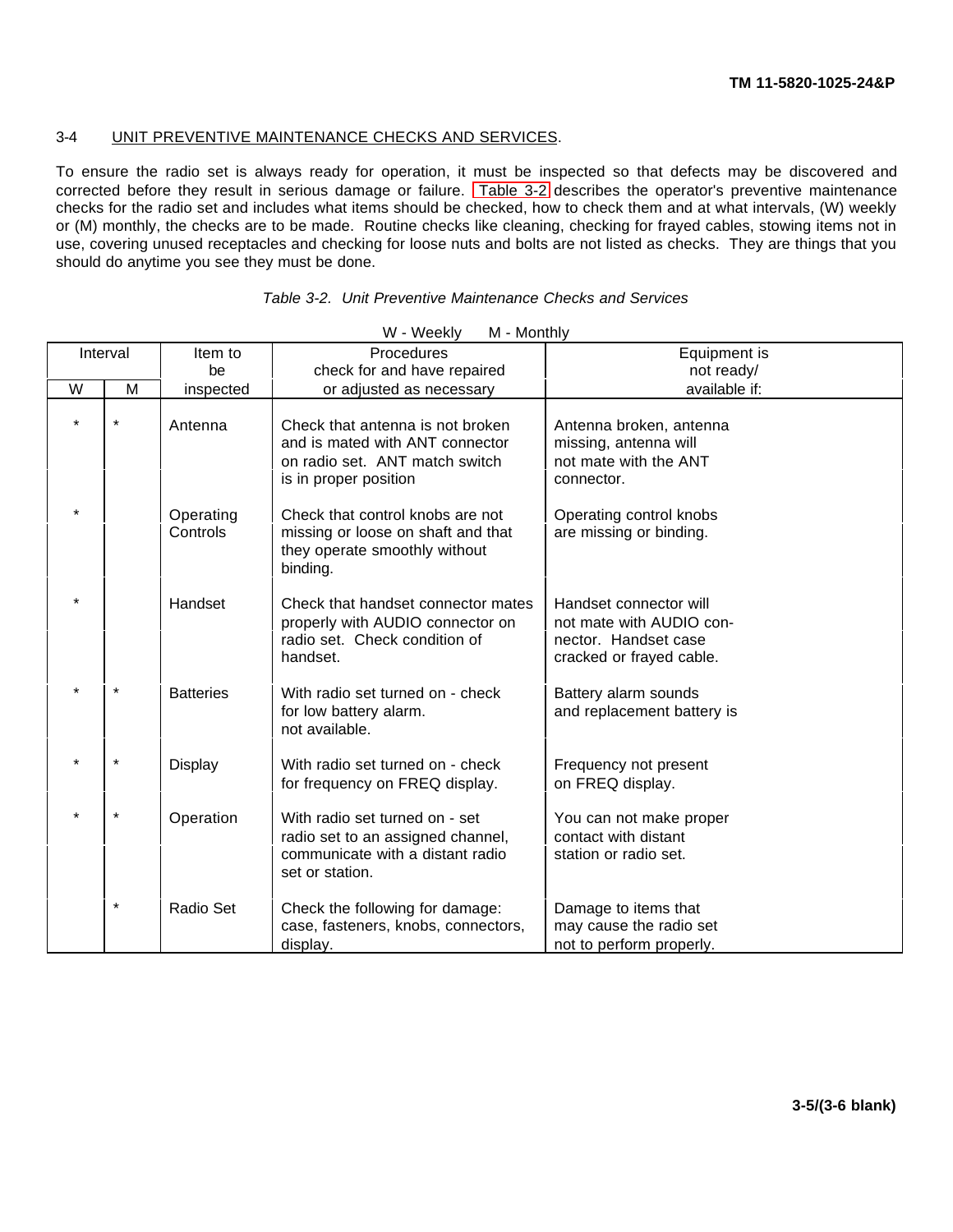### <span id="page-26-0"></span>SECTION IV

### THEORY OF OPERATION

### <span id="page-26-1"></span>4-1 INTRODUCTION.

<span id="page-26-2"></span>This section contains the basic principles of circuit operation for the radio set. The information is first discussed in a simplified block diagram description [\(figures 4-1,](#page-27-2) [4-2\)](#page-27-3) and then in a detailed block diagram description [\(figures 4-3,](#page-38-0) [4-4,](#page-39-0) and [4-5\)](#page-40-0).

### 4-2 OVERALL DESCRIPTION.

<span id="page-26-3"></span>The radio set consists of a frame and panel assembly, two plug-in modules and the battery case. The panel assembly contains the connectors, switches, speaker/mic and frequency display necessary for operation of the radio set. The two plug-in modules contain all the circuitry necessary for channel frequency programming, frequency synthesis, receive operation and transmit operation. These functions are further described below.

#### 4-3 BLOCK DIAGRAM DESCRIPTION.

4-3.1 Channel Frequency Programming. The radio set provides for operator selection of ten independent preset channels in the 30 to 88 MHz vhf band. The selected channel frequency is displayed on the liquid crystal (LCD) display. Manual channel frequency programming is accomplished with the SET, INCrement switches, the CHAN switch, and the PUSH TO TALK switch. A microcontroller data processor and a nonvolatile programmable memory (EEPROM) are used to provide the independent preset channels capability.

4-3.2 Frequency Synthesizer. The frequency synthesizer section of the radio set generates a stable injection frequency for the transmit and receive mixers. The synthesizer frequency range is from 51.4 MHz to 109.4 MHz in 25 kHz increments. The required frequency accuracy and stability is achieved by phaselocking a variable frequency (51.4 to 109.4 MHz) voltage controlled oscillator (VCO) to a fixed frequency standard (6.4 MHz), crystal-controlled reference oscillator. The channel frequency of the synthesizer is determined by the digital data from the microcontroller and preset channel memory.

<span id="page-26-4"></span>4-3.3 Receiver Operation [\(fig. 4-1\)](#page-27-2). When the radio set is turned on (VOL/OFF switch is turned CW), the unit is in the receive mode (squelch is on, no receiver noise present). Signals entering the antenna are routed through the antenna matching networks and harmonic filters to the converter stage (RF amplifiers and first mixer). The frequency synthesizer provides the injection frequency for the first mixer. The output of the mixer is the difference product of 21.4 MHz (first IF) obtained by mixing the incoming signal (30 to 88 MHz) with the 51.4 to 109.4 MHz injection frequency. A 21.4 MHz IF amplifier and a crystal filter provide a channel bandwidth of \*15 kHz and greater than 40 dB attenuation to adjacent channels.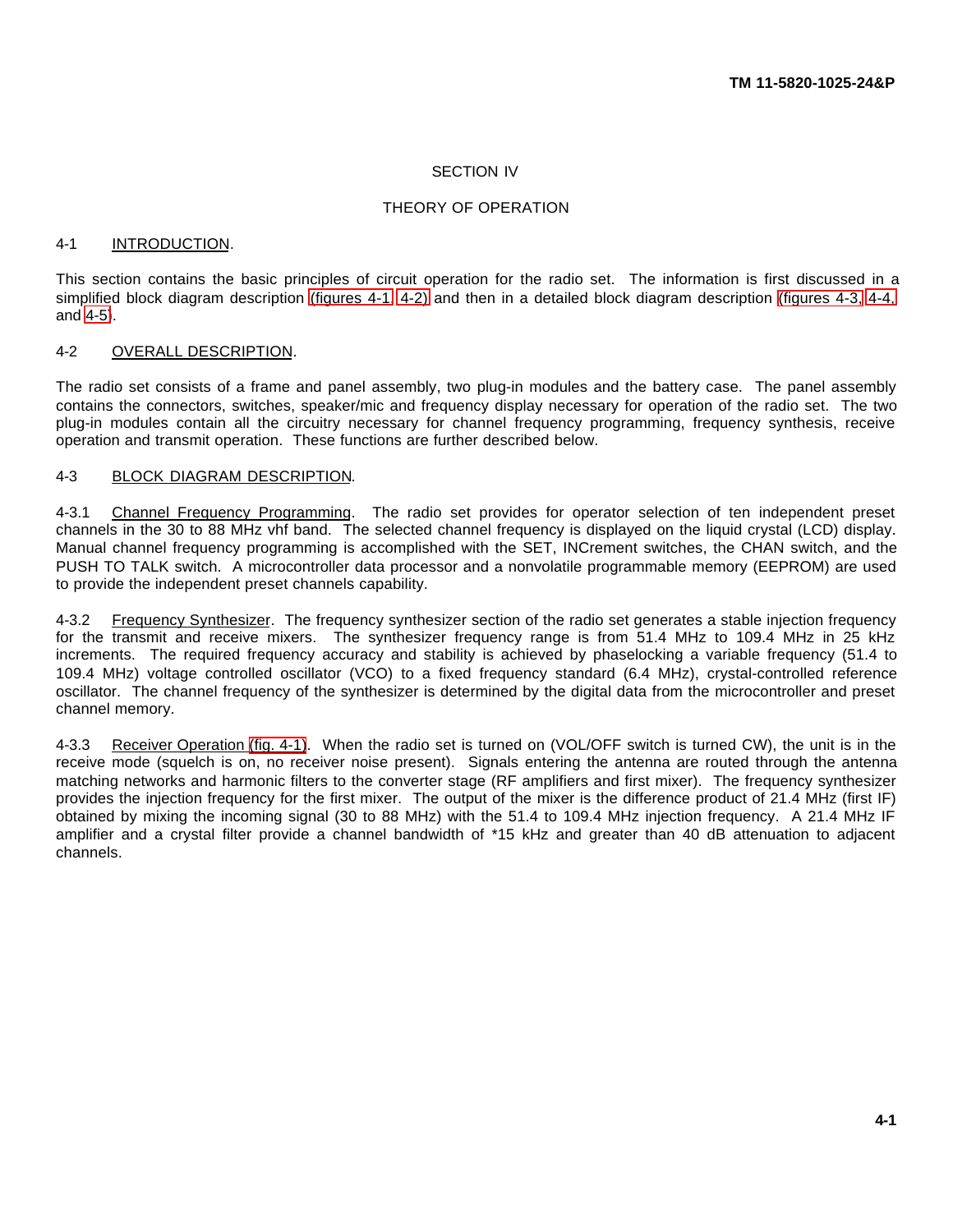

<span id="page-27-2"></span>*Figure 4-1. Receiver Operation, Simplified Block Diagram*

The 21.4 MHz signal is amplified and converted to 455 kHz (second IF) in the filter/IF section. The second IF Filter provides over 40 dB of additional selectivity. The 455 kHz signal is amplified, limited, and applied to an FM quadrature detector for demodulation. The audio output from the detector is filtered and amplified in the AF section and routed to the internal speaker/microphone or external handset.

4-3.4 Transmitter Operation [\(Fig. 4-2\)](#page-27-3). When the radio set is in the transmit mode (unit turned on and PUSH TO TALK switch depressed), the speaker/microphone is used as a microphone to apply a voice signal to the modulation circuits. The speech signal is frequency modulated on a 21.4 MHz intermediate carrier signal (deviation oscillator) and applied to the transmit mixer along with the frequency synthesizer signal (51.4 to 109.4 MHz). The difference output signal from the mixer (30 to 88 MHz) is selected, filtered, and amplified by one of the two RF amplifiers and applied to the power amplifiers. The frequency modulation on the 21.4 MHz signal is transferred to the 30 to 88 MHz carrier signal by the mixing process. The power amplifiers increase the FM carrier signal to one watt nominal. The signal is then filtered and impedance matched by the antenna matching network to the antenna for radiation.



<span id="page-27-3"></span>*Figure 4-2. Transmitter Operation, Simplified Block Diagram*

### <span id="page-27-0"></span>4-4 DETAILED CIRCUIT DESCRIPTION.

<span id="page-27-1"></span>This section is limited to description of the modules and their interfacing with each other.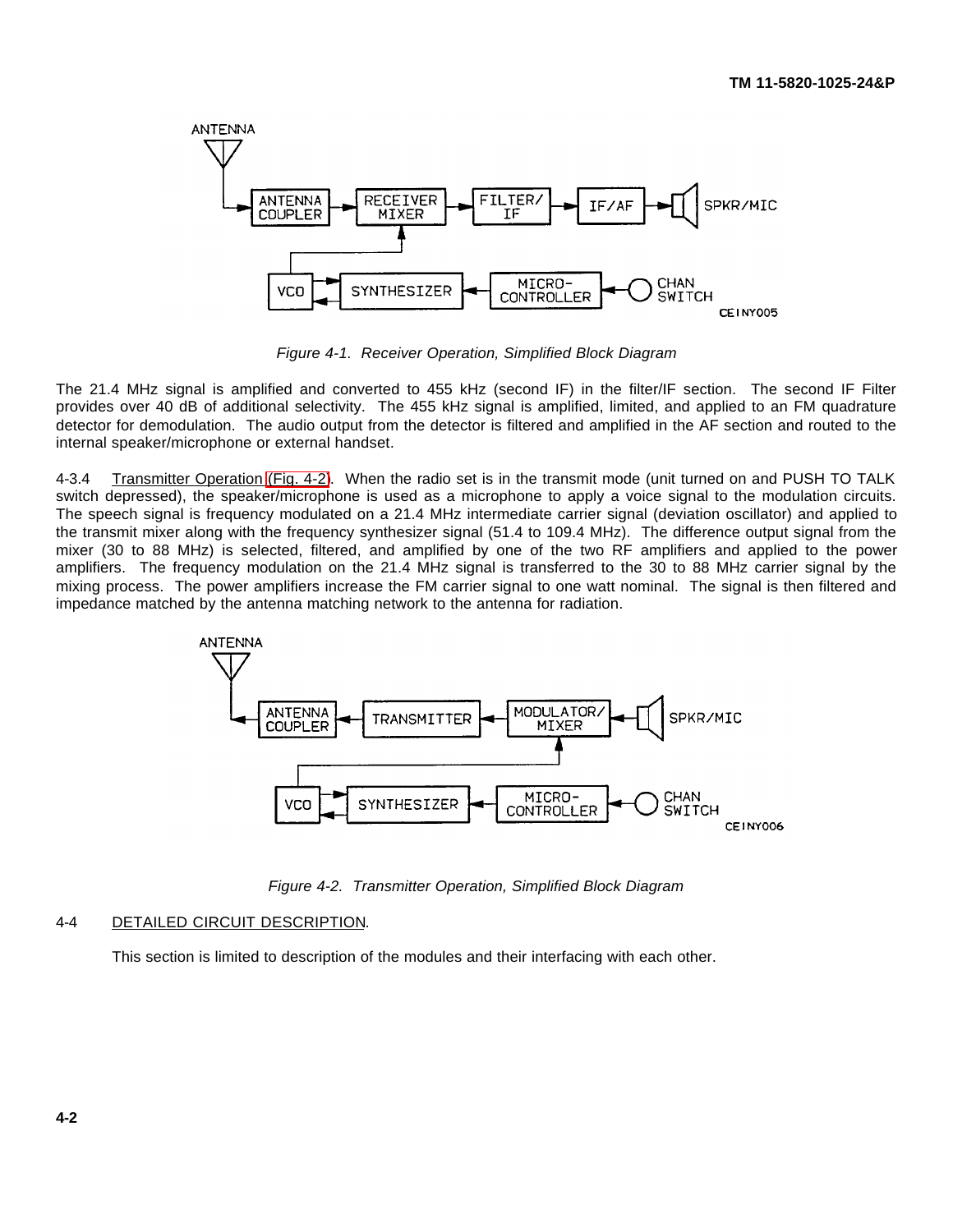4-4.1 Circuit Functioning. Circuit functioning of the radio set (see [figures 4-3](#page-38-0) and [4-4\)](#page-39-0) can be broken down into circuits that perform separate functions (receive and transmit) and circuits that are used for both functions (synthesizer, voltage controlled oscillator, voltage-tuned RF stages, and RF filter/matching networks). Special functions are also discussed. Special functions include the battery saver, 150 Hz squelch tone, low-battery warning and antenna warning circuits. The circuits of the two electronics modules are interconnected with each other and the external features of the radio set via a frame and panel assembly (see [figure 4-5\)](#page-40-0).

4-4.2 Receive Operation. The receiver is packaged in both modules. The RF/IF module [\(figure 4-3\)](#page-38-0) contains the RF, IF, FM detector, squelch, and wideband audio circuits. The SYNTH/AF module [\(figure 4-4\)](#page-39-0) contains the narrowband audio circuits which include the speech filter, squelch gate, speaker/headphone amplifier, speaker mute. Receiver functions are discussed in the following paragraphs.

4-4.2.1 RF Section. The RF section includes the antenna matching networks, lowpass harmonic filters, diode switches, varactor tuned RF amplifiers, and the receiver first mixer.

4-4.2.1.1 Antenna Matching Networks. These networks provide optimum impedance matching and power transfer between the radio set antenna and the receiver or transmitter. The networks are divided into five operating bands of 30.000 35.975 (A), 36.000 45.975 (B), 46.000 53.975 (C), 54.000 63.975 (D), 64.000 87.975 (E) and are manually selected with the ANT match switch. A sixth position on the ANT match switch (50) is provided which bypasses all matching networks and allows for direct 50 ohm interface between the receiver or transmitter and an external 50 load. The 50 ohm input/output position is also used when troubleshooting or making performance measurements using bench test equipment and the test set. A DC path to ground of 2000 ohms or less must be provided between the antenna terminal and ground when transmitting or receiving in the 50 ohm output position. If the antenna does not provide this DC path, an external DC path must be provided with an RF impedance greater than 1000 ohms. The microcontroller monitors the position of this switch and compares its position with the selected frequency. If the switch is set to the wrong range, the microcontroller generates a warning tone that is heard in the speaker. The switch is then adjusted until the warning tone is disabled. The microcontroller also prevents the radio set from transmitting during an antenna mismatch.

4-4.2.1.2 Low-pass Harmonic Filters. These filters are used in both receive and transmit modes of operation and are divided into two operating bands (LO band 30-51 MHz and HI band 51-88 MHz). The appropriate filter network, depending on the operating frequency, is selected by the band control signals from the microcontroller. In the receive mode of operation, these filters provide attenuation to out-of-band signals which could cause interference. In the transmit mode of operation, the filters provide attenuation to the harmonic frequencies of the transmitter carrier frequency.

4-4.2.1.3 Diode Switches. Diode switches are used to couple RF signals from the antenna to the receiver RF amplifier, to couple the synthesizer VCO injection signal to the receiver first mixer, to couple RF signals from the transmit mixer to the RF amplifiers and antenna, to select one of two antenna harmonic filter bands,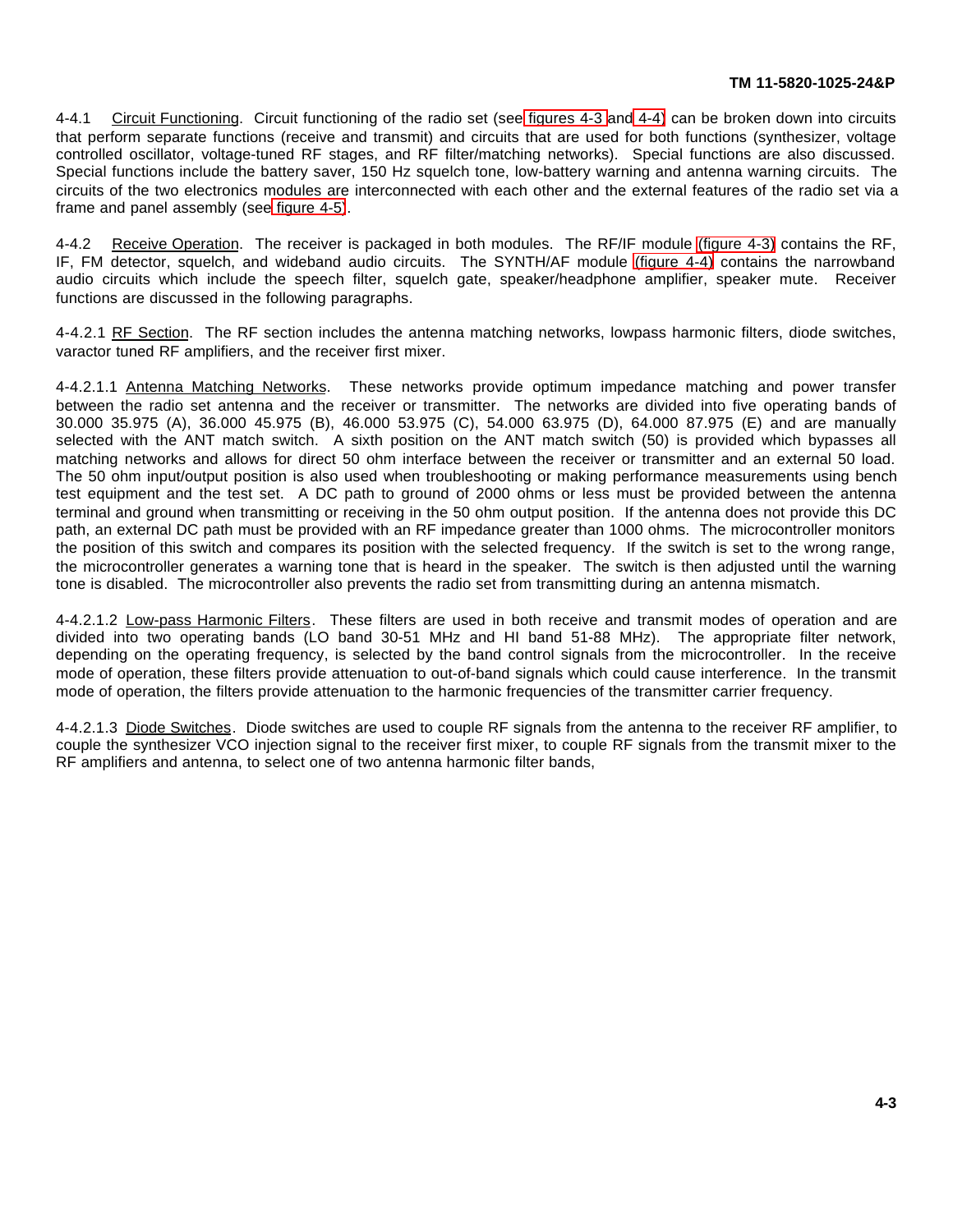<span id="page-29-0"></span>to select one of two synthesizer VCO operating bands, to select one of two RF amplifier operating bands. These diodes are turned on by forward-bias current from the receive B+, chopped B+, transmit B+, HI band, LO band control lines depending on the operating frequency and mode.

4-4.2.1.4 RF Amplifier. This amplifier section consists of two bandswitched, varactor tuned RF amplifiers. The low band amplifier covers the frequency range from 30 MHz to 51 MHz and the high band amplifier covers the frequency range from 51 MHz to 88 MHz. The bandswitch and tuning voltages for both amplifiers are generated automatically by the synthesizer when a new frequency selection is made. The tuning voltage range is 1.8 Vdc to 9.5 Vdc. The gain of each amplifier is nominally 15 dB. The output from the RF amplifier is routed to the receiver first mixer. This amplifier section is also used in the transmit mode of operation to provide selectivity to desired transmit mixer products. Transfer of operation is accomplished with diode switches.

4-4.2.1.5 First IF. This circuit consists of a passive, double-balanced, diode mixer, an IF amplifier and a 21.4 MHz crystal filter. The receiver first mixer translates the incoming, amplified RF signal to the first intermediate frequency (IF). This function is accomplished by mixing the RF signal with the synthesizer VCO signal. The synthesizer VCO frequency range of 51.4 MHz to 109.4 MHz provides high side injection to the first mixer (21.4 MHz above the RF signal). The first IF amplifier and a crystal filter select the difference product of 21.4 MHz and reject all other mixer products. The first mixer and IF amplifier provide a nominal conversion gain of 6 dB from RF to IF. The crystal filter provides a -6 dB pass bandwidth of 30 kHz and a -40 dB stop bandwidth of 100 kHz. The filter insertion loss is 2 dB. The total receiver gain to the input of the second IF section is 23 dB nominal.

4-4.2.2 Second IF. The second IF section consists of the second mixer, 21.855 MHz local oscillator, 455 kHz second IF amplifier, FM detector, and squelch functions. The active portions of these functions are contained within one integrated circuit.

4-4.2.2.1 Second Mixer. The receiver second mixer translates the 21.4 MHz IF to a second IF of 455 kHz by mixing the 21.4 MHz signal with a 21.855 MHz local oscillator and selecting the difference product of 455 kHz. A bandpass filter following the mixer rejects all products except the 455 kHz product. The wideband bandpass filter provides a \*15 kHz second IF bandwidth.

4-4.2.2.2 21.855 MHz Local Oscillator. This crystal controlled oscillator provides the local oscillator injection signal for the second mixer.

4-4.2.2.3 455 kHz IF Amplifier. This amplifier consists of a five-stage limiter and provides most of the overall 100 dB gain of the IF section. The limiting function improves the sensitivity and interference rejection capability of the receiver.

4-4.2.2.4 FM Detector. The limiter amplifier drives an FM quadrature detector which converts the modulation information on the frequency modulated IF signal to a wideband audio signal. The bandwidth of the audio output signal is 12 kHz. This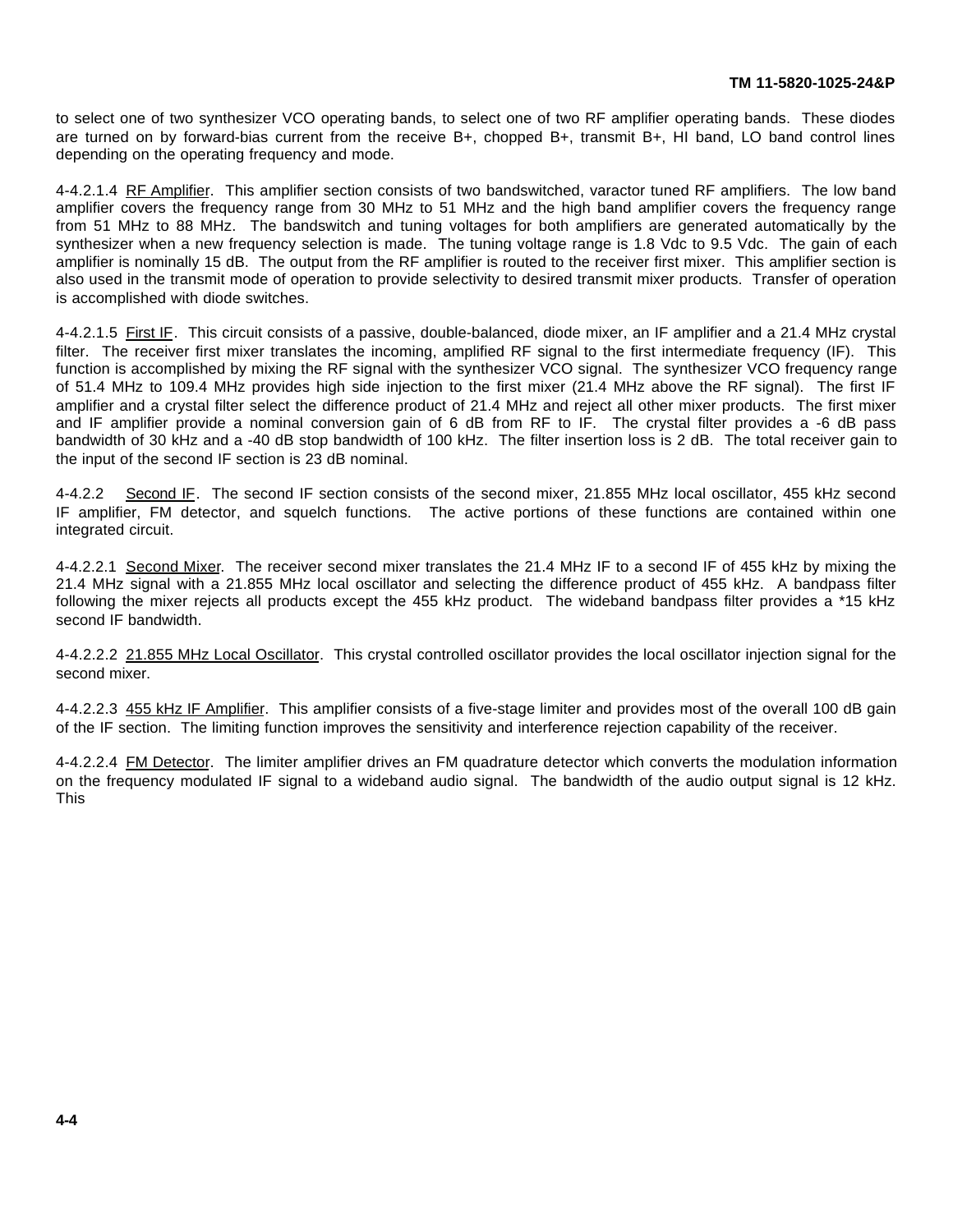wideband output is used for processing 16 kb/s secure voice data in the SVM when it is attached to the radio set. Otherwise in normal operation, a shorting plug is inserted into the SVM connector which routes the wideband audio signal directly to the narrowband audio circuits in the SYNTH/AF module.

4-4.2.2.5 Squelch Function. The squelch function mutes or quiets the audio output of the receiver when a signal is not being received. This circuit samples the noise above the standard speech band (3 kHz) in the 8 kHz range and converts it to a DC control signal. When no carrier is present the noise level is high and the DC control signal will be high. When a carrier is present the noise level is reduced which reduces the DC control level. The DC signal drives a threshold comparator which provides a two state output; on or off. This output is routed to the SYNTH/ AF module where it is used to control the operation of the microcontroller and the squelch gate for the receiver audio output. The RF input level at which the squelch is disabled (or turned off) is presettable by an internal adjustment in the RF/IF module. The squelch may also be momentarily disabled by pressing the SQ DSBL button on the radio set panel.

4-4.2.3 Narrowband AF Section. -These functions are contained in the SYNTH/AF module and include the speech filter, speaker/handset amplifier, squelch-gate, and speaker mute circuits.

4-4.2.3.1 Speech Filter. In normal non-secure speech operation, the information bandwidth is 300 Hz to 3 kHz. The speech filter passes this frequency band and attenuates frequencies above and below it. Of special importance is the attenuation of the wideband audio noise above 3 kHz which improves the receiver output signal-to-noise ratio (S/N) by 6 dB. The output from the speech filter is routed to the audio power amplifier.

4-4.2.3.2 Speaker/Handset Amplifier. This audio power amplifier provides over 26 dB of gain which Increases the audio output level to 100 milliwatts for the internal speaker (47 ohms) and 7 milliwatts for the handset (600 ohms).

4-4.2.3.3 Squelch Control. This circuit controls (or gates) the receiver audio output by switching DC power off to the audio amplifier when no RF signal is present or switching DC power on when an RF signal is present. This feature not only quiets the receiver output but also reduces power consumption. The squelch gatE is controlled by the microcontroller. The microcontroller receives its control signal from the squelch circuits in the RF/IF module (squelch mute) or from the SQ DSBL pushbutton (squelch disable).

4-4.2.3.4 Speaker Mute. This circuit automatically quiets the internal speaker when a handset is connected to the audio connector on the radio set. When the handset is removed the internal speaker is automatically enabled. The DC resistance of the handset earpiece, when connected, changes the DC bias voltage on a series FET switch which turns the FET off and opens the audio line to the internal speaker.

4-4.3 Transmit Operation. The transmitter is packaged in both modules. The RF/IF module contains the RF and transmit mixer functions. The SYNTH/AF module contains the AF and transmit IF functions.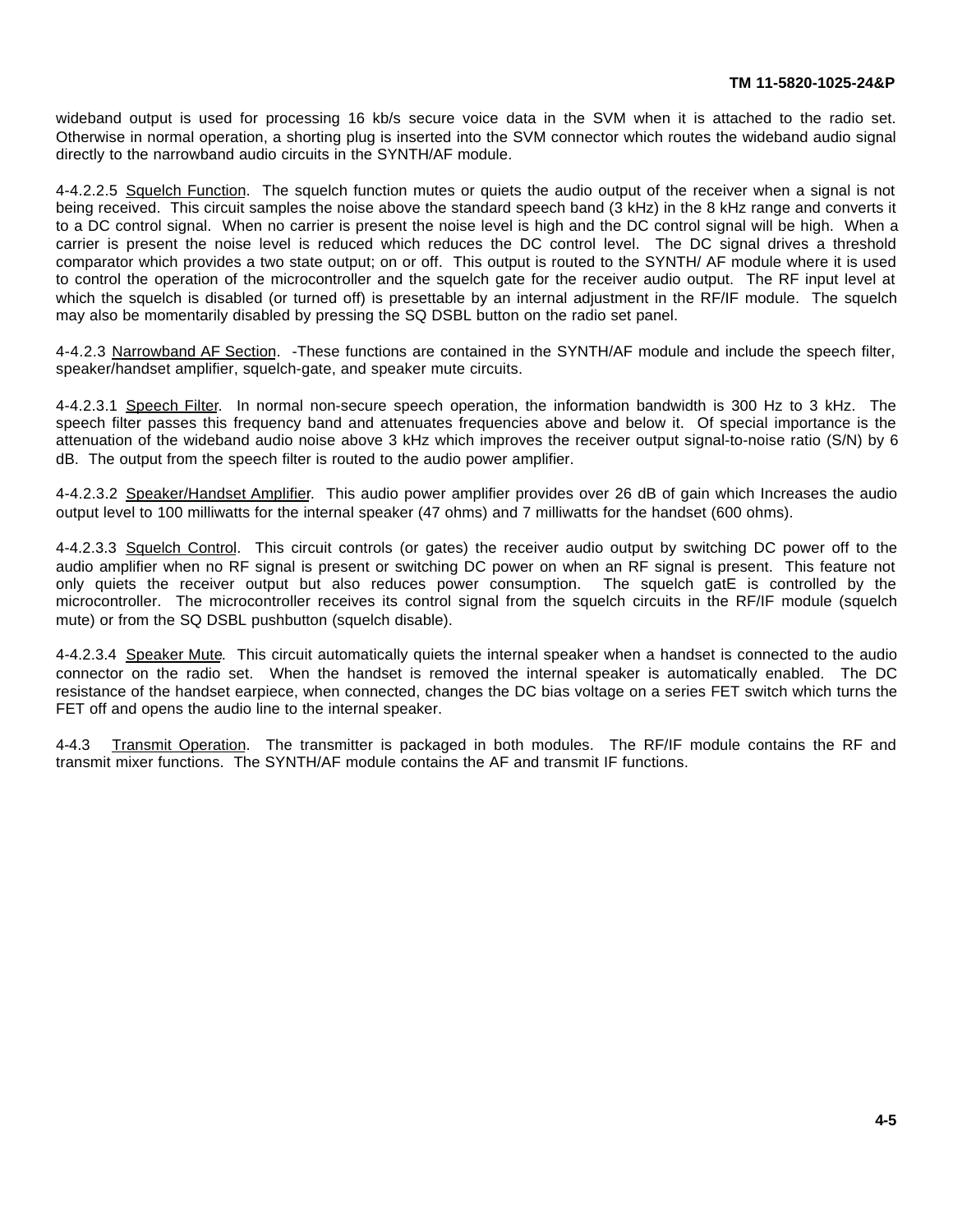4-4.3.1 AF Section. Included in this section are the microphone speech amplifier/limiter, 150 Hz amplifier and filter, and the speech filter.

4-4.3.1.1 Speech Amplifier/Limiter. This circuit linearly amplifies the low level microphone signal to a nominal level of 6V p-p while providing a symmetrically limited output of 8V p-p for higher than normal speech level. The limiter function prevents overmodulation by restricting the maximum carrier frequency deviation to a specified level. The amplifier provides a gain of 70 dB.

4-4.3.1.2 150 Hz Amplifier. This circuit amplifies the 150 Hz square wave tone generated by the microcontroller to a level of 5V p-p. An RC low-pass filter prior to the amplifier shapes the 150 Hz tone to a sawtooth waveform. The 150 Hz tone is generated only in the transmit mode and is used to trigger the tone-squelch circuit in the PRC-77 and VRC-12 radios. The 150 Hz tone is disabled (J1-9) when an SVM is attached to the radio set. The 150 Hz tone can also be temporarily disabled during testing by pushing the INC button on the front panel.

4-4.3.1.3 Speech Filter. The purpose of this circuit is to attenuate the harmonic frequencies generated by the limiteramplifier in order to minimize the modulation bandwidth of the transmitted signal. The circuit is a unity gain, active lowpass filter with a cutoff (-3 dB) frequency of 3 kHz. The filter also attenuates any high frequency background noise which may be picked up by the microphone. When an SVM is attached to the radio set, the output signal from the Speech Filter (J2-22) is routed to the SVM for speech ciphering. In normal use, without an SVM, the signal is routed through the jumper plug (J1-14 to 1) and back to the 21.4 MHz deviation oscillator in the SYNTH/AF module (J2-18). This normal mode of operation is plain text, nonsecure speech. The SVM mode is cipher text, secure speech.

4-4.3.2 IF Section. This section includes the 8.5 Vdc voltage regulator, 21.4 MHz deviation oscillator, and 21.4 MHz lowpass filter.

4-4.3.2.1 8.5 Vdc Regulator. This regulator provides a stable supply voltage for the deviation oscillator and bias voltage for the varactor-tuned modulation circuits.

4-4.3.2.2 21.4 MHz Deviation Oscillator. The purpose of this circuit is to frequency modulate a 21.4 MHz IF transmit carrier signal with either a cipher signal from the SVM or a plain signal directly from the speech amplifier. This frequency modulation is accomplished by superimposing the cipher or plain signal on a DC bias voltage and applying the combined signal to a varactor diode (voltage variable capacitor). The changing amplitude of the audio signal varies the capacitance of the varactor diode which, in conjunction with other components in the modulation circuit, changes or deviates the oscillator carrier frequency symmetrically on either side of the 21.4 MHz center frequency. The frequency deviation is directly proportional to the positive and negative audio amplitude variations superimposed on the varactor DC bias voltage. An internal potentiometer allows adjustment of the bias voltage which in turn varies the 21.4 MHz carrier center frequency. The normal frequency deviation for plain speech is  $\pm 8$  kHz with a sine wave audio input amplitude of 5V p-p (+2.5V p-p on DC bias). The frequency deviation for secure speech is approximately +5.5 kHz with a ciphered digital input signal. When the input signal to the microphone is louder than normal the limiter-amplifier clips the signal to a constant amplitude to prevent over-modulation of the carrier. An internal variable capacitor adjustment allows the maximum frequency deviation to be set to a level less than +12 kHz proportional to the amplitude of the limited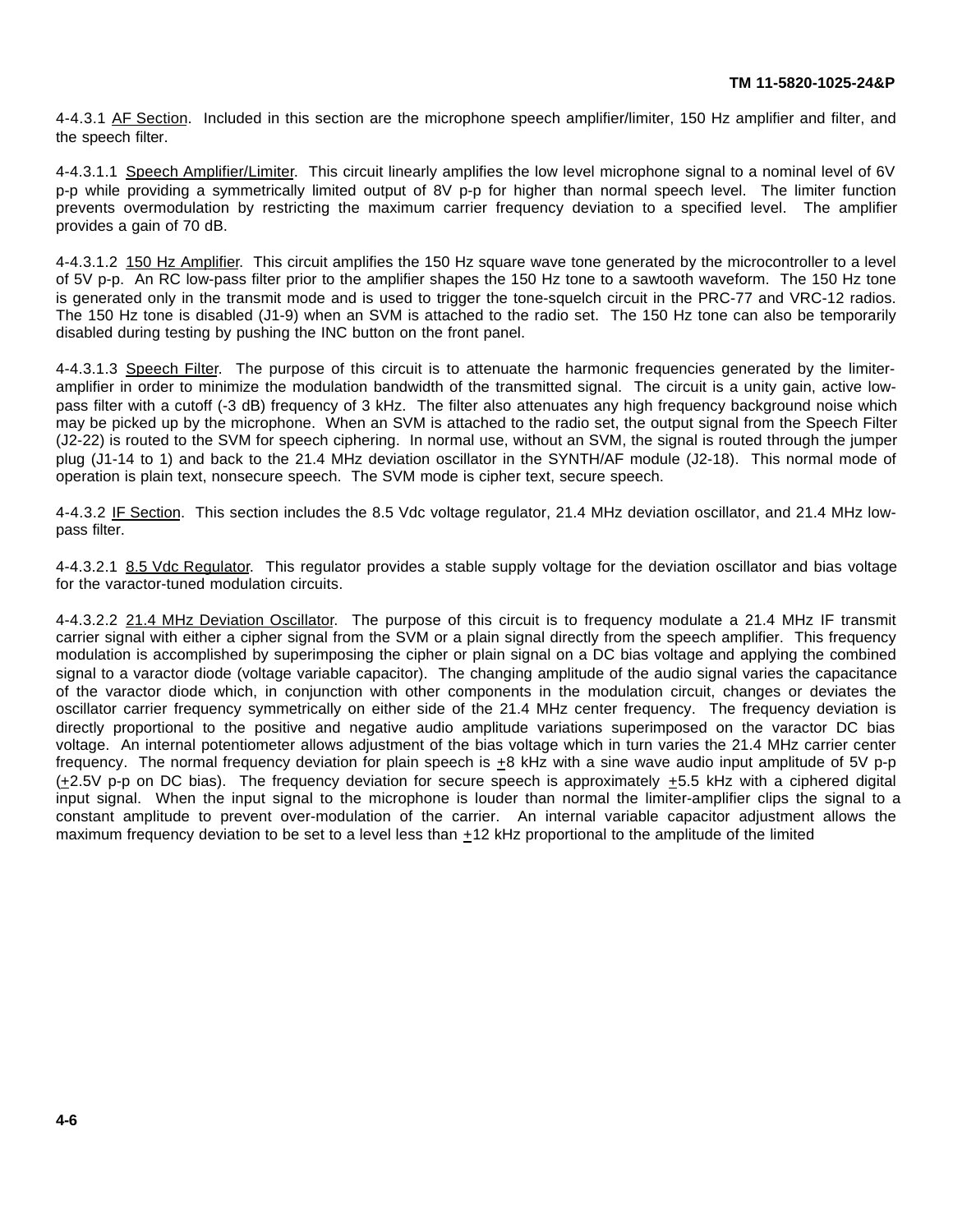speech signal. The nominal setting for this adjustment is ±10 kHz deviation. The nominal frequency deviation for the 150 Hz squelch tone is  $\pm 2.5$  kHz with a 2V p-p input signal.

4-4.3.2.3 21.4 MHz Low-pass Filter. This filter passes the 21.4 MHz transmit IF carrier signal and attenuates all harmonics by greater than 40 dB in order to minimize unwanted spurious products in the transmit mixer circuit. The 21.4 MHz transmit IF output signal is routed through J2-2 to the transmit mixer in the RF/IF module.

4-4.3.3 RF Section. This section consists of the transmit mixer, varactor-tuned preamplifiers, diode switches, power amplifiers, power control, harmonic filters, and antenna matching circuits.

4-4.3.3.1 Transmit Mixer. This circuit is a passive, double-balanced, diode mixer. The desired output signal from the mixer is the difference product of the 21.4 MHz transmit IF input and the 51.4 to 109.4 MHz synthesizer VCO input. The difference product comprises the frequencies from 30 to 88 MHz. The low band VCO generates the local oscillator frequencies from 51.4 to 72.4 MHz and the resultant low band operating frequencies from 30 to 51 MHz. The high band VCO generates the local oscillator frequencies from 72.4 to 109.4 MHz and the resultant high band operating frequencies from 51 to 88 MHz. The varactor-tuned preamplifiers following the mixer select and amplify the difference product depending on low band or high band operation, respectively.

4-4.3.3.2 Varactor-tuned RF Preamplifiers. These low level RF amplifiers are also used in the receive mode [\(para.](#page-29-0) [4-4.2.1.4\)](#page-29-0). Diode switches transfer the receive transmit signals for the respective modes of operation. In the transmit mode, the amplifiers are used to amplify one of the two band products from the transmit mixer. If the operating frequency is in the 30 to 51 MHz range, the low band amplifier is automatically turned on and the high band amplifier is turned off. The opposite switching occurs if the operating frequency is in the 51 to 88 MHz range. Each amplifier has a nominal power gain of 15 dB and provides 50 dB relative attenuation to the transmit mixer image product (other band). The amplifiers are voltage tuned with the synthesizer PLL control voltage tune volts (J2-9). Frequency versus voltage tracking is accomplished with a set of six matched varactor diodes (two for the VCO and two for each RF amp) and series capacitive padders. These tuned circuits warp the tuning curves of the two RF amps such that their tracking error is maintained to within 3 dB maximum. The nominal preamplifier output signal level is 70 mV at the power amplifier input.

4-4.3.3.3 Power Amplifiers. This section consists of three stages of power gain The amplifiers are broadband covering the complete 30 to 88 MHz frequency range in one band with no manual tuning required. The overall power gain is 46 dB with a minimum output power level of one watt. The driver amplifiers have a nominal gain of 28 dB. The final power amplifier has a nominal gain of 15 dB. The power control circuit and the current control potentiometer provide for setting the output to the one watt level at the maximum rated current. The output signal is routed through a diode switch to the harmonic filters.

4-4.3.3.4 Diode Switches. The diode switches transfer the transmitter output signal to the harmonic filters while isolating the receiver input from the transmitter and filters. These switches are controlled by the transmit and chopped B+ lines as determined by the PTT switch position.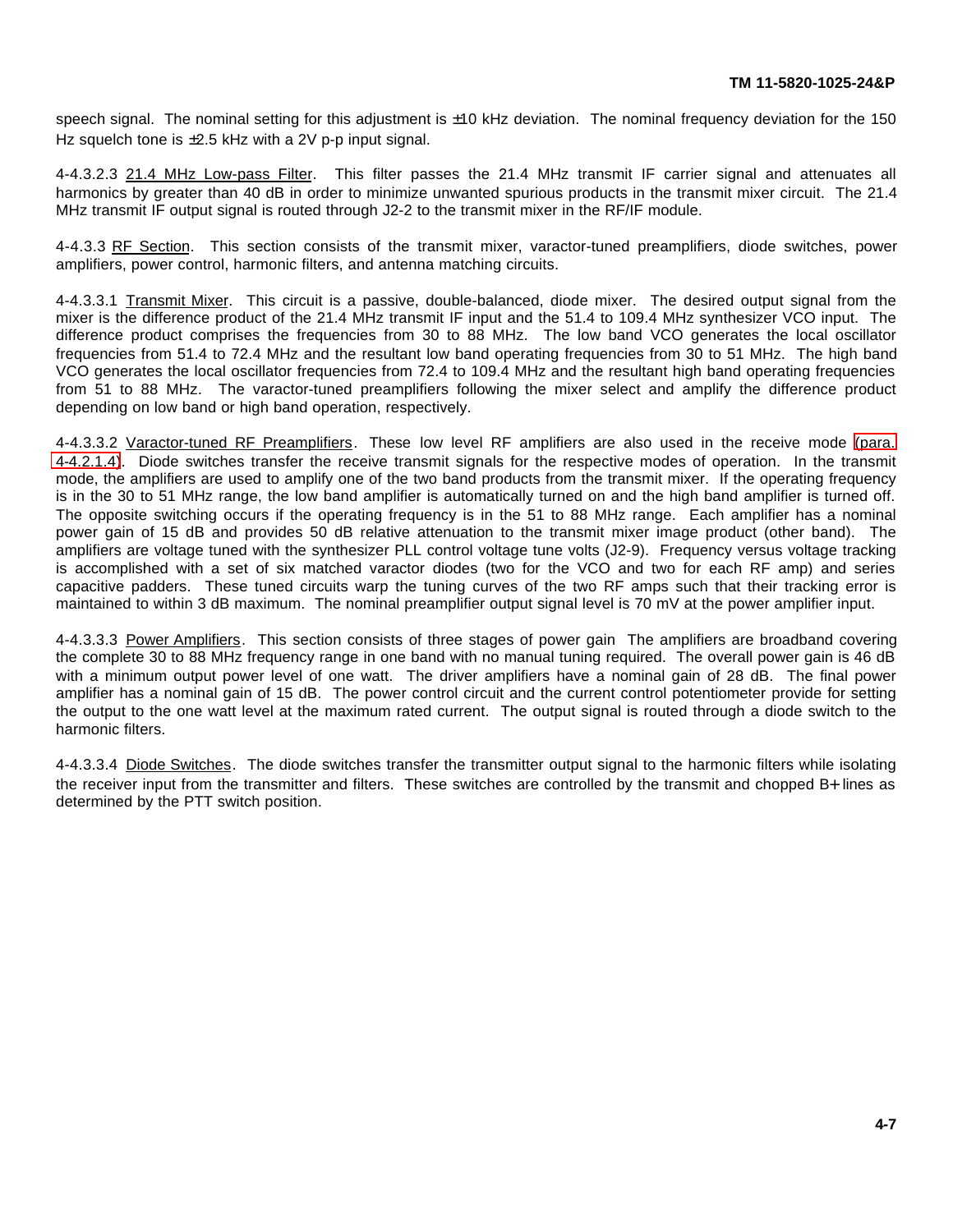4-4.3.3.5 Harmonic Filters. These filters pass the desired transmit carrier frequency while rejecting the harmonics of the carrier. Two filter bands (LO,HI) are necessary to provide the required amount of attenuation to the harmonics. The bands are 30 to 51 MHz and 51 MHz to 88 MHz. Band selection is accomplished by the HI band and LO band control signals from the microcontroller.

4-4.3.3.6 Antenna Matching Networks. This section is divided into five frequency bands and a direct 50 ohm output. Band selection is accomplished manually by setting the ANT match switch to the correct position (A-B-C-D-E-50). These circuits impedance match the antenna to the transmitter to provide maximum radiated power from the antenna. The 50 ohm rf input/output position bypasses the antenna matching networks and provides a direct 50 ohm interface with a power amplifier, test equipment or other antenna systems. A DC path to ground of 2000 ohms or less must be provided between the antenna terminal and ground when transmitting or receiving in the 50 ohm output position. If the antenna does not provide this DC path, an external path must be provided with an RF impedance greater than 1000 ohms.

4-4.4 Frequency Synthesizer Operation. The frequency synthesizer circuits consist of two sections. The phase-lockloop (PLL) is contained in the SYNTH/AF module except for the voltage-controlled-oscillator (VCO), which is contained in the RF/IF module. The control section is contained in the SYNTH/AF module.

4-4.4.1 PLL Section. The PLL section includes the voltage-controlled-oscillators, buffer amplifier/regulator, ÷40/41 prescaler, frequency synthesizer, reference oscillator, and loop filter. The PLL generates a stable 51.4 to 109.4 MHz injection frequency for the transmit and receive mixers. This stability is accomplished by phase-locking a variable frequency VCO (51.4 to 109.4 MHz) to a fixed frequency reference oscillator (6.4 MHz). Both oscillators are frequency divided to a phase detector frequency of 25 kHz for phase comparison. A DC voltage proportional to phase difference is then generated, filtered, and applied to a voltage variable capacitance (varactor) diode in the VCO circuit. When phaselocked to the reference oscillator, the VCO frequency stability is ±12.5 parts per million (ppm) over the -40°C to +55°C temperature range. The receive mode frequency stability is the same as the VCO stability. However, in the transmit mode, the stability of the deviation oscillator is added to the VCO stability. The resultant transmit frequency stability is specified at ±25 ppm at 88 MHz.

4-4.4.1.1 Voltage Controlled Oscillators. Dual oscillators are tuned with a 1.8 to 9.5 Vdc control voltage (tune volts) generated by the PLL synthesizer loop filter. The LO band or HI band control lines determine which oscillator is turned on or off. The LO band oscillator covers the range from 51.4 MHz to 72.4 MHz. The HI band oscillator covers the range from 72.4 MHz to 109.4 MHz. A varactor diode is used in conjunction with other tuned circuit components to provide the required frequency control.

4-4.4.1.2 Buffer Amplifier/Regulator. This circuit provides a dual function. The buffer amplifier Isolates the VCO from load reflections to minimize VCO noise and spurious signals within the PLL. The regulator provides a stable DC supply voltage for the VCO and the .40/41 prescaler. The nominal output signal level from the buffer amplifier to the transmit and receive mixers is 300 mV. The nominal VCO output signal to the prescaler is 300 mV and is superimposed on the regulated  $+7.5$  Vdc supply voltage to the  $\div 40/41$  prescaler in the SYNTH/AF module (J2-13).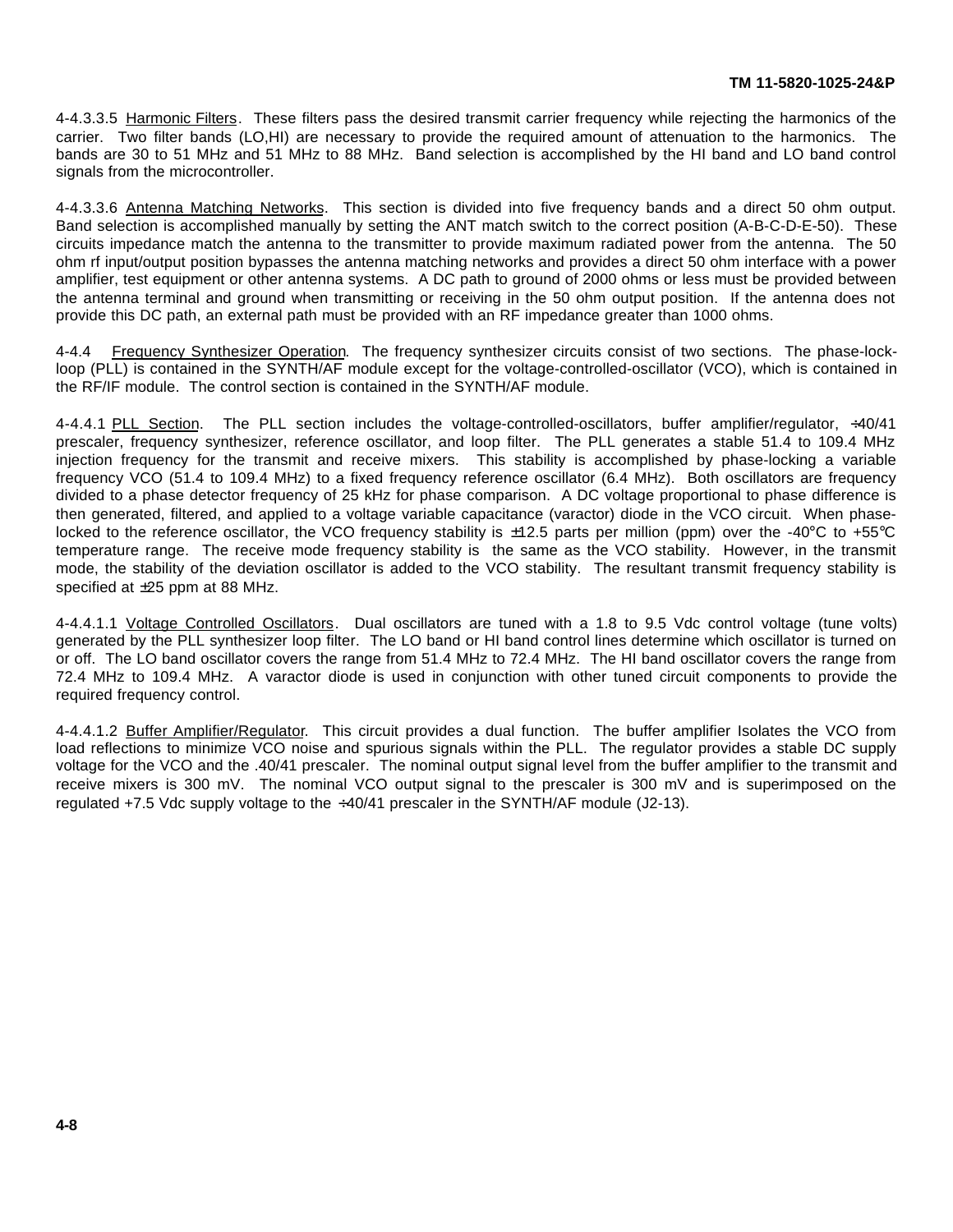$4-4.4.1.3 \div 40/41$  Prescaler. This circuit is a frequency divider which divides by 40 or 41 as determined by a control signal generated within the frequency synthesizer. The prescaler, in combination with the divide-by-N counters within the synthesizer, divide the VCO frequency down to 25 kHz for phase comparison.

4-4.4.1.4 Frequency Synthesizer. This circuit consists of additional frequency dividers, a reference oscillator and the phase-frequency detector. The frequency divider ratio (divide-by-N) for the PLL synthesizer is supplied by a serial input data word stored in the 64 x 16 bit electrically erasable programmable read only memory (EEPROM). This data word is a number that, when divided by the incoming, prescaled, VCO frequency, results in a frequency of 25 kHz that is applied to the phase-frequency detector. The EEPROM data is determined during the frequency programming sequence from the microcontroller. This same data is also provided back to the microcontroller for bandswitch control. If the selected frequency is between 30.000 and 50.975 MHz the low band will be activated. If the selected frequency is between 51.000 and 87.975 MHz the high band will be activated.

4-4.4.1.5 Phase-Frequency Detector. A fixed frequency divider (÷256) divides the 6.4 MHz reference oscillator down to 25 kHz for phase comparison in the phase frequency detector. The phase-frequency detector provides two functions. The frequency detector first senses the difference in frequency between the fixed reference 25 kHz signal and the divideddown, variable VCO 25 kHz signal. The frequency detector generates a sweep voltage which pulls the VCO closer to the reference. As the VCO frequency approaches the reference frequency, the phase detector then takes control and generates a DC control voltage which phase-locks the VCO and reference signals. In this phase-locked condition, the stability and accuracy of the VCO frequency is equivalent to the reference oscillator.

4-4.4.1.6 Reference Oscillator. The active circuitry for this oscillator is contained within the frequency synthesizer integrated circuit. The quartz-crystal controlled, reference oscillator generates the PLL frequency standard to which the VCO is phase-locked for frequency stability and accuracy. The room temperature accuracy of the reference oscillator is adjustable. The temperature stability of the oscillator, measured with respect to room temperature accuracy, is  $\pm 12.5$  ppm over the -40°C to +55°C temperature range. The VCO performance is equivalent when phase-locked to the reference oscillator.

4-4.4.1.7 Loop Filter. The PLL filter provides two functions. The first section is a phase-gain compensation network which stabilizes the phase-lock response parameters of the PLL. The last section is an active low-pass filter which attenuates the phase detector fundamental (25 kHz) and harmonic frequencies. The attenuation provided by this filter reduces the incidental frequency modulation (IFM) on the VCO frequency to less than 100 Hz deviation. The loop filter also provides DC amplification of the phase detector control signal to the 1.8 to 9.5 Vdc range required by the VCO for frequency coverage from 51.4 to 109.4 MHz. The output of the loop filter is the tune volts line (J2-9).

4-4.4.2 Control Section. The control section includes the microcontroller, EEPROM and the external operator controls. This section provides digital data conversion and processing of operator selected channel and mode information. This digital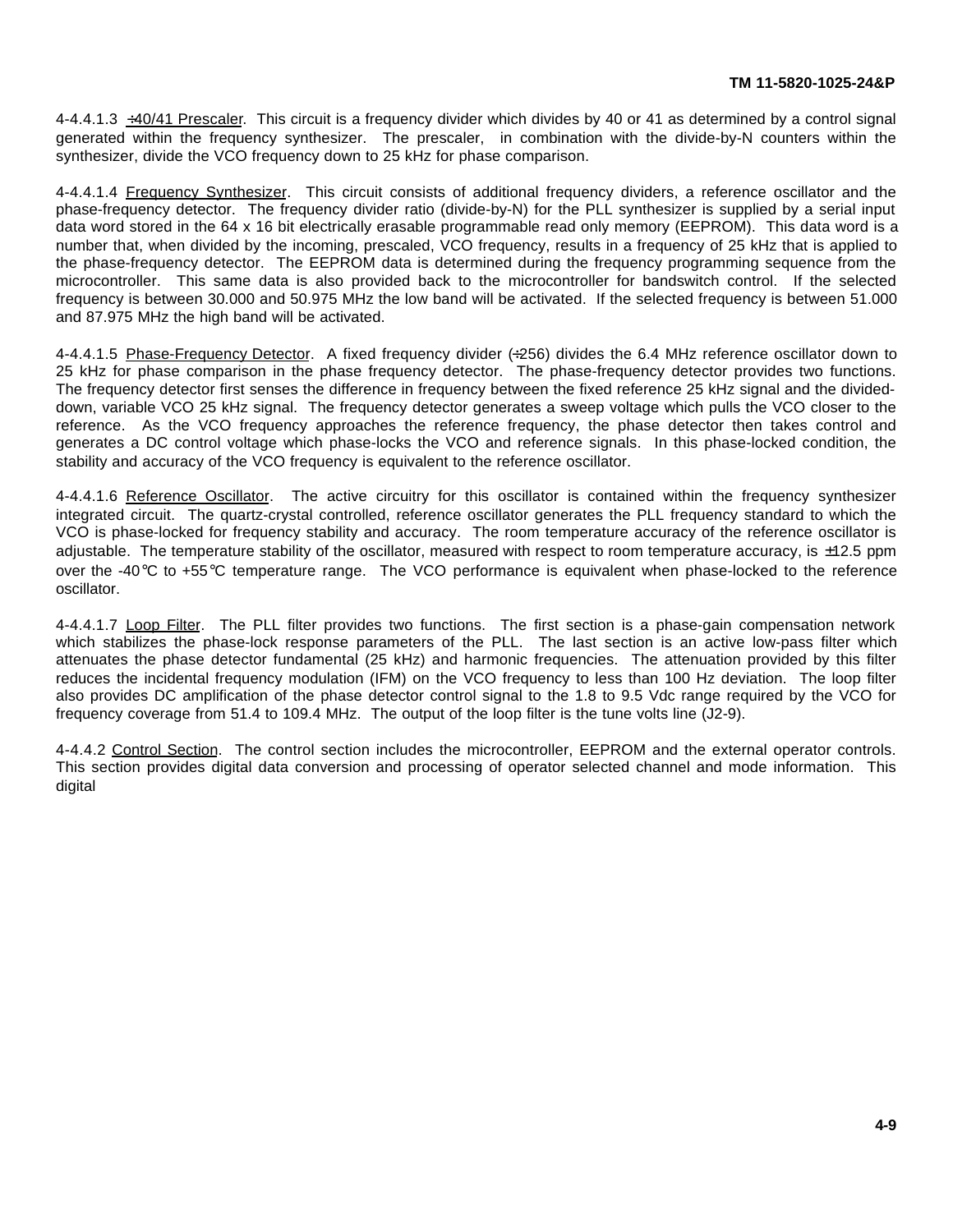processing is done in parallel format between the microcontroller and external controls and in serial format between the microcontroller and LCD display, frequency synthesizer or EEPROM.

4-4.4.2.1 Microcontroller. The microcontroller is the central processing unit (CPU) that converts frequency selection information to serial digital data. It also distributes serial data and clock to the memory for storage or receives data from the memory for band control. The memory also supplies data to the frequency synthesizer whenever a channel selection is made. The instruction program for the microcontroller is permanently masked into an internal read-only-memory (ROM). A 76.8 kHz crystal-controlled oscillator provides the clock standard for waveform timing and data conversion, processing, and transfer. The microcontroller accepts and generates the following waveforms and control signals:

- a. 150 Hz squelch tone output
- b. Battery saver chopped B+ output
- c. Low-battery/antenna mismatch warning tone outputs
- d. Clock output
- e. Serial data input/output
- f. External program data input/output and repeater transmit PTT output
- g. Enable outputs (EEPROM, synthesizer)
- h. Low battery detect input
- i. HI band output
- j. LO band output
- k. Receive B+ output
- I. Transmit B+ output
- m. Squelch mute input
- n. PTT input
- o. Squelch gate output
- p. External load sense input (J7)
- q. Squelch disable input
- r. Strobe inputs
- s. CHAN switch strobe outputs
- t. SET/INC switch strobe output
- u. ANT switch strobe output
- v. Liquid crystal display clock output
- w. Liquid crystal display data output
- x. Liquid crystal display lighting control output

4-4.4.2.2 Preset Memory. This device is an electrically erasable programmable read only memory (EEPROM) with the capacity to store frequency selection data for twenty channels. All twenty channels (10 receive and 10 transmit) can be randomly programmed to unrelated frequencies and stored for an indefinite period of time. Frequency data recall and frequency changing of the radio set is accomplished immediately when a channel selection is made. The memory is nonvolatile and does not require power to retain data. An enable signal from the microcontroller determines the read/write status of the EEPROM. Programming is accomplished using the procedures given in [paragraph 3-4.](#page-25-0)

4-4.4.2.3 External Operator Controls. The SQ DSBL, SET, INC, ANT and CHAN switches all interface directly with the microcontroller. The microcontroller senses a high or low on the SQ DSBL, SET and INC input lines. If the SQ DSBL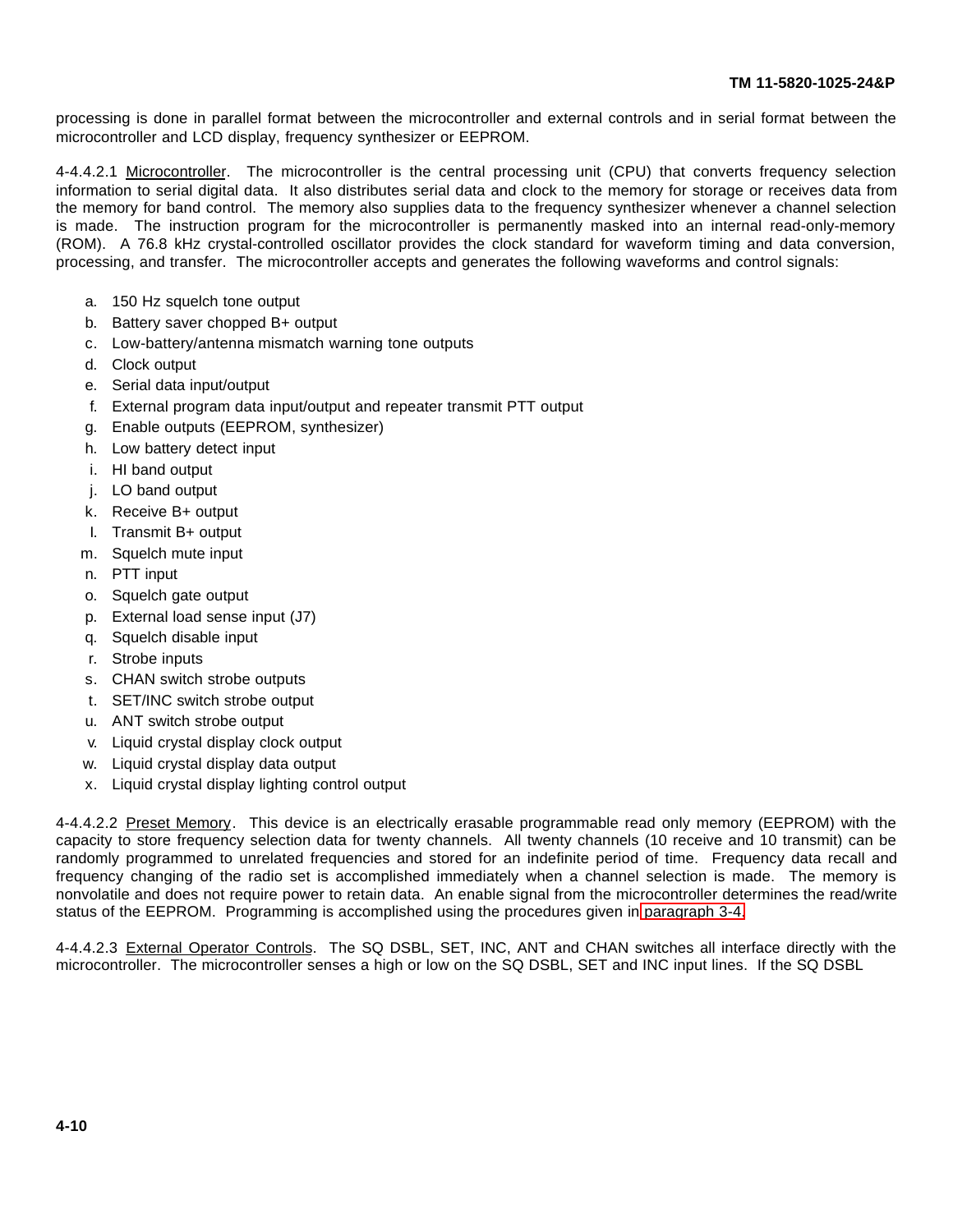input is low, the microcontroller outputs a high on the squelch gate line to enable the audio amplifier. The PTT switch provides a ground when depressed which tells the microcontroller to go into the transmit mode of operation. The SET and INC switches apply a low to the microcontroller during the programming sequence to select the desired frequency. The ANT and CHAN switches are connected to the microcontroller in a switch matrix configuration. The microcontroller generates strobe pulses on the switch output lines and simultaneously reads the strobe input lines to determine the switch settings.

4-4.5 Special Functions. The special functions generated by the microcontroller circuit are the 150 Hz tone, battery saver timing waveform, battery warning tone and antenna warning tone.

4-4.5.1 150 Hz Tone. This signal is a periodic square wave with an amplitude of 5V peak and a frequency of 150 Hz  $\pm$ 1 Hz. The tone is derived from the 76.8 kHz clock standard and therefore has the same accuracy. The 150 Hz tone is filtered and used to modulate the transmit carrier signal for compatibility with the tone-squelch in the PRC-77 and VRC-12 receivers. This tone is generated during transmit but only in the nonsecure mode.

4-4.5.2 Battery Saver Timing Waveform. These signals are a periodic square wave with amplitudes of 5V peak. The ontime (+5 Vdc) is 54 milliseconds and the off-time is 161 milliseconds when in the secure mode. The timing accuracy is derived from the 76.8 kHz clock standard. This signal is amplified to 15V peak and used as the CHOPPED B+ and HI or LOW Band voltages for duty-cycle portions of the receiver during the squelched-standby mode of operation. The CHOPPED B+ line is also routed to the SVM (J1-3) to accomplish the same purpose in that module. When in the nonsecure mode periodic waveforms of approximately 220 milliseconds are utilized. Various on-times (+5 Vdc) are utilized for the chopped B+, REC B+ and HI-LO control lines. The battery saver signals are generated only in the squelched-standby mode of operation.

4-4.5.3 Battery Warning Tone. This signal consists of a series of four 400 Hz "beeps" every six seconds. In conjunction with a voltage comparator circuit, this tone is used to provide the operator with an audible warning that the battery is nearing end-of-life (EOL). The warning circuit monitors the battery voltage and compares it to a preset, fixed reference voltage. When the battery voltage drops below the preset reference, the comparator switches states and applies a low to the microcontroller. The microcontroller then turns on the speaker/headphone amplifier (squelch gate output) and disables the receiver noise (noise mute output). This allows the tone to be heard by the operator. The tone amplitude is adjustable with the panel VOL (volume) control. The low-battery tone is generated only during the squelched-standby mode and is automatically disabled when a signal is being received or when the radio is used to transmit.

4-4.5.4 Antenna Warning Tone. This signal is generated within the microcontroller and consists of a 1000 Hz tone occurring at 1 second intervals. The microcontroller monitors the ANT switch position and generates the tone whenever its position does not agree with the selected frequency. In addition, the microcontroller senses when a 50 ohm load (LOAD SENSE J3-16) is connected at the ANT connector and then generates the warning tone until the ANT match switch is set to the "50" position (50 ohm output). A DC path to ground of 2000 ohms or less must be provided between the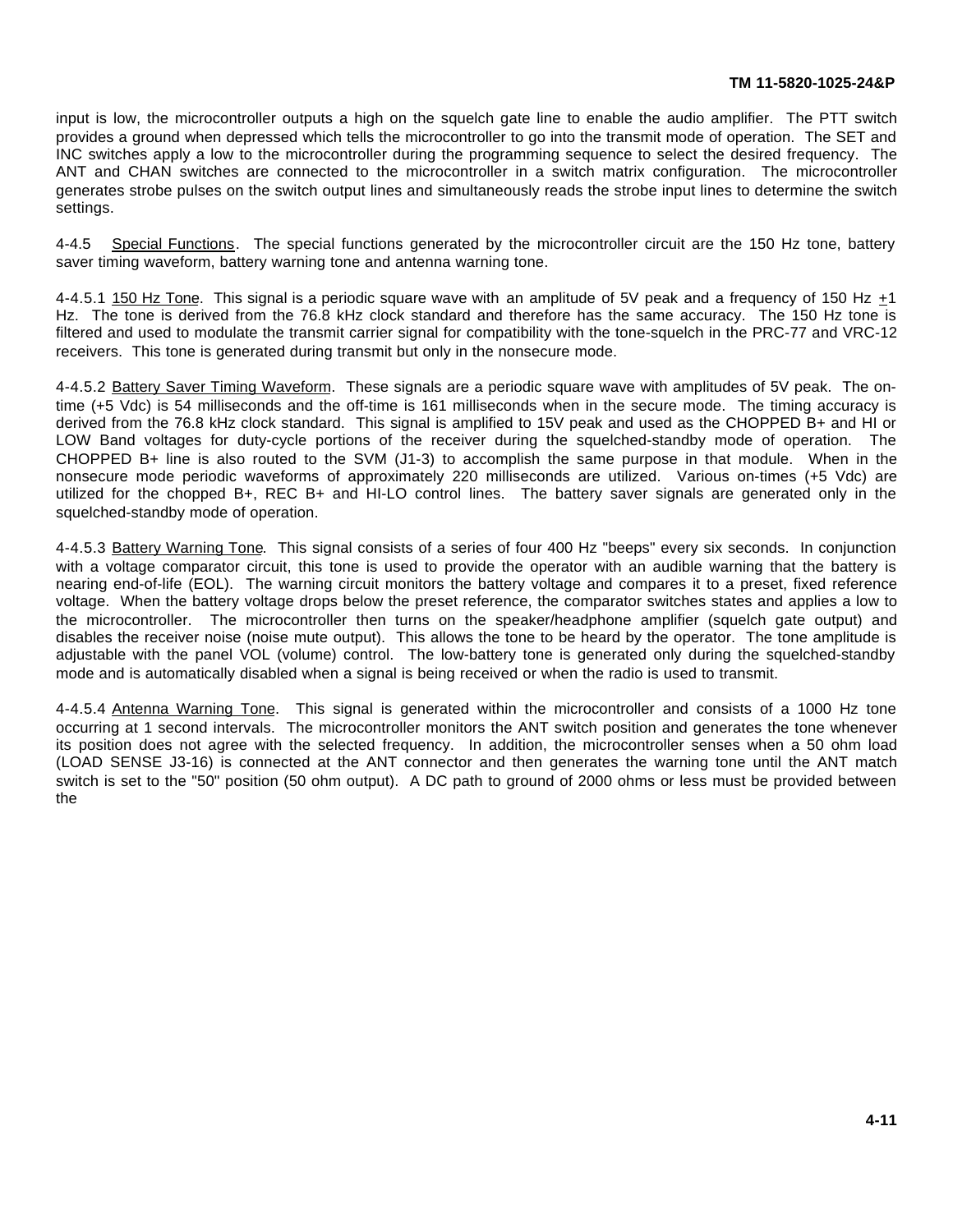antenna terminal and ground when transmitting or receiving in the 50 ohm output position. If the antenna does not provide this DC path, an external path must be provided with an RF impedance greater than 1000 ohms. The microcontroller controls the audio circuitry in the same manner as during low battery tone operation. Transmit operation of the radio set is disabled whenever a mismatch is detected.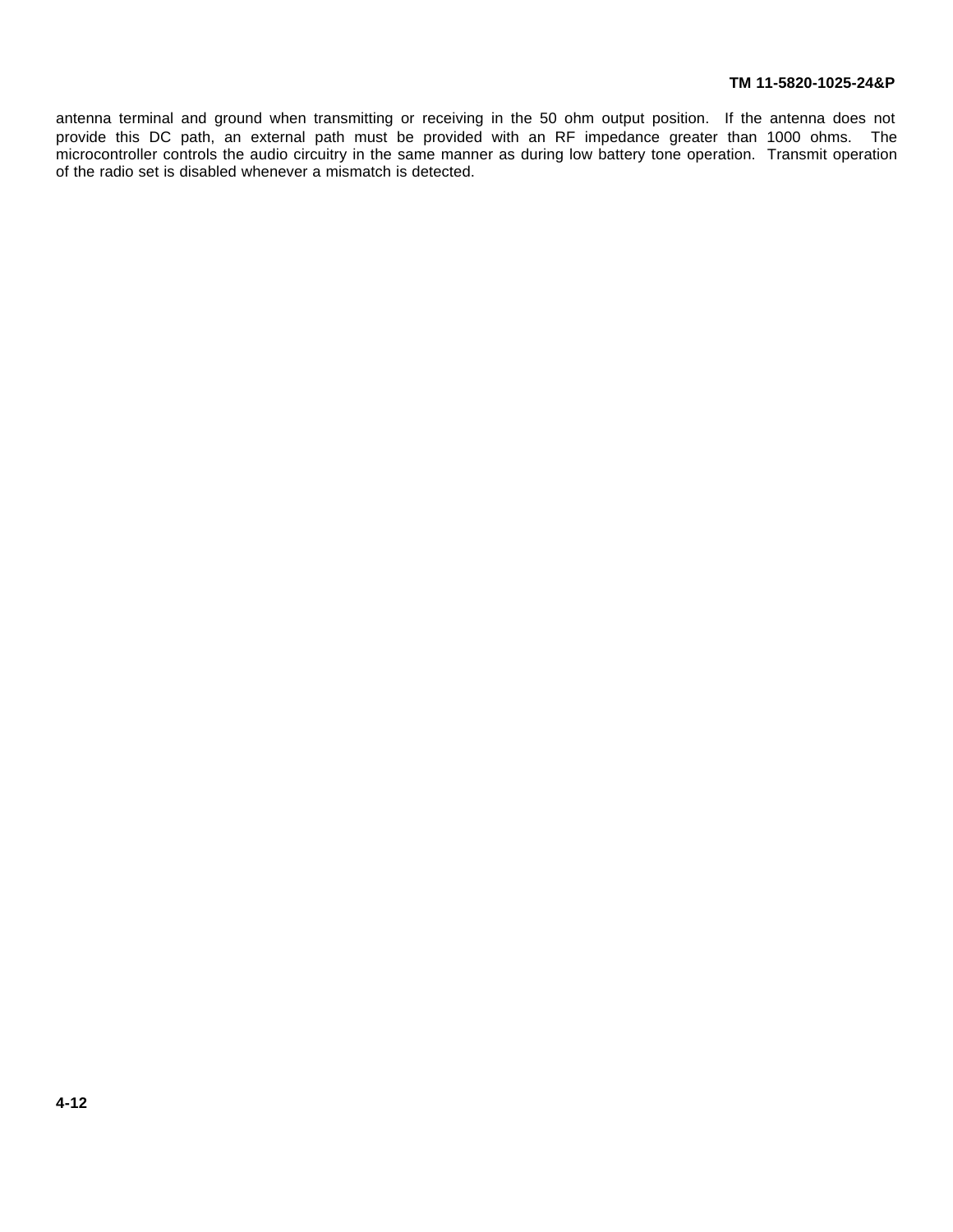#### **TM 11-5820-1025-24&P**



*Figure 4-3. RF/IF Module Block Diagram*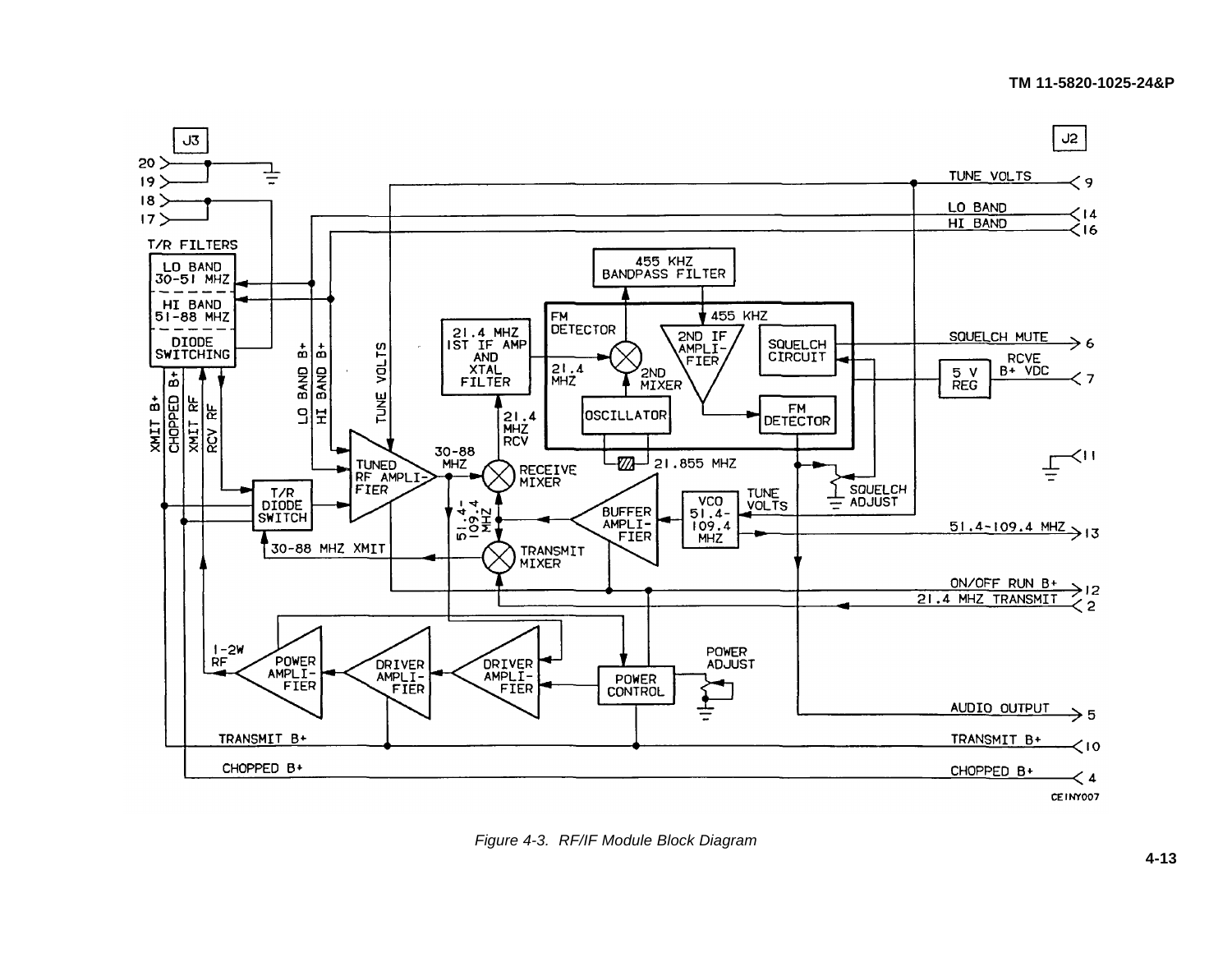

*Figure 4-4. Synth/AF Module Block Diagram*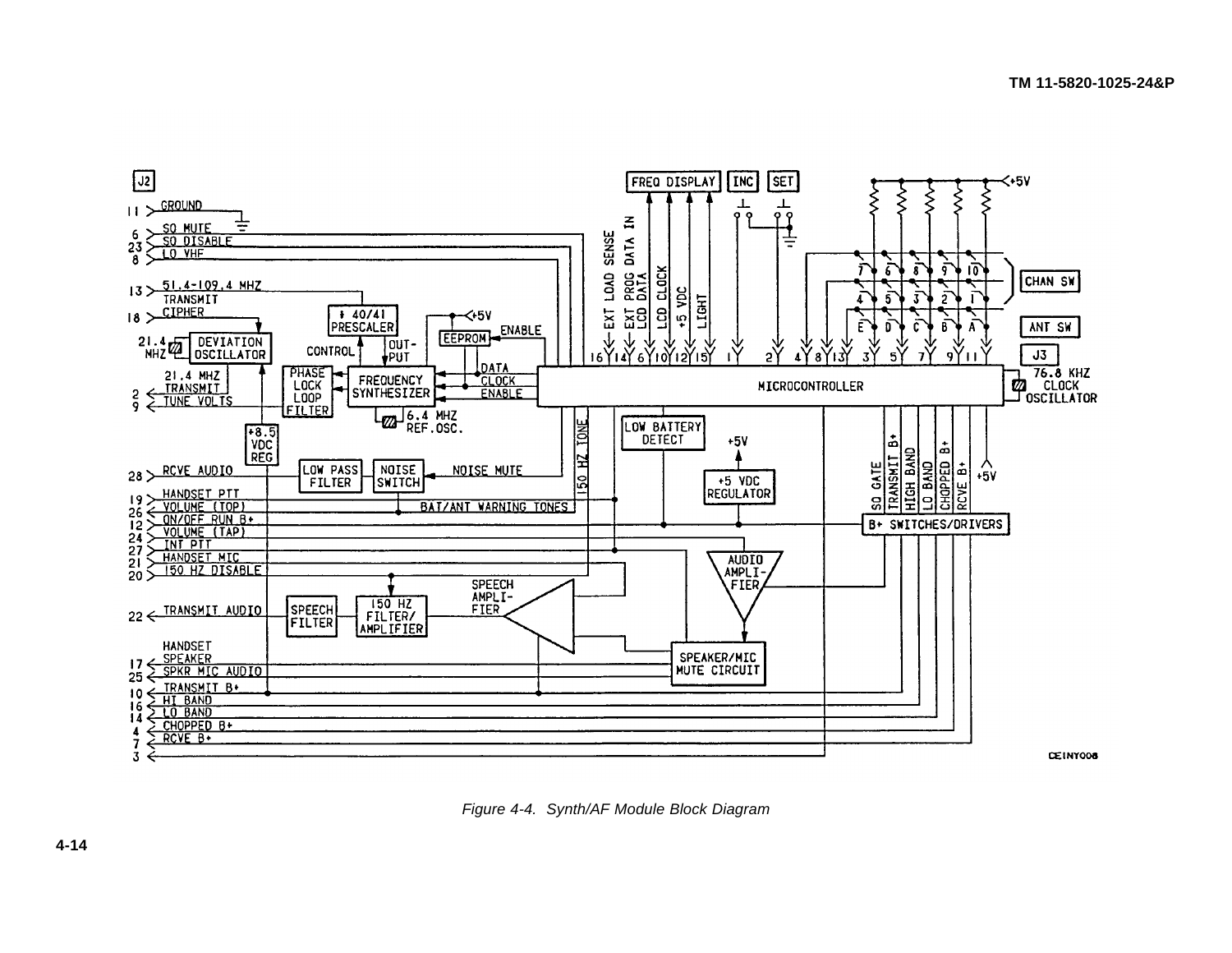## **TM 11-5820-1025-24&P**



CEINY009

*Figure 4-5. Radio Set Interconnect Diagram (Sheet 1 of 2)*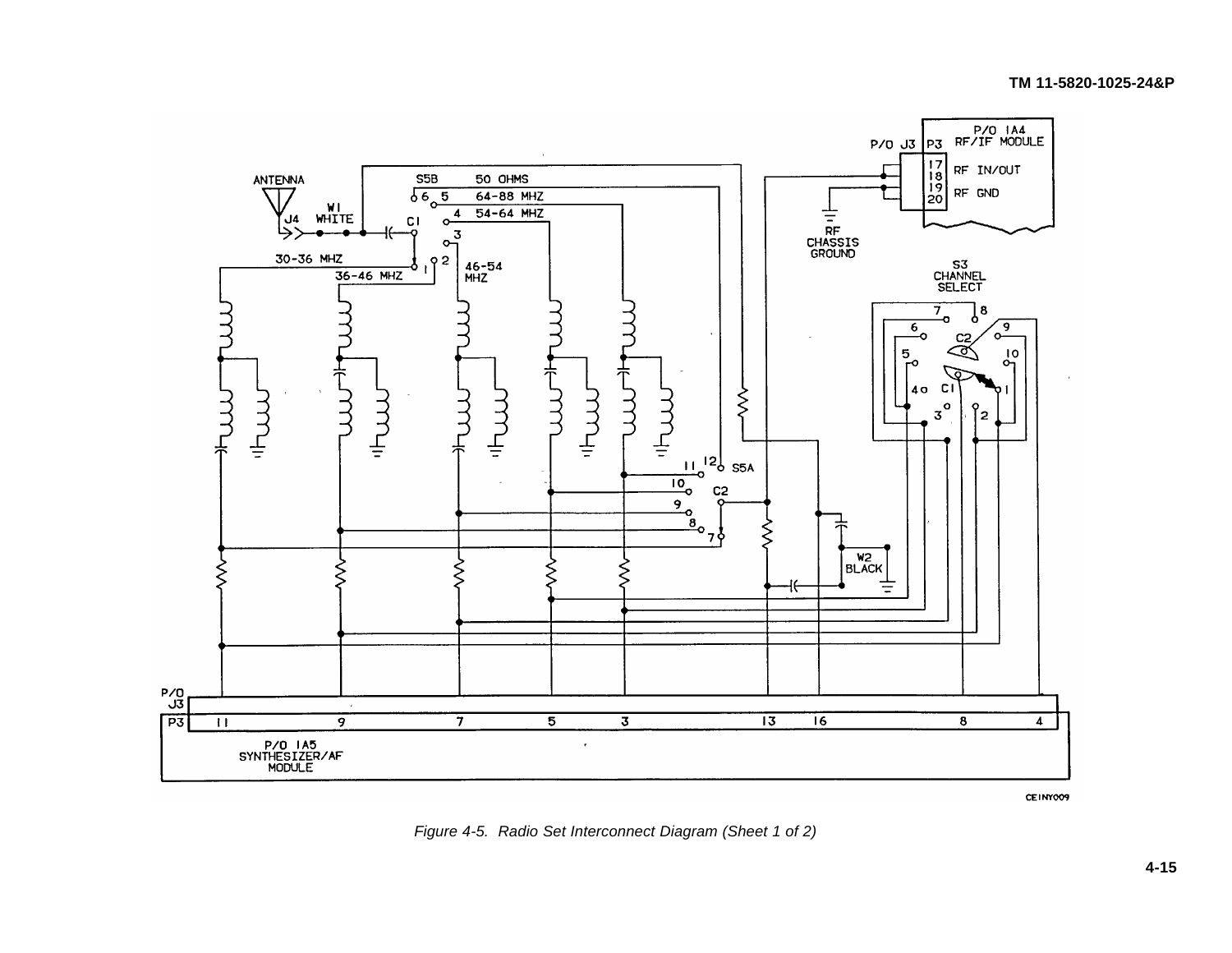

*Figure 4-5. Radio Set Interconnect Diagram (Sheet 2 of 2)*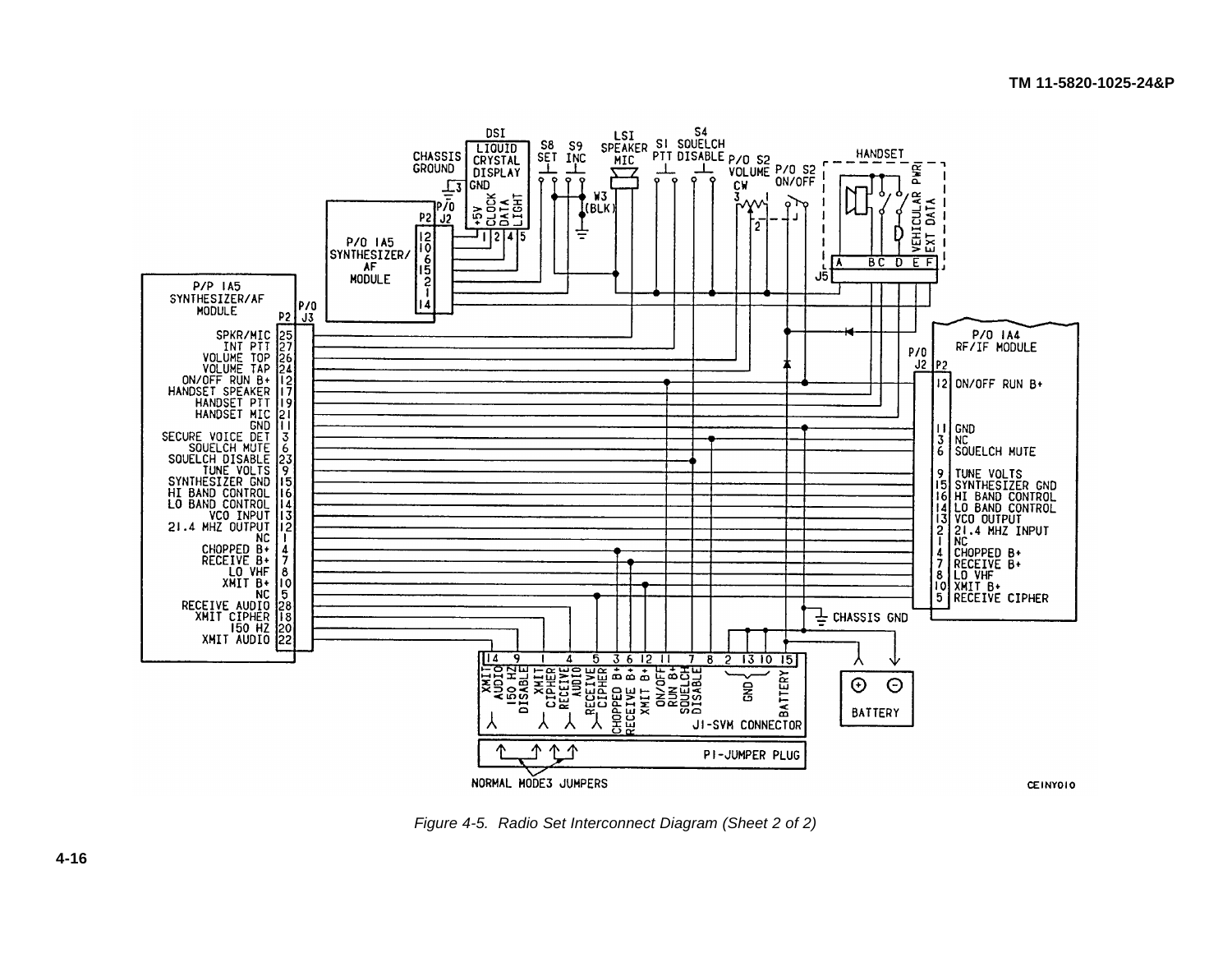#### **SECTION V**

## **MAINTENANCE INSTRUCTIONS**

## **5-1** INTRODUCTION.

This section contains information necessary for maintenance of the radio set, Including performance test checks, alignment procedures, troubleshooting procedures and repair Instructions

#### **5-2** REQUIRED TEST EQUIPMENT.

The test equipment needed to properly maintain the radio set is listed in [Appendix B.](#page-61-0) If the recommended equipment Is not available, other equipment may be substituted provided it meets the required specifications. The AN/PRM-34 IS used to run an operational test of the radio set, while the AN/GRM-114A is used to troubleshoot the radio set to the module level and perform a specification performance test.

## **5-3** CLEANING, PAINTING AND LUBRICATION.

5-3.1 Cleaning. The exterior surfaces of the radio set should be clean, free from dust, dirt, grease and fungus. Clean the exterior as follows:

- a Remove dust/loose dirt with a clean soft cloth
- b. Remove grease, fungus, and ground-in dirt from the radio set with a cloth dampened (not wet) with TRICHLOROTRIFLUOROETHANE

## **WARNING**

**Adequate ventilation should be provided while using TRICHLOROTRIFLUOROETHANE. Avoid prolonged breathing of vapor. Do not use solvent near heat or open flame: the products of decomposition are toxic and irritating Since TRICHLOROTRIFLUOROETHANE dissolves natural oils, avoid prolonged contact with skin. When necessary, use gloves which the solvent cannot penetrate. If taken internally, consult a physician Immediately.**

- c. Remove dust or dirt from antenna and audio connectors with a brush.
- d. Using a pencil eraser, clean the contacts and hard to reach areas on connectors.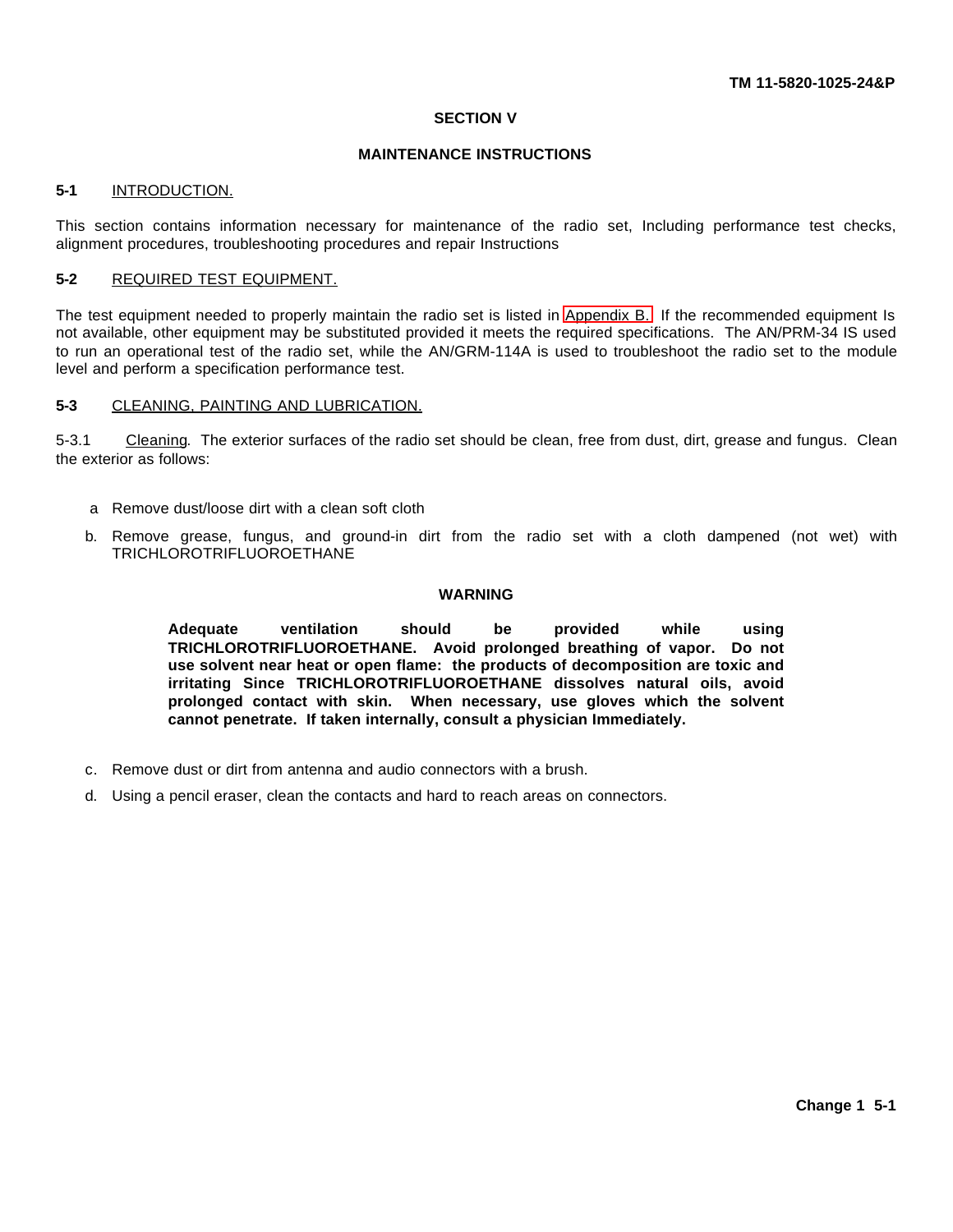5-3.2 Painting. Remove rust and corrosion from metal surfaces by lightly sanding them with fine sandpaper. Use a brush to apply two thin coats of paint on the bare metal to protect from further corrosion.

## **CAUTION**

#### **Do not paint the ANT or AUDIO connectors.**

<span id="page-43-0"></span>5-3.3 Lubrication. Prior to reassembly of the radio set, all rubber seals should have a thin film of silicone grease applied to help preserve watertightness and keep the rubber seals pliable. A small amount of silicone grease should also be applied to the "O" ring in the handset connector to facilitate insertion.

## 5-4 PERFORMANCE VERIFICATION.

5-4.1 Test Equipment Setups. The test setup requirements for performing the operational checkout procedure is shown in [figure 5-1.](#page-44-0) The test setup requirement for performing the general support maintenance procedures is shown in [figure](#page-44-1) [5-2.](#page-44-1)

5-4.2 Operational Checkout and Maintenance Procedures. [Table 5-1](#page-45-0) contains the operational checkout procedure for the radio set. This procedure is performed to ensure the radio set meets acceptable operational performance standards. If required indication is not met, forward AN/PRC-126 to next higher level of maintenance. [Table 5-2](#page-46-0) covers the general support test procedures and isolation steps needed to determine the nature of a fault. If a fault exists, the "fault isolation" column of the procedure will indicate the most likely faulty assembly or reference an adjustment procedure. If after accomplishing procedures as directed in fault isolation step, the fault still exists, swap out modules one at a time with known good modules until fault is corrected.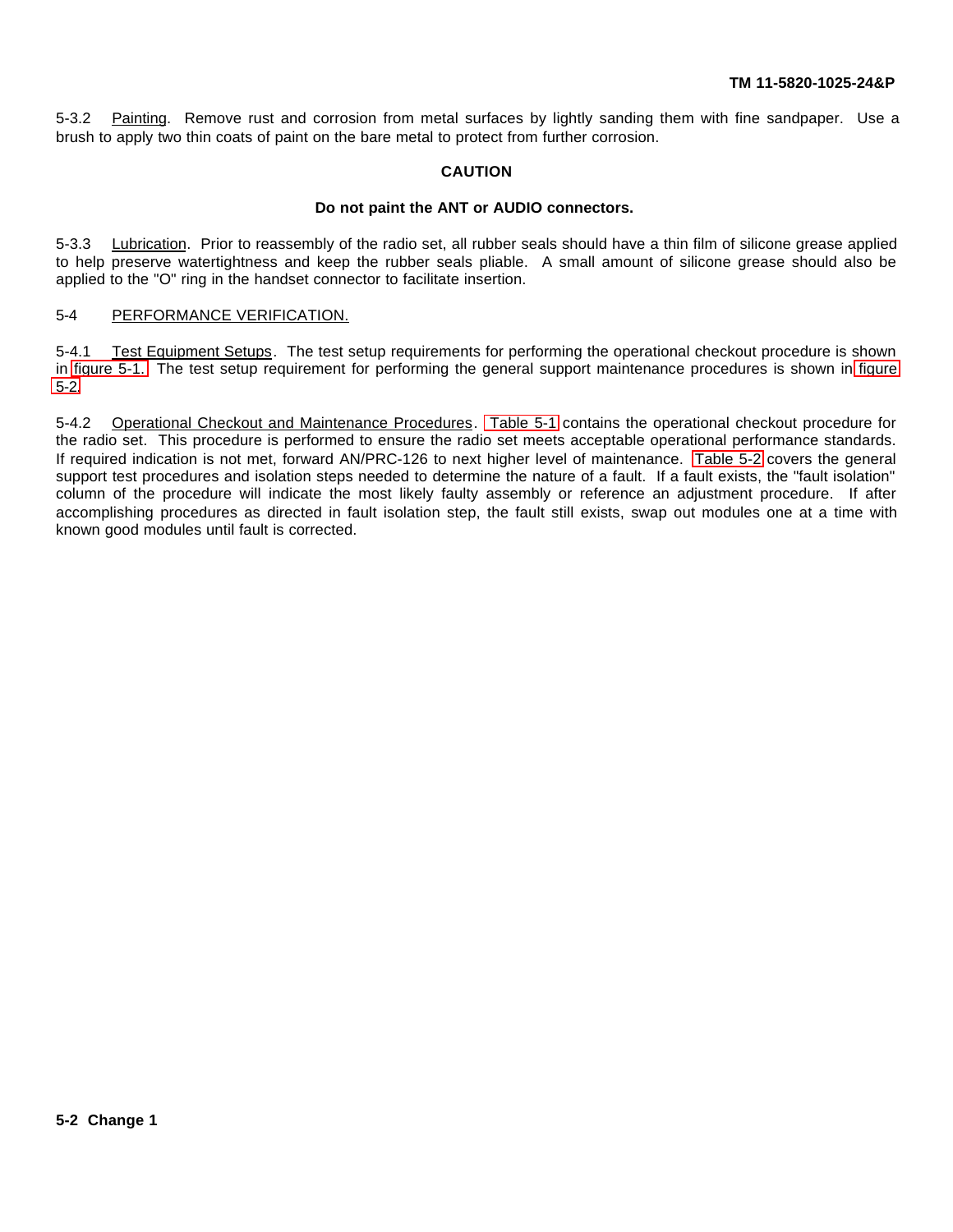

CEINYOLI

<span id="page-44-0"></span>*Figure 5-1. Operational Test Setup*



<span id="page-44-1"></span>*Figure 5-2. General Support Test Setup*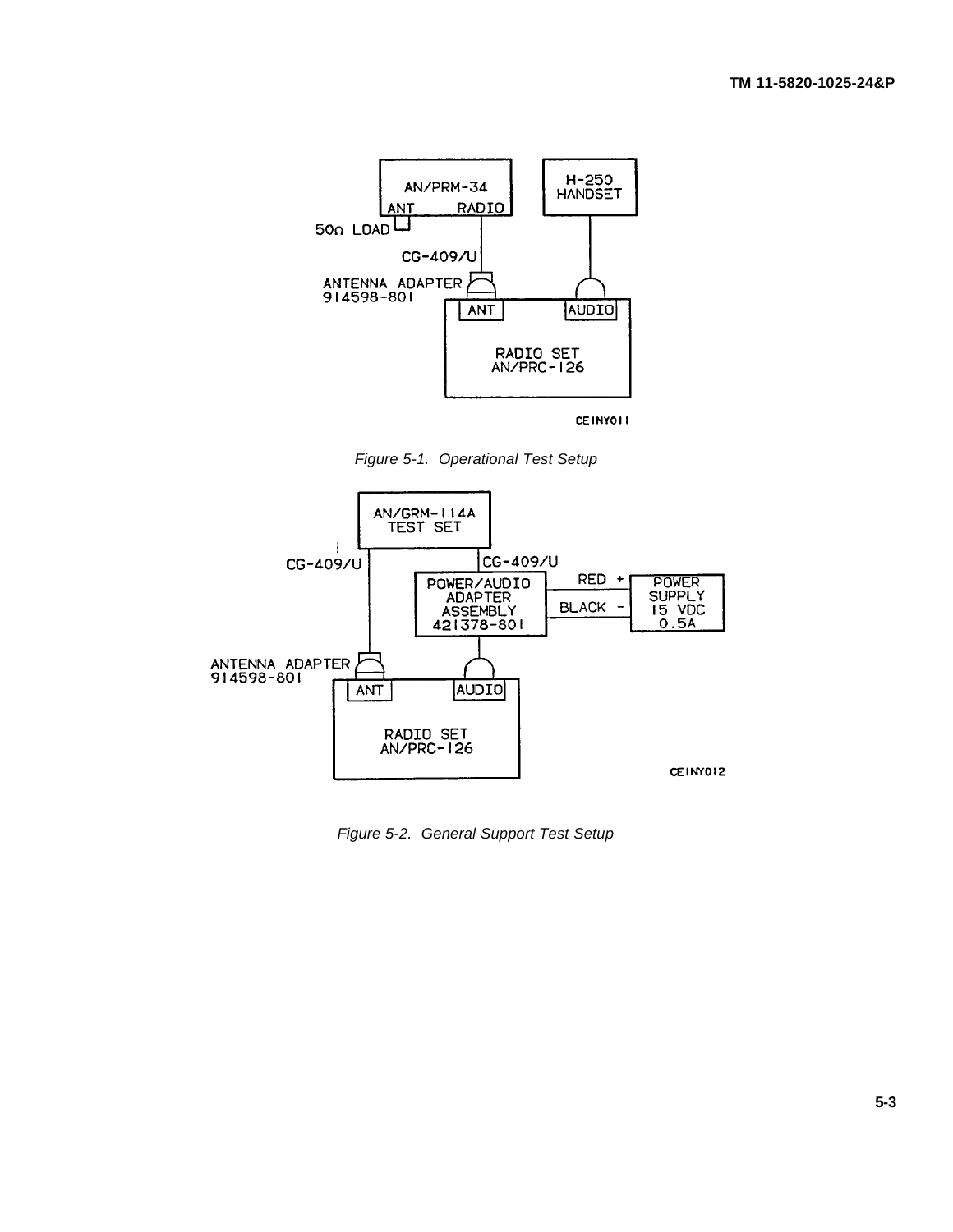| Step | Procedure                                                                                                                                                                                          | Required<br>indication                                                                      |
|------|----------------------------------------------------------------------------------------------------------------------------------------------------------------------------------------------------|---------------------------------------------------------------------------------------------|
| 1.   | Refer to TM 11-5820-1025-10 to preset channel 9 to<br>40,000 MHz and channel 10 to 75,000 MHz.                                                                                                     |                                                                                             |
| 2.   | Connect the test equipment as shown in figure 5-1.<br>Insure the AN/PRM-34 test set's 50 ohm load is<br>connected to the ANT connector of the test set.<br>Set radio set controls as follows:      |                                                                                             |
|      | OFF/VOL - midrange<br><b>CHAN</b><br>- 9<br><b>ANT</b><br>$-50$                                                                                                                                    |                                                                                             |
|      | <b>Transmit Power Output</b>                                                                                                                                                                       |                                                                                             |
| 3.   | Select FWD PWR on AN/PRM-34 MODE switch. Depress<br>PUSH TO TRANSMIT switch on handset and observe power<br>output on the test set display. Release PUSH TO<br>TRANSMIT.                           | 1 watt nominal                                                                              |
| 4.   | Repeat for channel 10.                                                                                                                                                                             | 1 watt nominal                                                                              |
|      | <b>Transmit Frequency Stability</b>                                                                                                                                                                |                                                                                             |
| 5.   | Select FREQ MODE on AN/PRM-34 MODE switch. Depress<br>PUSH TO TRANSMIT switch on handset and press TEST<br>button on test set. Measure transmitter output<br>frequency on test set for channel 10. | Test frequency within<br>$\pm$ 2.5 kHz of frequency<br>indicated on display<br>of test set. |
| 6.   | Repeat for channel 9.                                                                                                                                                                              | Test frequency within<br>$\pm$ 2.5 kHz of frequency<br>indicated on display<br>of test set. |
|      | <b>Receiver Sensitivity</b>                                                                                                                                                                        |                                                                                             |
| 7.   | Select SENS SQ on AN/PRM-34 MODE switch. Press TEST<br>button on test set with radio set in channel 9.                                                                                             | Clear audio tone will<br>be heard in handset.                                               |
| 8.   | Repeat for channel 10.                                                                                                                                                                             | Clear audio tone will<br>be heard in handset.                                               |
|      | <b>Receiver Squelch Sensitivity</b>                                                                                                                                                                |                                                                                             |
| 9.   | Press TEST button on test set with radio set in<br>channel 10.                                                                                                                                     | Radio set squelch in<br>will break and an<br>audio tone will be<br>heard in the handset.    |

# <span id="page-45-0"></span>*Table 5-1. Radio Set Operational Checkout Procedure*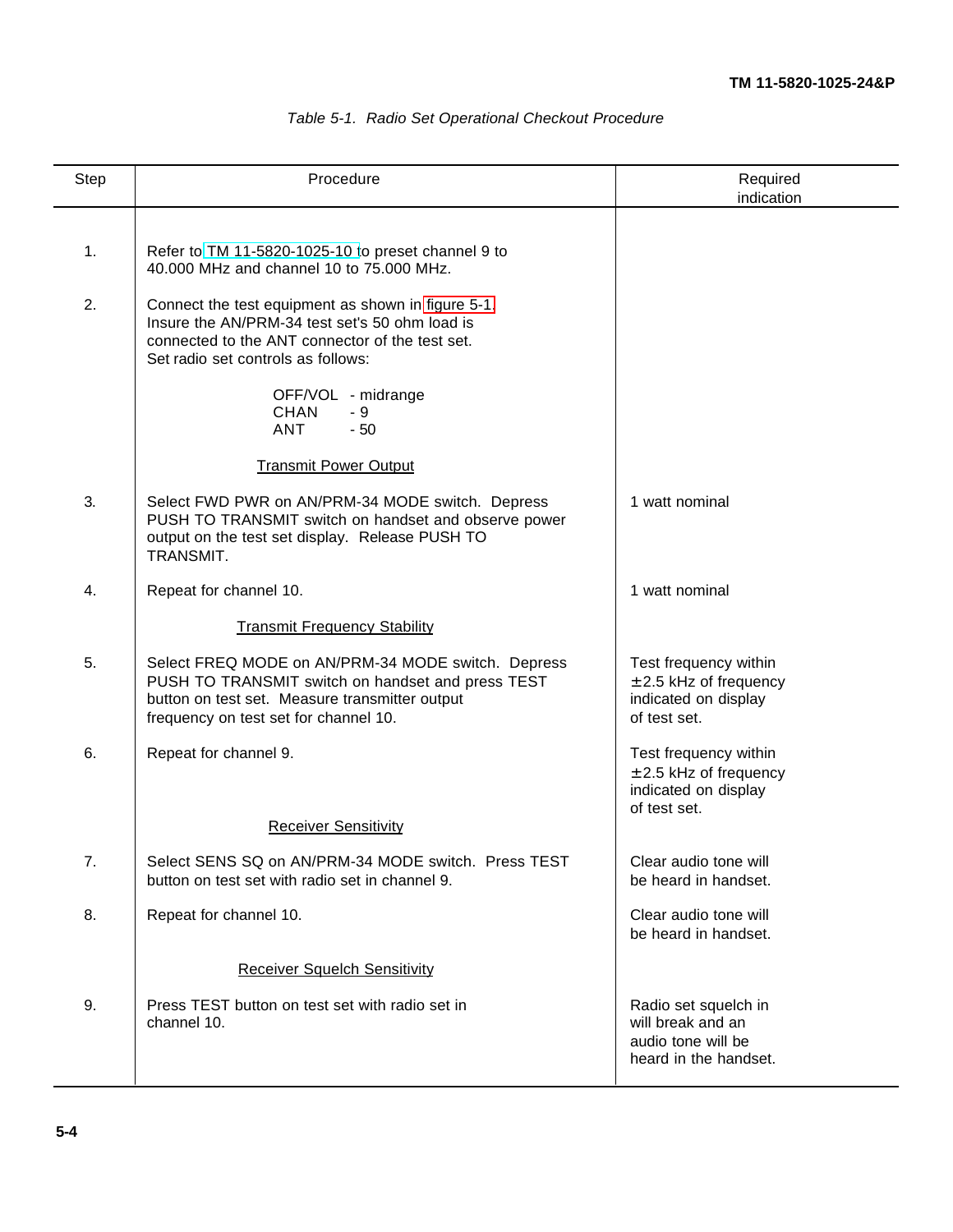<span id="page-46-0"></span>

|                |                                                                                                                                                                                                                                                | Required                                                                                                   | Fault                                         |
|----------------|------------------------------------------------------------------------------------------------------------------------------------------------------------------------------------------------------------------------------------------------|------------------------------------------------------------------------------------------------------------|-----------------------------------------------|
| Step           | Procedure                                                                                                                                                                                                                                      | indication                                                                                                 | isolation step                                |
|                |                                                                                                                                                                                                                                                |                                                                                                            |                                               |
| $\mathbf{1}$ . | Remove radio set antenna and handset.<br>Set the radio set controls as follows:                                                                                                                                                                |                                                                                                            |                                               |
|                | OFF/VOL<br>- OFF<br>CHAN<br>$-1$<br>ANT<br>$-50$                                                                                                                                                                                               |                                                                                                            |                                               |
| 2.             | Connect the test equipment as shown<br>in figure 5-2. Insure the CG-409/U<br>cable is connected to the transmit<br>input connector. Set the SPKR/MIC<br>switch on the Power/audio Adapter<br>to EXT. Adjust power supply<br>output for 15 Vdc. |                                                                                                            |                                               |
|                | <b>LOCAL CONTROLS/INDICATORS</b>                                                                                                                                                                                                               |                                                                                                            |                                               |
| 3.             | Turn (ON-OFF Vol Control) clockwise<br>to turn radio on.                                                                                                                                                                                       | After several<br>seconds, display<br>indicates last<br>operating<br>frequency.                             | Replace Synth/AF<br>assembly per<br>para. 5-8 |
| 4.             | Refer to TM 11-5820-1025-10 and<br>reprogram the radio set channels<br>1 through 10 as follows.                                                                                                                                                | Display indicates<br>programmed<br>frequency.                                                              | Replace Synth/AF<br>assembly per<br>para. 5-8 |
|                | Channel<br><b>Frequency</b>                                                                                                                                                                                                                    |                                                                                                            |                                               |
|                | 30.050 MHz<br>1<br>2<br>50.950 MHz<br>3<br>51.050 MHz<br>4<br>87.950 MHz<br>5<br>40.050 MHz<br>6<br>70.050 MHz<br>$\overline{7}$<br>33.025 MHz<br>8<br>60.050 MHz<br>$\boldsymbol{9}$<br>45.000 MHz<br>10<br>75.000 MHz                        |                                                                                                            |                                               |
| 5.             | Select channels 1 through 10 on<br>radio set while observing display.                                                                                                                                                                          | Display indicates<br>programmed<br>frequencies for<br>channels 1 through<br>10 as programmed<br>in step 4. | Replace Synth/AF<br>assembly per<br>para. 5-8 |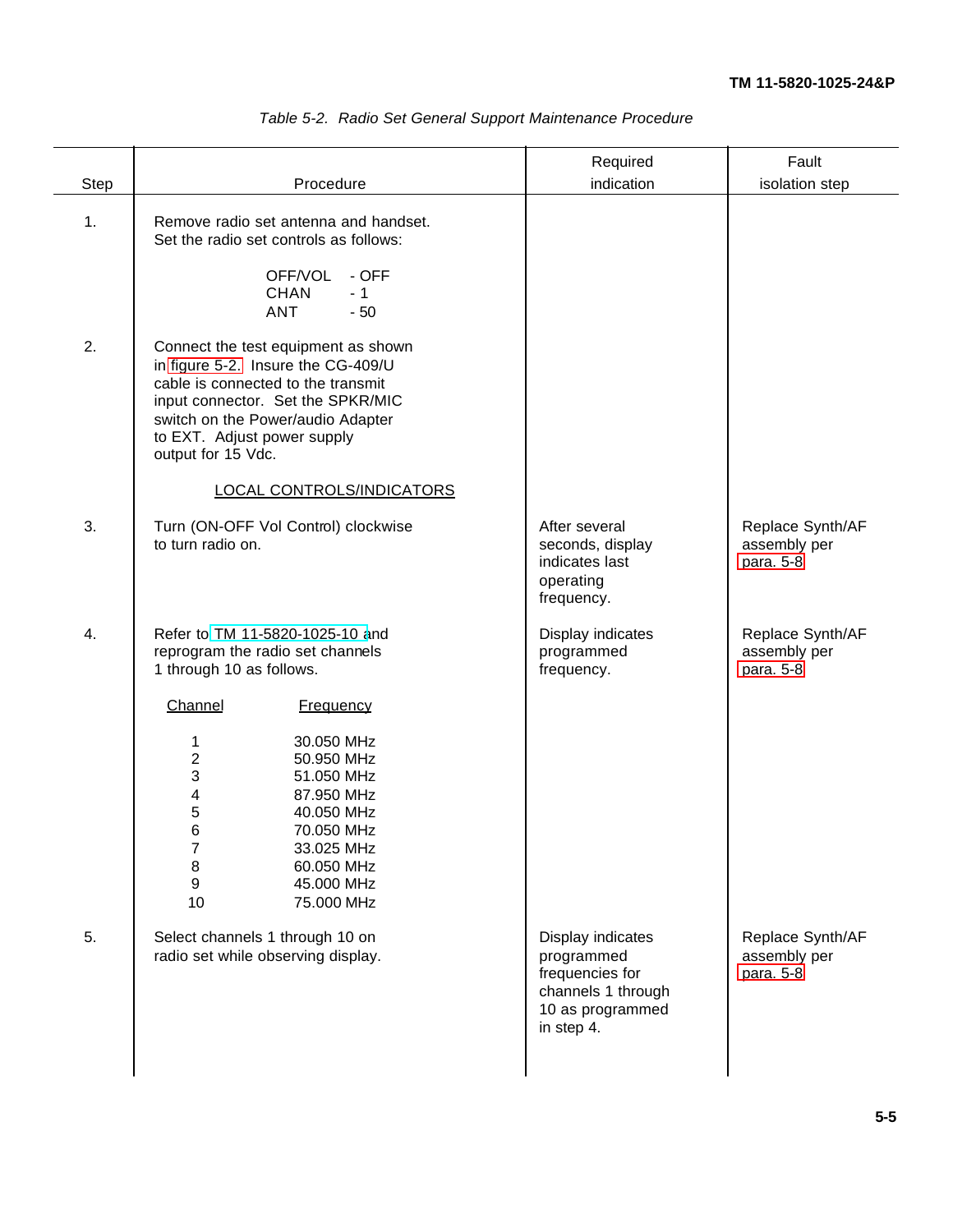|      |                                                                                                                                                                                                                                                                              | Required   | Fault          |
|------|------------------------------------------------------------------------------------------------------------------------------------------------------------------------------------------------------------------------------------------------------------------------------|------------|----------------|
| Step | Procedure                                                                                                                                                                                                                                                                    | indication | isolation step |
|      | <b>NOTE</b><br>The following transmit and<br>receive checks can be per-<br>formed on any of the pre-<br>set channels. To ensure a<br>complete operational<br>checkout of all possible<br>transmit and receive bands<br>there should be a preset<br>frequency for each of the |            |                |
|      | band segments shown in<br>step 4. As a minimum the<br>radio should be checked<br>out on one frequency below<br>51 MHz (Channel 9) and one<br>above 51 MHz (Channel 10).                                                                                                      |            |                |
|      | <b>TRANSMIT MEASUREMENTS</b>                                                                                                                                                                                                                                                 |            |                |
|      | <b>NOTE</b>                                                                                                                                                                                                                                                                  |            |                |
|      | The PUSH TO TRANSMIT<br>button on the radio set or<br>the test box must be<br>depressed and held for<br>duration of measurement to<br>obtain a reading.                                                                                                                      |            |                |
| 6.   | <b>Transmit Power Output</b>                                                                                                                                                                                                                                                 |            |                |
|      | Set the radio set controls as listed.                                                                                                                                                                                                                                        |            |                |
|      | OFF/VOL<br>- midrange<br><b>CHAN</b><br>- any<br><b>ANT</b><br>$-50$                                                                                                                                                                                                         |            |                |
| 7.   | Set audio generator output level of<br>AN/GRM-114A to minimum (zero). Set<br>AN/GRM-114A to the RCVR mode.                                                                                                                                                                   |            |                |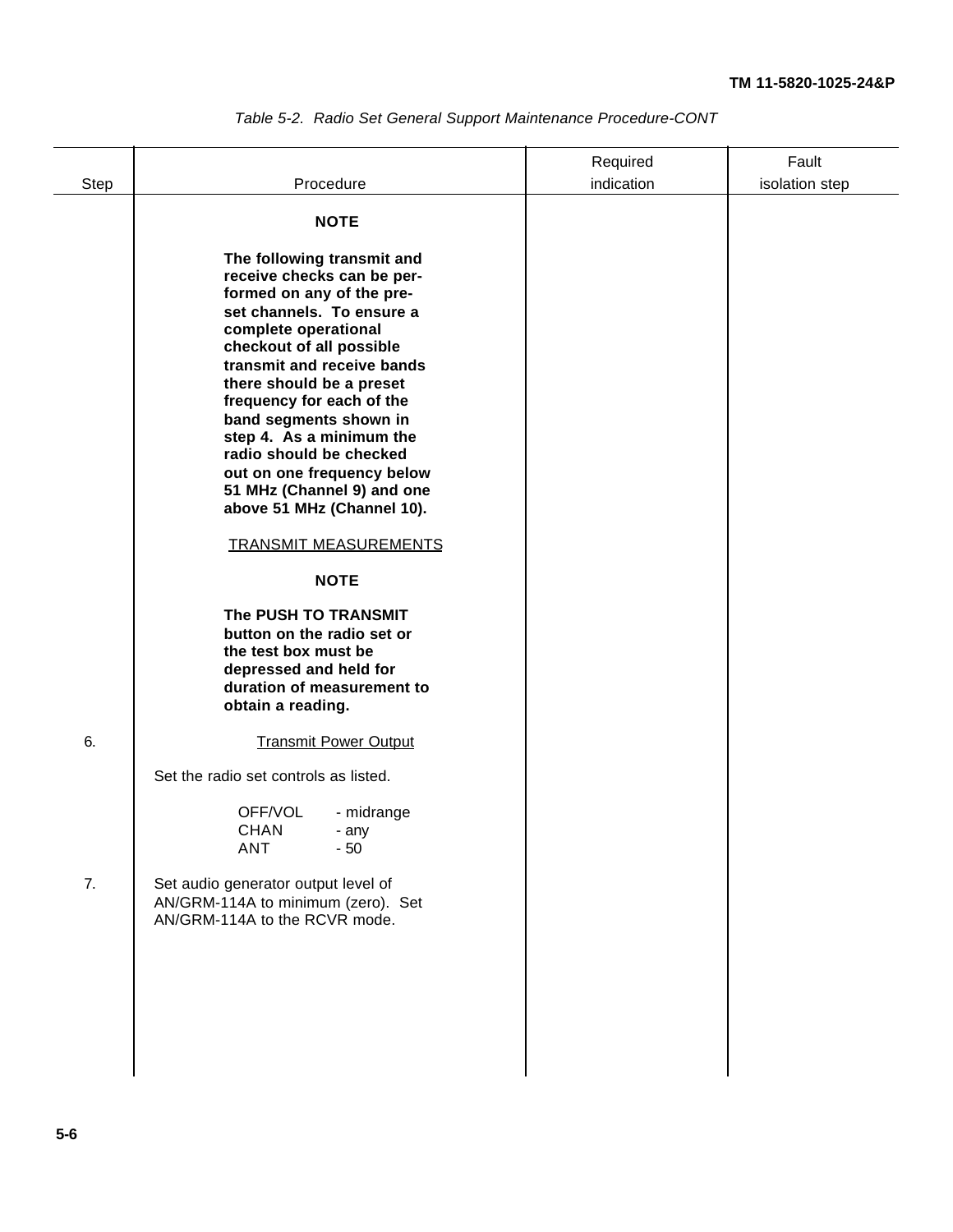|                                                                                                                                                    |                                                                                         | Fault                                                                                 |
|----------------------------------------------------------------------------------------------------------------------------------------------------|-----------------------------------------------------------------------------------------|---------------------------------------------------------------------------------------|
|                                                                                                                                                    |                                                                                         | isolation step                                                                        |
| Set thumbwheel switches on the<br>AN/GRM-114A to operating frequency.<br>Depress PUSH TO TRANSMIT button and<br>measure power output on wattmeter. | 1 watt nominal                                                                          | Replace RF/IF<br>assembly per<br>para. 5-8 check<br>power output<br>level adjustment. |
| <b>Transmit Frequency Stability</b>                                                                                                                |                                                                                         |                                                                                       |
| With PUSH TO TRANSMIT button pressed.<br>Measure transmitter output frequency<br>on frequency error meter. Release<br>PUSH TO TRANSMIT button.     | <b>Test Frequency</b><br>within $\pm$ 2.5 kHz of<br>frequency indicated<br>on display.  | Replace Synth/AF<br>assembly per<br>para. 5-8                                         |
| <b>Transmitter Modulation</b>                                                                                                                      |                                                                                         |                                                                                       |
| Set audio generator frequency of<br>GRM-114A to 1 kHz and RF level<br>output level to minimum (zero).                                              |                                                                                         |                                                                                       |
| Depress PUSH TO TRANSMIT button and<br>measure deviation on deviation meter.<br>Release PUSH TO TRANSMIT button.                                   | 2.5 to 3.5 kHz<br>deviation.                                                            | Replace Synth/AF<br>assembly per<br>para. 5-8                                         |
| Depress PUSH TO TRANSMIT button and<br>measure squelch tone frequency on<br>GRM-114A. Release PUSH TO TRANSMIT<br>button. Set 150 Hz tone to off.  | $150 \pm 2$ Hz<br>(Scope rotation of<br>dial less than 2<br>revolutions per<br>second.) | Replace Synth/AF<br>assembly per<br>para. 5-8                                         |
| <b>NOTE</b>                                                                                                                                        |                                                                                         |                                                                                       |
| For steps 13 and 14,<br>pushing the INC and PUSH<br>TO TRANSMIT buttons on the<br>radio set disables the<br>internal 150 Hz squelch<br>tone.       |                                                                                         |                                                                                       |
|                                                                                                                                                    | Procedure                                                                               | Required<br>indication                                                                |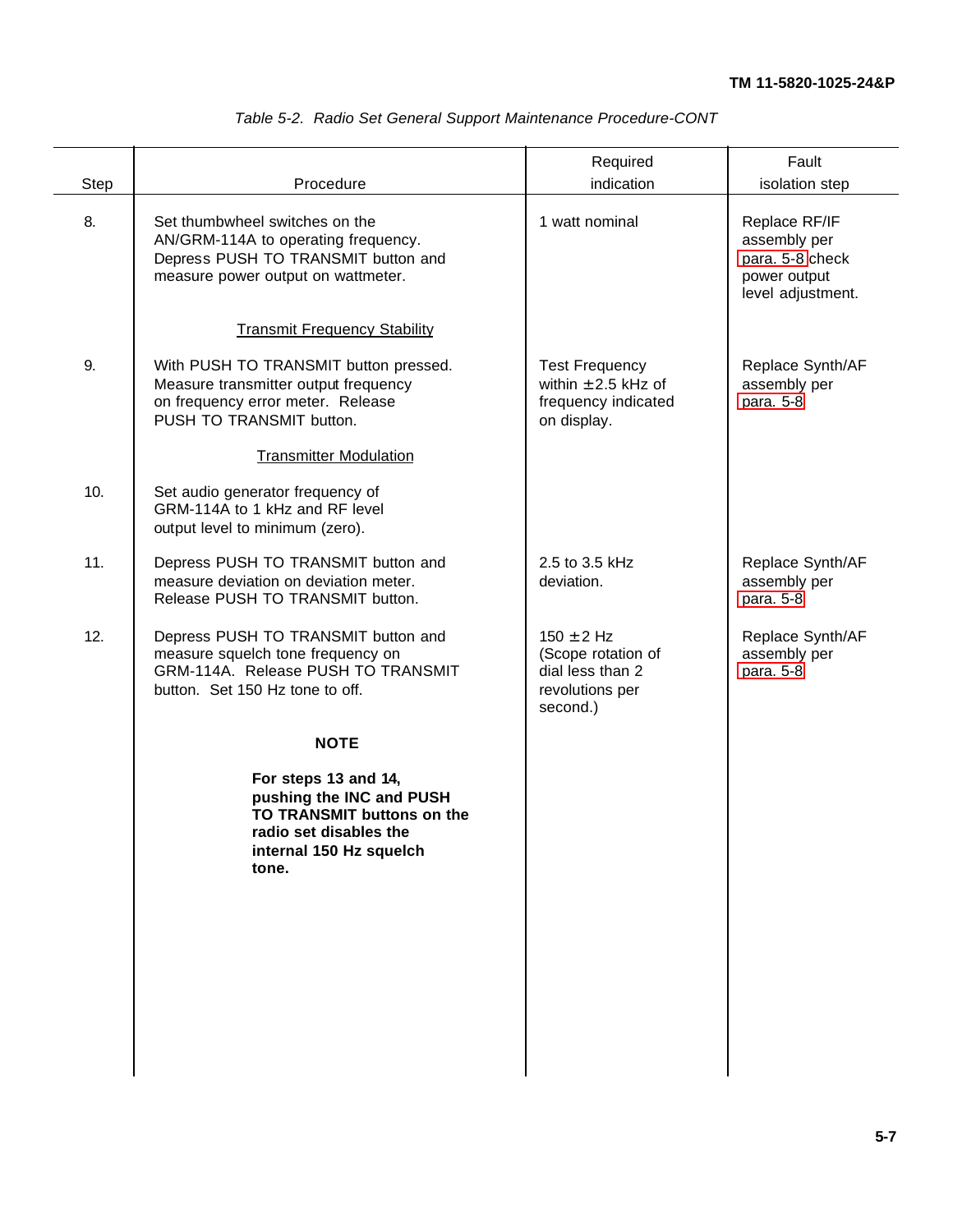|  | Table 5-2. Radio Set General Support Maintenance Procedure-CONT |  |
|--|-----------------------------------------------------------------|--|

|      |                                                                                                                                                                                                                                                                                                                                                                     | Required                                                                       | Fault                                             |
|------|---------------------------------------------------------------------------------------------------------------------------------------------------------------------------------------------------------------------------------------------------------------------------------------------------------------------------------------------------------------------|--------------------------------------------------------------------------------|---------------------------------------------------|
| Step | Procedure                                                                                                                                                                                                                                                                                                                                                           | indication                                                                     | isolation step                                    |
| 13.  | While depressing PUSH TO TRANSMIT<br>and INC buttons simultaneously,<br>increase INT MOD on GRM-114A 1000 Hz<br>audio generator output level until<br>modulation deviation is 7 KHz on<br>deviation meter. Note audio input<br>level. Release PUSH TO TRANSMIT<br>and INC buttons.                                                                                  | Less than 1 volt<br>rms.                                                       | Replace Synth/AF<br>assembly per<br>para. 5-8     |
| 14.  | Connect CG-409/U cable from DE-MOD<br>to INPUT on GRM-114A. Depress<br>PUSH TO TRANSMIT and INC buttons.<br>Measure harmonic distortion of<br>1 kHz modulation tone. Release<br>PUSH TO TRANSMIT button.                                                                                                                                                            | Less than 15%<br>distortion.                                                   | Replace Synth/AF<br>assembly per<br>para. 5-8     |
| 15.  | Increase output of audio signal gen-<br>erator to maximum (not to exceed 10<br>volts) until a reading of 4 volts max<br>on audio voltmeter is obtained.<br>Remove CG-409/U cable between<br>DE-MOD and input on GRM-114A.<br>Depress PUSH TO TRANSMIT button and<br>measure limited modulation deviation<br>on deviation meter. Release PUSH TO<br>TRANSMIT button. | Less than 12 kHz<br>deviation                                                  | Replace Synth/AF<br>assembly per<br>para. 5-8     |
|      | <b>Transmit Microphone</b>                                                                                                                                                                                                                                                                                                                                          |                                                                                |                                                   |
| 16.  | Set SPKR/MIC switch on the Power/<br>audio Adapter to INT.                                                                                                                                                                                                                                                                                                          |                                                                                |                                                   |
| 17.  | Depress PUSH TO TALK button on radio<br>set. Speak into microphone (hold<br>microphone about 1 inch from mouth)<br>and observe modulation deviation<br>meter. Release PUSH TO TALK switch.<br><b>RECEIVER MEASUREMENTS</b><br><b>CAUTION</b><br>Do not depress PUSH TO<br><b>TALK button when radio set</b><br>is connected for receiver<br>measurements.           | Approximately 7 kHz<br>deviation with<br>peaks limited to<br>less than 12 kHz. | Replace Frame/<br>panel assembly<br>per para. 5-8 |
|      |                                                                                                                                                                                                                                                                                                                                                                     |                                                                                |                                                   |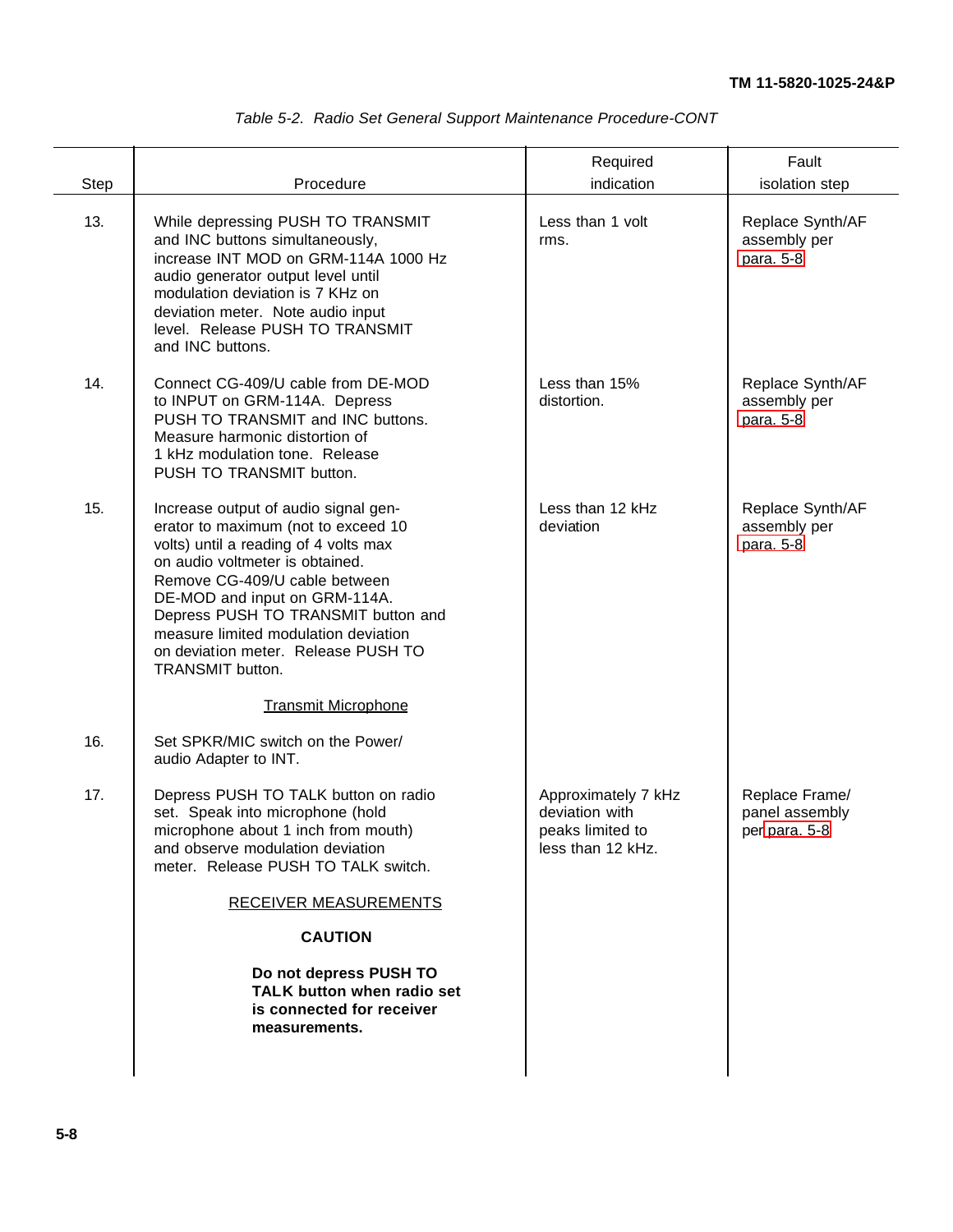|             |                                                                                                                                                                                                                                                                                                                                | Required                                                              | Fault                                                                          |
|-------------|--------------------------------------------------------------------------------------------------------------------------------------------------------------------------------------------------------------------------------------------------------------------------------------------------------------------------------|-----------------------------------------------------------------------|--------------------------------------------------------------------------------|
| <b>Step</b> | Procedure                                                                                                                                                                                                                                                                                                                      | indication                                                            | isolation step                                                                 |
|             | <b>Receiver Sensitivity</b>                                                                                                                                                                                                                                                                                                    |                                                                       |                                                                                |
| 18.         | Connect CG-409/U cable to the<br>receive output connector. Set<br>SPKR/MIC switch on the Power/<br>audio Adapter to EXT.                                                                                                                                                                                                       |                                                                       |                                                                                |
| 19.         | Adjust RF level signal generator of<br>GRM-114A for a 0.5 microvolt output<br>level at the same frequency as indi-<br>cated on the radio set display. Set<br>modulation for 1 kHz at 8 kHz devia-<br>tion. Adjust radio set VOL control<br>for 1.2 Vrms audio output level on<br>distortion analyzer VOLTMETER of<br>GRM-114A. | 1.2 vrms present<br>on distortion<br>analyzer VOLTMETER.              | Replace RF/IF<br>assembly per<br>para. 5-8, or<br>check squelch<br>adjustment. |
| 20.         | Measure audio output SINAD* ratio on<br>distortion analyzer.<br>*SINAD = Signal + Noise + Distortion<br>Noise + Distortion                                                                                                                                                                                                     | SINAD <sup>*</sup> RATIO 10<br>dB minimum for 0.5<br>microvolt input. | Replace RF/IF<br>assembly per<br>para. 5-8                                     |
|             | <b>Receiver Squelch Sensitivity</b>                                                                                                                                                                                                                                                                                            |                                                                       |                                                                                |
| 21.         | Set SPKR/MIC switch on Power/audio<br>Adapter to INT. Reduce RF signal<br>generator output level to minimum.<br>The squelch should activate and quiet<br>audio output of receiver. Slowly<br>increase RF signal generator output<br>level until squelch releases and nor-<br>mal audio output is restored in the<br>speaker.   |                                                                       |                                                                                |
| 22.         | Observe RF signal generator output<br>level.                                                                                                                                                                                                                                                                                   | Less than 0.5<br>microvolts                                           | Check squelch<br>adjustment or<br>replace RF/IF<br>assembly per<br>para. 5-8   |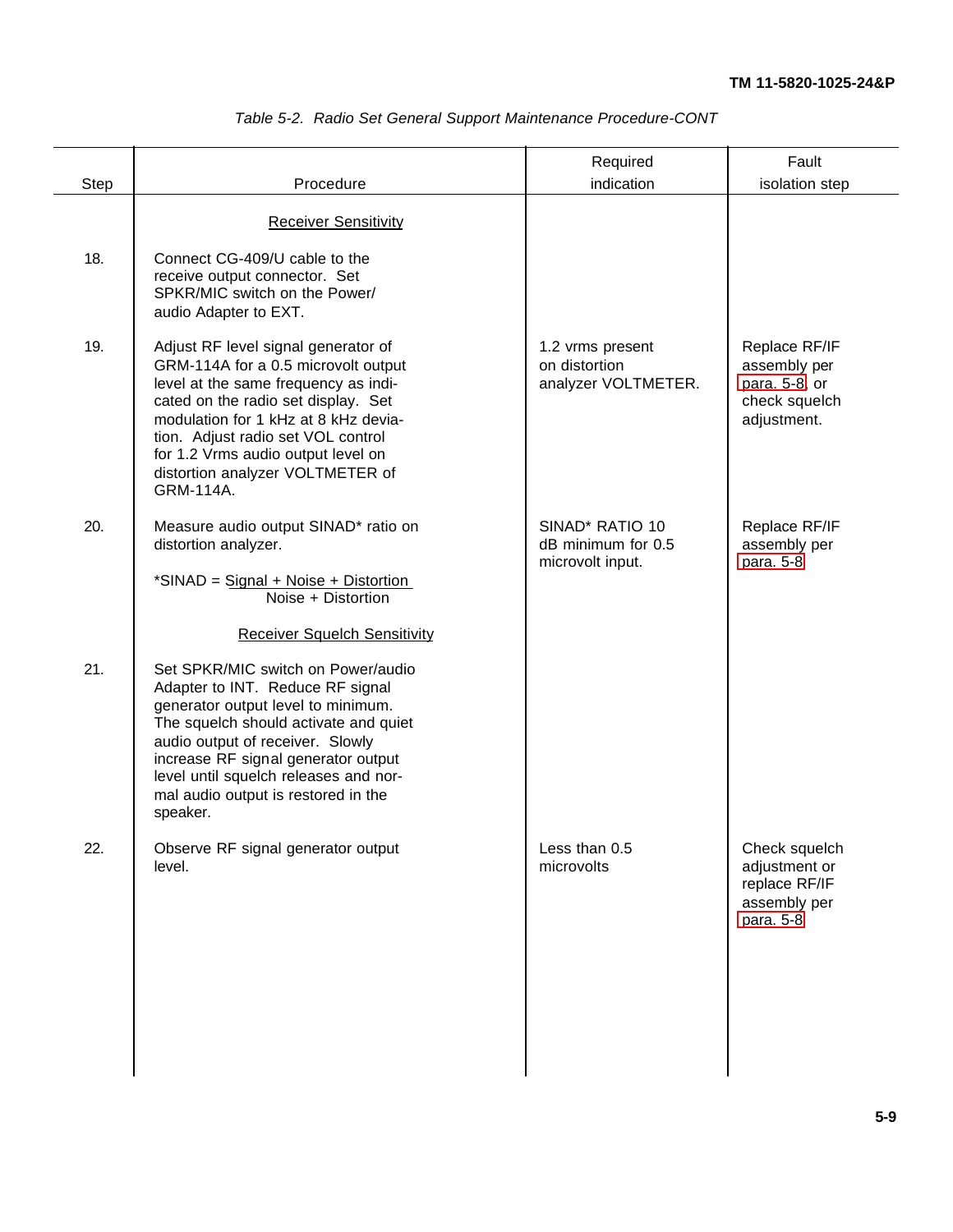|      |                                                                                                   | Procedure                                                                                                                                                                                                                                                                                                                                 |                                                | Required                                                                                                                                                              | Fault                                             |
|------|---------------------------------------------------------------------------------------------------|-------------------------------------------------------------------------------------------------------------------------------------------------------------------------------------------------------------------------------------------------------------------------------------------------------------------------------------------|------------------------------------------------|-----------------------------------------------------------------------------------------------------------------------------------------------------------------------|---------------------------------------------------|
| Step |                                                                                                   |                                                                                                                                                                                                                                                                                                                                           |                                                | indication                                                                                                                                                            | isolation step                                    |
|      |                                                                                                   | <b>Receiver Audio Output Distortion</b>                                                                                                                                                                                                                                                                                                   |                                                |                                                                                                                                                                       |                                                   |
| 23.  |                                                                                                   | Set SPKR/MIC switch on Power/audio<br>Adapter to EXT. Adjust RF signal<br>generator for a 1.0 millivolt output<br>level. Adjust radio set VOL control<br>for 1.2 Vrms audio output level on<br>distortion analyzer VOLTMETER.                                                                                                             |                                                |                                                                                                                                                                       |                                                   |
| 24.  |                                                                                                   | Measure receiver audio output harmon-<br>ic distortion on distortion analyzer.                                                                                                                                                                                                                                                            |                                                | Less than 15%<br>distortion.                                                                                                                                          | Replace RF/IF<br>assembly per<br>para. 5-8        |
|      |                                                                                                   | <b>Receiver Speaker and Speaker Muting</b>                                                                                                                                                                                                                                                                                                |                                                |                                                                                                                                                                       |                                                   |
| 25.  | necessary).                                                                                       | Set SPKR/MIC switch to INT. The<br>1 kHz modulation tone should be<br>heard from speaker (adjust VOL as                                                                                                                                                                                                                                   |                                                | 1 kHz tone from<br>speaker heard.                                                                                                                                     | Replace Frame/<br>Panel assembly<br>per para. 5-8 |
| 26.  | Set SPKR/MIC switch to EXT. The<br>kHz modulation tone will not be<br>heard (muted) from speaker. |                                                                                                                                                                                                                                                                                                                                           | 1 kHz tone muted.                              | Replace Synth/AF<br>assembly per<br>para. 5-8                                                                                                                         |                                                   |
|      |                                                                                                   | <b>ANTENNA WARNING TONE</b>                                                                                                                                                                                                                                                                                                               |                                                |                                                                                                                                                                       |                                                   |
| 27.  | follows:                                                                                          | The antenna warning tone should<br>sound if the antenna switch is in<br>any position other than 50 when the<br>test set RF cable is connected.<br>When the test set RF cable is dis-<br>connected and the SPKR/MIC switch<br>is in the INT position, the warning<br>tone should cease for the switch<br>positions and frequency ranges as |                                                | Warning tone (1000<br>Hz at 1 second<br>intervals) is<br>present or absent<br>according to chart.<br>Tone is clear with<br>no background noise<br>present in speaker. | Replace Synth/AF<br>assembly per<br>para. 5-8     |
|      | <b>ANT Sw</b><br>Position                                                                         | <b>Frequency</b>                                                                                                                                                                                                                                                                                                                          | Range<br>(MHz)                                 |                                                                                                                                                                       |                                                   |
|      | A<br>B<br>$\mathsf C$<br>D<br>E                                                                   | 30.000 thru<br>36.000<br>46.000<br>54.000<br>64.000                                                                                                                                                                                                                                                                                       | 35.975<br>45.975<br>53.975<br>63.975<br>87.975 |                                                                                                                                                                       |                                                   |
|      |                                                                                                   |                                                                                                                                                                                                                                                                                                                                           |                                                |                                                                                                                                                                       |                                                   |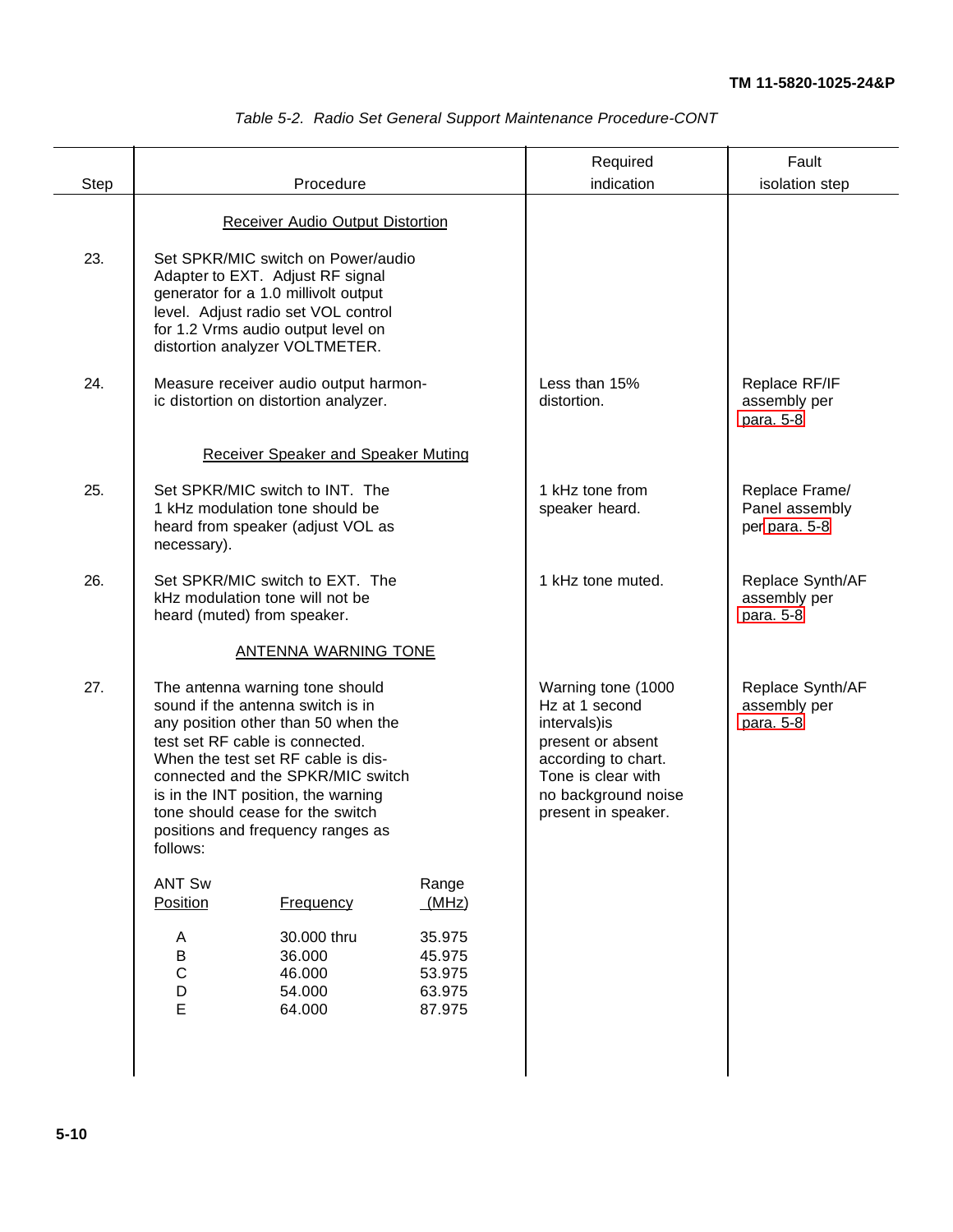|      |                                                                                                                                                                                                           | Required                                                                                                                                      | Fault                                         |
|------|-----------------------------------------------------------------------------------------------------------------------------------------------------------------------------------------------------------|-----------------------------------------------------------------------------------------------------------------------------------------------|-----------------------------------------------|
| Step | Procedure                                                                                                                                                                                                 | indication                                                                                                                                    | isolation step                                |
|      | LOW BATTERY TONE                                                                                                                                                                                          |                                                                                                                                               |                                               |
| 28.  | Reconnect test set RF cable and reset<br>antenna SW to 50. Reduce radio set<br>dc supply voltage to 10.0 Vdc. Check<br>for low-battery warning tone in radio<br>set speaker (adjust VOL as<br>necessary). | Warning tone (four,<br>400 Hz beeps at 6<br>second intervals)<br>present. Tone is<br>clear with no<br>background noise<br>present in speaker. | Replace Synth/AF<br>assembly per<br>para. 5-8 |
| 29.  | Readjust power supply output for 15<br>Vdc. Set ON/OFF Vol control to OFF<br>and then to ON to clear tone.                                                                                                |                                                                                                                                               |                                               |
| 30.  | Testing complete. Turn off power to<br>all equipment.                                                                                                                                                     |                                                                                                                                               |                                               |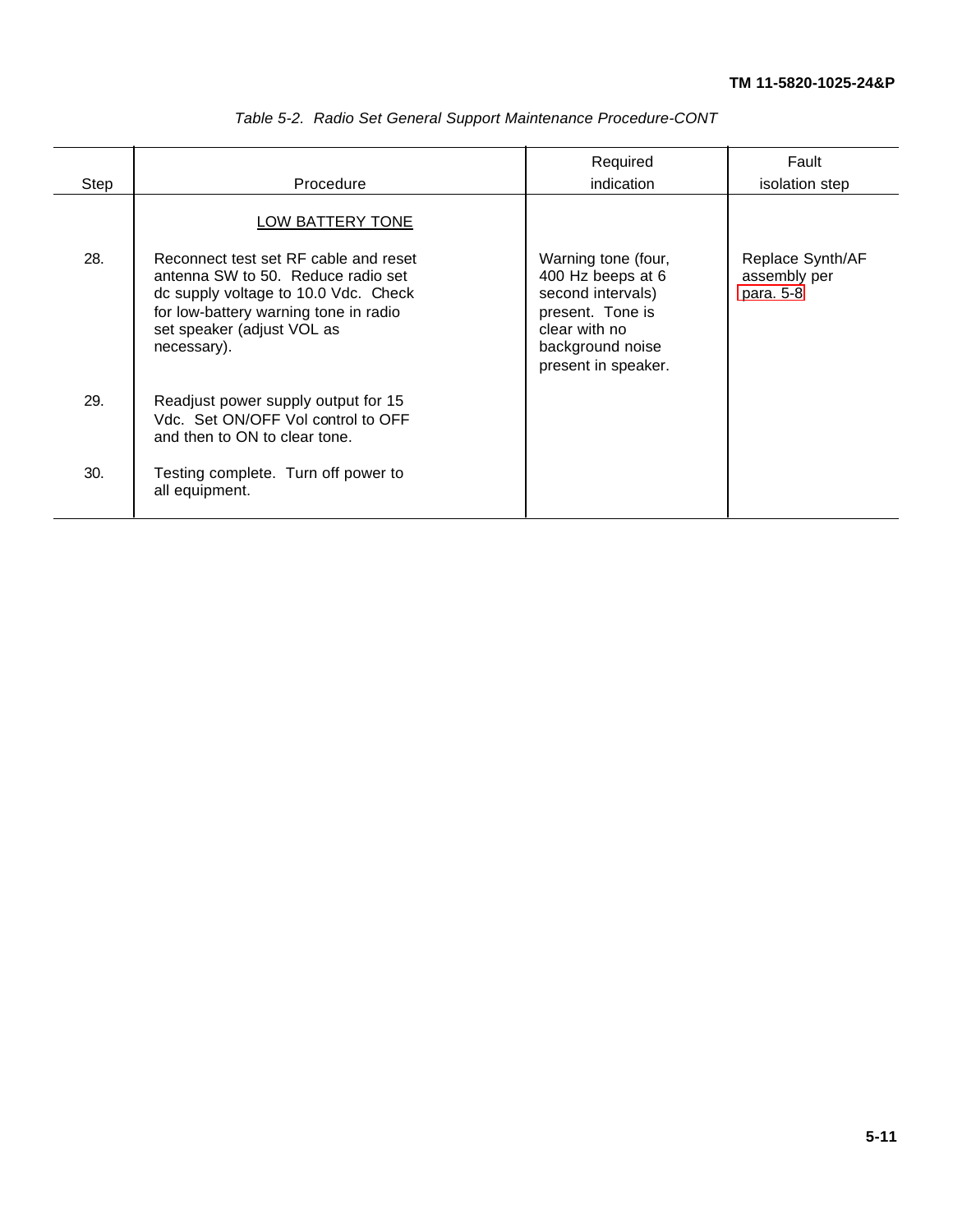## 5-5 SQUELCH ADJUSTMENT PROCEDURES.

Perform the following adjustment procedure as instructed in the "fault isolation" column of [table 5-2](#page-46-0) or as required to obtain the desired operation from the radio set. Adjustment location is shown in [figure 5-3.](#page-53-0) An adjustment tool is provided with the radio set and is stored in the bottom of the module cover. To gain access to the adjustment control, disassemble the radio set as follows:

- a. Unfasten latches on battery case and remove the battery case and battery (if installed).
- b. Remove module cover by turning the two captive screws counterclockwise (located on bottom of module cover).



<span id="page-53-0"></span>*Figure 5-3. Radio Set Component Locations Diagram (Sheet 1 of 2)*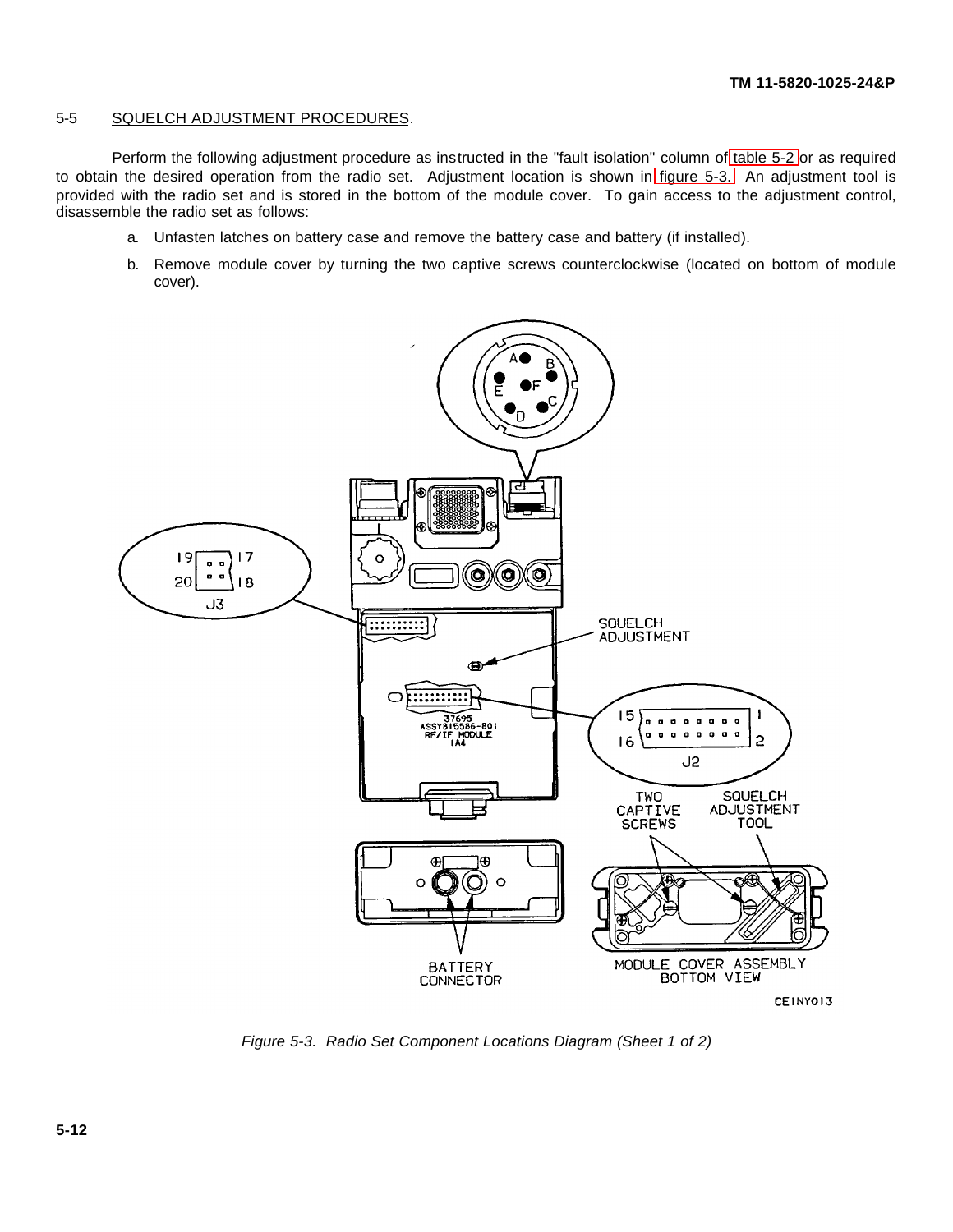

CEINY014

*Figure 5-3 Radio Set Component Locations Diagram (Sheet 2 of 2)*

## **NOTE**

**The squelch adjustment should not be made on a degraded channel (refer to [para.](#page-21-0) [3-3\)](#page-21-0) as the result would be reduced sensitivity on nondegraded channels due to higher squelch threshold level.**

- c. Adjust squelch control with squelch adjustment tool (located under spring clip on the bottom of the module cover.
- d. Slowly adjust control clockwise until receiver completely quiets (no noise bursts), then continue to advance control one half turn clockwise.

#### <span id="page-54-0"></span>5-6 PHYSICAL INSPECTION

If the radio set falls to operate properly, perform a physical inspection of each Item in accordance with the following paragraphs Refer to [para. 5-8](#page-57-0) for Disassembly/Assembly procedures as required. Repair obvious defects before proceeding with In-depth fault Isolation procedures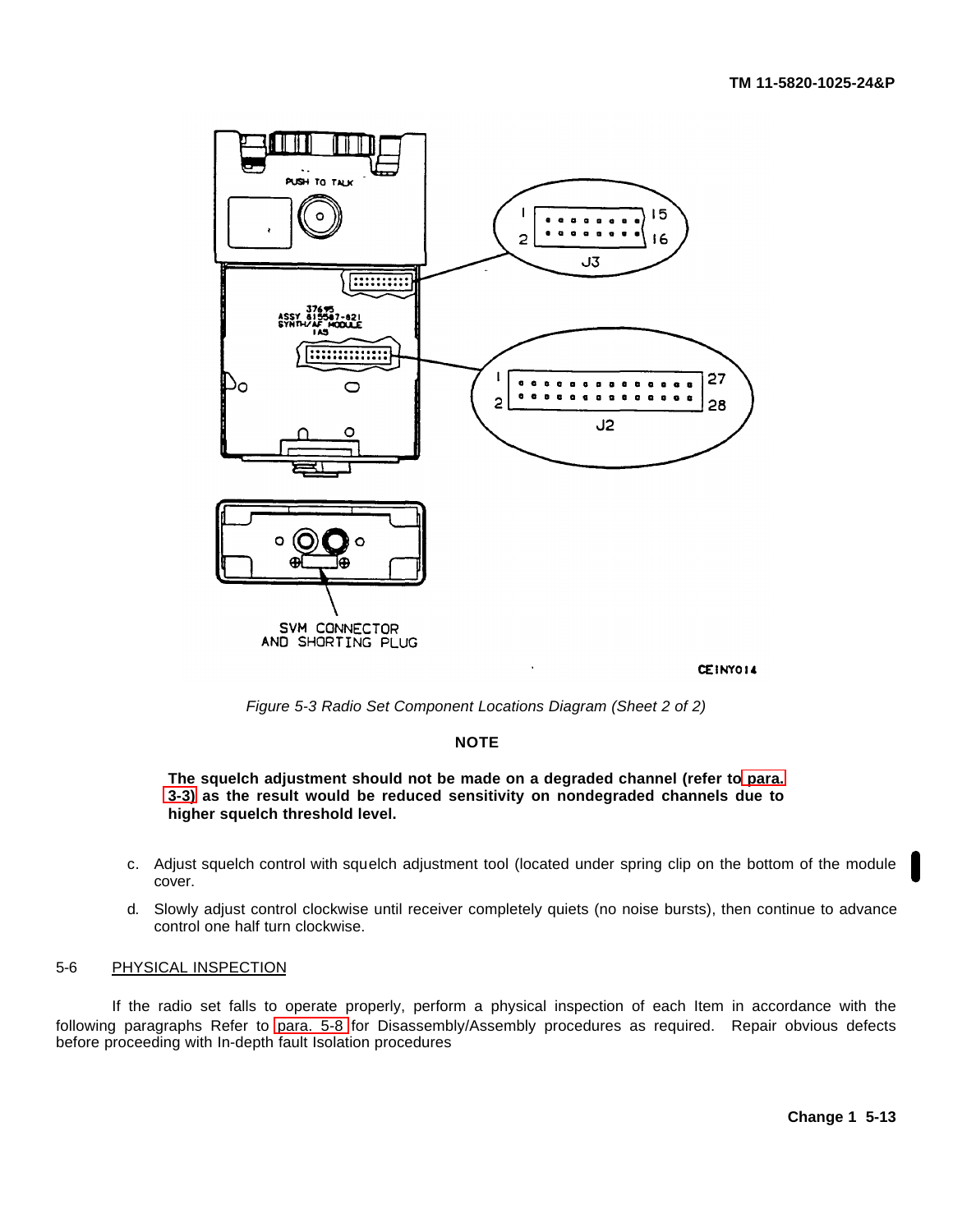5-6 1 Switches and Controls. Check the condition of the LCD display and the mechanical function of each switch and control. replace the frame and panel assembly If defective. Replace/repair the VOL/OFF, CHAN or ANT control knobs If the knobs are broken. loose or missing from the radio set. The three knobs are held onto their shafts by setscrews. If knob replacement becomes necessary:

- a. knob is in the off position and note position of white dot on knob before removal.
- b. setscrews with 3/64 Inch hex wrench.
- c. defective knob.
- d. new knob In same position as noted In step a, ensure there is enough clearance under the knob to allow a full range of motion.
- e. setscrews (for CHAN and ANT knobs tighten the setscrew that engages the flattened shaft first).

## **CAUTION**

## **In order to prevent water seepage make sure battery case, latches and rubber gasket are not damaged. Make sure battery case and module cover are aligned before fastening latches.**

5-6 2 Battery. Replace battery if the low-battery alarm In the radio set is present or if the battery shows any signs of leakage or venting. Remove any corrosion found in the battery case with a clean dry cloth prior to installing a new battery. If unable to remove all visible corrosion replace the battery cover. If the use of a fresh battery does not return the radio set to normal operation. proceed to fault isolate to the defective module or frame and panel.

5-6 3 Antenna. Check the antenna for cracks or corrosion. Remove any signs of corrosion with a clean dry cloth. Replace antenna if unable to remove corrosion. the antenna Is missing or broken. Remove the damaged antenna from the connector by turning antenna counterclockwise. Insert new antenna into connector and hand tighten clockwise

## **CAUTION**

## **Be careful not to use too much force when Installing new antenna or the plastic band may break rendering the radio unserviceable.**

5-6.4 Connectors. Check radio set connectors for corrosion or thread damage. Remove any signs of corrosion with a clean dry cloth. If unable to remove corrosion or a connector is loose. stripped or damaged, replace the frame and panel assembly.

#### **CAUTION**

**If burned or charred spots are observed. do not attempt to fault Isolate by installing a known good spare module. it may cause damage to the good module.**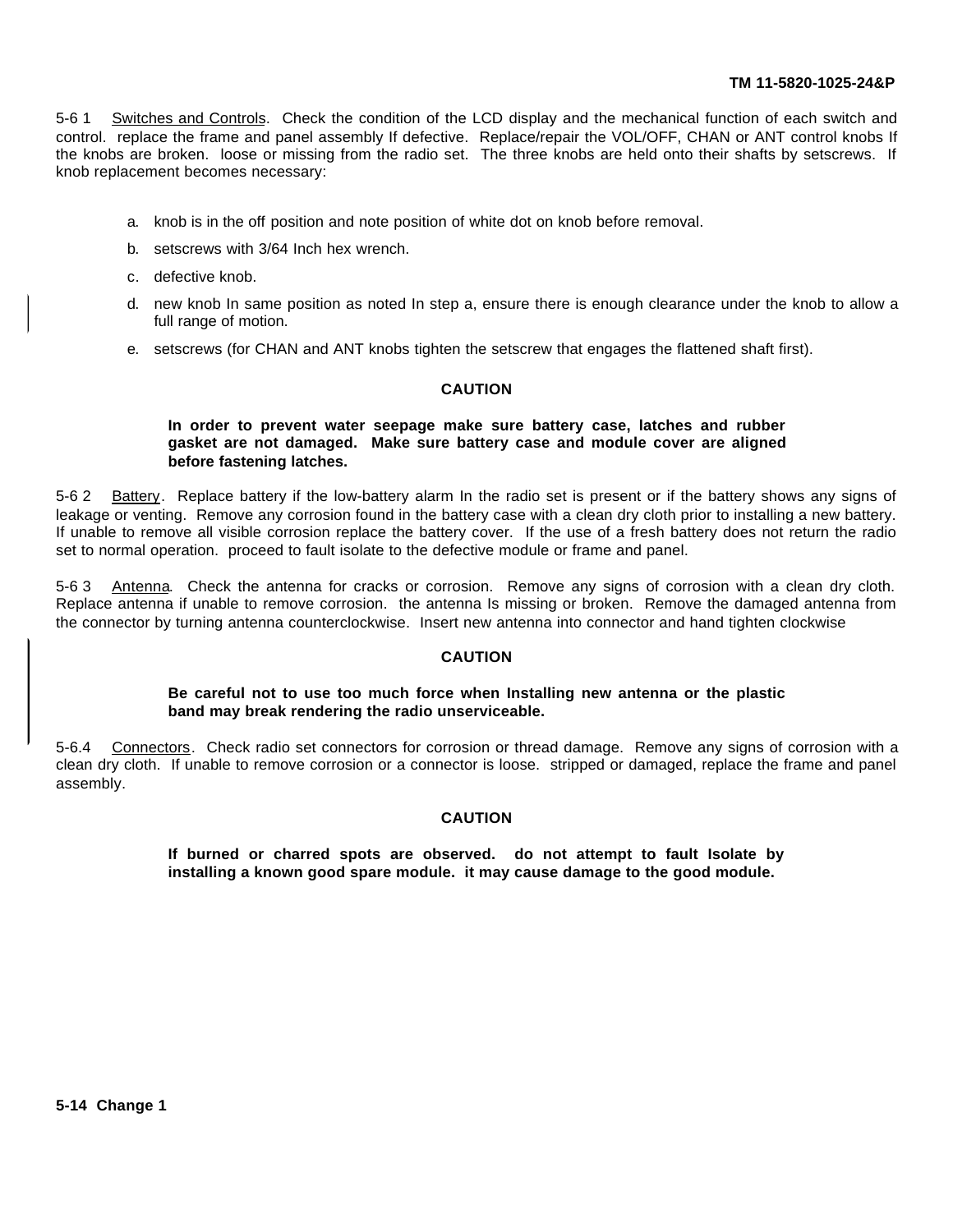5-6.5 Module Assemblies. To inspect the modules, remove the module cover from the RT unit by turning the two captive screws on the bottom of the module cover counterclockwise. Remove the RF/IF and SYNTH/AF modules in accordance with [paragraph 5-8.2.](#page-57-1) Inspect modules for cracks, broken foil traces or cold solder connections. Inspect the module sockets for damage.

5-6.6 Frame and Panel Assembly. Inspect the frame and panel for broken traces in the flex cable or for bent or broken pins in the frame connectors. Ensure the battery connector is in good condition and the SVM shorting plug is installed in the SVM connector in the bottom of the frame. To prevent water seepage, check the rubber gaskets in the panel assembly to make sure they are not missing, cracked or damaged.

5-6.6.1 Connector Pins. When inspecting for bent connector pins, the pins should appear to be reasonably vertical in relation to the connector surface. Bent pins usually result when excessive prying force is applied to only one end or side of a module. To straighten bent pins, use needlenose or long-nose pliers with smooth jaws. Position the jaws so that the whole pin is straightened simultaneously (see [figure 5-4\)](#page-56-0).

5-6.6.2 Other Defects. Repair other obvious defects before continuing fault isolation procedures. If no defects are observed reinstall the RF/IF and SYNTH/AF modules [\(paragraph 5-8.2\)](#page-57-1) to the RT unit and proceed to fault isolation.



<span id="page-56-0"></span>*Figure 5-4. Pin Straightening Technique*

## <span id="page-56-1"></span>5-7 TROUBLESHOOTING.

When a fault is detected in the radio set during the general support maintenance procedures [\(table 5-2\)](#page-46-0), the fault isolation column of the procedure will indicate the most likely defective assembly, or reference an adjustment procedure.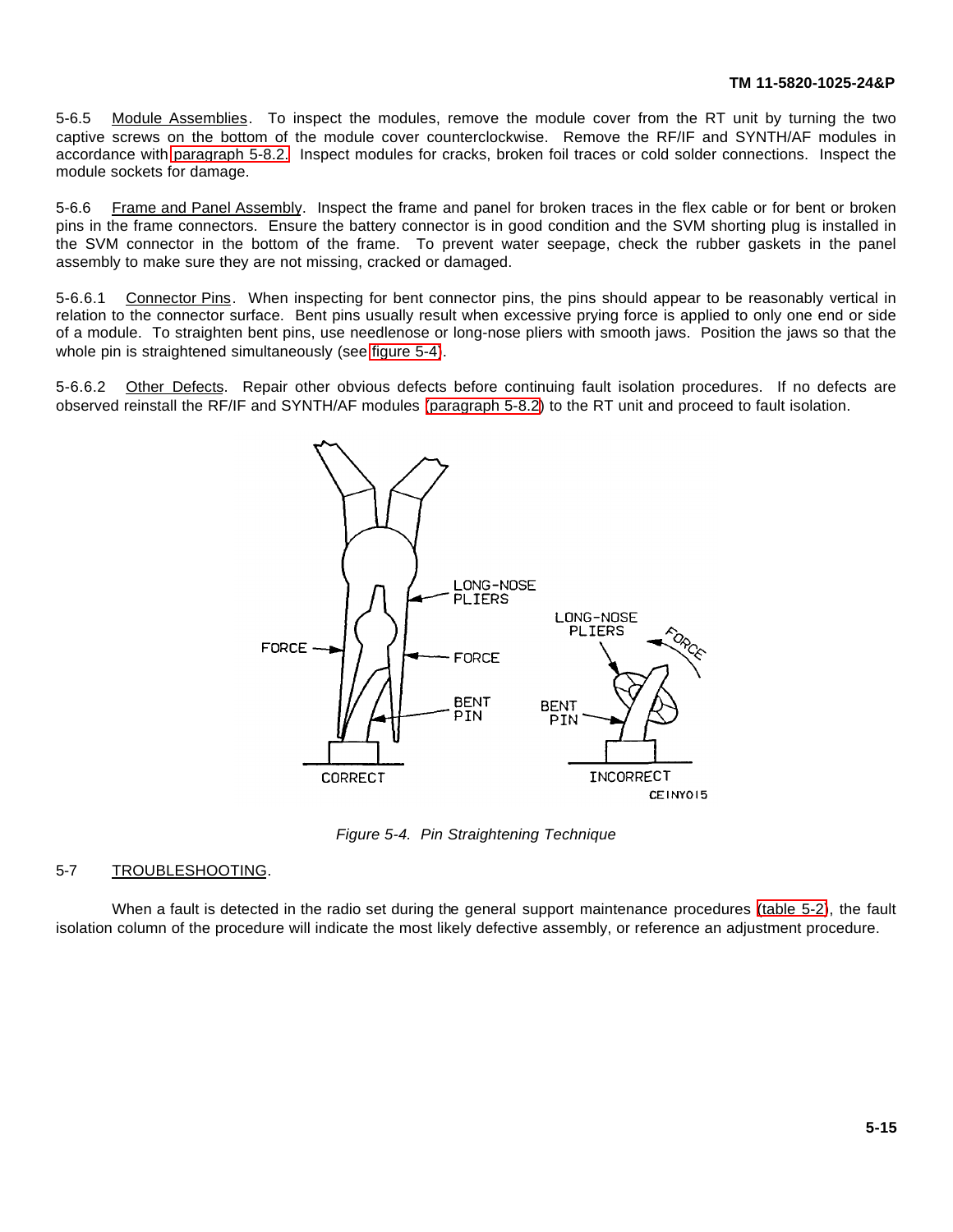## <span id="page-57-0"></span>5-8 REPAIR.

After a fault is isolated to a defective assembly, repair the radio set as outlined in the following procedures. Repair of the radio set consists of disassembly replacement of defective items found during physical inspection [\(paragraph 5-6\)](#page-54-0) or troubleshooting [\(paragraph 5-7\)](#page-56-1), and reassembly of the radio set.

<span id="page-57-1"></span>5-8.1Disassembly. (Refer to [figure 5-3.](#page-53-0)) Disassemble the radio set as follows:

- a. Unfasten latches on battery case and remove the battery case and battery (if installed).
- b. Remove module cover by turning the two captive screws counterclockwise (located on bottom of module cover).

5-8.2 Removal and Replacement of Modules. The following procedure is used for removal and Insertion of modules in the radio set. The RF/IF module is located on the SPKR/MIC side of the radio set. The SYNTH/AF module is located on the PTT switch side of the radio set.

## **CAUTION**

## **The Synth/AF and RF/IF modules are subject to damage by static electricity. Observe precautions for handling electrostatic sensitive devices (ESD).**

#### Removal

Hold the radio set in the palm of one hand and grip the module with the thumb and forefinger of the other hand. Fingerholds are provided on the module through open areas in the radio set frame. Gently rock the module and pull straight out from the frame.

#### Replacement

- a. Apply a thin coat of silicone grease to rubber seal on bottom of frame/panel assembly.
- b. Align the frame connector(s) pins with the module mating sockets and gently push the module straight into the frame until the module housing is seated on the frame divider plate.
- 5-8.3 Reassembly. Reassemble the radio set as follows:
	- a. Slide module cover over RT unit and secure with the two captive screws located on the bottom of the cover (turn clockwise until hand tight).
	- b. Apply a thin coat of silicone grease to the rubber seal on bottom of RT unit.
	- c. Plug battery into mating connector on bottom of RT unit.
	- d. Replace battery case and secure with the two latches.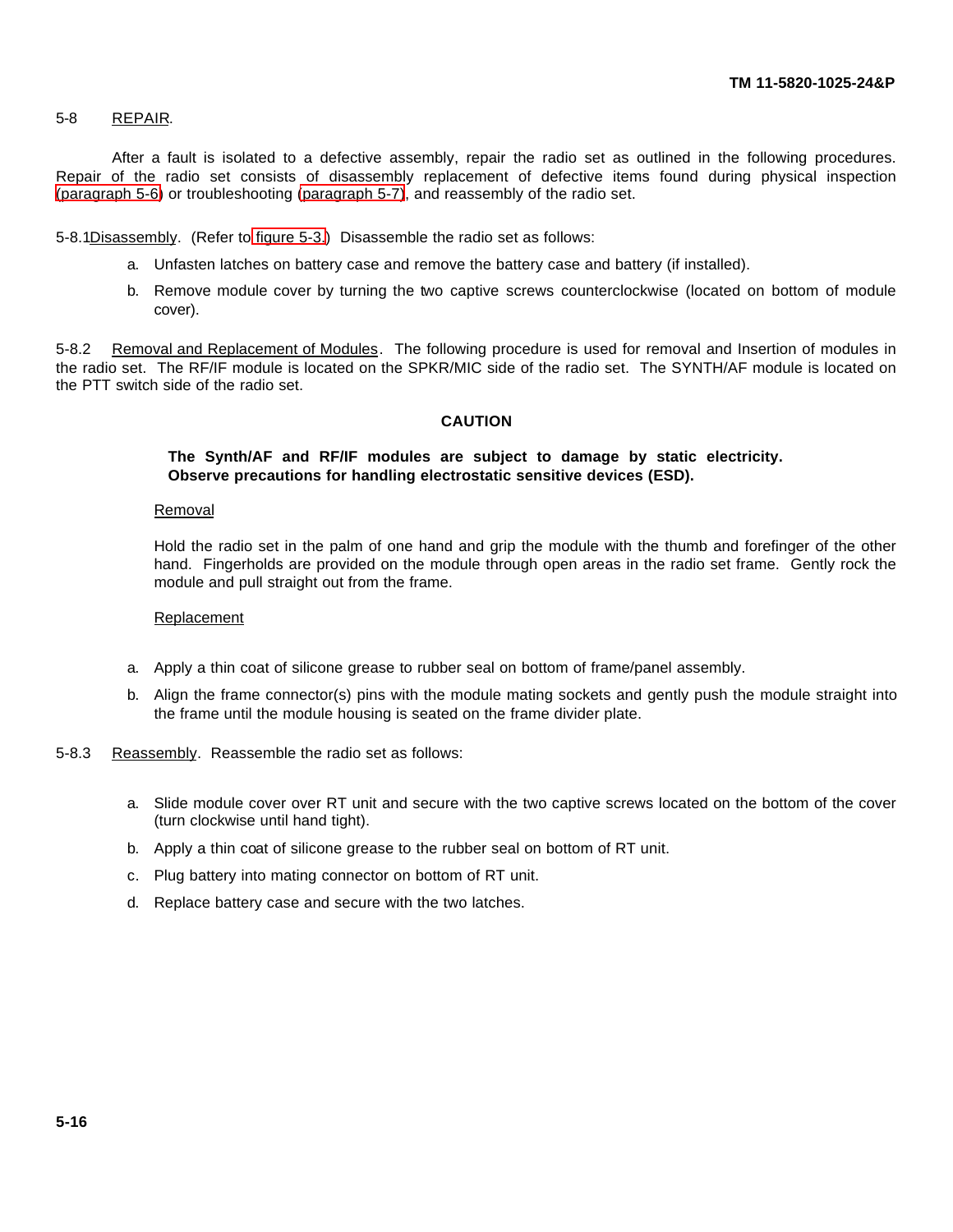## 5-9 PLACING IN SERVICE.

After the radio set has been repaired, the performance verification procedure of [paragraph 5-4](#page-43-0) shall be repeated to verify the radio set is operational.

## 5-10 PACKAGING OF REPLACEABLE ASSEMBLIES.

Package the defective assembly in the same packaging material in which the spare was packed at the time of receipt. If the original container is not available, pack the item in accordance with [figure 5-5.](#page-59-0)

## **CAUTION**

**The Synth/AF and RF/IF modules contain electrostatic sensitive devices.**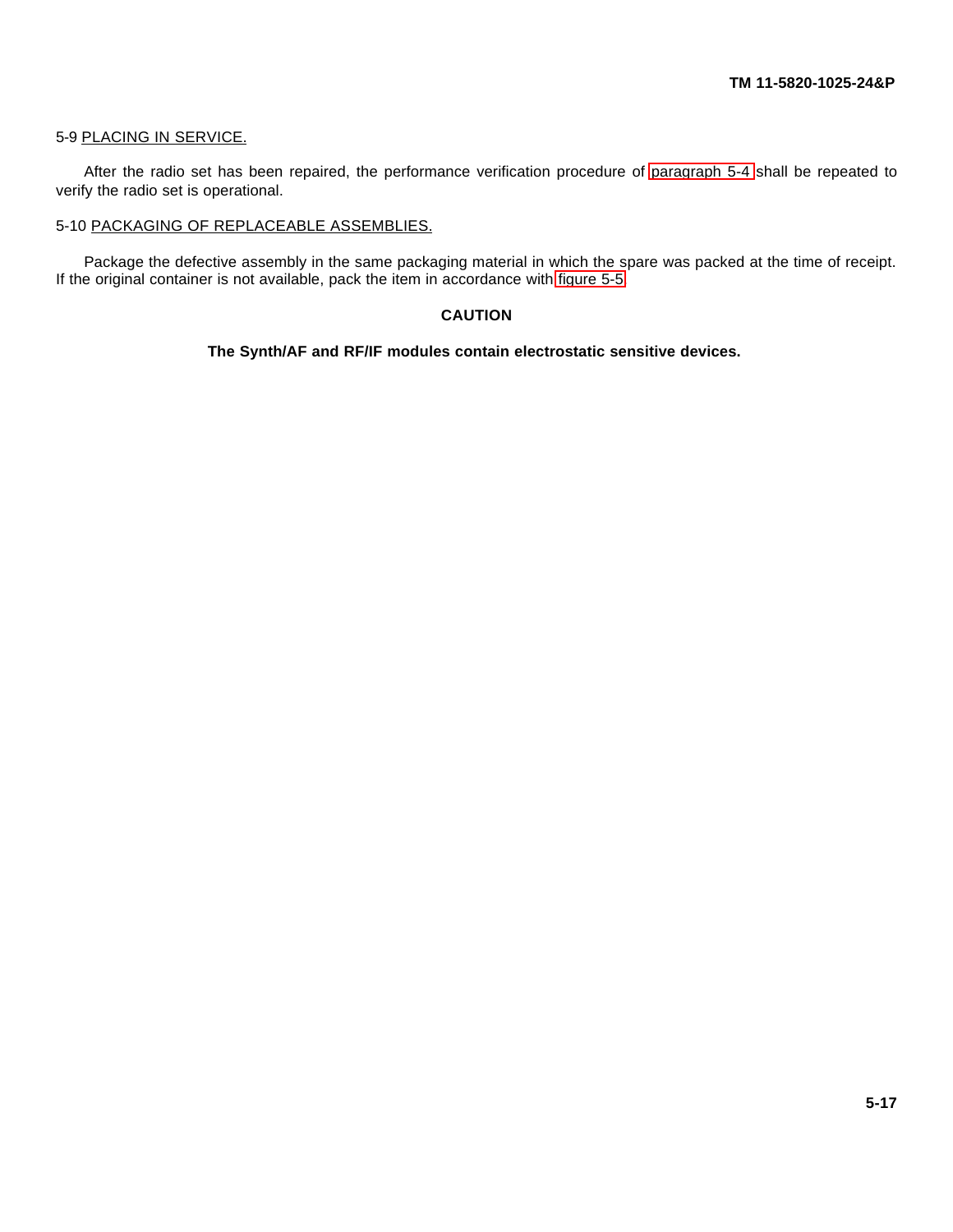

CEINYOI6

\* USE ANTISTATIC PLASTIC BAG AND CAUTION LABEL FOR THE SYNTH/AF AND RF/IF ASSEMBLIES.

<span id="page-59-0"></span>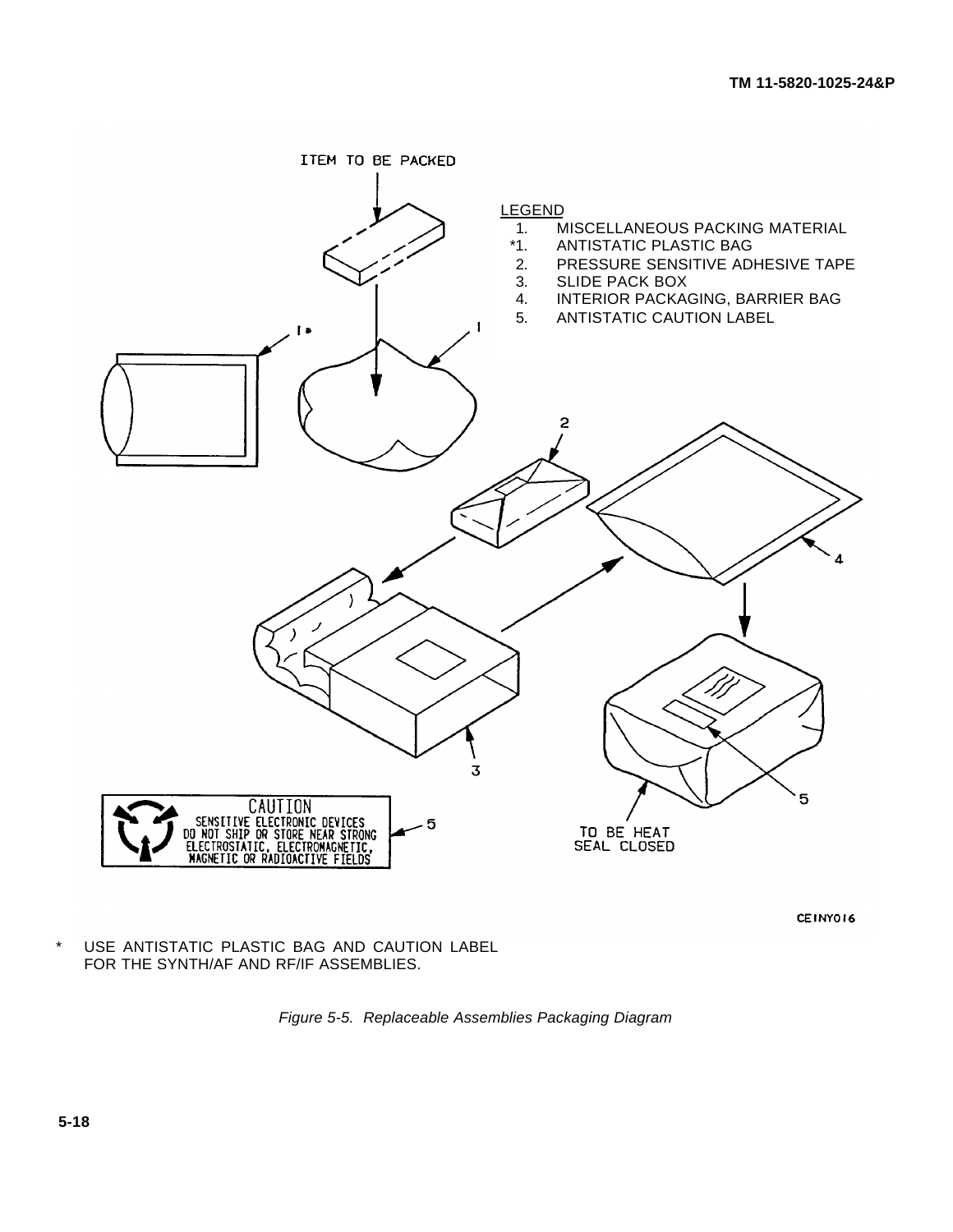## **APPENDIX A**

## **REFERENCES**

## A-1 SCOPE.

This appendix lists the forms and publications that are referenced in this manual or that contain information applicable to the maintenance of Radio Set AN/PRC-126.

| A-2 FORMS.         |                                                                                                                    |
|--------------------|--------------------------------------------------------------------------------------------------------------------|
| DA Form 2028       | Recommended Changes to Equipment Technical Manuals.                                                                |
| DA Form 2404       | Equipment Inspection and Maintenance Worksheet.                                                                    |
| Standard Form 368  | <b>Quality Deficiency Report.</b>                                                                                  |
| A-3 PUBLICATIONS.  |                                                                                                                    |
| DA Pam 25-30       | Consolidated Index of Army Publications and Blank Forms.                                                           |
| SB 11-573          | Painting and Preservation Supplies Available for<br>Field Use for Electronics Command Equipment.                   |
|                    |                                                                                                                    |
|                    |                                                                                                                    |
| DA Pam 738-750     | The Army Maintenance Management System (TAMMS).                                                                    |
| TM 750-244-2       | Procedure for Destruction of Electronics Material<br>to Prevent Enemy Use (Electronics Command).                   |
| TM 11-5820-1025-10 | Operators Manual, AN/PRC-126 Radio Set.                                                                            |
| TM 11-6625-3016-10 | Operators Manual, AN/GRM-114A Radio Test Set.                                                                      |
| TM 11-6625-3015-14 | Operator's, Organizational, Direct Support and<br>General Support Maintenance Manual, AN/PRM-34<br>Radio Test Set. |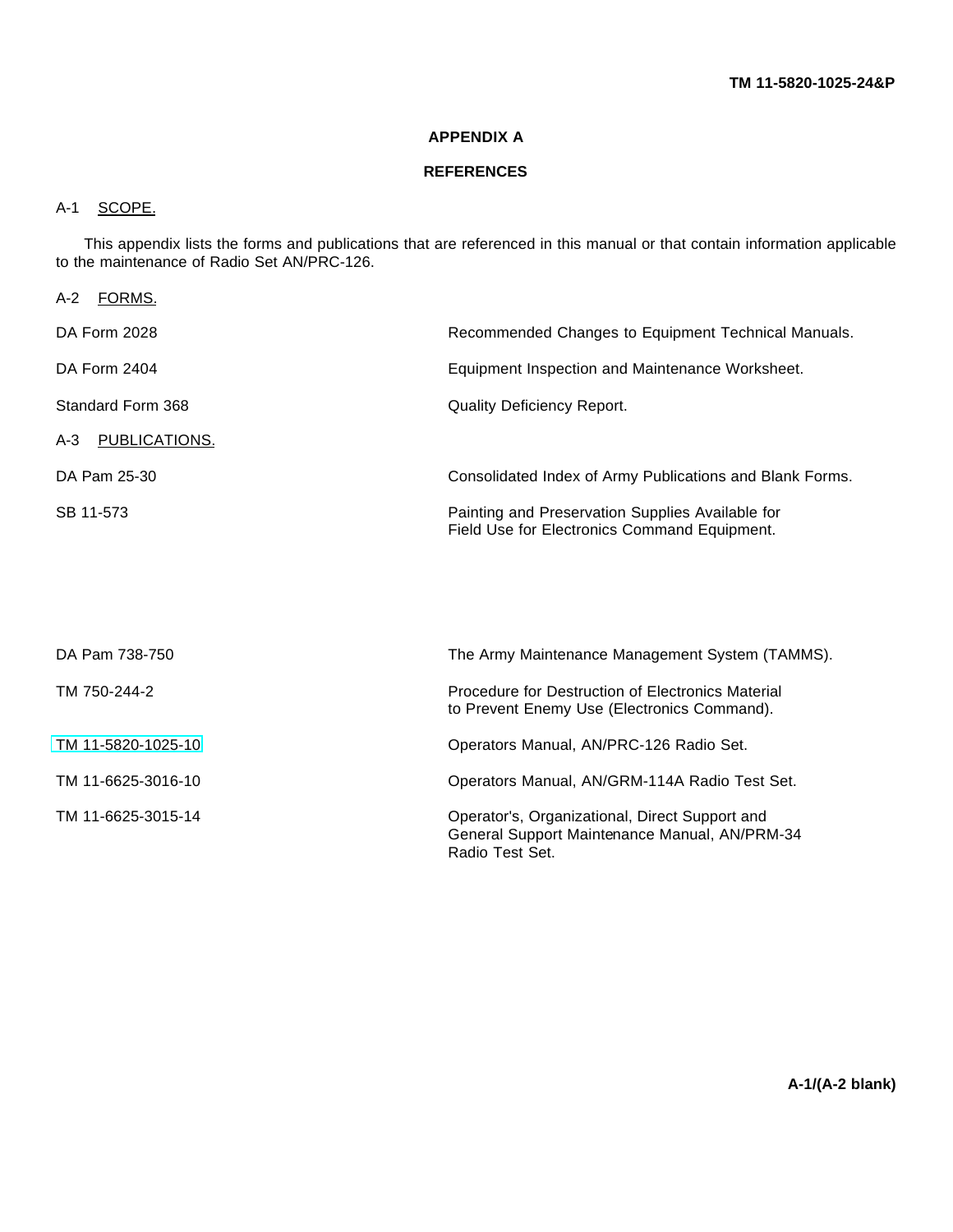## <span id="page-61-0"></span>**APPENDIX B MAINTENANCE ALLOCATION**

## **Section I. INTRODUCTION**

## B-1. General

This appendix provides a summary of the maintenance operations for AN/PRC-126. It authorizes levels of maintenance for specific Maintenance functions on repairable items and components and the tools and equipment required to perform each function. This appendix may be used as an aid in planning maintenance operations.

#### B-2. Maintenance Function

Maintenance functions will be limited to and defined as follows:

a. Inspect. To determine the serviceability of an item by comparing its physical, mechanical, and/or electrical characteristics with established standards through examination.

b. Test. To verify serviceability and to detect incipient failure by measuring the mechanical or electrical characteristics of an item and comparing those characteristics with prescribed standards.

c. Service. Operations required periodically to keep an item in proper operating condition, i.e., to clean (decontaminate), to preserve, to drain, to paint, or to replenish fuel, lubricants hydraulic fluids, or compressed air supplies.

d. Adjust. To maintain, within prescribed limits, by bringing into proper or exact position, or by setting the operating characteristics to the specified parameters.

e. Align. To adjust specified variable elements of an item to bring about optimum or desired performance.

f. Calibrate. To determine and cause corrections to be made or to be adjusted on instruments or test measuring and diagnostic equipments used in precision measurement. Consists of-comparisons of two instruments, one of which is a certified standard of known accuracy, to detect and adjust any discrepancy in the accuracy of the instrument being compared.

g. Install. The act of emplacing, seating, or fixing into position an item, part, module (component or assembly) in a manner to allow the proper functioning of the equipment or system.

h. Replace. The act of substituting a serviceable like type part, subassembly, or module (component or assembly) for an unserviceable counterpart.

i. Repair. The application of maintenance services (inspect, test, service, adjust, align, calibrate, replace) or other maintenance actions (welding, grinding, riveting, straightening, facing, remachining, or resurfacing) to restore serviceability to an item by correcting specific damage, fault, malfunction, or failure in a part, subassembly, module (component or assembly), end item, or system.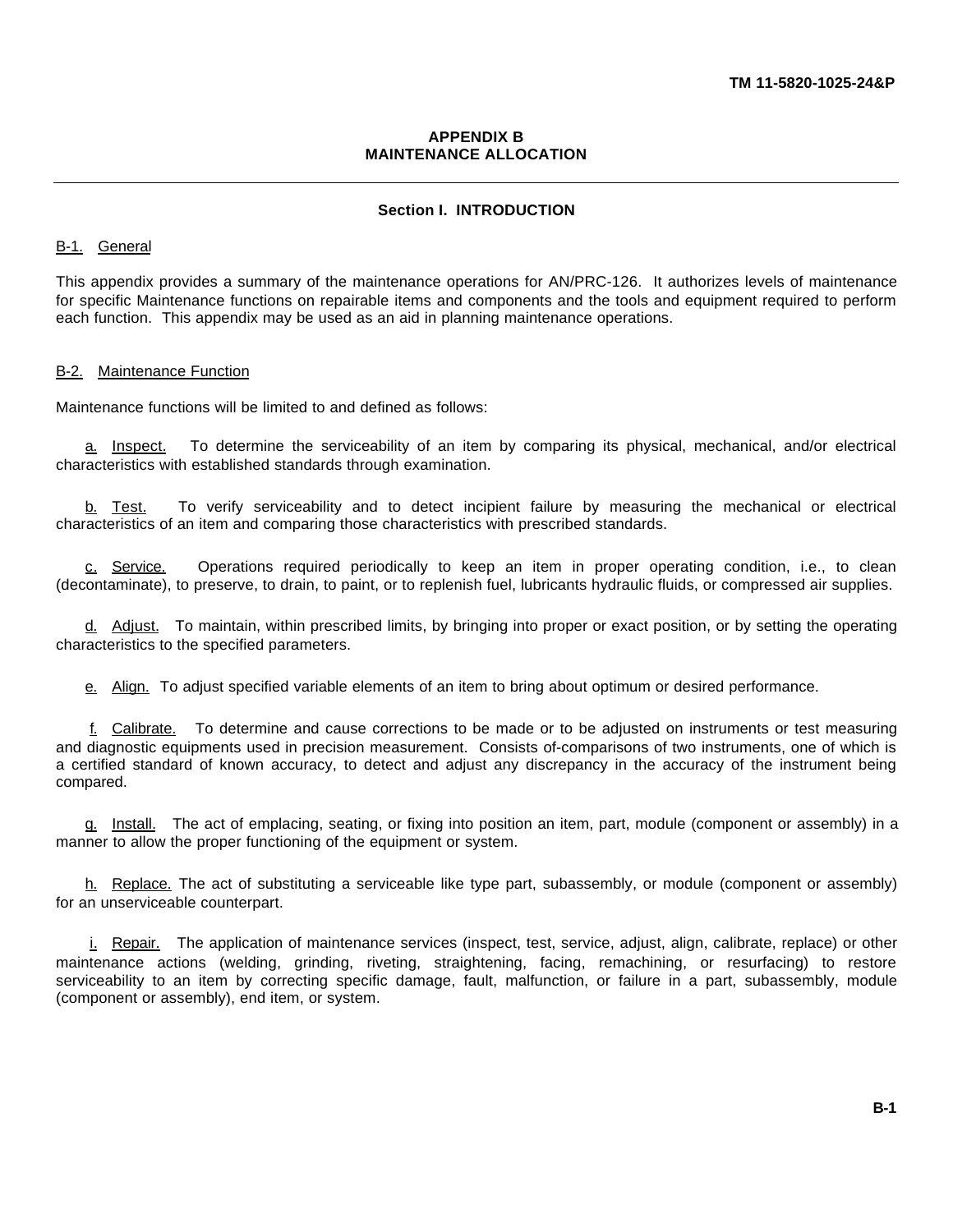i. Overhaul. That maintenance effort (service/action) necessary to restore an item to a completely serviceable/operational condition as prescribed by maintenance standards (i.e., DMWR) in appropriate technical publications. Overhaul is normally the highest degree of maintenance performed by the Army. Overhaul does not normally return an item to like new condition.

k. Rebuild. Consists of those services/actions necessary for the restoration of unserviceable equipment to a like new condition in accordance with original manufacturing standards. Rebuild is the highest degree of materiel maintenance applied to Army equipment. The rebuild operation includes the act of returning to zero those age measurements (hours, miles, etc.) considered in classifying Army equipments/components.

#### B-3. Column Entries

a. Column 1, Group Number. Column 1 lists group numbers, the purpose of which is to identify components, assemblies, subassemblies, and modules with the next higher assembly.

b. Column 2, Component/Assembly. Column 2 contains the noun names of components, assemblies, subassemblies, and modules for which maintenance is authorized.

c. Column 3, Maintenance Functions. Column 3 lists the functions to be performed on the item listed in column 2. When items are listed without maintenance functions, it is solely for purpose of having the group numbers in the MAC and RPSTL coincide.

d. Column 4, Maintenance Category. Column 4 specifies, by the listing of a "work time" figure in the appropriate subcolumn(s), the lowest level of maintenance authorized to perform the function listed in column 3. This figure represents the active time required to perform that maintenance function at the indicated level of maintenance. If the number or complexity of the tasks within the listed maintenance function vary at different maintenance levels, appropriate "work time" figures will be shown for each level. The number of task-hours specified by the "work time" figure represents the average time required to restore an item (assembly, subassembly, component, module, end item or system) to a serviceable condition under typical field operating conditions. This time includes preparation time, troubleshooting time, and quality assurance/quality control time in addition to the time required to perform the specific tasks identified for the maintenance functions authorized in the maintenance allocation chart. Subcolumns of column 4 are as follows:

UNIT C - Operater/Crew O - Organizational INTERMEDIATE F - Direct Support H - General Support DEPOT D - Depot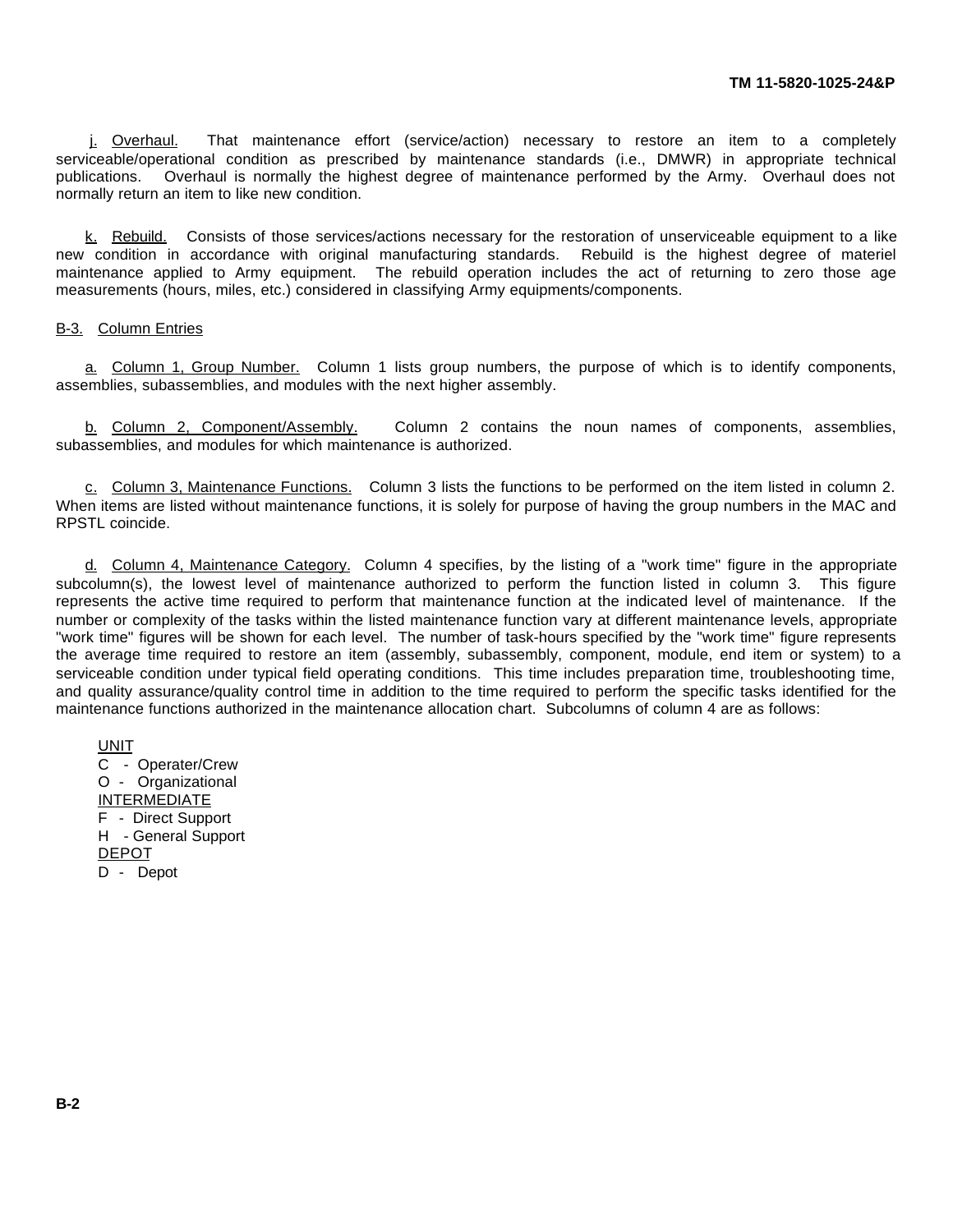e. Column 5, Tools and Equipment. Column 5 specifies by code, those common tool sets (not Individual tools) and special tools, test, and support equipment required to perform the designated function.

f. Column 6, Remarks. Column 6 contains an alphabetic code which leads to the remark in [section IV,](#page-66-0) Remarks, which is pertinent to the item opposite the particular code.

B-4. Tool and Test Equipment Requirements [\(Sect. III\)](#page-65-0)

a. Tool or Test Equipment Reference Code. The numbers in this column coincide with the numbers used in the tools and equipment column of the MAC. The numbers indicate the applicable tool or test equipment for the maintenance functions,

b. Maintenance Level. The codes in this column indicate the maintenance level allocated the tool or test equipment.

c. Nomenclature. This column lists the noun name and nomenclature of the tools and test equipment required to perform the maintenance functions.

d. National/NATO Stock Number. This column lists the National/NATO stock number of the specific tool or test equipment.

e. Tool Number. This column lists the manufacturer's part number of the tool followed by the federal Supply Code for manufacturers (5-digit) in parentheses.

B-5. Remarks [\(Sect. IV\)](#page-66-0)

a. Reference Code. This code refers to the appropriate item in [section II,](#page-64-0) column 6.

b. Remarks. This column provides the required explanatory information necessary to clarify items appearing in [section II.](#page-64-0)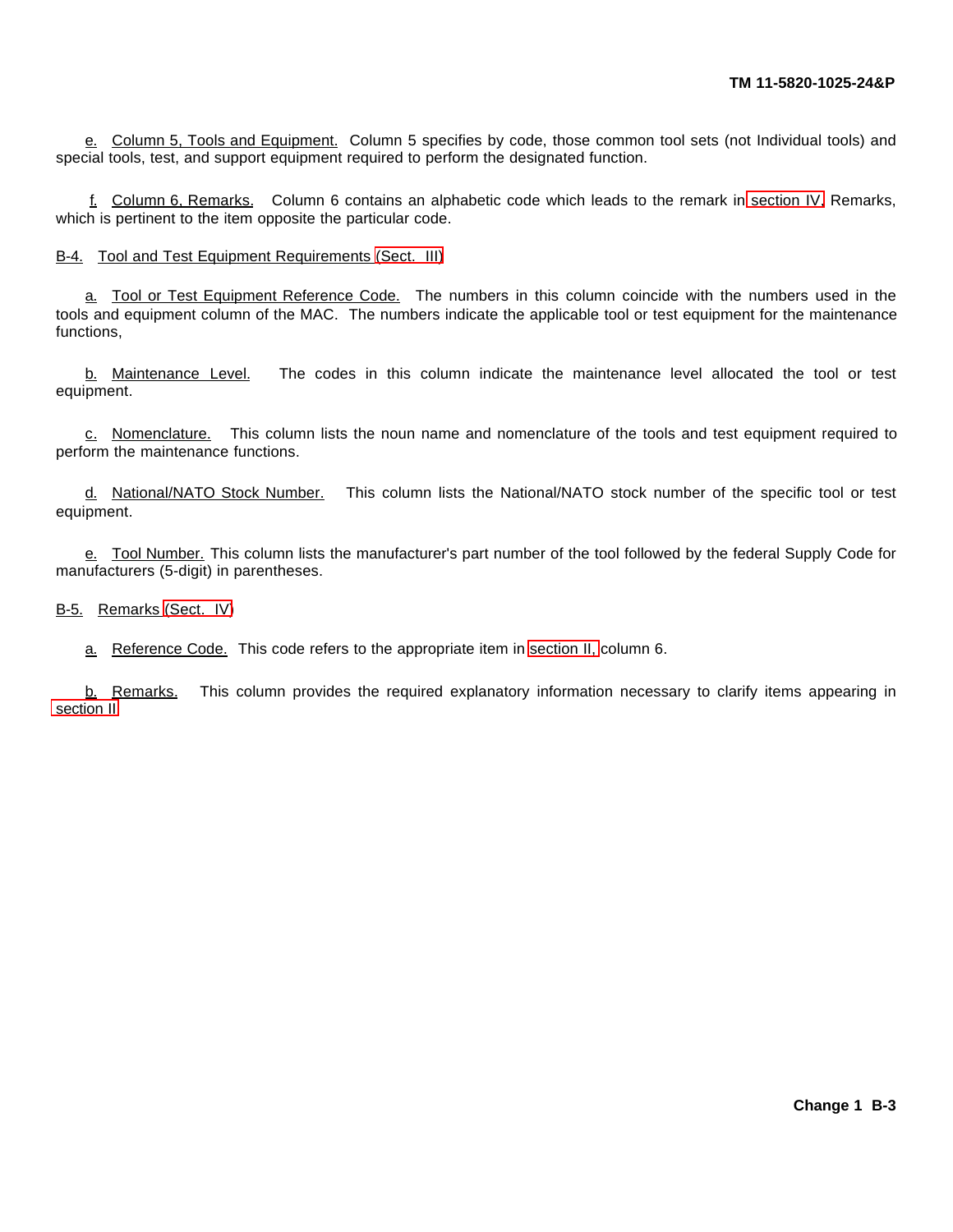## <span id="page-64-0"></span>**Section II. MAINTENANCE ALLOCATION CHART FOR RADIO SET AN/PRC-126**

| (1)                           | (2)                                     | (3)                                                                                                                                 |             |                                      | (4)        |              |     | (5)                           | (6)               |
|-------------------------------|-----------------------------------------|-------------------------------------------------------------------------------------------------------------------------------------|-------------|--------------------------------------|------------|--------------|-----|-------------------------------|-------------------|
| <b>GROUP</b><br><b>NUMBER</b> | <b>COMPONENT/ASSEMBLY</b>               | MAINTENANCE MAINTENANCE CATEGORY TOOLS AND REMARKS<br><b>FUNCTION</b>                                                               |             |                                      |            |              |     | <b>EQUIPMENT</b>              |                   |
|                               |                                         |                                                                                                                                     | $\mathbf c$ | $\mathbf{o}$                         | F          | H            | D   |                               |                   |
| 00                            | RADIO SET AN/PRC-126                    | <b>INSPECT</b><br><b>TEST</b><br><b>ADJUST</b><br><b>VICE\</b><br><b>SERVICE</b><br><b>REPAIR</b><br><b>REPAIR</b><br><b>REPAIR</b> | 0.10        | 0.10<br>0.10<br>0.10<br>0.10<br>0.10 | .05        | .05          |     | 2,6,7<br>13                   | A<br>$\sf B$<br>C |
| 01                            | <b>RECEIVER XMTR</b><br>RT-1547/PRC-126 | <b>INSPECT</b><br><b>TEST</b>                                                                                                       |             |                                      |            | 0.30<br>0.10 |     | 1, 3, 4, 5, 6, 8, 9,<br>10,12 |                   |
|                               |                                         | <b>ADJUST</b><br><b>REPLACE</b><br><b>REPAIR</b>                                                                                    |             | 0.10                                 | 1.0        | 0.10         |     |                               | A,D<br>E          |
| 0101                          | <b>FRAME &amp; PANEL ASSY</b>           | <b>REPLACE</b><br><b>REPAIR</b><br><b>REPAIR</b><br><b>REPAIR</b><br><b>REPAIR</b>                                                  |             | .05                                  | .05<br>.05 | .05          | 2.0 | 3,8,9,10,11<br><b>TBD</b>     | F                 |
| 0102                          | RADIO FREQUENCY                         | <b>REPLACE</b><br><b>REPAIR</b>                                                                                                     |             |                                      | .05        |              | 2.0 | 3,8,9,10,11<br><b>TBD</b>     | G                 |
| 0103                          | <b>SYNTHESIZER</b>                      | <b>REPLACE</b><br><b>REPAIR</b>                                                                                                     |             |                                      | .05        |              | 2.0 | 3,8,9,10,11<br><b>TBD</b>     | G                 |
|                               |                                         |                                                                                                                                     |             |                                      |            |              |     |                               |                   |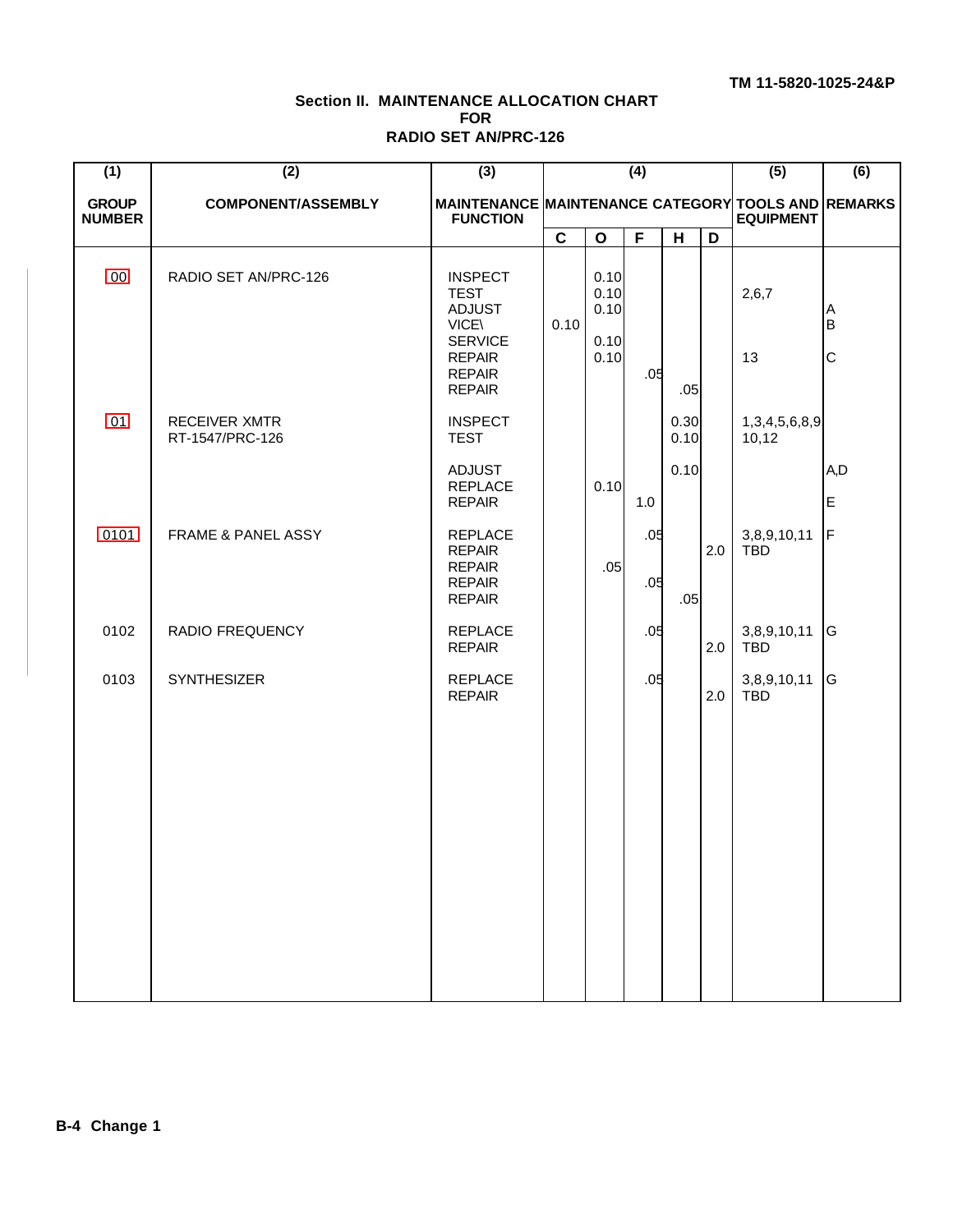## <span id="page-65-0"></span>**SECTION III TOOL AND TEST EQUIPMENT REQUIREMENTS FOR RADIO SET AN/PRC-126**

| <b>TOOL OR</b><br><b>TEST</b><br><b>EQUIPMENT</b><br><b>REF CODE</b> | <b>MAINT.</b><br><b>LEVEL</b> | <b>NOMENCLATURE</b>                                            | <b>NATIONAL/NATO</b><br><b>STOCK NUMBER</b> | <b>TOOL</b><br><b>NUMBER</b> |
|----------------------------------------------------------------------|-------------------------------|----------------------------------------------------------------|---------------------------------------------|------------------------------|
| 1                                                                    | F                             | TEST SET, RADIO AN/GRM-114A                                    | 6625-01-144-4486                            |                              |
| 2                                                                    | $\circ$                       | TEST SET, RADIO AN/PRM-34                                      | 6625-01-094-5646                            |                              |
| 3                                                                    | F                             | TOOL KIT, ELEC EQUIP TK-105/G                                  | 5180-00-610-8177                            |                              |
| $\overline{\mathbf{4}}$                                              | F                             | POWER SUPPLY, PP-39408/G OR EQUIV.                             | 6130-01-164-0548                            |                              |
| 5                                                                    | F                             | POWER/AUDIO ADAPTER 421378-801                                 | 5820-01-276-0380                            |                              |
| 6                                                                    | O,F                           | ANTENNA ADAPTER 914598-801                                     | 5985-01-097-7337                            |                              |
| $\overline{7}$                                                       | $\circ$                       | DUMMY LOAD, ELEC DA-437/GRC-103<br>50, OHM LOAD OR EQUIV.      | 5985-00-089-8990                            |                              |
| 8                                                                    | F                             | TABLE MAT, CONDUCTIVITY 1872 -                                 | 6530-01-155-8865                            |                              |
| 9                                                                    | F                             | <b>WRIST STRAP 2066 LARGE</b>                                  | 4240-01-165-8865                            |                              |
| 10                                                                   | F                             | J WRIST STRAP 2066 SMALL                                       | 4240-01-165-8866                            |                              |
| 11                                                                   | F                             | ELEC TOTE BOX 4415                                             | 5875-01-141-5886                            |                              |
| 12                                                                   | F                             | CABLE ASSEMBLY, RADIO CS-409/U                                 | 6625-00-295-8241                            |                              |
| 13                                                                   | $\circ$                       | TOOL KIT, ELEC EQUIP TK-101/G                                  | 5180-00-064-6178                            |                              |
| 14                                                                   | F                             | PACE SOLDERING STATION                                         | 3439-01-109-8590                            |                              |
| 15                                                                   | F                             | SPANNER WRENCH (TO REMOVE<br>ANTENNA CONNECTOR) (P/O TK-101/G) | 5180-00-064-6178                            |                              |
|                                                                      |                               |                                                                |                                             |                              |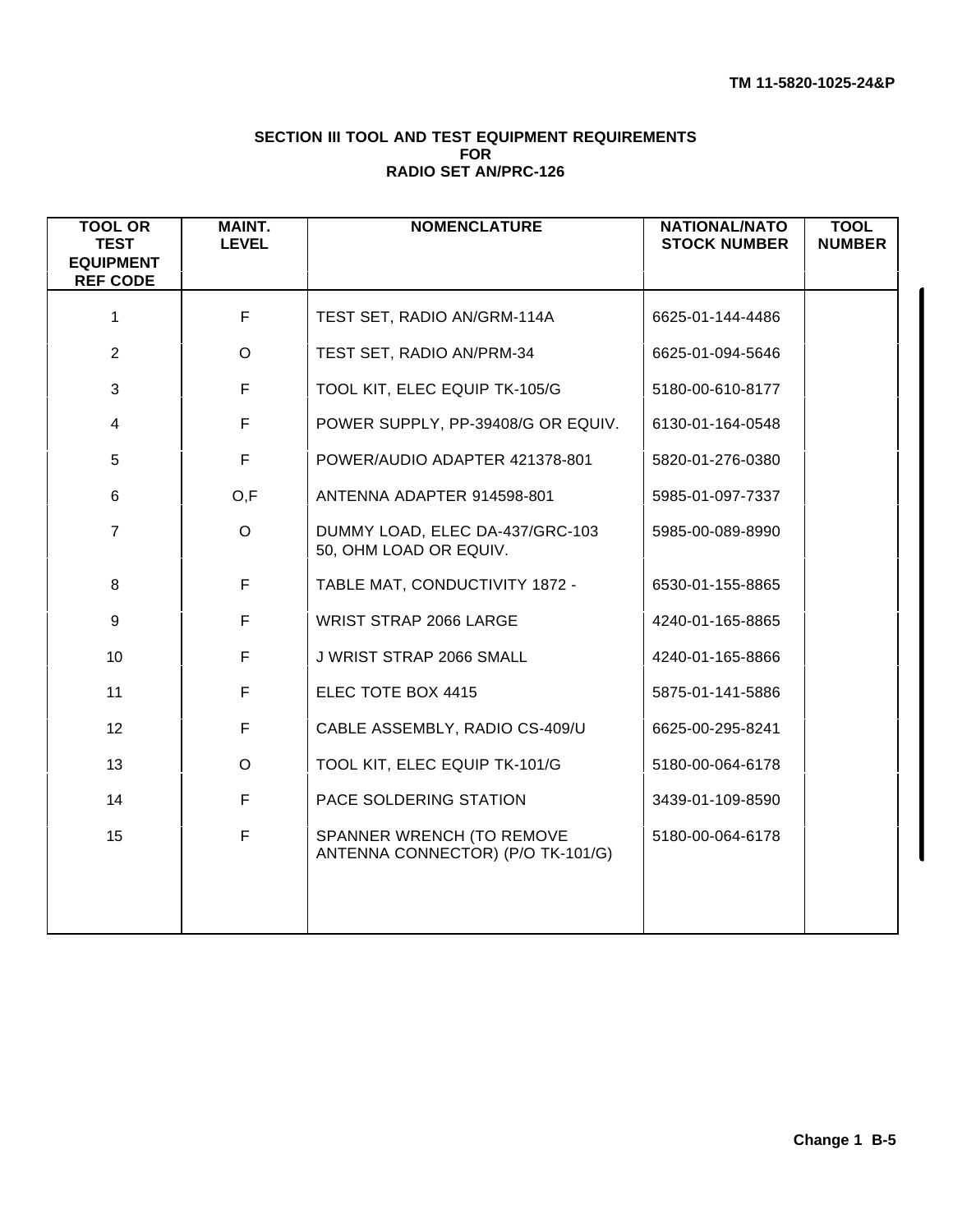## <span id="page-66-0"></span>**SECTION IV REMARKS**

| <b>REFERENCE</b><br><b>CODE</b> | <b>REMARKS</b>                                                                                                                                                                                                                                                                                           |
|---------------------------------|----------------------------------------------------------------------------------------------------------------------------------------------------------------------------------------------------------------------------------------------------------------------------------------------------------|
|                                 |                                                                                                                                                                                                                                                                                                          |
| A                               | ADJUST FREQUENCY ON PRESENT CHANNELS.                                                                                                                                                                                                                                                                    |
| B                               | REPLACE BATTERY. ALL BATTERIES NO LONGER CAPABLE OF PERFORMING THE<br>REQUIRED MISSION SHALL BE DISPOSED OF BY BEING TURNED IN, ACCOMPANIED BY<br>A COMPLETED DD FORM 134B-1, TO THE LOCAL DEFENSE REUTILIZATION AND<br>MARKETING OFFICE (SEE DOD 4160 21 -M).                                           |
| C                               | REPAIR LIMITED TO REPLACEMENT OF THE ANTENNA, KNOBS, OR BATTERY.                                                                                                                                                                                                                                         |
| D                               | ADJUST SQUELCH.                                                                                                                                                                                                                                                                                          |
| E                               | REPAIR LIMITED TO REPLACEMENT OF THE FRAME AND PANEL MODULE, RF/IF<br>MODULE, SYNTH/AF MODULE, BATTERY HOUSING SEAL, MODULE COVER ASSEMBLY,<br>DUST CAP ASSEMBLY.                                                                                                                                        |
| F                               | REPAIR LIMITED TO RELACEMENT OF THE KNOBS, SWITCHES, DUMMY CONNECTOR,                                                                                                                                                                                                                                    |
| G                               | AND WINDOW GLASS.<br>PARTS BREAKDOWN FOR THE RF/IF MODULE ASSEMBLY, AND SYNTH/AF MODULE<br>ASSEMBLY ARE TO BE DETERMINED AT THE DEPOT LEVEL.                                                                                                                                                             |
|                                 | <b>NOTE</b><br>SPECIAL DISPOSITION IS REQUIRED FOR THE FRAME AND<br>PANEL ASSEMBLY, RF/IF MODULE ASSEMBLY, AND<br>SYNTH/AF ASSEMBLY, SEND TO DEPOT FOR FINAL<br><b>DISPOSITION.</b><br><b>NOTE</b><br>A RADIO THAT HAS BROKEN OR CHIPPED GUARDS BUT<br>IS OTHERWISE OPERATIONAL, IS NOT TO BE TURNED IN. |
|                                 | SMOOTH BROKEN OR JAGGED EDGES IAW NOTE "E".<br><b>NOTE</b><br>THE DUMMY CONNECTOR IS ONLY USED WITH THE<br>SECURE VOICE MODULE. RADIOS THAT HAVE DAMAGED<br><b>DUMMY</b><br><b>CONNECTORS</b><br><b>BUT</b><br><b>ARE</b><br><b>OTHERWISE</b><br>OPERATIONAL SHALL NOT BE TURNED IN.                     |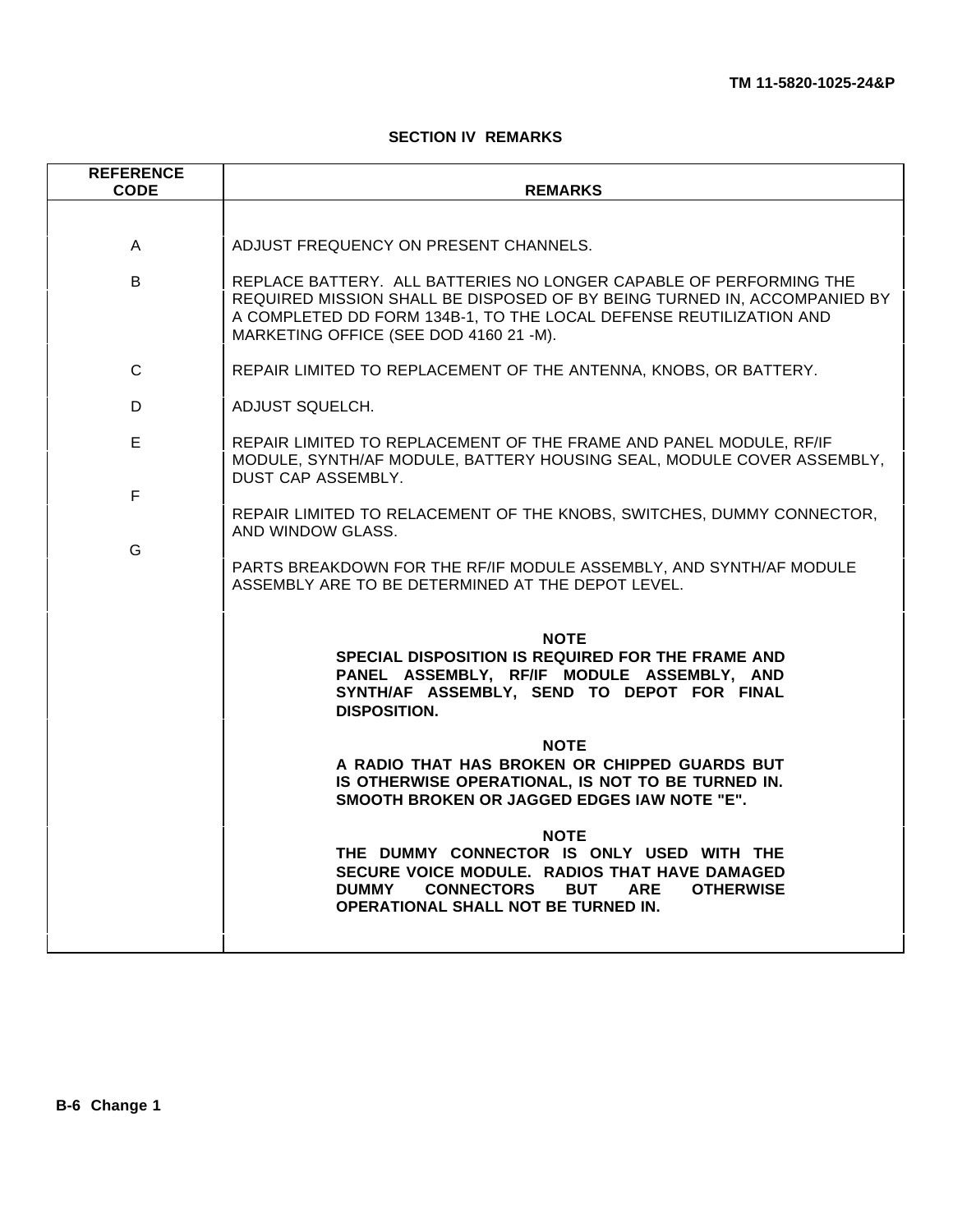## **APPENDIX C**

## **REPAIR PARTS AND SPECIAL TOOLS LIST**

## **Section I. Introduction**

#### **C-1. Scope**

This appendix lists and authorizes spares and repair parts; special tools; special test, measurement, and diagnostic equipment (TMDE); and other special support equipment required for performance of organizational, direct support and general support maintenance of the AN/PRC-126. It authorizes the requisitioning, issue, and disposition of spares, repair parts and special tools as indicated by the source, maintenance and recoverability (SMR) codes.

## **C-2. General**

This Repair Parts and Special Tools List is divided into the following sections:

a. [Section II.](#page-76-1) Repair Parts List. A list of spares and repair Darts authorized by this RPSTL for use in the performance of maintenance. The list also includes parts which must be removed for replacement of the authorized parts. Parts list are composed of functional groups in ascending item number sequence. Figure numbers are listed directly beneath the group header.

b. Section III. Special Tools List. A list of special tools special TMDF, and other special support equipment authorized by this RPSTL (as indicated by Basis of Issue (BOI) information in (column (5)) for the performance of maintenance.

c. [Section IV.](#page-83-0) Cross-Reference Index. A list, in National item identification number (NIINJ).sequence, of all National stock numbered items appearing in the listing, followed by a list in alphameric sequence of all part numbers appearing in the listings. National stock numbers and part numbers are cross-referenced to each illustration figure and item number appearance. The figure number and item number index lists figure and item numbers in numeric sequence and crossreferences, National stock number, Federal Supply Code for Manufacturer and part numbers.

## **C-3. Explanation of Columns [\(Section II](#page-76-1) and III)**

a. Item No. (Column (1)). Indicates the number used to identify items called out in the illustration.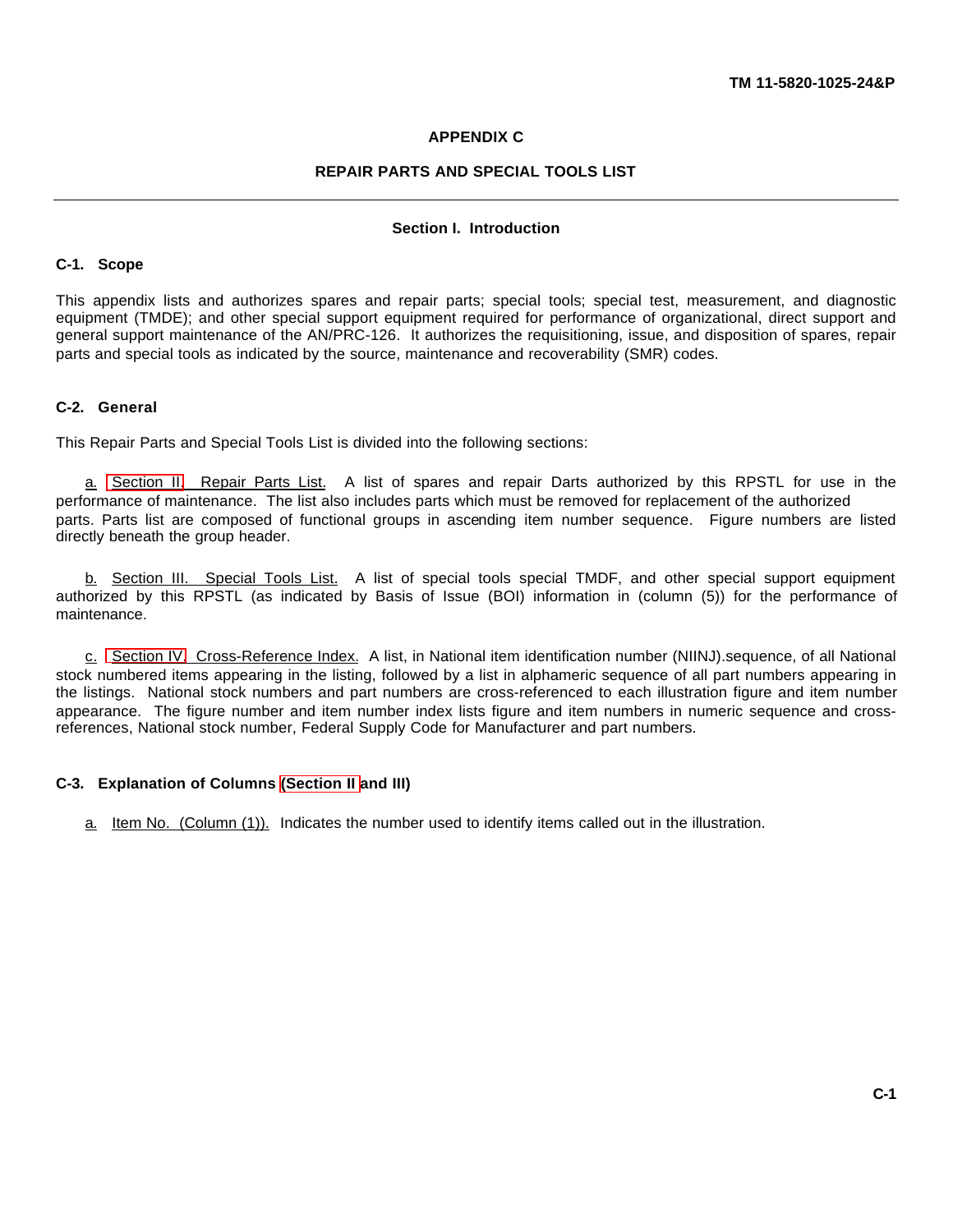b. SMR Code (Column (2)). The source, maintenance, and recoverability (SMR) code is a five-position code containing supply/requisitioning information, maintenance category authorization criteria, and disposition instruction, as shown in the following breakout:



**Complete repair: Maintenance capacity, capability, and authority to perform all corrective maintenance tasks of the "repair" function in a use/user environment in order to restore serviceability to a failed item.**

(1) Source code. The source code tells you how to get an item needed for maintenance, repair, or overhaul of an end item/equipment. Explanations of source codes follows:

PA PB PC PD  $PE$ PF  $PG$ 

Code Explanation

Stocked items: use the applicable NSN to request/requisition items with these source codes. They are authorized to the category indicated by the code entered in the third position of the SMR code.

## **NOTE**

#### **Items coded PC are subject to deterioration.**



Items with these codes are not to be requested/requisitioned individually. They are part of a kit which is authorized to the maintenance category indicated in the third position of the SMR code. The complete kit must be requisitioned and applied.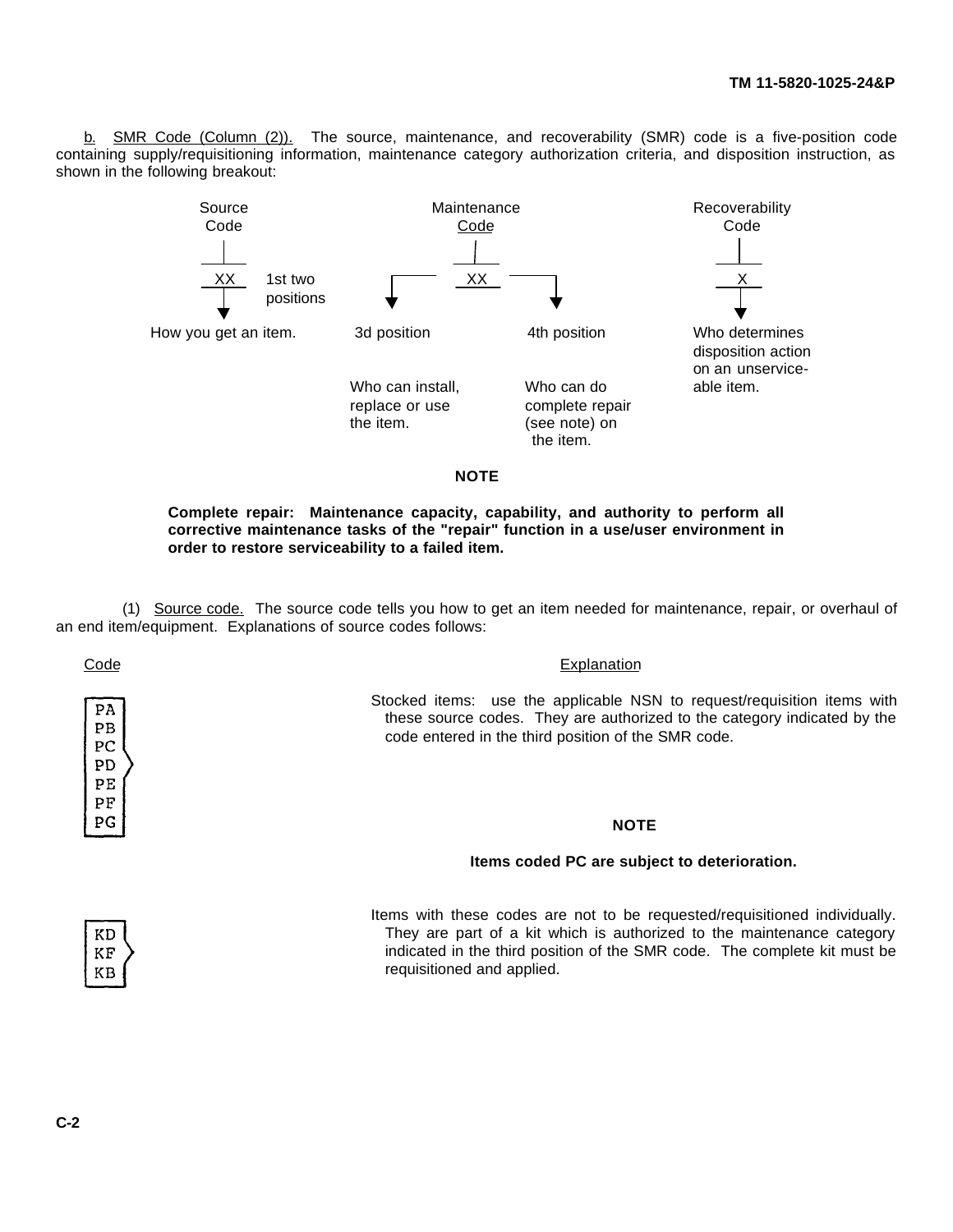| мO             | Made at               |  |
|----------------|-----------------------|--|
|                | org/AVUM              |  |
|                | category              |  |
| МF             | Made at               |  |
|                | DS/AVIM               |  |
|                | category              |  |
| MH             | Made at GS            |  |
|                | category              |  |
| Mf.            | Made at               |  |
|                | Specialized           |  |
|                | Repair                |  |
|                | Activity              |  |
|                | (SRA)                 |  |
| MD             | Made at               |  |
|                |                       |  |
|                | Depot                 |  |
|                |                       |  |
| A <sub>O</sub> | Assembled             |  |
|                | by org/AVUM           |  |
|                | category              |  |
| AF             | Assembled             |  |
|                | by DS/AVIM            |  |
|                | category              |  |
| AH             | Assembled             |  |
|                | by GS                 |  |
|                | category              |  |
| AL             | Assembled             |  |
|                | by SRA                |  |
| AD             | Assembled<br>by Depot |  |

## Code **Explanation**

Items with these codes are not to be requested/requisitioned individually. They must be made from bulk material which is identified by the part number in the description and usable on code (UOC) column and listed in the Bulk Material group of the repair parts list. If the item is authorized to you by the third position code of the SMR code, but the source code indicates it is made at a higher category, order the item from the higher category of maintenance.

Items with these codes are not to be requested/requisitioned individually. The parts that make up the assembled item must be requisitioned or fabricated and assembled at the category of maintenance indicated by the source code. If the third position code of the SMR code authorizes you to replace the item, but the source code indicates the item is assembled at a higher category, order the item from the higher category of maintenance.

#### Code Explanation

- XA Do not requisition an "XA" coded item. Order its next higher assembly.
- XB If an "XB" item is not available from salvage, order it using the FCSM and part number given.
- XC Installation drawing, diagram, instruction sheet, field service drawing, that is identified by manufacturer's part number.
- XD Item is not stocked. Order an "XD" coded item through normal supply channels using the FSCM and part number given, if not available.

## **NOTE**

**Cannibalization or controlled exchange, when authorized, may be used as a source of supply for items with the above source codes, except for those source coded "XA" or those aircraft support items restricted by requirements of AR 750-1.**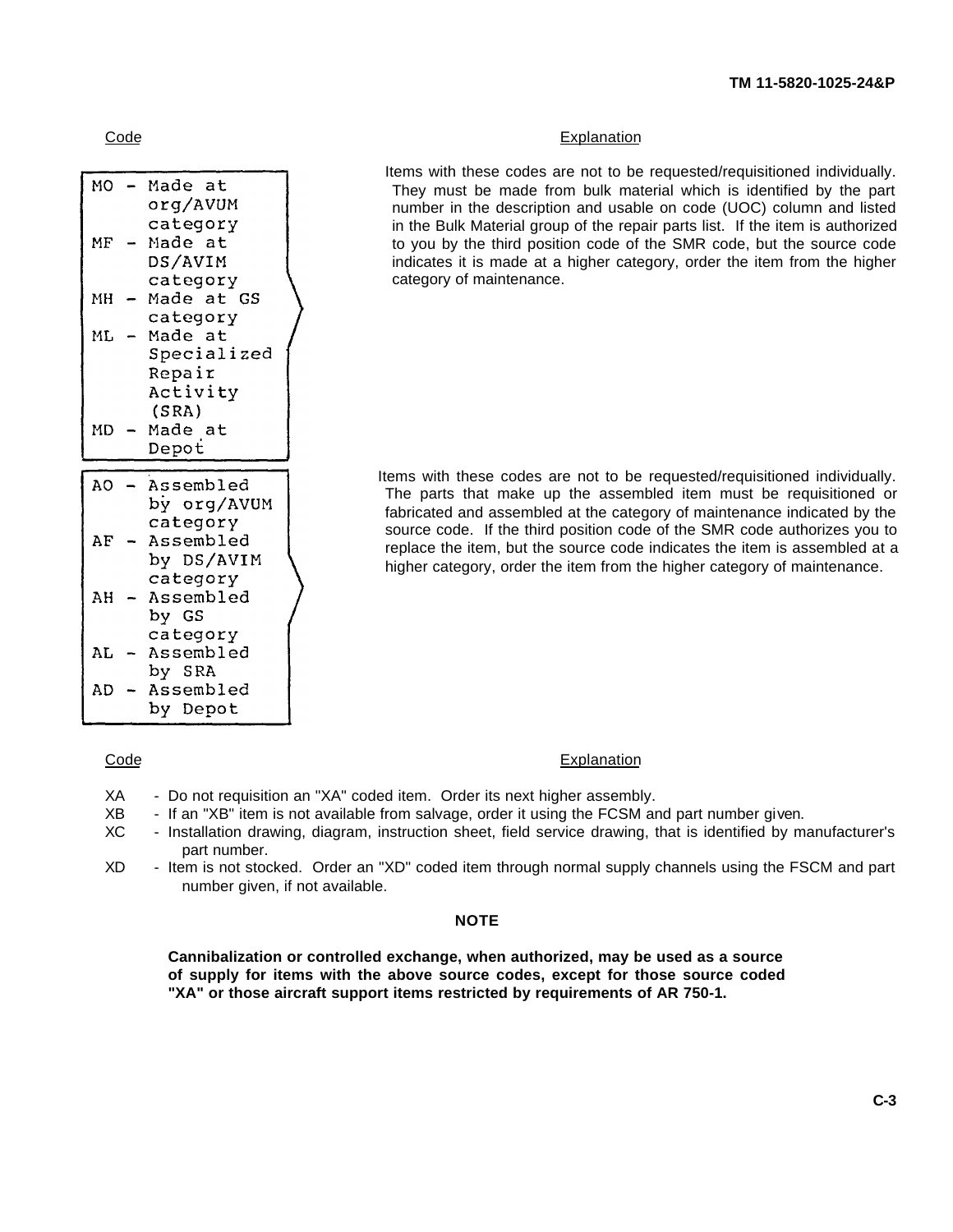(2) Maintenance code. Maintenance codes tell you the category of maintenance authorized to USE and REPAIR support items. The maintenance codes are entered in the third and fourth positions of the SMR code as follows:

(a) The maintenance code entered in the third position tells you the lowest maintenance category authorized to remove, replace, and use an item. The maintenance code entered in the third position will indicate authorization to one of the following categories of maintenance.

#### Code Application/Explanation

- C Crew or operator maintenance done within organizational or aviation maintenance.
- O Organizational or aviation unit category can remove, replace, and use the item.
- F Direct support or aviation intermediate category can remove, replace, and use the item.
- H General support category can remove, replace, and use the item.
- L Specialized repair activity can remove, replace, and use the item.
- D Depot category can remove, replace, and use the item.

(b) The maintenance code entered in the fourth position tells whether or not the item is to be repaired and identifies the lowest maintenance category with the capability to do complete repair (i.e., perform all authorized repair functions). This position will contain one of the following maintenance codes.

## **NOTE**

## **Some limited repair may be done on the item at a lower category of maintenance, if authorized by the Maintenance Allocation Chart (MAC) and SMR codes.**

## Code **Application/Explanation**

- O Organizational or aviation unit is the lowest category that can do complete repair of the item.
- F Direct support or aviation intermediate is the lowest category that can do complete repair of the item.
- H General support is the lowest category that can do complete repair of the item.
- L Specialized repair activity (designate the specialized repair activity) is the lowest category that can do complete repair of the item.
- D Depot is the lowest category that can do complete repair of the item.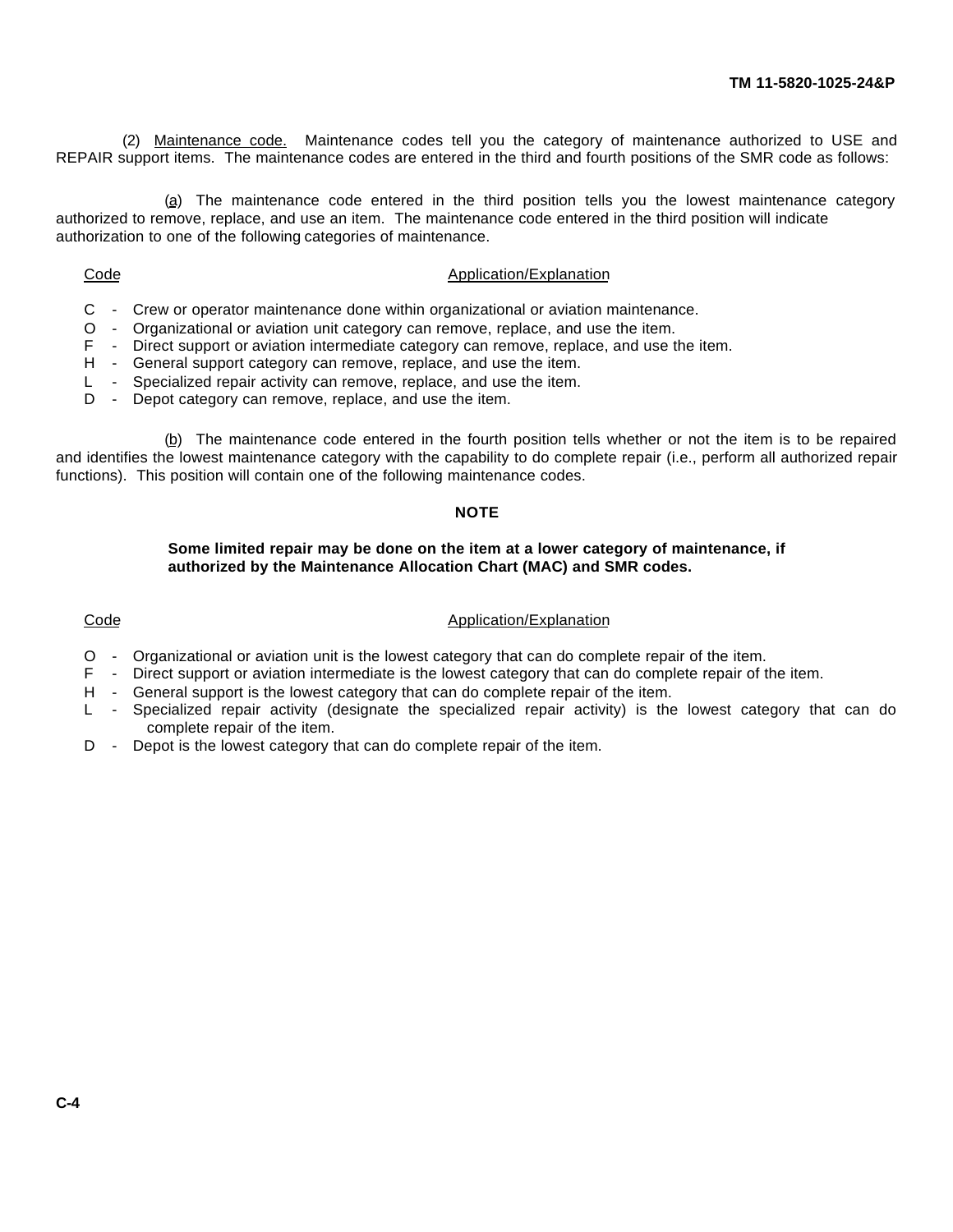## Code Application/Explanation

- Z Nonreparable. No repair is authorized.
- B No repair is authorized. (No parts or special tools are authorized for the maintenance of a "B" coded item.) However, the item may be reconditioned by adjusting, lubricating, etc., at the user category.

(3) Recoverability code. Recoverability codes are assigned to items to indicate the disposition action on unserviceable items. The recoverability code is entered in the fifth position of the SMR Code as follows:

Recoverability

#### codes **CODES CODES CODES CODES CODES CODES CODES CODES CODES CODES CODES CODES CODES CODES CODES CODES CODES CODES CODES CODES CODES CODES CODES CODES CODES CODES CODES**

- Z Nonreparable item. When unserviceable, condemn and dispose of the item at the category of maintenance shown in the third position of SMR code.
- 0 Reparable item. When uneconomically reparable, condemn and dispose of the item at organizational or aviation unit category.
- F Reparable item. When uneconomically reparable, condemn and dispose of the item at direct support or aviation intermediate category.
- H Reparable item. When uneconomically reparable, condemn and dispose of the item at general support category.
- D Reparable item. When beyond lower category repair capability, return to depot. Condemnation-and disposal of item not authorized below depot category.
- L Reparable item. Condemnation and disposal not authorized below specialized repair activity (SRA).
- A Item requires special handling or condemnation procedures because of specific reasons (e.g., precious metal content, high dollar value, critical material, or hazardous material). Refer appropriate manuals/directives for specific instructions.

c. FSCM (Column (3)). The Federal Supply Code for Manufacturer (FSCM) is a 5-digit numeric code which is used to identify the manufacturer, distributor, or Government agency, etc., that supplies the item.

d. Part Number (Column (4)). Indicates the primary number used by the manufacturer (individual, company, firm, corporation, or Government activity), which controls the design and characteristics of the item by means of its engineering drawings, specifications, standards, and inspection requirements to identify an item or range of items.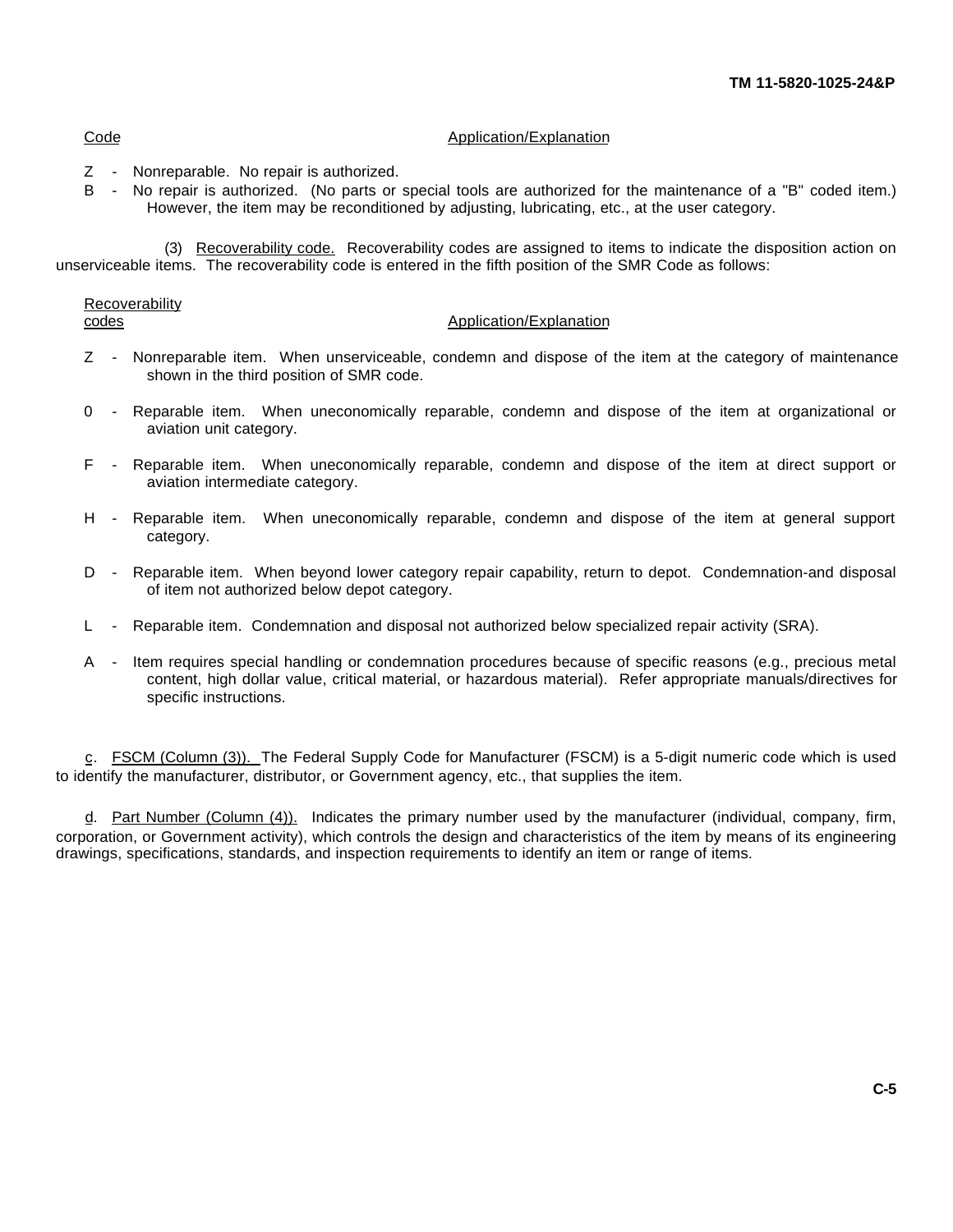# **NOTE**

# <span id="page-72-0"></span>**When you use an NSN to requisition an item, the item you receive may have a different part number from the part orders.**

e. Description and Usable on Code (UOC) (Column (5)). This column includes the following information.

(1) The Federal item name and, when required, a minimum description to identify the item.

(2) In the Special Tools section, the basis of issue (BOI) appears as the last line in the entry for each special tool, special TMDE, and other special support equipment. When density of equipments supported exceeds density spread indicated in the basis of issue, the total authorization is increased proportionately.

(3) The statement "END OF FIGURE" appears just below the last item description in Column (5) for a given figure in both [section II a](#page-76-0)nd section III

 $f.$  Qty (Column (6)). Indicates the quantity of the item used in the breakout shown on the illustration figure, which is prepared for a functional group, subfunctional group, or an assembly. A "V" appearing in this column in lieu of a quantity indicates that the quantity is variable and the quantity may vary from application to application.

#### **C-4. Explanation of Columns [\(Section IV\)](#page-83-0)**

#### a. National Stock Number (NSN) Index.

(1) Stock number column. This column lists the NSN by National item identification number (NIIN) sequence. The NIIN consists of the last nine digits of the NSN. When using this column to locate an item, ignore the first four digits of the NSN. When requisitioning items use the complete NSN (13 digits).

(2) Fig. column. This column lists the number of the figure where the item is identified/located. The illustrations are in numerical sequence in [sections II](#page-76-0) and III.

(3) Item column. The item number identifies the item associated with the figure listed in the adjacent Fig. column. This item is also identified by the NSN listed on the same line.

b. Part Number Index. Part numbers in this index are listed by part number in ascending alphameric sequence.

(1) FSCM column. This column lists the Federal supply code for manufacturer.

(2) Part number column. This column indicates the part number assigned to the item.

(3) Stock number column. This column lists the National stock number for the associated part number and manufacturer identified in the part number and FSCM columns to the left.

(4) Fig. column. This column lists the number of the figure where the item is identified/located in [sections II](#page-76-0) and III.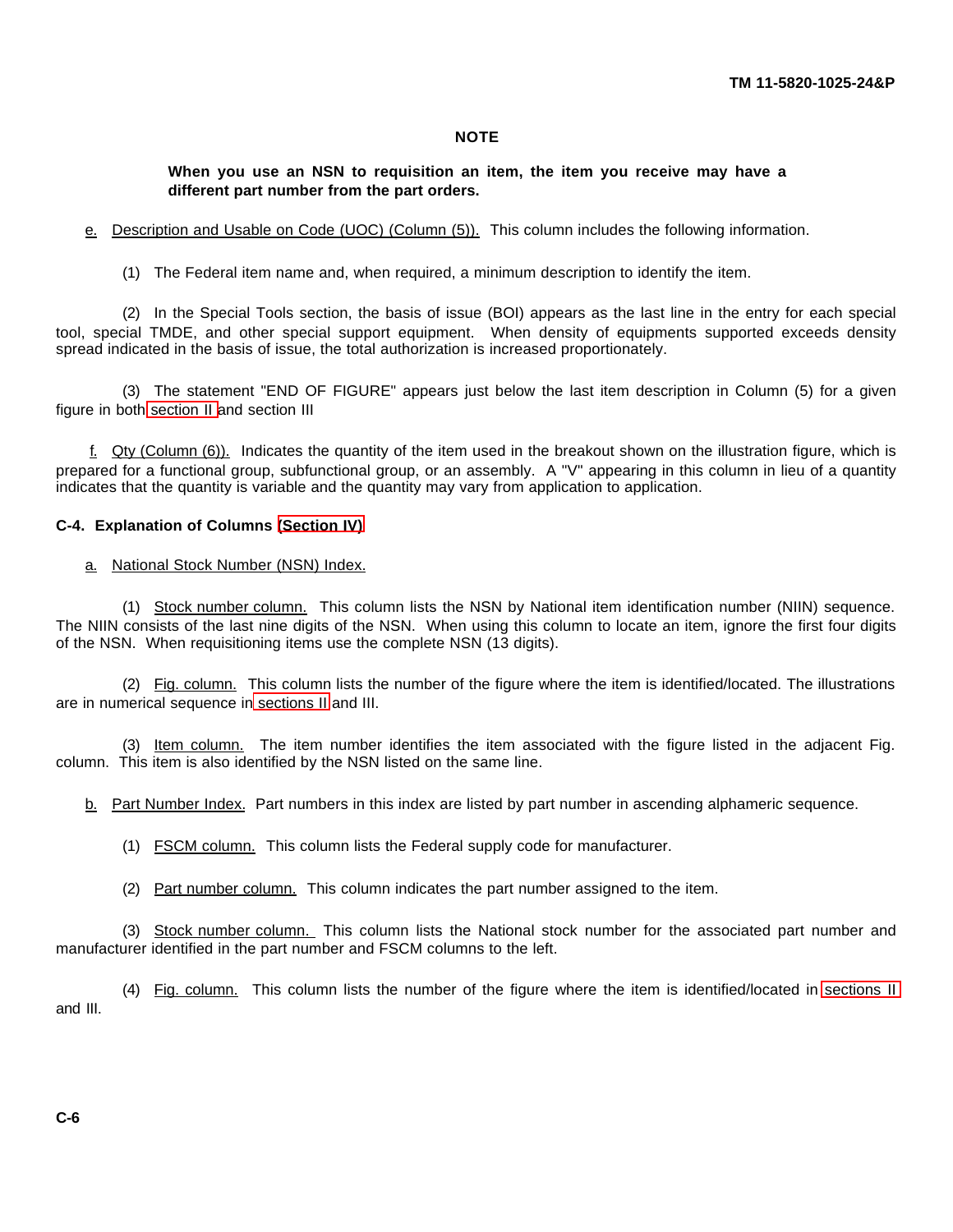(5) Item column. The item number is that number assigned to the item as it appears in the figure referenced in the adjacent figure number column.

## c. Figure and Item Number Index.

(1) Fig. column. This column lists the number of the figure where the item is identified/located in [sections II](#page-76-0) and III.

(2) Item column. The item number is that number assigned to the item as it appears in the figure referenced in the adjacent figure number column.

(3) Stock number column. This column lists the National stock number for the item.

(4) FSCM column. The Federal supply code for manufacturer (FSCM) is a 5-digit numeric code used to identify the manufacturer, distributor, or Government agency, etc., that supplies the item.

(5) Part number column. Indicates the primary number used by the manufacturer (individual, firm, corporation, or Government activity), which controls the design and characteristics of the item by means of its engineering drawings, specifications, standards, and inspection requirements to identify an item or range of item.

### **C-5. Special Information**

National Stock Numbers. National stock numbers (NSN's) that are missing from P source coded items have been applied for and will be added to this TM by future change/revision when they are entered in the Army Master Data File (AMDF). Until the NSN's are established and published, submit exception requisitions to: Commander, US Army Communications-Electronics Command and Fort Monmouth, ATTN: AMSEL-LC-MM, Fort Monmouth, NJ 07703-5000 for the part to support your equipment.

C-6. How to Locate Repair Parts

a. When National stock number or part number is not known.

(1) First. Using the table of contents, determine the assembly group or subassembly group to which the item belongs. This is necessary since figures are prepared for assembly groups and subassembly groups, and listings are divided into the same groups.

- (2) Second. Find the figure covering the assembly group or subassembly group to which the item belongs.
- (3) Third. Identify the item on the figure and note the item number.
- (4) Fourth. Refer to the Repair Parts List for the figure to find the part number for the item number noted on the

figure.

(5) Fifth. Refer to the Part Number Index to find the NSN, if assigned.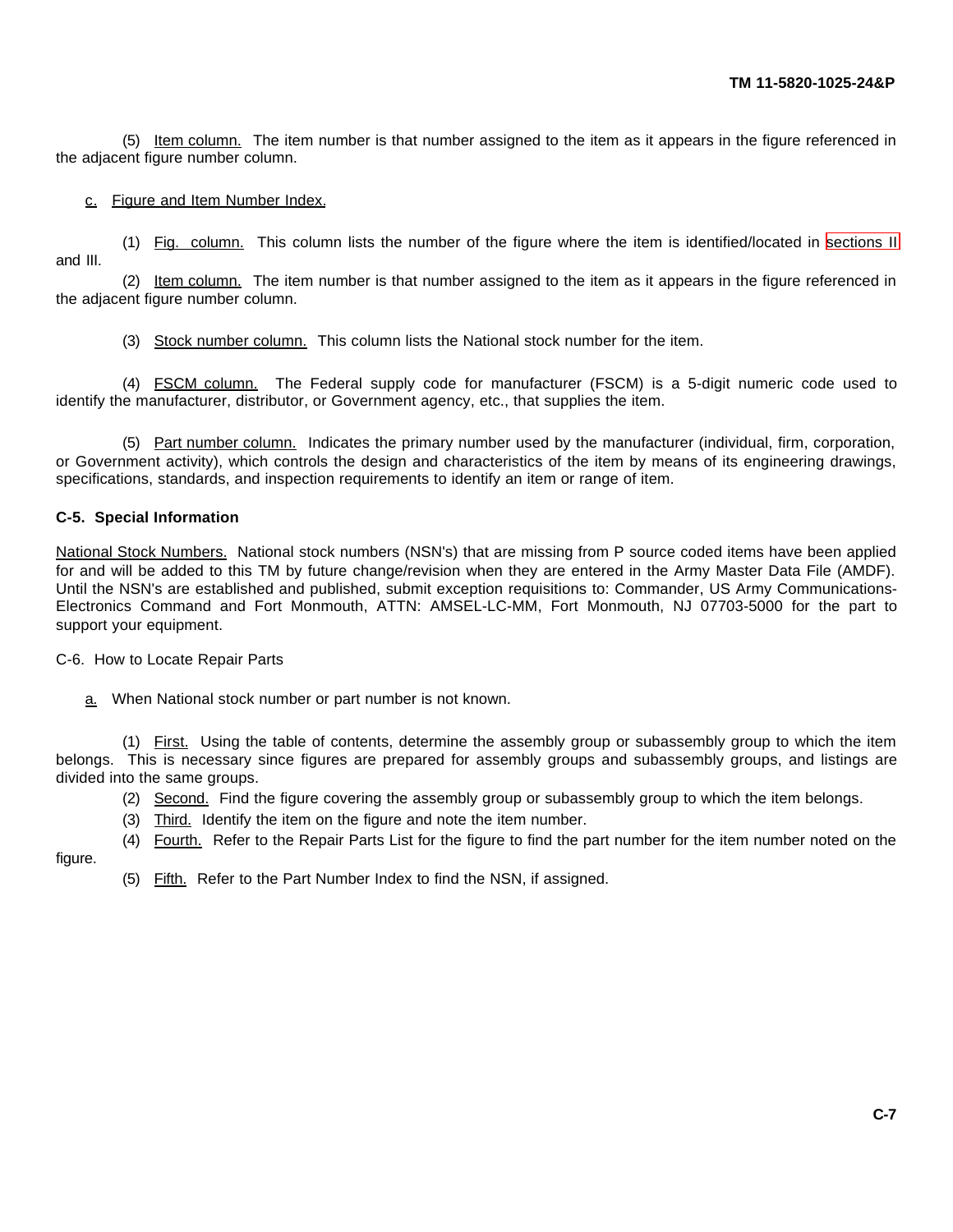b. When National stock number or part number is known.

(1) First. Using the index of National stock numbers and part numbers, find the pertinent National stock number or part number. The NSN index is in National item identification number (NIIN) sequence [\(para C-4a](#page-72-0)(1)). The part numbers in the part number index are listed in ascending alphameric sequence (para  $C-4\underline{b}$ ). Both indexes crossreference you to the illustration figure and item number of the item you are looking for.

(2) Second. After finding the figure and item number, verify that the item is the one you're looking for, then locate the item number in the repair parts list for the figure.

# **C-7. Abbreviations**

Not applicable.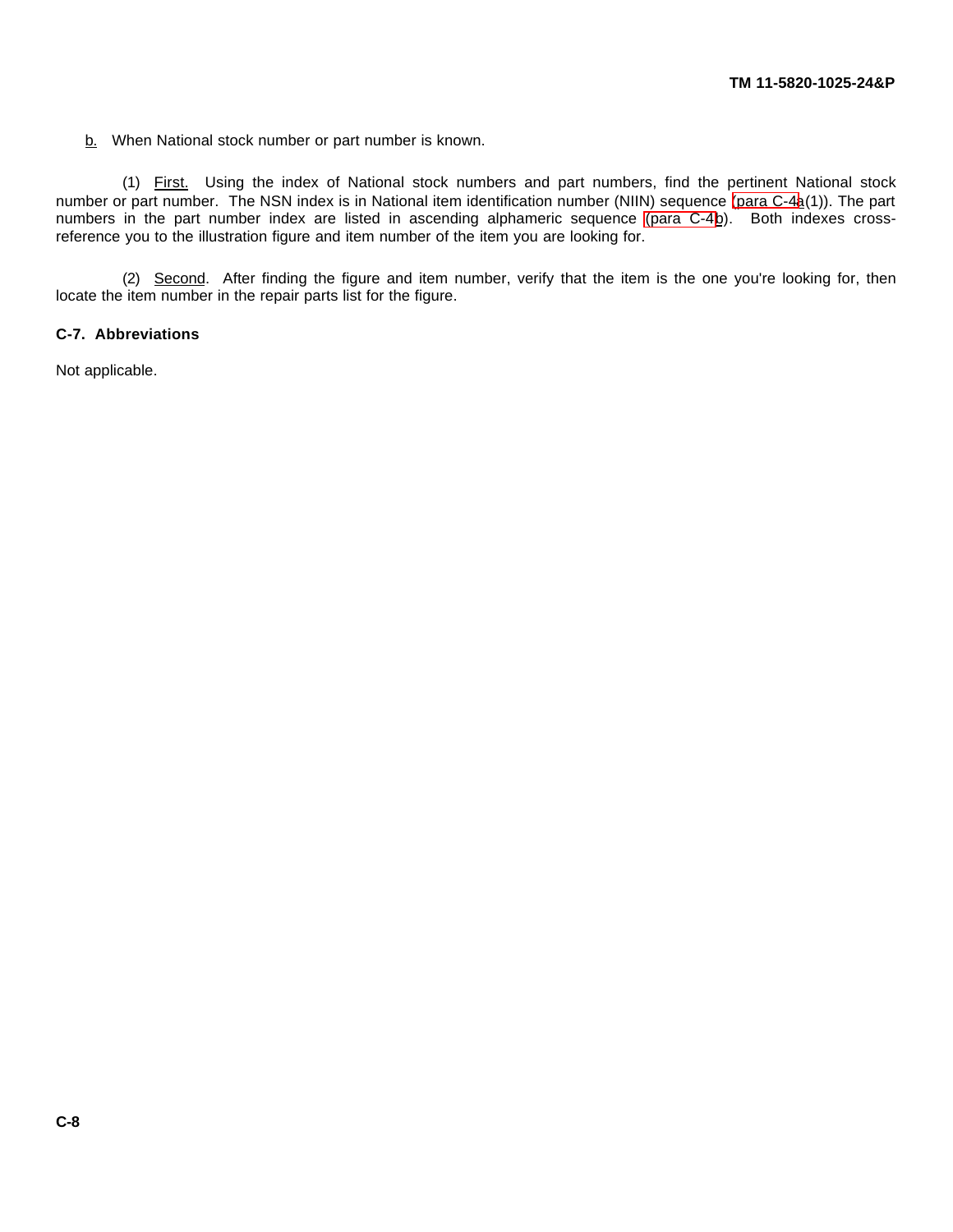

CETJK001

<span id="page-75-0"></span>*Figure C-1. Radio Set AN/PRC-126*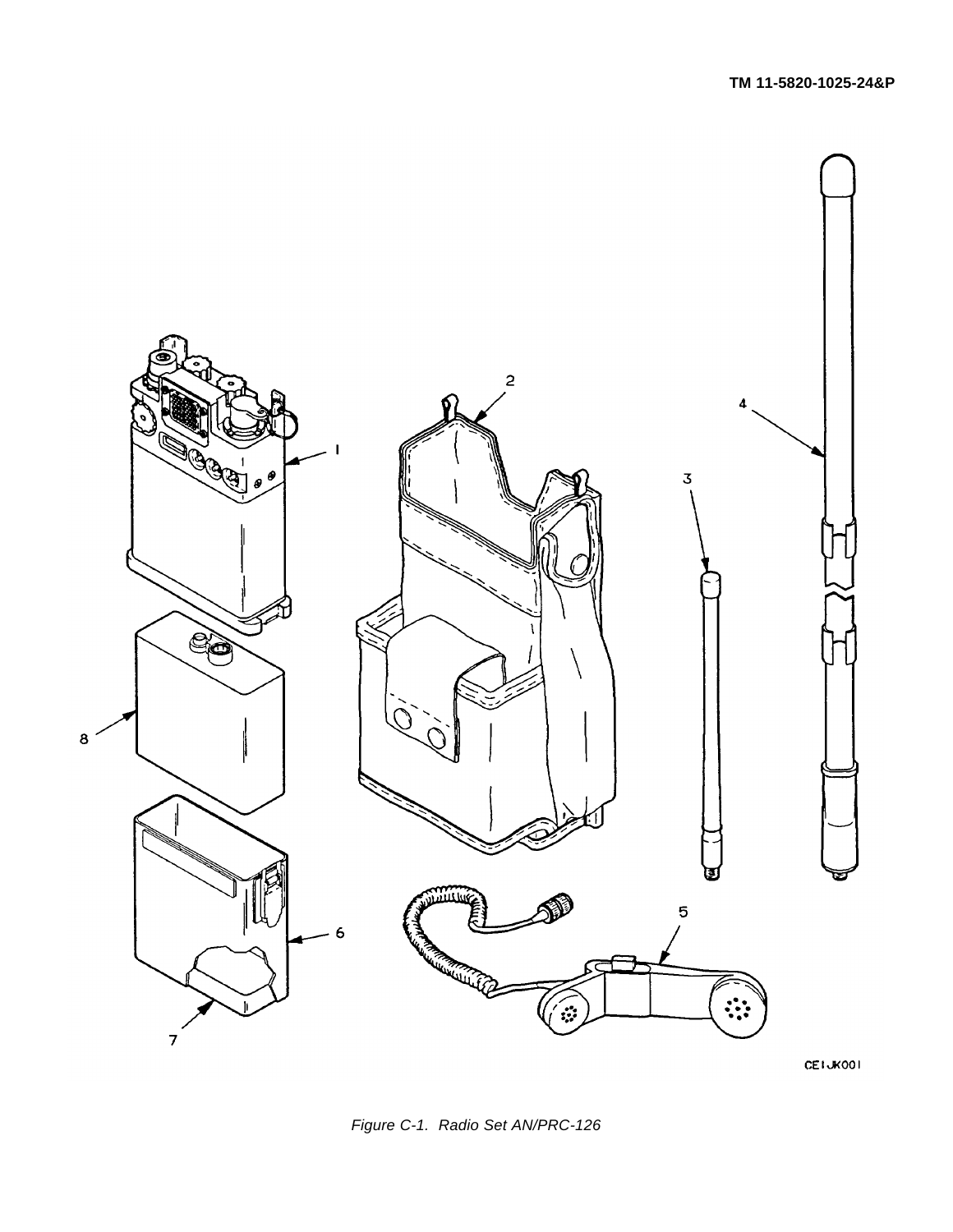I

<span id="page-76-0"></span>

| (1)<br><b>ITEM</b> | (2)<br><b>SMR</b>                                            | (3)<br><b>PART</b>               | (4)                                                       | (5)      | (6)                                             |     |
|--------------------|--------------------------------------------------------------|----------------------------------|-----------------------------------------------------------|----------|-------------------------------------------------|-----|
| NO.                | <b>CODE</b>                                                  | <b>FSCM</b>                      | <b>NUMBER</b>                                             |          | DESCRIPTION AND USABLE ON CODES (UOC)           | QTY |
|                    |                                                              |                                  |                                                           | GROUP 00 | RADIO SET<br><b>AN/PRC-1 26</b>                 |     |
|                    |                                                              |                                  |                                                           |          | <b>FIGURE C-1</b>                               |     |
|                    | <b>PAFFA</b>                                                 | 80058                            | RT-1547/PRC-126                                           |          | (Return to Depot for refurbishment or disposal) |     |
| 2                  | <b>PAOZZ</b>                                                 | 37695                            | 349924-1                                                  |          |                                                 |     |
| 3                  | <b>PAOZZ</b>                                                 | 37695                            | 513250-1                                                  |          |                                                 |     |
| 4                  | <b>PAOZZ</b>                                                 | 37695                            | 721153-3                                                  | ANTENNA  |                                                 |     |
| 5<br>6<br>8        | <b>PAOZZ</b><br><b>PAOZZ</b><br><b>PAHZZ</b><br><b>PCOZA</b> | 80058<br>37695<br>96906<br>80058 | $H-250/U$<br>914153-805<br>MS9068-024<br><b>BA-5588/U</b> |          |                                                 |     |

END OF FIGURE

**C-1-1 Change 1**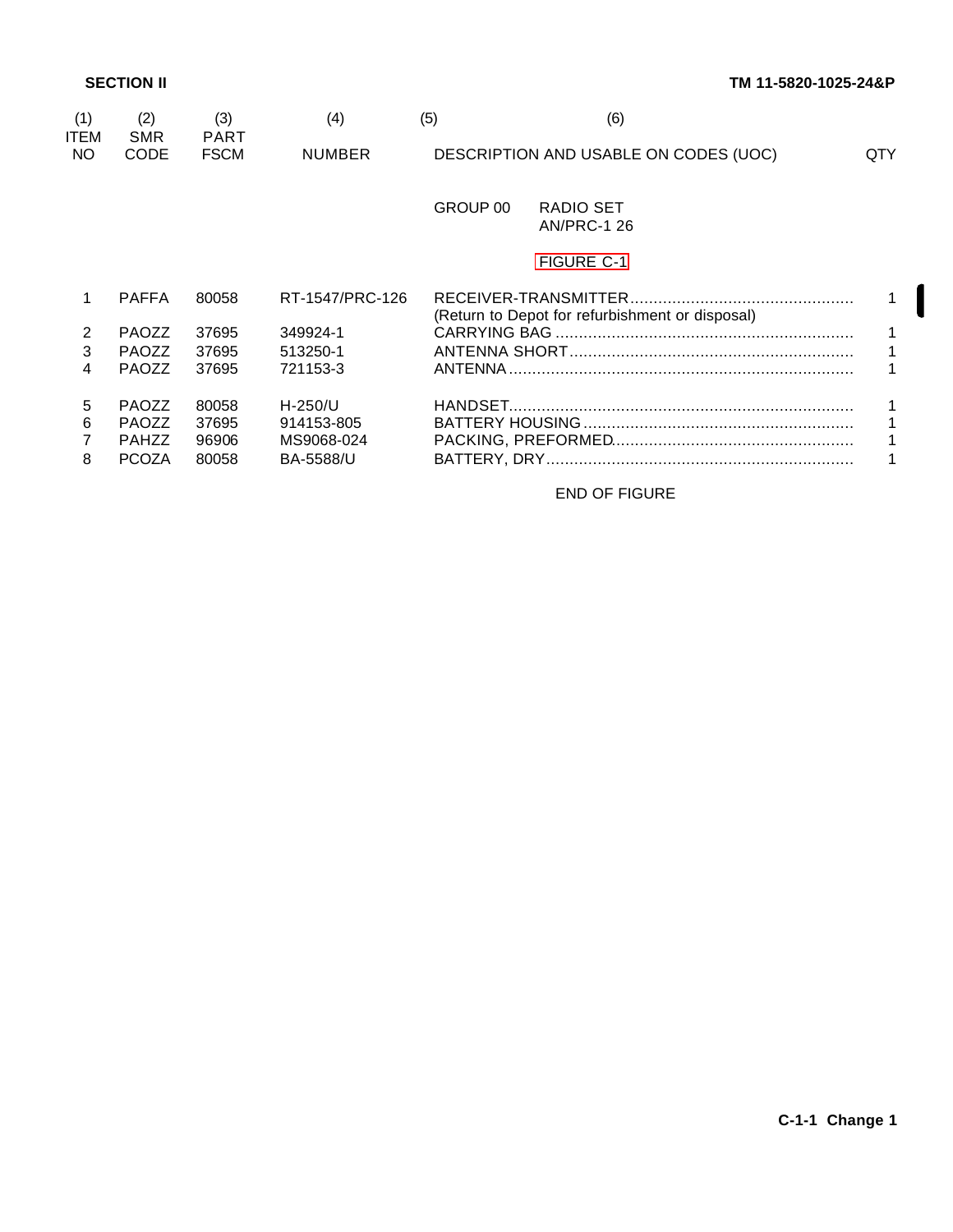

<span id="page-77-0"></span>*Figure C-2. Receiver-Transmitter RT-1547/PRC-126*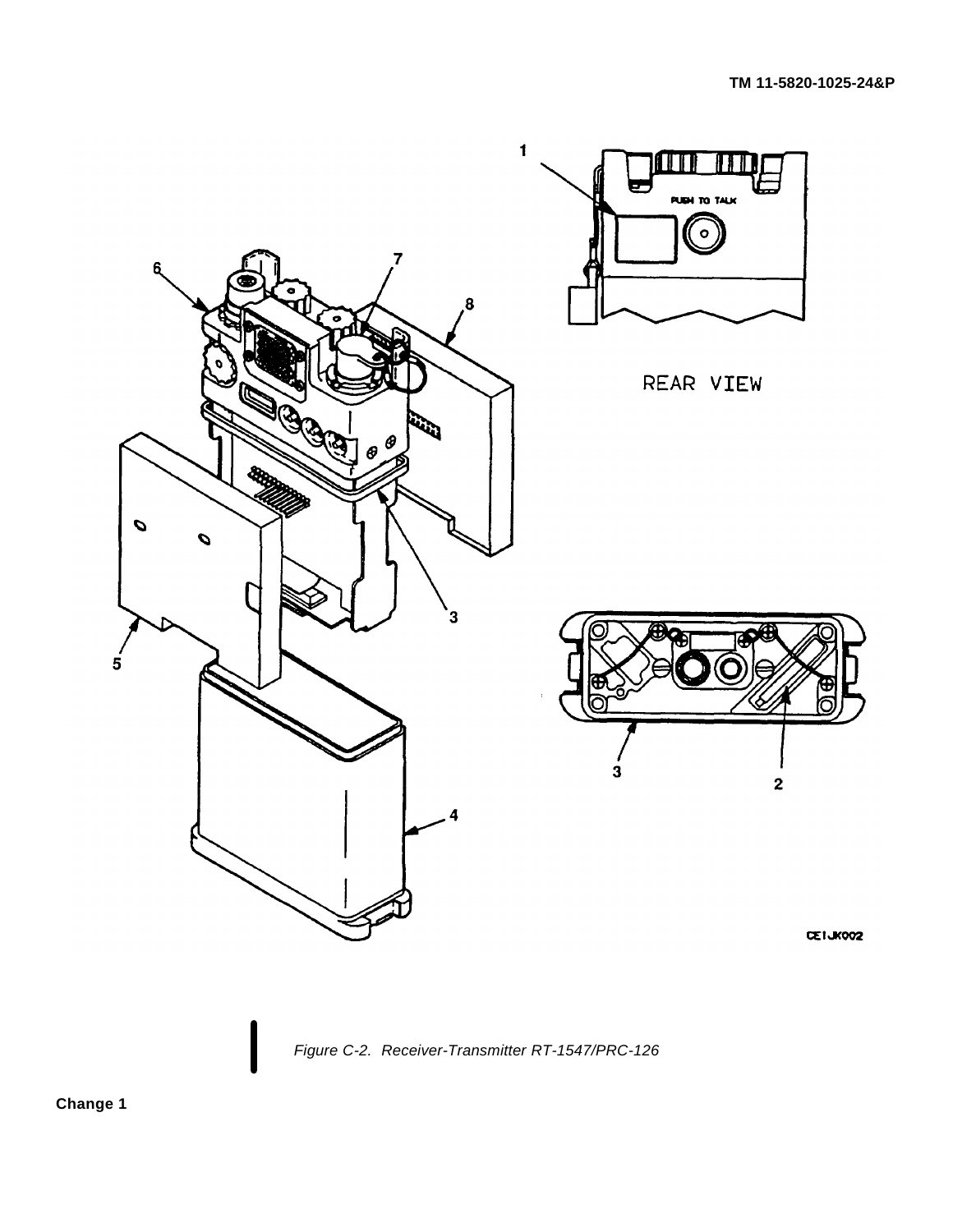| (1)<br><b>ITEM</b> | (2)<br><b>SMR</b> | (3)<br><b>PART</b> | (4)           | (5)                        | (6)                                     |                |
|--------------------|-------------------|--------------------|---------------|----------------------------|-----------------------------------------|----------------|
| NO.                | <b>CODE</b>       | <b>FSCM</b>        | <b>NUMBER</b> |                            | DESCRIPTION AND USABLE ON CODES (UOC)   | QTY.           |
|                    |                   |                    |               | GROUP 01                   | RECEIVER-TRANSMITTER<br>RT-1547/PRC-126 |                |
|                    |                   |                    |               |                            | <b>FIGURE C-2</b>                       |                |
|                    | <b>MFFZZ</b>      | 80063              | 159828        |                            |                                         |                |
| 2                  | <b>PEOZZ</b>      | 37695              | 808234-1      |                            |                                         | 1              |
| 3                  | <b>PAFZZ</b>      | 37695              | 345110-1      |                            |                                         | $\overline{2}$ |
| 4                  | <b>PAFZZ</b>      | 37695              | 918267-804    |                            |                                         | 1              |
| 5                  | <b>PAFDD</b>      | 37695              | 815586-821    |                            |                                         |                |
|                    |                   |                    |               |                            | (Return to Depot for disposition)       |                |
| 6                  | <b>PAFDD</b>      | 37695              | 816173-821    |                            |                                         | $\mathbf{1}$   |
|                    |                   |                    |               | (See Figure C-3 for Parts) |                                         |                |
| $\overline{7}$     | <b>PAOZZ</b>      | 37695              | 817455-801    |                            |                                         | $\mathbf{1}$   |
| 8                  | <b>PAFDD</b>      | 37695              | 815587-822    |                            | (Return to Depot for disposition)       | 1              |

END OF FIGURE

**C-2-1 Change 1**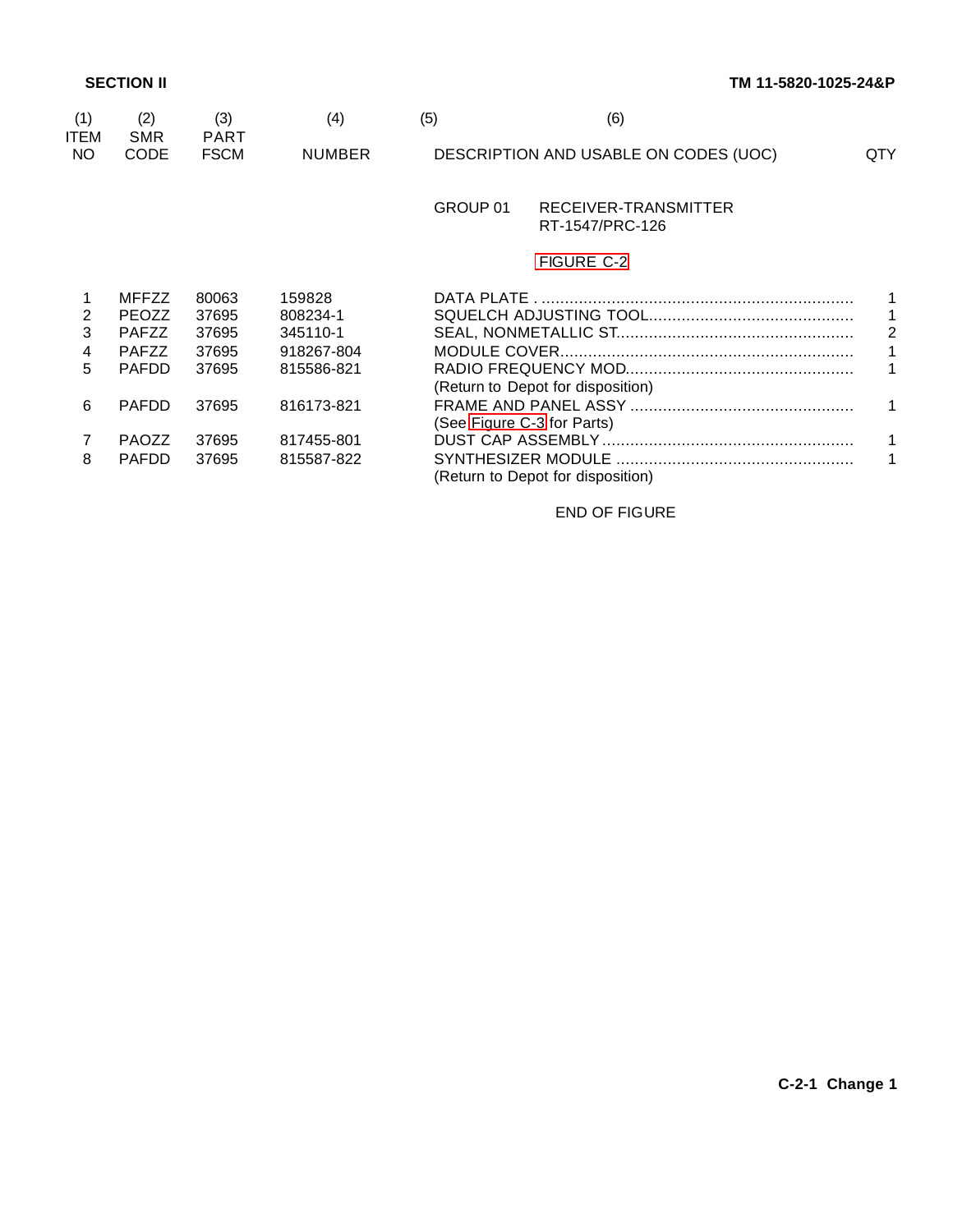

 $\ddot{\phantom{a}}$ 





CETJK002

<span id="page-79-0"></span>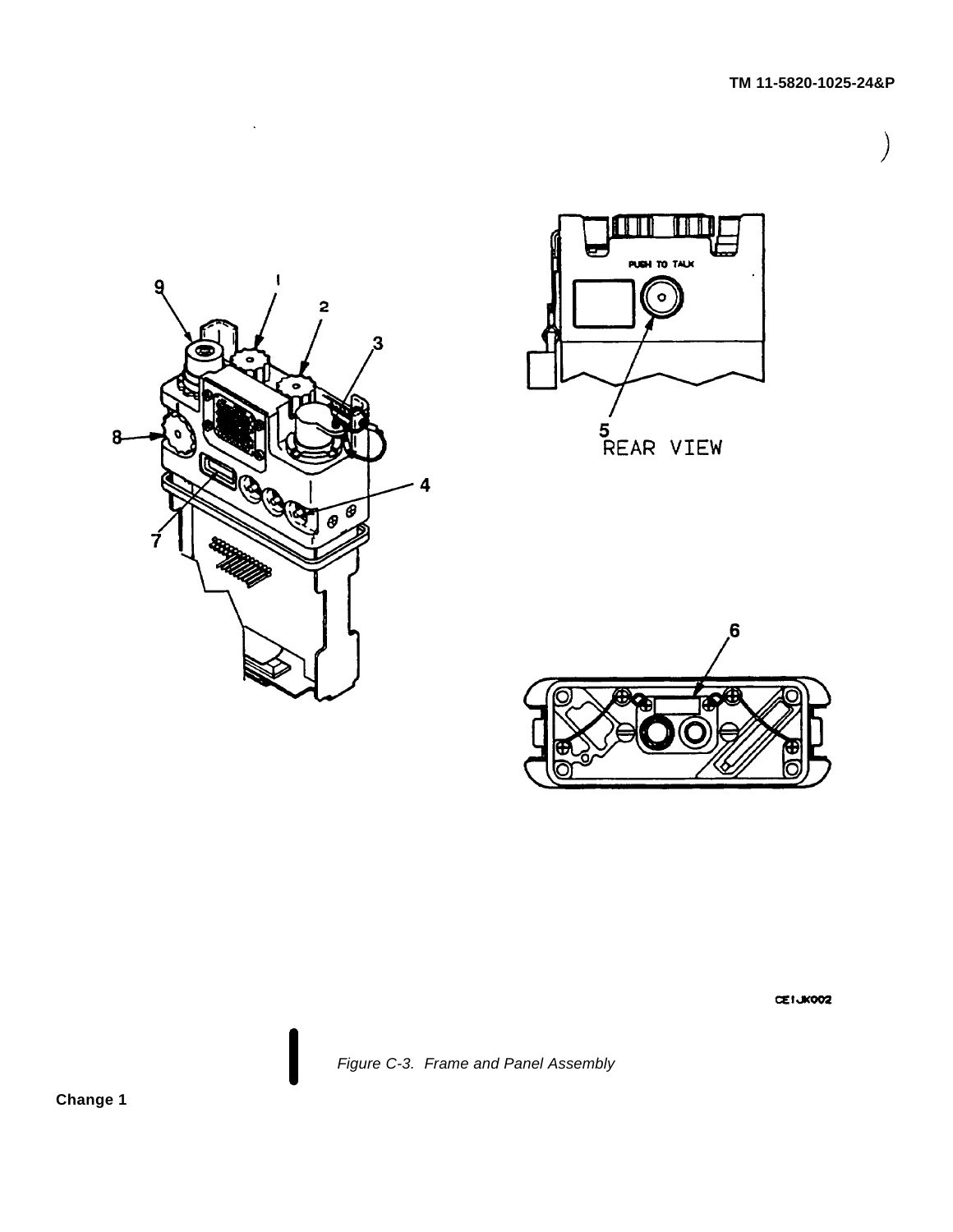| (1)<br><b>ITEM</b> | (2)<br><b>SMR</b> | (3)<br><b>PART</b> | (4)           | (5) | (6)                                   |              |
|--------------------|-------------------|--------------------|---------------|-----|---------------------------------------|--------------|
| NO                 | CODE              | <b>FSCM</b>        | <b>NUMBER</b> |     | DESCRIPTION AND USABLE ON CODES (UOC) | <b>QTY</b>   |
|                    |                   |                    |               |     | GROUP 0101 FRAME AND PANEL ASSEMBLY   |              |
|                    |                   |                    |               |     | <b>FIGURE C-3</b>                     |              |
|                    | <b>PAOZZ</b>      | 37695              | 517448-1      |     |                                       | 1.           |
| 2                  | <b>PAOZZ</b>      | 37695              | 517448-2      |     |                                       | 1            |
| 3                  | <b>PADZZ</b>      | 37695              | 186137-5      |     |                                       | $\mathbf{1}$ |
| 4                  | <b>PAHZZ</b>      | 81073              | 39-351BLK     |     |                                       | 3            |
| 5                  | <b>PAFZZ</b>      | 37695              | 165803-1      |     |                                       | 1            |
| 6                  | <b>PAHZZ</b>      | 98278              | 095-9003-0024 |     |                                       | 1            |
|                    | <b>MDFZZ</b>      | 37695              | 349619-3      |     |                                       | $\mathbf{1}$ |
| 8                  | <b>PAOZZ</b>      | 37695              | 516502-2      |     |                                       | 1            |
| 9                  | <b>PADZZ</b>      | 37695              | 187055-1      |     |                                       |              |

END OF FIGURE

**C-3-1 Change 1**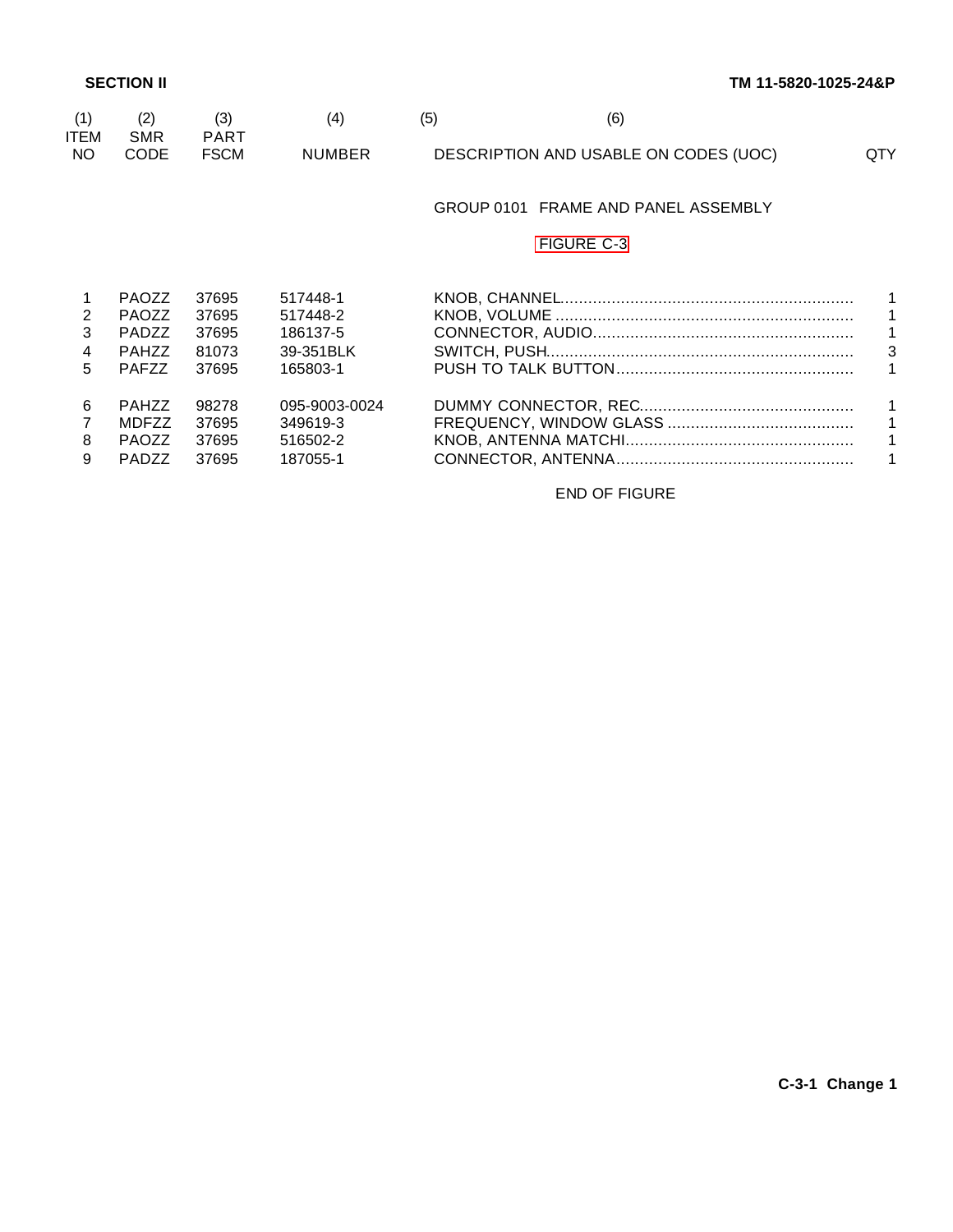

<span id="page-81-0"></span>*Figure C-4. Special Tool and Test Equipment*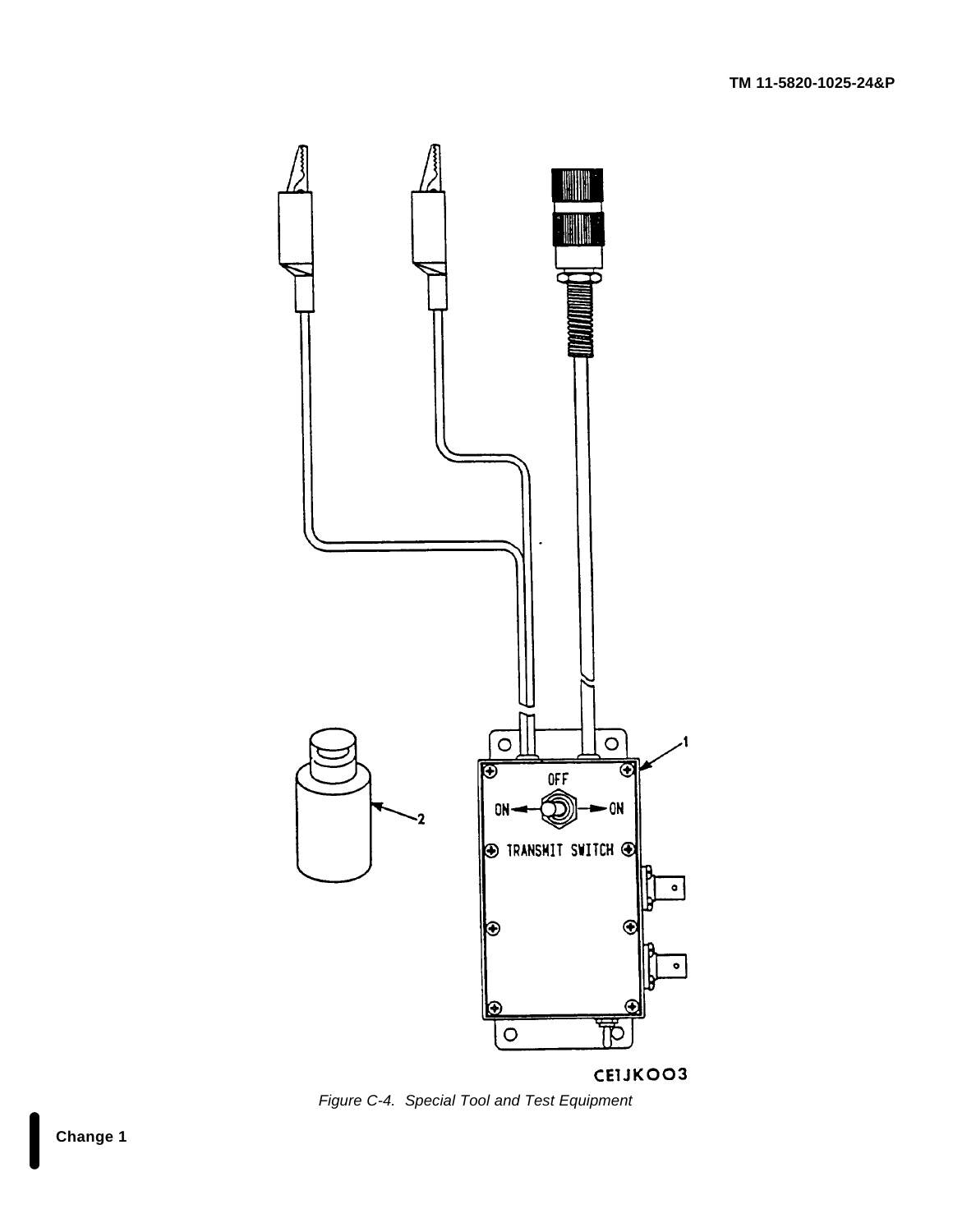| (1)<br><b>ITEM</b> | (2)<br><b>SMR</b>            | (3)<br><b>PART</b> | (4)                      | (5) | (6)                                                               |     |
|--------------------|------------------------------|--------------------|--------------------------|-----|-------------------------------------------------------------------|-----|
| NO.                | <b>CODE</b>                  | <b>FSCM</b>        | <b>NUMBER</b>            |     | DESCRIPTION AND USABLE ON CODES (UOC)                             | QTY |
|                    |                              |                    |                          |     | <b>GROUP 40 SPECIAL TOOLS LIST</b><br>(BOI) 1 PER GENERAL SUPPORT |     |
|                    |                              |                    |                          |     | <b>FIGURE C-4</b>                                                 |     |
| $\mathcal{P}$      | <b>PEHZZ</b><br><b>PEHZZ</b> | 37695<br>37695     | 421378-801<br>914598-801 |     |                                                                   |     |
|                    |                              |                    |                          |     | <b>END OF FIGURE</b>                                              |     |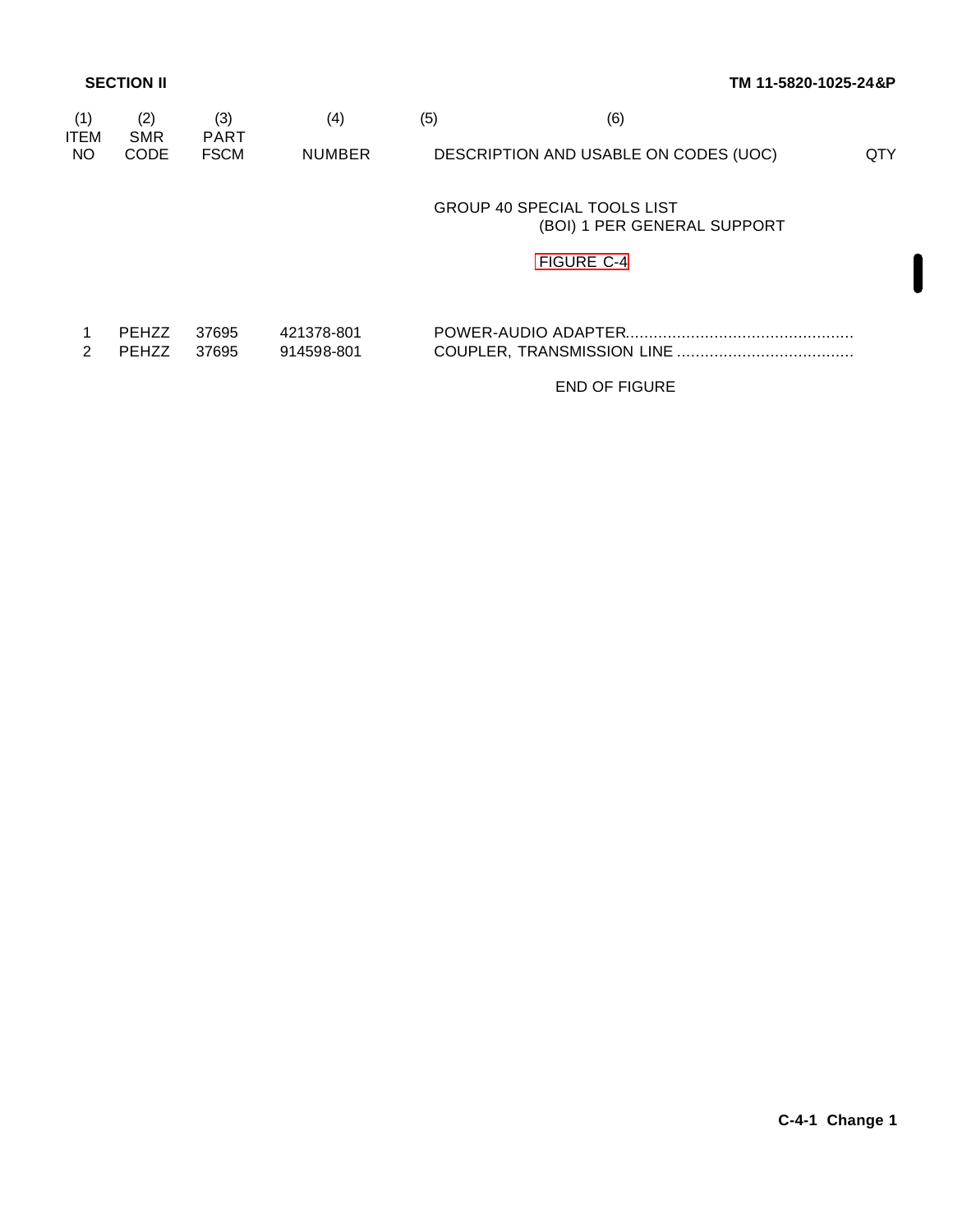# **CROSS-REFERENCE INDEXES**

<span id="page-83-0"></span>

|                     |                |                | <b>NATIONAL STOCK NUMBER INDEX</b> |      |             |
|---------------------|----------------|----------------|------------------------------------|------|-------------|
| <b>STOCK NUMBER</b> | FIG.           | <b>ITEM</b>    | <b>STOCK NUMBER</b>                | FIG. | <b>ITEM</b> |
| 5895-01-256-9639    | $C-1$          |                |                                    |      |             |
| 5820-01-255-4068    | $C-1$          | 2              |                                    |      |             |
| 5820-01-254-9576    | $C-1$          | 3              |                                    |      |             |
| 5985-01-280-3606    | $C-1$          | 4              |                                    |      |             |
| 5965-00-043-3463    | $C-1$          | 5              |                                    |      |             |
| 5820-01-255-4069    | $C-1$          | 6              |                                    |      |             |
| 5330-00-942-5120    | $C-1$          | 7              |                                    |      |             |
| 6135-01-088-2708    | C <sub>1</sub> | 8              |                                    |      |             |
| 5120-01-096-9410    | $C-2$          | $\overline{2}$ |                                    |      |             |
| 5330-01-218-8312    | $C-2$          | 3              |                                    |      |             |
| 5820-01-255-4070    | $C-2$          | 4              |                                    |      |             |
| 5820-01-257-3142    | $C-2$          | 5              |                                    |      |             |
| 5820-01-255-5631    | $C-2$          | 6              |                                    |      |             |
| 5340-01-276-5783    | $C-2$          | 7              |                                    |      |             |
| 5820-01-255-5630    | $C-2$          | 8              |                                    |      |             |
| 5355-01-283-6567    | $C-3$          |                |                                    |      |             |
| 5355-01-283-6568    | $C-3$          | 2              |                                    |      |             |
| 5935-01-321-8082    | $C-3$          | 3              |                                    |      |             |
| 5930-01-208-2271    | $C-3$          | 4              |                                    |      |             |
| 5930-01-324-3265    | $C-3$          | 5              |                                    |      |             |
| 5935-01-099-0005    | $C-3$          | 6              |                                    |      |             |
| 5310-00-368-4467    | $C-3$          | 8              |                                    |      |             |
| 5985-01-325-1800    | $C-3$          | 9              |                                    |      |             |
| 5820-01-276-0380    | $C-4$          | 1              |                                    |      |             |
| 5985-01-097-7337    | $C-4$          | $\overline{2}$ |                                    |      |             |
|                     |                |                |                                    |      |             |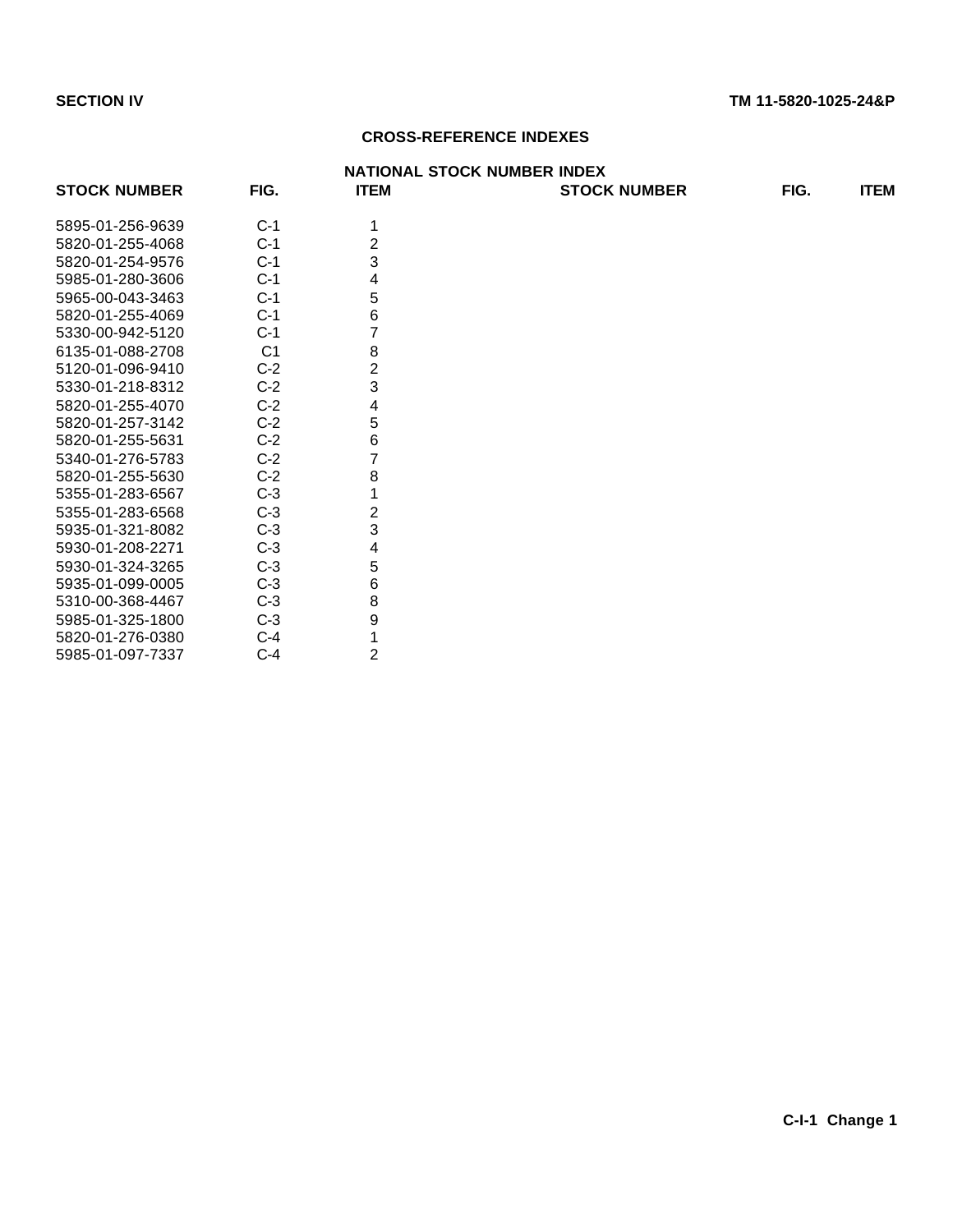# **CROSS-REFERENCE INDEXES**

|             |                    | <b>PART NUMBER INDEX</b> |       |                         |
|-------------|--------------------|--------------------------|-------|-------------------------|
| <b>FSCM</b> | <b>PART NUMBER</b> | <b>STOCK NUMBER</b>      | FIG.  | <b>ITEM</b>             |
| 80058       | RT-1547/PRC-126    | 5895-01-256-9639         | $C-1$ |                         |
| 37695       | 349924-1           | 5820-01-255-4068         | $C-1$ | 2                       |
| 37695       | 513250-1           | 5895-01-254-9576         | $C-1$ | 3                       |
| 37695       | 721153-3           | 5985-01-280-3606         | $C-1$ | 4                       |
| 80058       | $H-250/U$          | 5965-00-043-3463         | $C-1$ | 5                       |
| 37695       | 914153-805         | 5820-01-255-4069         | $C-1$ | 6                       |
| 96906       | MS9068-024         | 5330-00-942-5120         | $C-1$ | $\overline{7}$          |
| 80058       | BA-5588/U          | 6135-01-088-2708         | $C-1$ | 8                       |
| 80063       | 159828             |                          | $C-2$ |                         |
| 37695       | 808234-1           | 5120-01-096-9410         | $C-2$ | $\overline{2}$          |
| 37695       | 345110-1           | 5330-01-218-8312         | $C-2$ | $\mathfrak{S}$          |
| 37695       | 918267-804         | 5820-01-255-4070         | $C-2$ | 4                       |
| 37695       | 815586-821         | 5820-01-257-3142         | $C-2$ | 5                       |
| 37695       | 816173-821         | 5820-01-255-5631         | $C-2$ | 6                       |
| 37695       | 817455-801         | 5340-01-276-5783         | $C-2$ | $\overline{7}$          |
| 37695       | 815587-822         | 5820-01-255-5630         | $C-2$ | 8                       |
| 37695       | 517448-1           | 5355-01 -283-6567        | $C-3$ |                         |
| 37695       | 517448-2           | 5355-01-283-6568         | $C-3$ | $\overline{\mathbf{c}}$ |
| 37695       | 186137-5           | 5935-01-321-8082         | $C-3$ | 3                       |
| 81073       | 39-351 BLK         | 5930-01-208-2271         | $C-3$ | 4                       |
| 37695       | 165803-1           | 5930-01-324-3265         | $C-3$ | 5                       |
| 98278       | 095-9003-0024      | 5935-01-099-0005         | $C-3$ | 6                       |
| 37695       | 349619-3           |                          | $C-3$ | 7                       |
| 36659       | 516502-2           | 5310-00-368-4467         | $C-3$ | 8                       |
| 37695       | 187055-1           | 5985-01-325-1800         | $C-3$ | 9                       |
| 37695       | 421378-801         | 5820-01-276-0380         | $C-4$ |                         |
| 37695       | 914598-801         | 5985-01-097-7337         | $C-4$ | 2                       |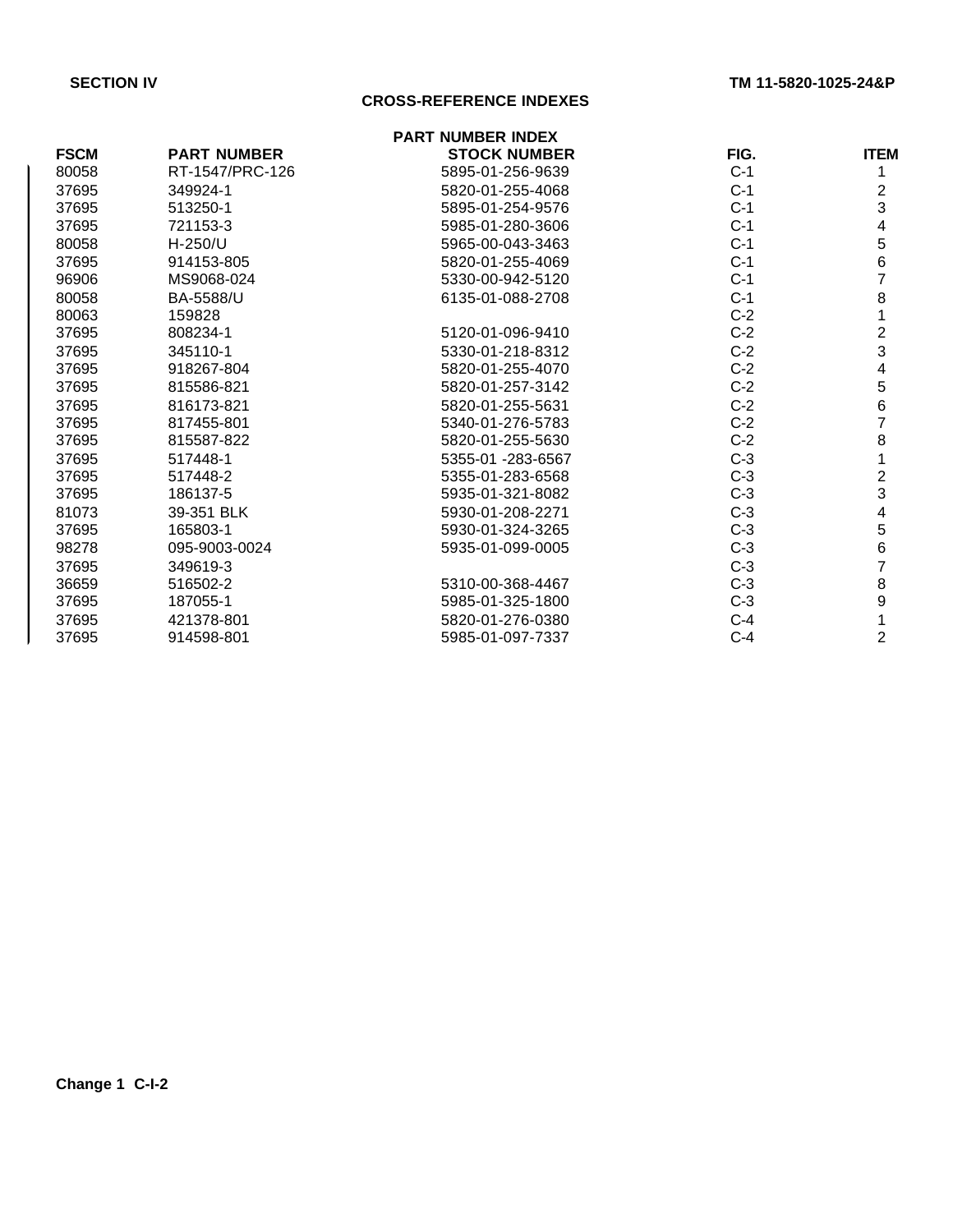# **CROSS-REFERENCE INDEXES**

|       |                |                     | <b>FIGURE AND ITEM NUMBER INDEX</b> |                    |  |
|-------|----------------|---------------------|-------------------------------------|--------------------|--|
| FIG.  | <b>ITEM</b>    | <b>STOCK NUMBER</b> | <b>FSCM</b>                         | <b>PART NUMBER</b> |  |
| $C-1$ | 1              | 5895-01 -256-9639   | 80058                               | RT-1547/PRC-126    |  |
| $C-1$ | $\overline{2}$ | 5820-01-255-4068    | 37695                               | 349924-1           |  |
| $C-1$ | 3              | 5820-01-254-9576    | 37695                               | 513250-1           |  |
| $C-1$ | 4              | 5985-01-280-3606    | 37695                               | 721153-3           |  |
| $C-1$ | 5              | 5965-00-043-3463    | 80058                               | H-250/U            |  |
| $C-1$ | 6              | 5820-01-255-4069    | 37695                               | 914153-805         |  |
| $C-1$ | 7              | 5330-00-942-5120    | 96906                               | MS9068-024         |  |
| $C-1$ | 8              | 6135-01-088-2708    | 80058                               | BA-5588/U          |  |
| $C-2$ |                |                     | 80063                               | 159828             |  |
| $C-2$ | $\overline{c}$ | 5120-01-096-9410    | 37695                               | 808234-1           |  |
| $C-2$ | 3              | 5330-01-218-8312    | 37695                               | 345110-1           |  |
| $C-2$ | 4              | 5820-01-255-4070    | 37695                               | 918267-804         |  |
| $C-2$ | 5              | 5820-01-257-3142    | 37695                               | 815586-821         |  |
| $C-2$ | 6              | 5820-01-255-5631    | 37695                               | 816173-821         |  |
| $C-2$ | 7              | 5340-01-276-5783    | 37695                               | 817455-801         |  |
| $C-2$ | 8              | 5820-01-255-5630    | 37695                               | 815587-822         |  |
| $C-3$ |                | 5355-01-283-6567    | 37695                               | 517448-1           |  |
| $C-3$ | $\overline{c}$ | 5355-01-283-6568    | 37695                               | 517448-2           |  |
| $C-3$ | 3              | 5935-01-321-8082    | 37695                               | 186137-5           |  |
| $C-3$ | 4              | 5930-01-208-2271    | 81073                               | 39-351 BLK         |  |
| $C-3$ | 5              | 5930-01-324-3265    | 37695                               | 165803-1           |  |
| $C-3$ | 6              | 5935-01-099-0005    | 98278                               | 095-9003-0024      |  |
| $C-3$ | 7              |                     | 37695                               | 349619-3           |  |
| $C-3$ | 8              | 5310-00-368-4467    | 36659                               | 516502-2           |  |
| $C-3$ | 9              | 5985-01-325-1800    | 37695                               | 187055-1           |  |
| $C-4$ | 1              | 5820-01-276-0380    | 37695                               | 421378-801         |  |
| $C-4$ | $\overline{c}$ | 5985-01-097-7337    | 37695                               | 914598-801         |  |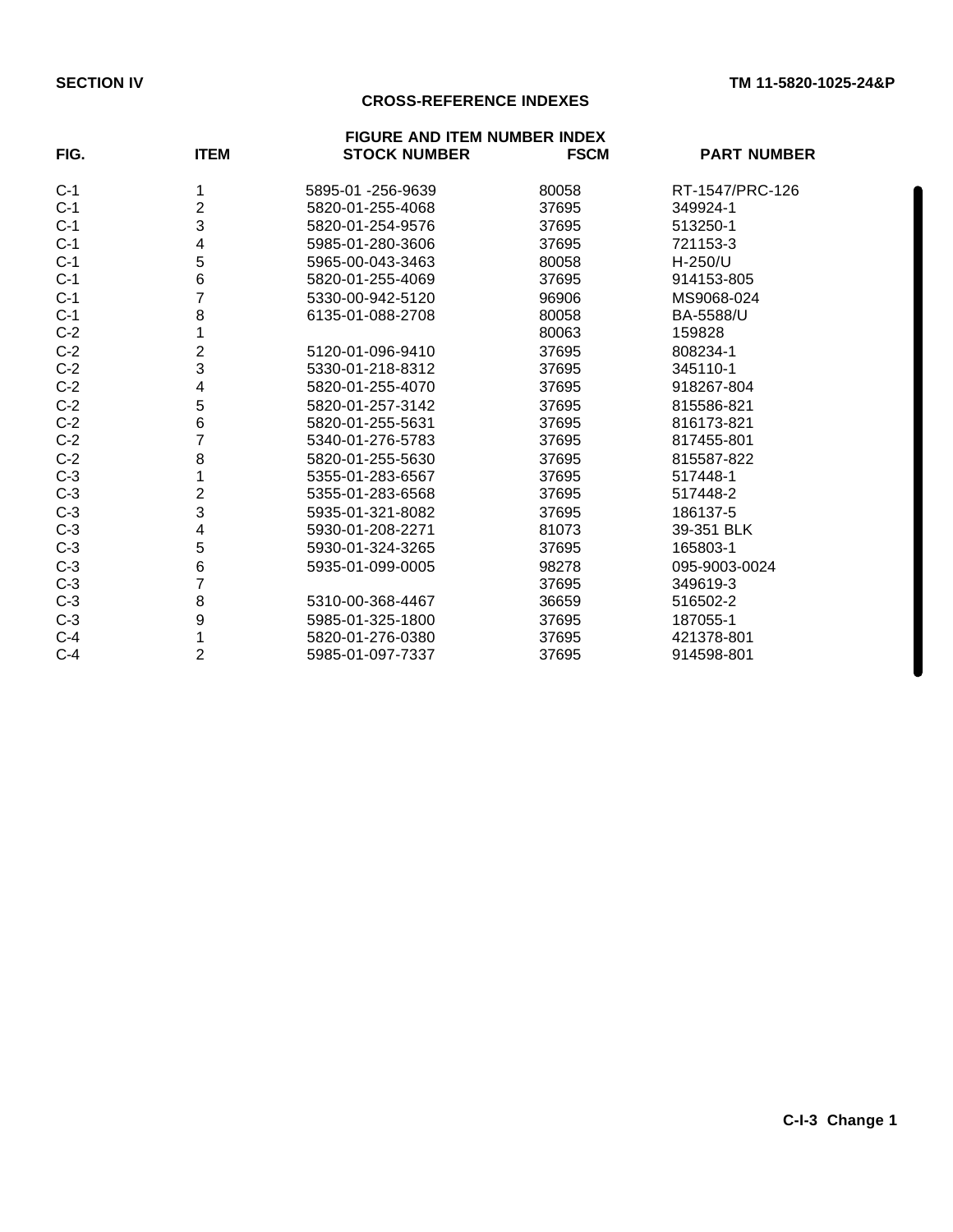# **APPENDIX D**

#### **EXPENDABLE/DURABLE SUPPLIES AND MATERIALS LIST**

# **SECTION I INTRODUCTION**

## **D-1 SCOPE.**

This appendix lists expendable supplies and materials you will need to operate and maintain the Radio Set AN/PRC-126. This listing is for informational purposes only and is not authority to requisition the listed items. These items are authorized to you by CTA 50-970, Expendable/Durable Items (Except Medical, Class V, Repair Parts, and Heraldic Items), or CTA 8-100, Army Medical Department Expendable/Durable Items.

### **D-2 EXPLANATION OF COLUMNS.**

a. Column (1) - National Stock Number. This is the National Stock Number assigned to the item. Use it to request or requisition the item.

- b. Column (2) Level. This column identifies the lowest level of maintenance that requires the listed item.
	- C Operator/Crew
	- O Organizational Maintenance
	- F Direct Supply Maintenance
	- H General Support Maintenance

c. Column (3) Description. Indicates the Federal item name and if required, a description to identify the item.

d. Column (4) Unit of Measure (U/M). Indicates the measure used in performing the actual maintenance function. This measure is expressed by a two-character alphabetical abbreviation (eg., ea, in, pr). If the unit of measure differs from the unit of issue, requisition the lowest unit of issue that will satisfy your requirements.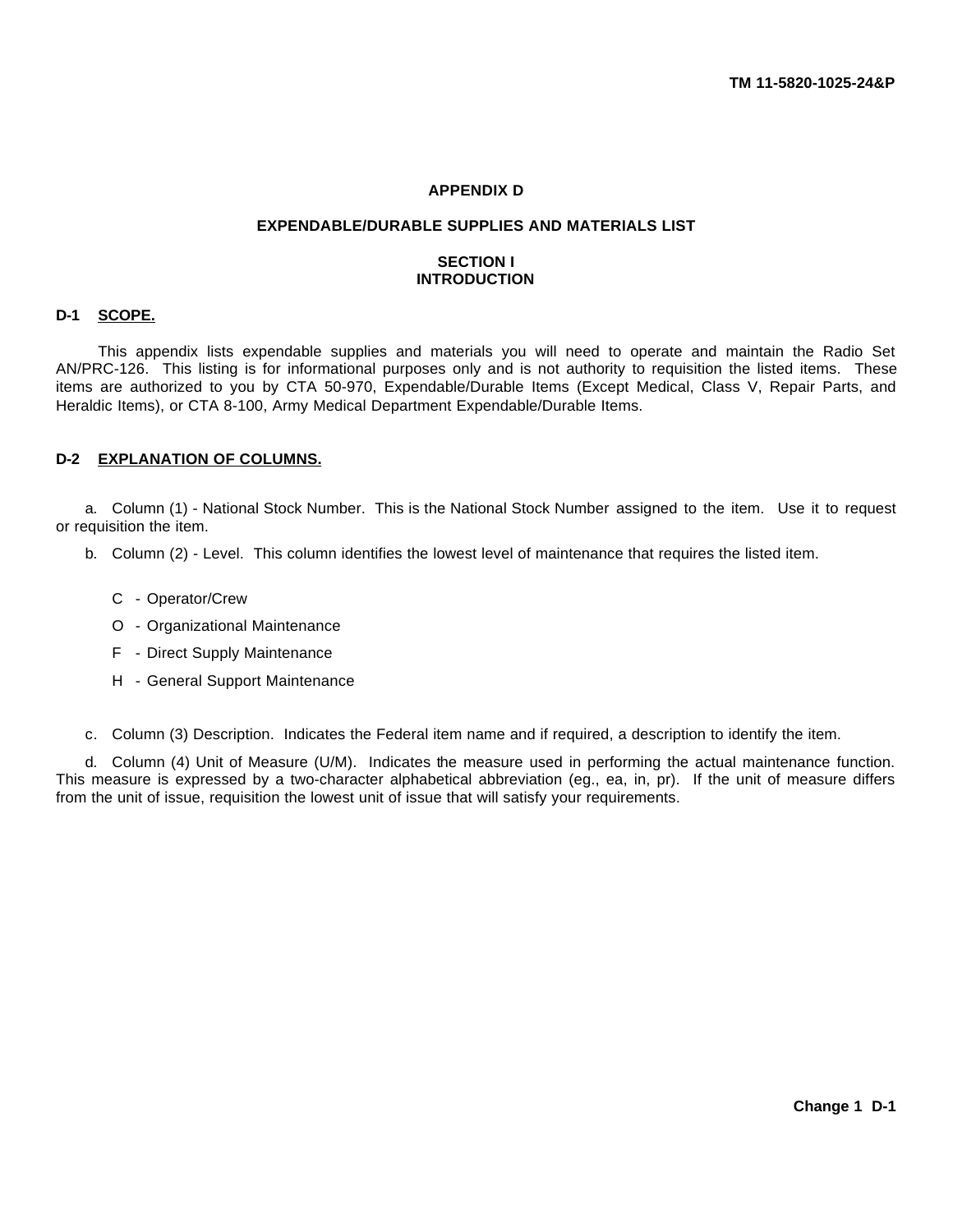# **SECTION II**

# **EXPENDABLE/DURABLE SUPPLIES AND MATERIALS LIST**

| (1)<br><b>NATIONAL STOCK</b><br><b>NUMBER</b> | (2)<br><b>LEVEL</b> | (3)<br><b>DESCRIPTION</b>               | (4)<br><b>UNIT OF</b><br><b>MEASURE</b> |
|-----------------------------------------------|---------------------|-----------------------------------------|-----------------------------------------|
| 6850-00-177-5094                              | $\mathsf{C}$        | SILICON COMPOUND                        | OZ.                                     |
| 8020-00-721-9657                              | F                   | <b>BRUSH</b>                            | ea                                      |
| 8305-00-222-2423                              | $\mathsf{C}$        | <b>CLOTH</b>                            | yd                                      |
| 8010-00-587-3157                              | F                   | <b>PAINT</b>                            | <b>OZ</b>                               |
| 5350-00-186-8854                              | F                   | <b>SANDPAPER</b>                        | ea                                      |
| 6850-00-984-5853                              | F                   | SOLVENT (trichlorotrifluoroethane)      | OZ.                                     |
|                                               | F                   | <b>THINNER</b>                          | 0Z                                      |
| 6135-01-088-2708                              | $\mathsf{C}$        | BATTERY, BA-5588/U (Lithium)            | ea                                      |
| 6135-01-094-6536                              | $\mathsf{C}$        | BATTERY, BA-1588/U (Mercury) (Optional) | ea                                      |
| 6140-01-091-1536                              | $\mathsf{C}$        | BATTERY. BB-588/U (NICAD) (Optional)    | ea                                      |
| 8020-00-597-5301                              | F                   | <b>BRUSH</b>                            | ea                                      |
| 8415-00-266-8673                              | F                   | <b>GLOVES</b>                           | pr                                      |
|                                               |                     |                                         |                                         |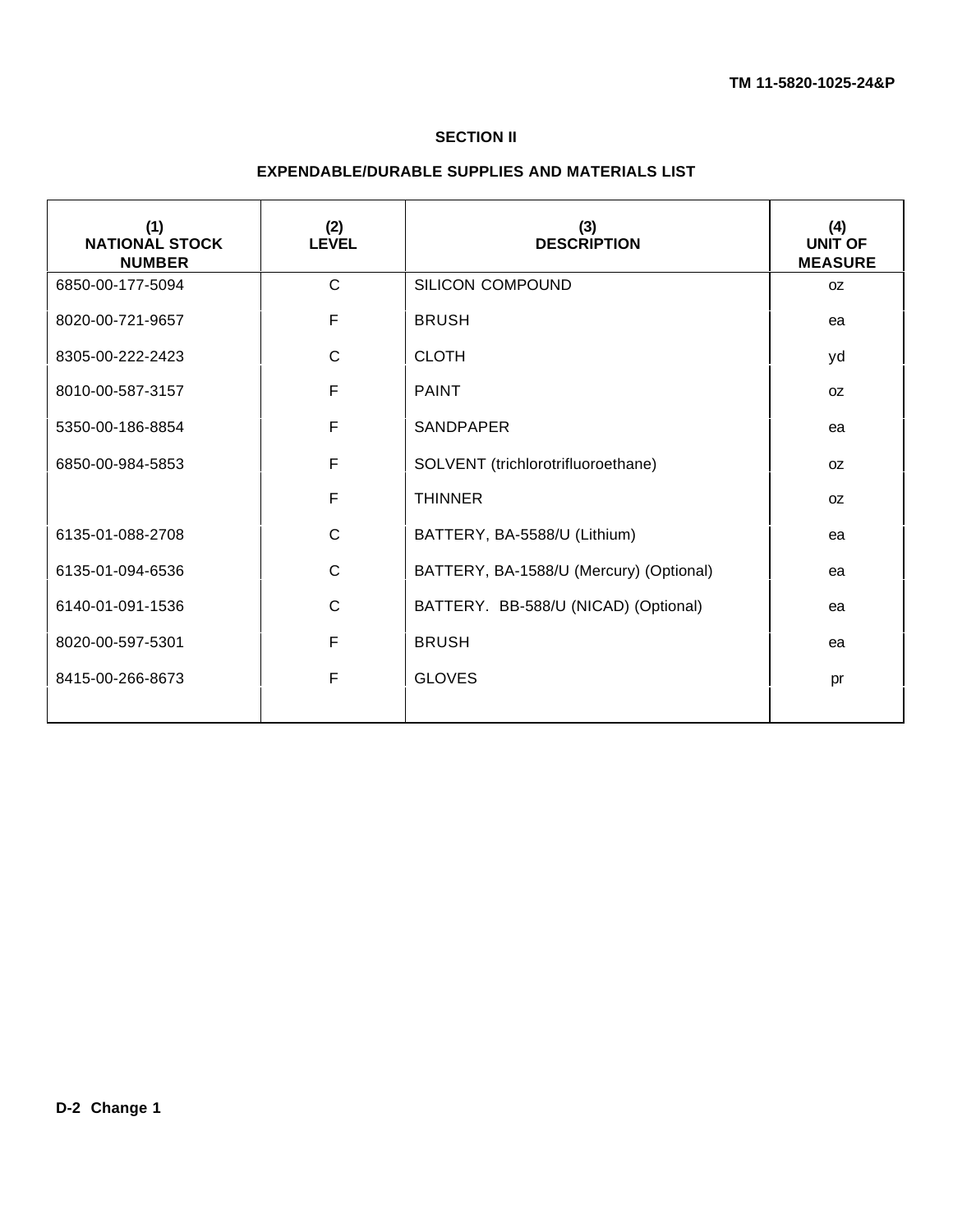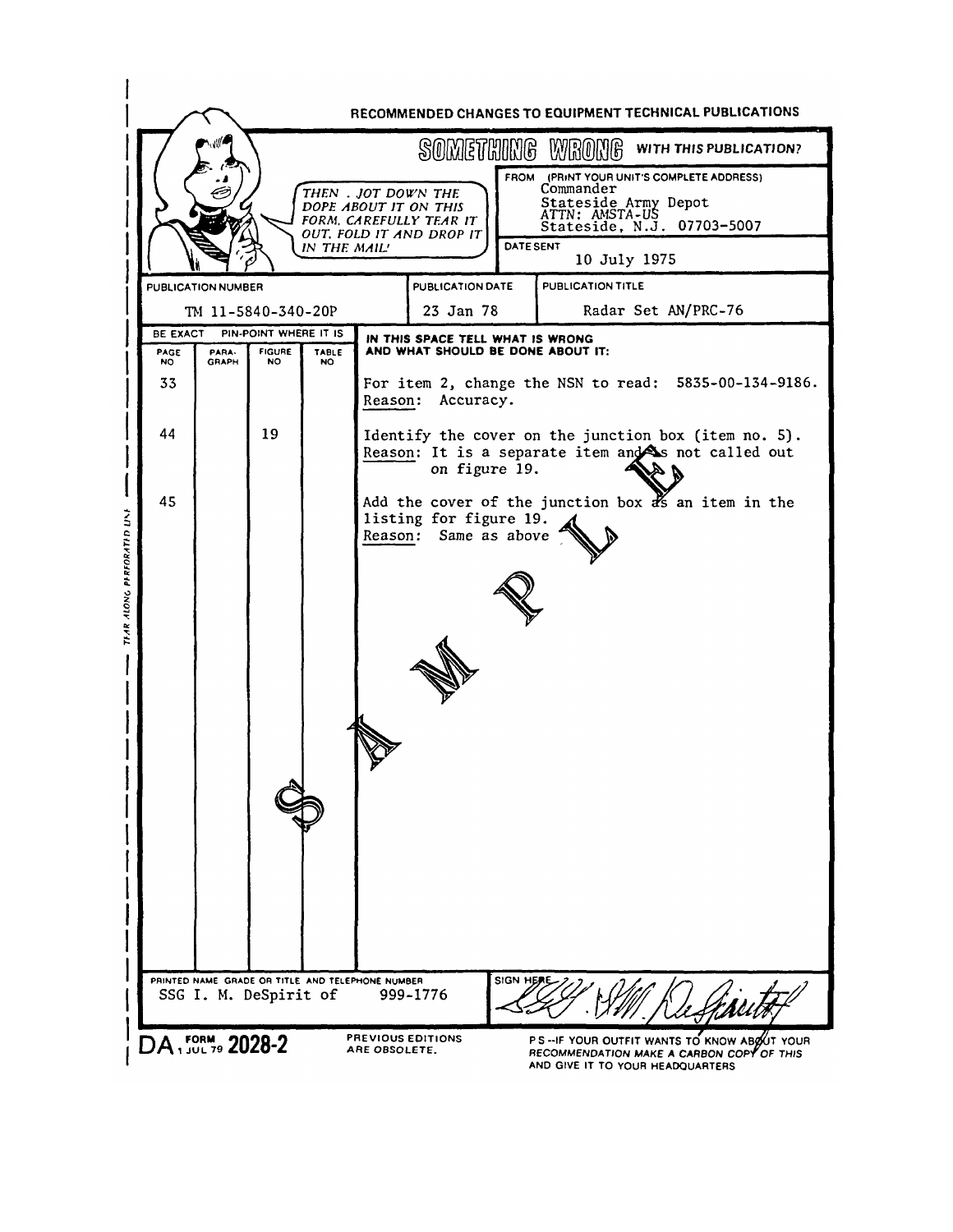REVERSE OF DA FORM 2028-2

 $\mathsf{I}$ 

 $\mathbf{I}$  $\mathbf{I}$ 

 $\mathbf{I}$  $\mathbf{l}$ **TEAR ALONG PERFORATED LINE** FILL IN YOUR<br>UNIT'S ADDRESS FOLD BACK DEPARTMENT OF THE ARMY AMPLE OFFICIAL BUSINESS  $\mathbf{I}$  $\mathbf{I}$  $\mathbf{I}$ **Š** Commander US Army Communications-Electronics Command and Fort Monmouth ATTN: AMSEL-LC-ME-PS Fort Monmouth, New Jersey 07703-5000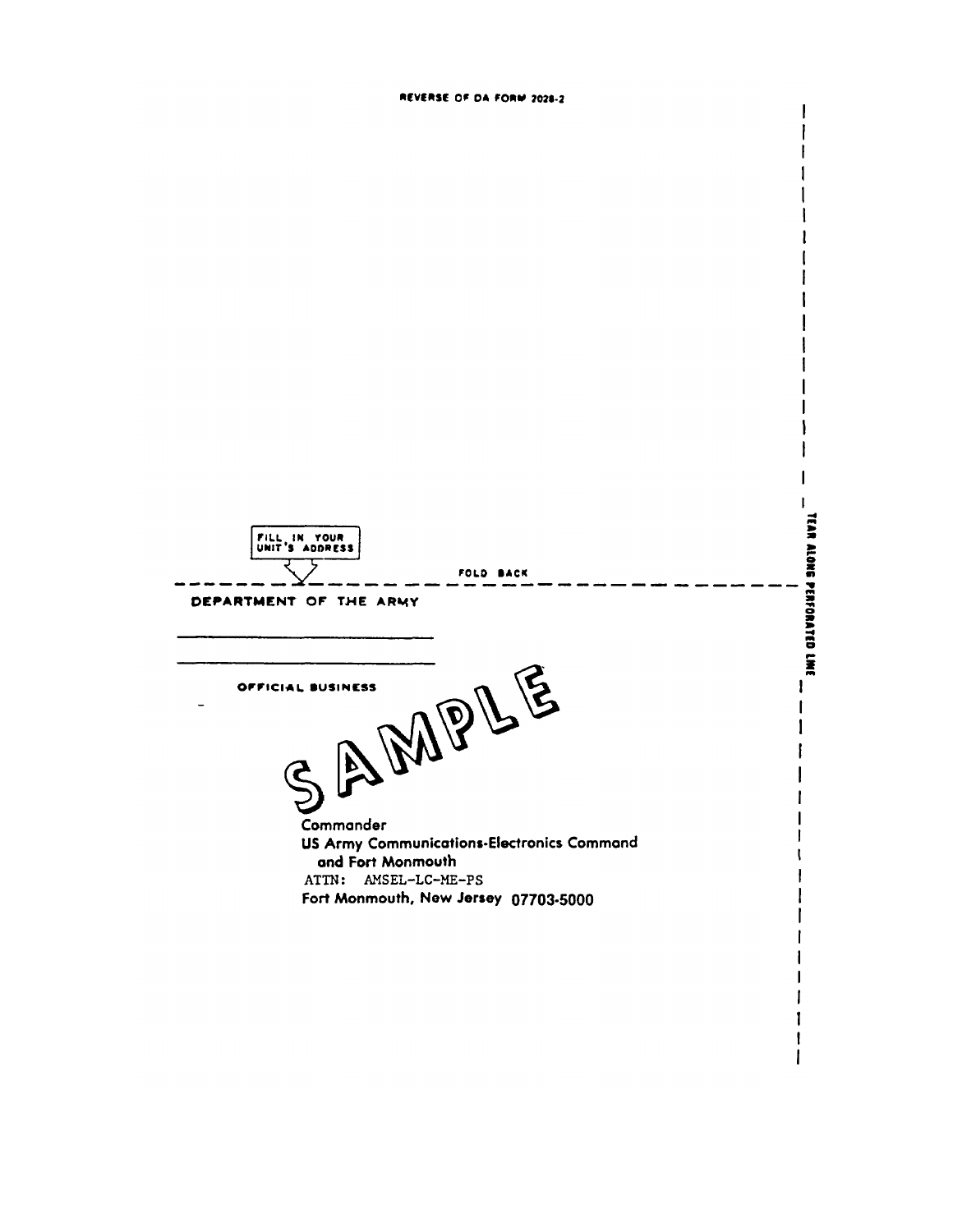|                                      |                                            |                                                     |                    |                                                                       |                  | SOMETHING WRONG<br>WITH THIS PUBLICATION? |
|--------------------------------------|--------------------------------------------|-----------------------------------------------------|--------------------|-----------------------------------------------------------------------|------------------|-------------------------------------------|
|                                      |                                            |                                                     |                    | THENJOT DOWN THE<br>DOPE ABOUT IT ON THIS<br>FORM. CAREFULLY TEAR     | <b>FROM</b>      | (PRINT YOUR UNIT'S COMPLETE ADDRESS       |
|                                      |                                            |                                                     |                    | IT OUT, FOLD IT AND<br>DROP IT IN THE MAIL.                           | DATE SENT        |                                           |
|                                      | PUBLICATION NUMBER<br>TM 11-5820-1025-24&P |                                                     |                    | PUBLICATION DATE<br>1 Sept 1988                                       |                  | PUBLICATION TITLE<br>Radio Set AN/PRC-126 |
| <b>BE EXACT</b><br>PAGE<br><b>NO</b> | PARA-<br><b>GRAPH</b>                      | PIN-POINT WHERE IT IS<br><b>FIGURE</b><br><b>NO</b> | TABLE<br><b>NO</b> | IN THIS SPACE TELL WHAT IS WRONG<br>AND WHAT SHOULD BE DONE ABOUT IT: |                  |                                           |
|                                      |                                            |                                                     |                    |                                                                       |                  |                                           |
|                                      |                                            |                                                     |                    |                                                                       |                  |                                           |
|                                      |                                            |                                                     |                    |                                                                       |                  |                                           |
|                                      |                                            |                                                     |                    |                                                                       |                  |                                           |
|                                      |                                            |                                                     |                    |                                                                       |                  |                                           |
|                                      |                                            |                                                     |                    |                                                                       |                  |                                           |
|                                      |                                            |                                                     |                    |                                                                       |                  |                                           |
|                                      |                                            |                                                     |                    |                                                                       |                  |                                           |
|                                      |                                            |                                                     |                    |                                                                       |                  |                                           |
|                                      |                                            |                                                     |                    |                                                                       |                  |                                           |
|                                      |                                            |                                                     |                    |                                                                       |                  |                                           |
|                                      |                                            |                                                     |                    |                                                                       |                  |                                           |
|                                      |                                            |                                                     |                    |                                                                       |                  |                                           |
|                                      |                                            | PRINTED NAME GRADE OR TITLE AND TELEPHONE NUMBER    |                    |                                                                       | <b>SIGN HERE</b> |                                           |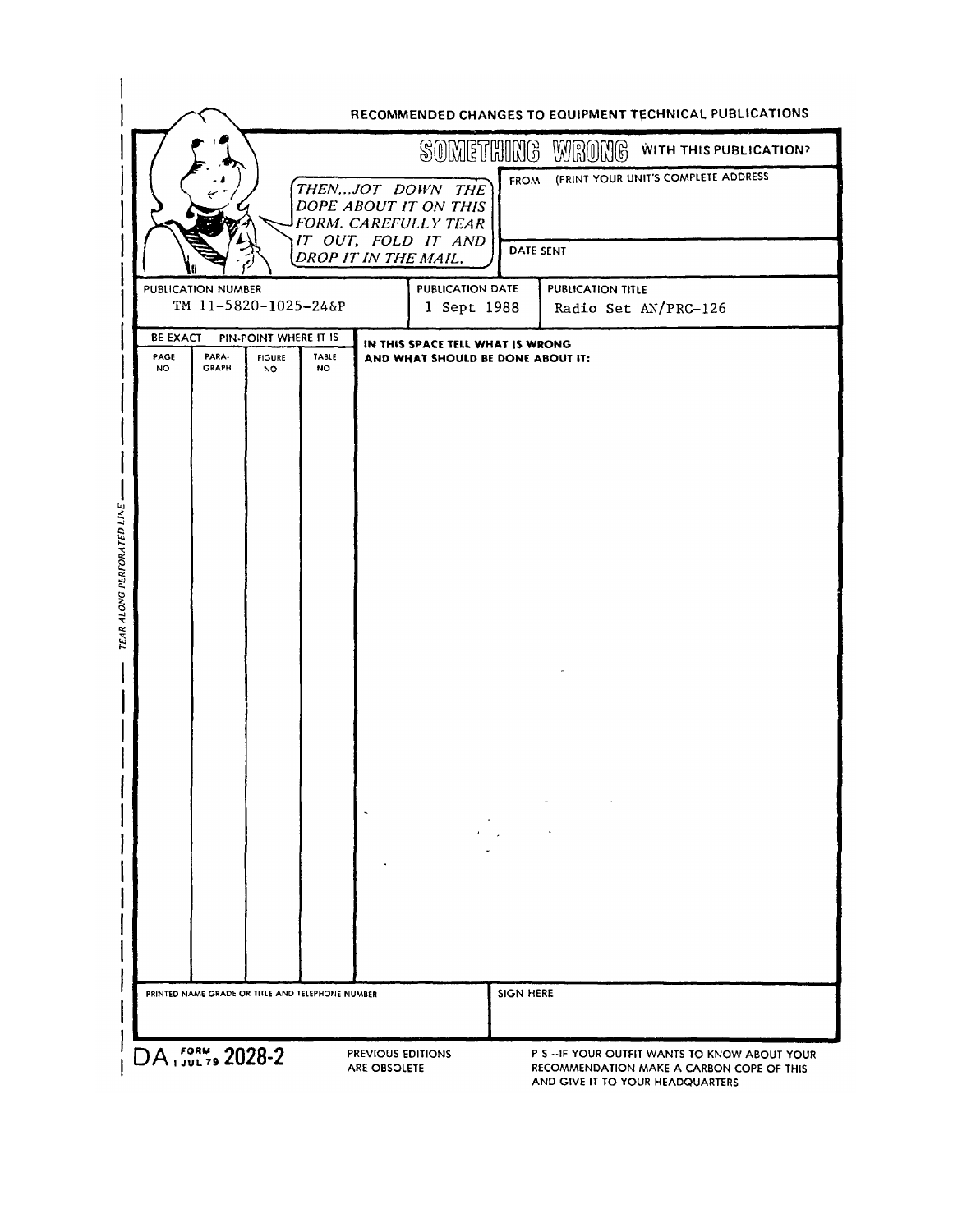REVERSE OF DA FORM 2028-2

 $\mathbf{I}$ 

t



Commander US Army Communications-Electronics Command and Fort Monmouth ATTN: AMSEL-LC-ME-PS Fort Monmouth, New Jersey 07703-5000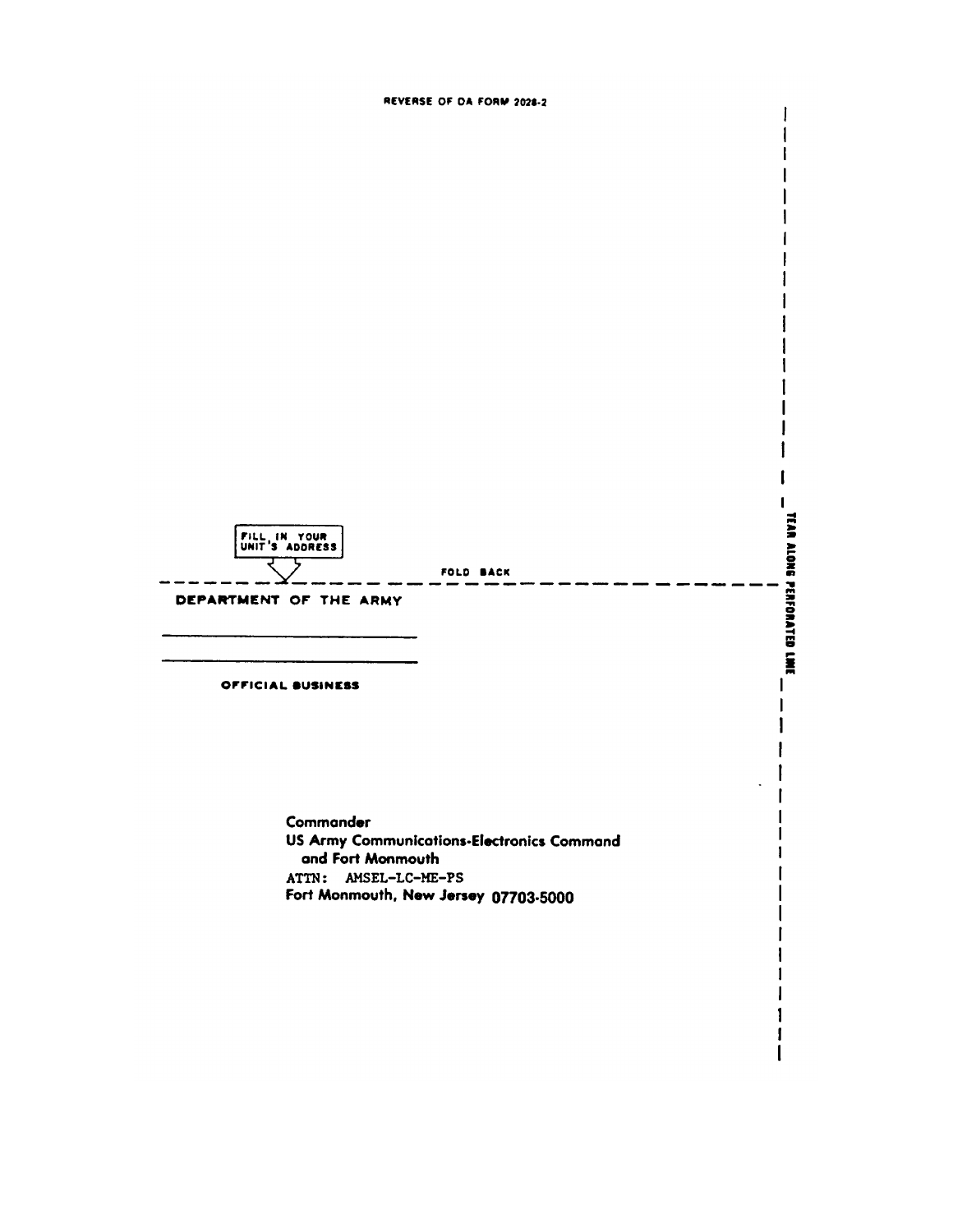By Order of the Secretary of the Army:

CARL E. VUONO *General, United States Army Official:* Chief of Staff

R.L. DILWORTH *Brigadier General, United States Army The Adjutant General*

DISTRIBUTION:

To be distributed in accordance with DA Form 12-51 unit and DS/GS requirements for AN/PRC-68.

IU S GOVERNMENT PRINTING OFFICE 1998 0 - 432-785 (80480)